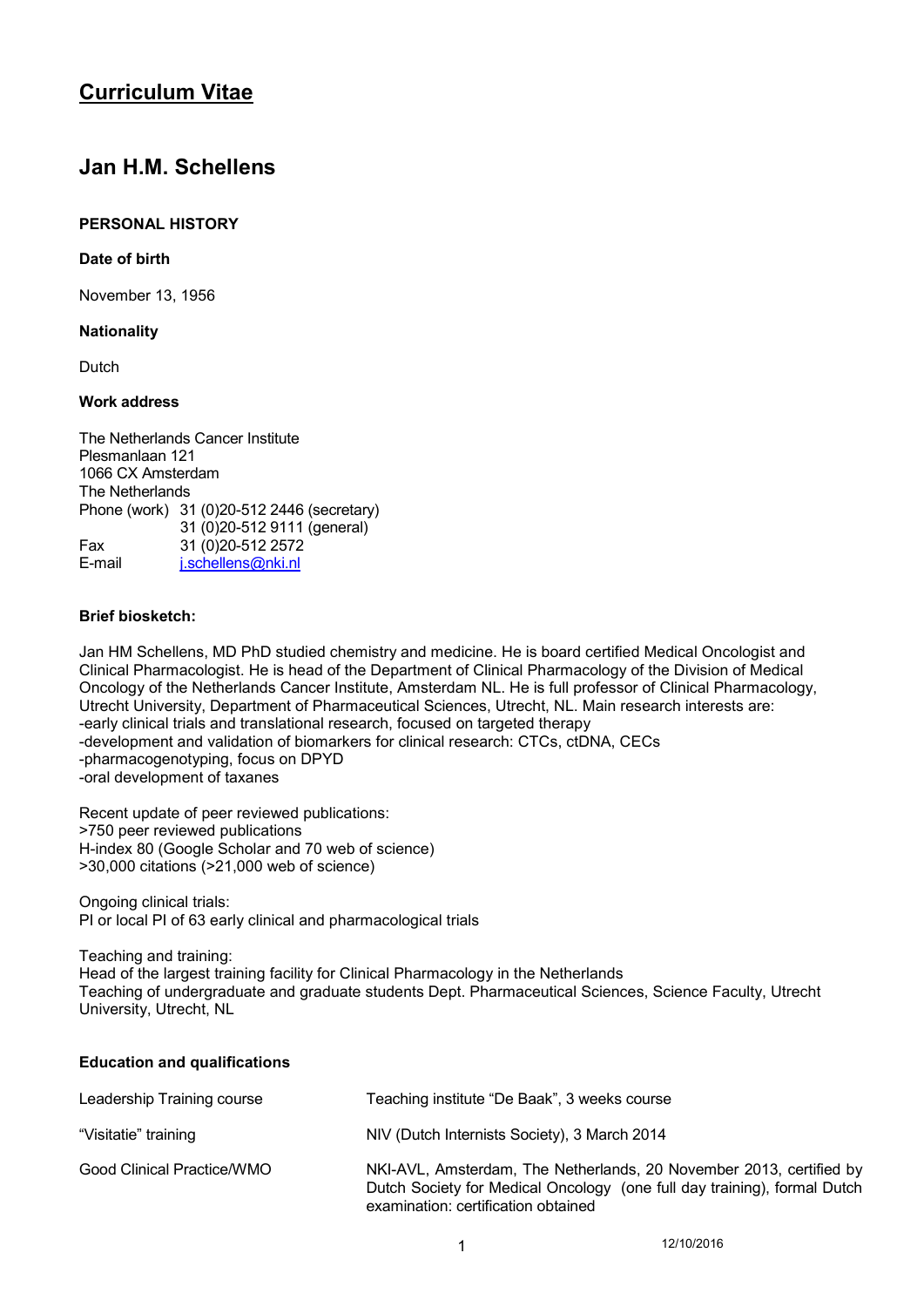| <b>Good Clinical Practice</b>                             | NKI-AVL, Amsterdam, The Netherlands, 12 December 2012, certified by<br>Dutch Society for Medical Oncology (one full day training) |
|-----------------------------------------------------------|-----------------------------------------------------------------------------------------------------------------------------------|
| <b>Good Clinical Practice</b>                             | Quintiles, Amsterdam, The Netherlands, 21 December 2011 (one full day<br>training)                                                |
| <b>START</b> module Communication                         | Teach the teacher, Amsterdam, 15 December 2011 (one full day training)                                                            |
| <b>Good Clinical Practice</b>                             | Quintiles, Amsterdam, The Netherlands, 14 December 2010 (one full day<br>training)                                                |
| <b>Good Clinical Practice</b>                             | Quintiles, Amsterdam, The Netherlands, 21 May 2010 (one full day<br>training)                                                     |
| <b>Good Clinical Practice</b>                             | NKI-AVL, The Netherlands, 06 October 2004 (one full day training)                                                                 |
| <b>Basic Life Support</b>                                 | NKI-AVL, The Netherlands, 11 November 2010                                                                                        |
| Board certified Clinical Pharmacologist                   | 1997                                                                                                                              |
| Board certified Pharmacologist                            | 1994                                                                                                                              |
| <b>Advanced Clinical Drug Research</b><br>Lecture Series) | University of Leiden, The Netherlands, 1994 (1 week) (Boerhaave<br>(principle lecturer: Dr. C.C. Peck, Boerhaave Professor)       |
| <b>Board certified Medical Oncologist</b>                 | 1993                                                                                                                              |
| Netherlands Board of Internal Medicine                    | 1991                                                                                                                              |
| <b>PhD</b>                                                | Leiden University (supervisor Prof. Dr. D.D. Breimer), 1988                                                                       |
| <b>BIG</b> registration                                   | 69023712201                                                                                                                       |
| Basic Workshop in Pharmacokinetics                        | Department of Pharmacy University of Manchester, United<br>Kingdom, 1984 (1 week) [head: Prof. M. Rowland]                        |
| Doctoral exam                                             | Utrecht University, The Netherlands, 1983 (cum laude)                                                                             |
| B.Sc. (chemistry)                                         | Utrecht University, The Netherlands, 1978                                                                                         |
| <b>Course Pascal</b>                                      | Utrecht University, The Netherlands, 1978                                                                                         |
| Course Fortran                                            | Utrecht University, The Netherlands, 1978                                                                                         |

# **Employment history**

| $2007$ - present | Head division of Clinical Pharmacology, Netherlands Cancer Institute, Amsterdam, NL |
|------------------|-------------------------------------------------------------------------------------|
| 1999 - present   | Professor of Clinical Pharmacology, Department of Pharmaceutical Sciences, Science  |
|                  | Faculty, Utrecht University, Utrecht, NL                                            |
| 1996 - present   | Staff Member Department of Medical Oncology, Netherlands Cancer Institute,          |
|                  | Amsterdam, NL                                                                       |
| 1991 - 1996      | Head of the Laboratory of Experimental Chemotherapy and Pharmacology, and Staff     |
|                  | Member Department of Medical Oncology, Rotterdam Cancer Institute, Dr. Daniel den   |
|                  | Hoed Kliniek, NL                                                                    |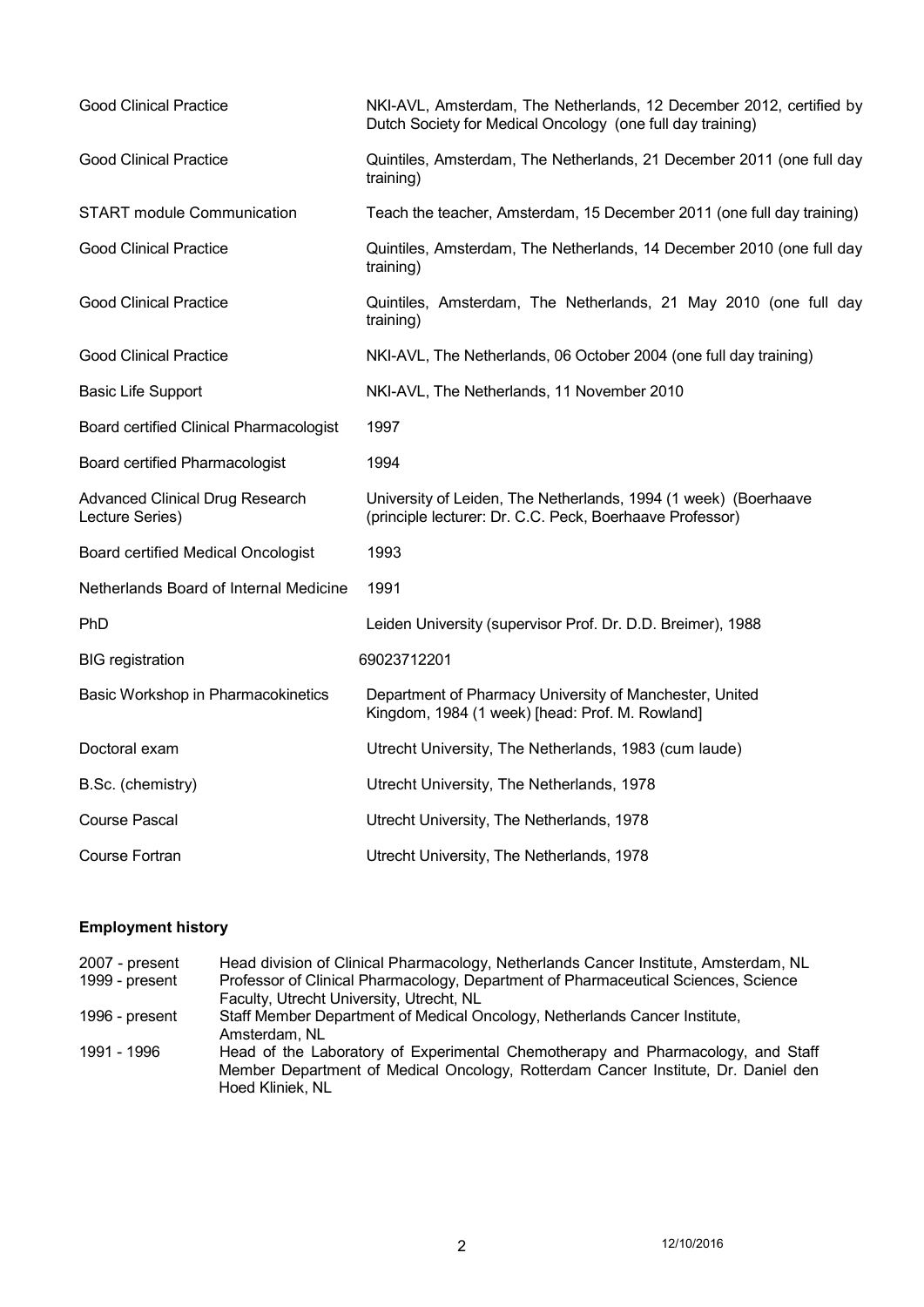### **Publications (1987 - present)**

### *Papers*

- 1 **Schellens JHM**, Breimer DD. Variability in drug oxidation: importance of genetic constitution. Pharmaceut Weekbl [Sci] 1987; 9: 85-90
- 2 **Schellens JHM**, Soons PA, Breimer DD. Lack of bimodality in nifedipine kinetics in a large population of healthy subjects. Biochem Pharmacol 1988; 37: 2507-10
- 3 **Schellens JHM**, Van der Wart JHF, Danhof M, Van der Velde EA, Breimer DD. Relationship between the metabolism of antipyrine, hexobarbital and theophylline in man as assessed by a 'cocktail' approach. Br J Clin Pharmacol 1988; 26: 373-84
- 4 **Schellens JHM**, Van der Wart JHF, Hoevers JW, Breimer DD. Gas chromatographic determination of sparteine and 2- and 5-dehydrosparteine in plasma and urine. J Chromatogr Biomed Appl 1988; 431: 203- 09
- 5 Breimer DD, **Schellens JHM**, Soons PA. Nifedipine: variability in its kinetics and metabolism in man. Pharmac Ther 1989; 44: 445-54
- 6 **Schellens JHM**, Van der Wart JHF, Brugman M, Breimer DD. Influence of enzyme induction and inhibition on the oxidation of nifedipine, sparteine and mephenytoin in man, as assessed by a 'cocktail' study design. J Pharmacol Exp Ther 1989; 249: 638-45
- 7 **Schellens JHM**, Janssens AR, Van der Wart JHF, Van der Velde EA, Breimer DD. Relationship between the metabolism of antipyrine, hexobarbital and theophylline in patients with liver disease as assessed by a 'cocktail' approach. Eur J Clin Invest 1989; 19: 472-79
- 8 Breimer DD, **Schellens JHM**. A "cocktail-strategy" to assess in vivo oxidative drug metabolism in man. TIPS 1990; 11: 223-25
- 9 **Schellens JHM**, Van der Wart JHF, Breimer DD. Correlation between mephenytoin polymorphism and phenytoin, methylphenytoin and phenobarbital hydroxylation as assessed in a panel of healthy subjects. Br J Clin Pharmacol 1990; 29: 665-71
- 10 **Schellens JHM**, Soons PA, Van der Wart JHF, Hoevers JW, Breimer DD. Lack of pharmacokinetic interaction between nifedipine, sparteine and phenytoin in man. Br J Clin Pharmacol 1991; 31: 175-78
- 11 **Schellens JHM**, Van Haelst IMM, Houston JB, Breimer DD. Nonlinear first-pass metabolism of nifedipine in healthy subjects. Xenobiotica 1991; 21: 547-55
- 12 **Schellens JHM**, Ghabrial H, Van der Wart JHF, Bakker EN, Wilkinson GR, Breimer DD. Differential effect of quinidine on the disposition of nifedipine, sparteine and mephenytoin in man, as assessed by a 'cocktail' study design. Clin Pharmacol Ther 1991; 50: 520-28
- 13 Soons PA, **Schellens JHM**, Roosemalen MCM, Breimer DD. Analysis of nifedipine and its pyridine metabolite dehydronifedipine in blood and plasma: review and improved HPLC methodology. J Pharm Biomed Anal 1991; 9: 475-84
- 14 Gielen M, El Khoufi A, De Vos D, Kolker HJ, **Schellens JHM**, Willem R. Bis[di-n-butyl(tri- and tetrafluorobenzoato)]tin oxides: synthesis, characterization and in vitro antitumour activity. Bull Soc Chim Belg 1993; 102: 761-64
- 15 **Schellens JHM**. Variability in elimination and response of drugs. J Drug Therapy Research 1993; 18: 237- 41
- 16 **Schellens JHM**, Loos W, Beijnen JH, Stoter G, Verweij J. Sensitive isocratic HPLC determination of EO9, a novel indoloquinone cytotoxic drug, in plasma and urine. J Chromatogr Biomed Appl 1993; 615: 309-15
- 17 Ma J, Verweij J, Kolker HJ, Van Ingen HE, Stoter G, **Schellens JHM**. Pharmacokinetic-dynamic relationship of cisplatin *in vitro*. Simulation of an iv bolus, 3 hr and 20 hr infusion. Br J Cancer 1994; 69: 858-62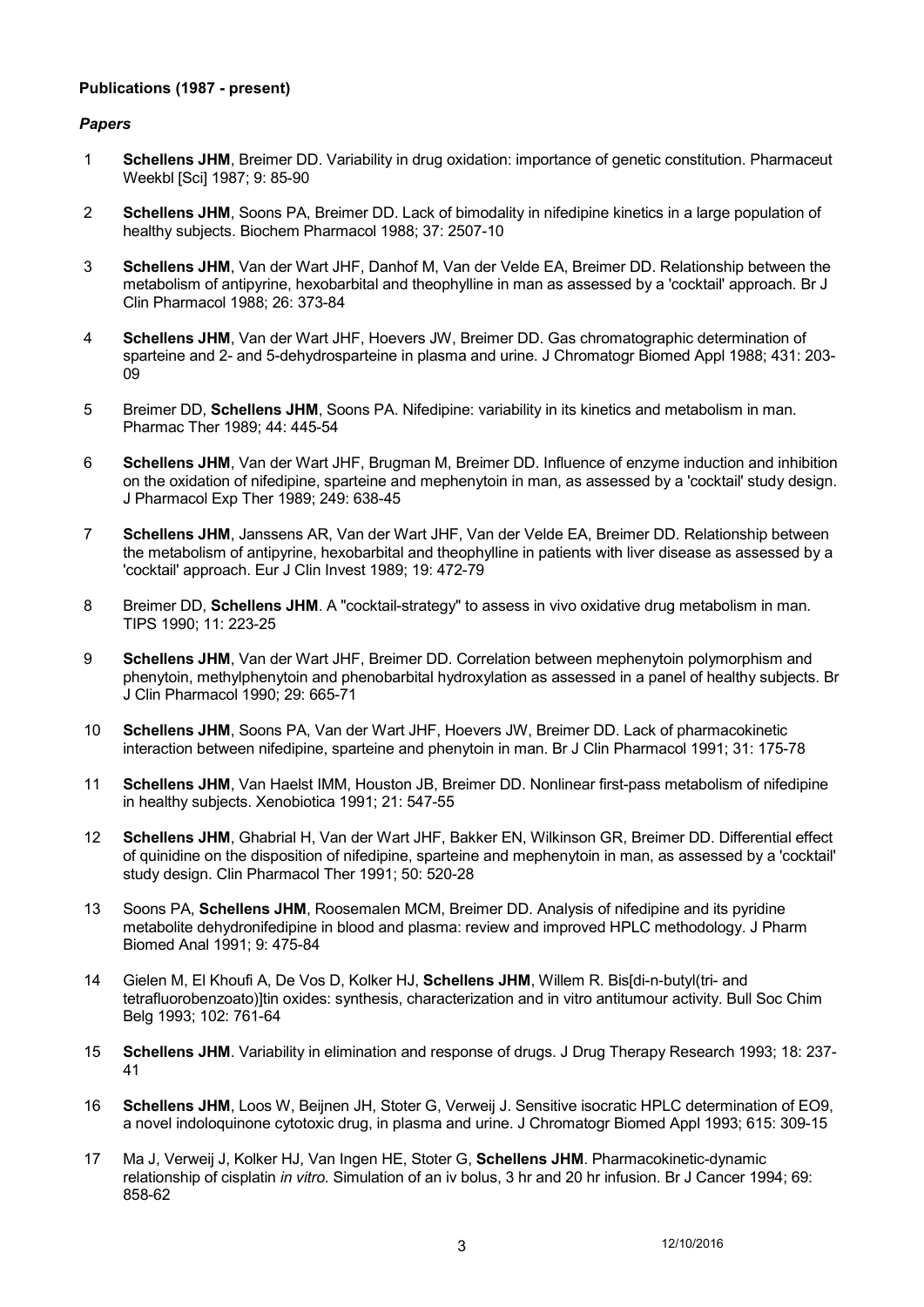- 18 Planting ASTh, **Schellens JHM**, Goey SH, Van der Burg MEL, De Boer-Dennert M, Stoter G, Verweij J. Weekly high-dose cisplatin in malignant pleural mesothelioma. Ann Oncol 1994; 5: 373-74
- 19 **Schellens JHM**, Planting ASTh, Van Acker BAC, Loos W, De Boer-Dennert M, Van der Burg MEL, Koier I, Krediet R, Stoter G, Verweij J. Phase I and pharmacologic study of the novel indoloquinone bioreductive alkylating cytotoxic drug EO9. J Nat Cancer Inst 1994; 86: 906-12
- 20 **Schellens JHM**, Verweij J, Planting ASTh, De Boer-Dennert M, Van der Burg MEL, Stoter G, Ma J. Optimised sample preparation for measurement of cisplatin-DNA-adducts in WBC. Contributions to Oncology 1994; 49: 66-71
- 21 **Schellens JHM**, De Bont-Krootjes BBH, Kolker HJ, Stoter G, Ma J. Cisplatin resistant subline of a human ovarian cancer cell line. Contributions to Oncology 1994; 49: 88-94
- 22 Van Warmerdam LJC, Verweij J, Rosing H, **Schellens JHM**, Beijnen JH. Limited sampling models for Topotecan pharmacokinetics. Ann Oncol 1994; 5: 259-64
- 23 Verweij J, Aamdal S, **Schellens JHM**, Koier I, Lund B for the EORTC Early Cinical Trials Group: Clinical studies with EO9, a new indoloquinone bioreductive alkylating cytotoxic agent. Oncology Res 1994; 6: 519- 23
- 24 Ma J, Verweij J, Planting ASTh, De Boer-Dennert M, Van Ingen HE, Van der Burg MEL, Stoter G, **Schellens JHM**. Current samples handling methods for measurement of platinum-DNA adducts in leucocytes in man lead to discrepant results in DNA adduct levels and DNA repair. Br J Cancer 1995; 71: 512-17
- 25 Planting ASTh, Van der Burg MEL, Goey SH, **Schellens JHM**, Van den Bent MJ, De Boer-Dennert M, Stoter G, Verweij J. Phase II study of a short course of weekly high-dose cisplatin combined with long-term oral etoposide in pleural mesothelioma. Ann Oncol 1995; 6: 613-15
- 26 Van Meerten E, Verweij J, **Schellens JHM**. Antineoplastic agents: Drug interactions of clinical significance. Drug safety 1995; 12: 168-82
- 27 Van Warmerdam LJC, Verweij J, **Schellens JHM**, Rosing H, Davies BE, De Boer-Dennert M, Maes RAA, Beijnen JH. Pharmacokinetics and pharmacodynamics of topotecan administered daily for 5 days every 3 weeks. Cancer Chemother Pharmacol 1995; 35: 237-45
- 28 Verweij J, **Schellens JHM**. Topoisomerase I inhibition: a new target or new missiles? Ann Oncol 1995; 6: 102-04
- 29 Creemers GJ, Gerrits CHJ, **Schellens JHM**, Planting ASTh, Van der Burg MEL, Loos WJ, Van Beurden VM, De Boer-Dennert M, Harteveld M, Hudson I, Stoter G, Verweij J. Phase II and pharmacologic study on topotecan administered as a 21-days continuous infusion to patients with colorectal cancer. J Clin Oncol 1996; 14: 2540-45
- 30 De Wit R, Beijnen JH, Van Tellingen O, **Schellens JHM**, De Boer-Dennert M, Verweij J. Pharmacokinetic profile and clinical efficacy of a once daily ondansetron suppository in cyclophos-phamide induced emisis: a double blind comparative study with ondansetron tablets. Br J Cancer 1996; 74: 323-32
- 31 Gerrits CJH, Creemers GJ, **Schellens JHM**, Wissel P, Planting ASTh., Kunka R. Selinger K., de Boer-Dennert M., Marijnen Y., Harteveld M., Verweij J. Phase I and pharmacological study of the new topoisomerase I inhibitor GI147211, using a daily x 5 intravenous administration. Br J Cancer 1996; 73: 744-50
- 32 Ma J, Verweij J, Planting ASTh, Kolker HJ, Loos WJ, De Boer-Dennert M, Van der Burg MEL, Stoter G and **Schellens JHM**. Docetaxel (Taxotere®) and paclitaxel (Taxol®) inhibit DNA-adduct formation and intracellular accumulation of cisplatin in human leucocytes (WBC). Cancer Chemother Pharmacol 1996; 37: 382-84
- 33 Ma J, Stoter G, Verweij J, **Schellens JHM**. Comparison of ethanol plasma protein precipitation with plasma ultrafiltration and trichloroacetic acid protein precipitation for the measurement of unbound platinum concentrations. Cancer Chemother Pharmacol 1996; 38: 391-94
- 34 Loos WJ, Stoter G, Verweij J, **Schellens JHM**. Sensitive high-performance liquid chromatographic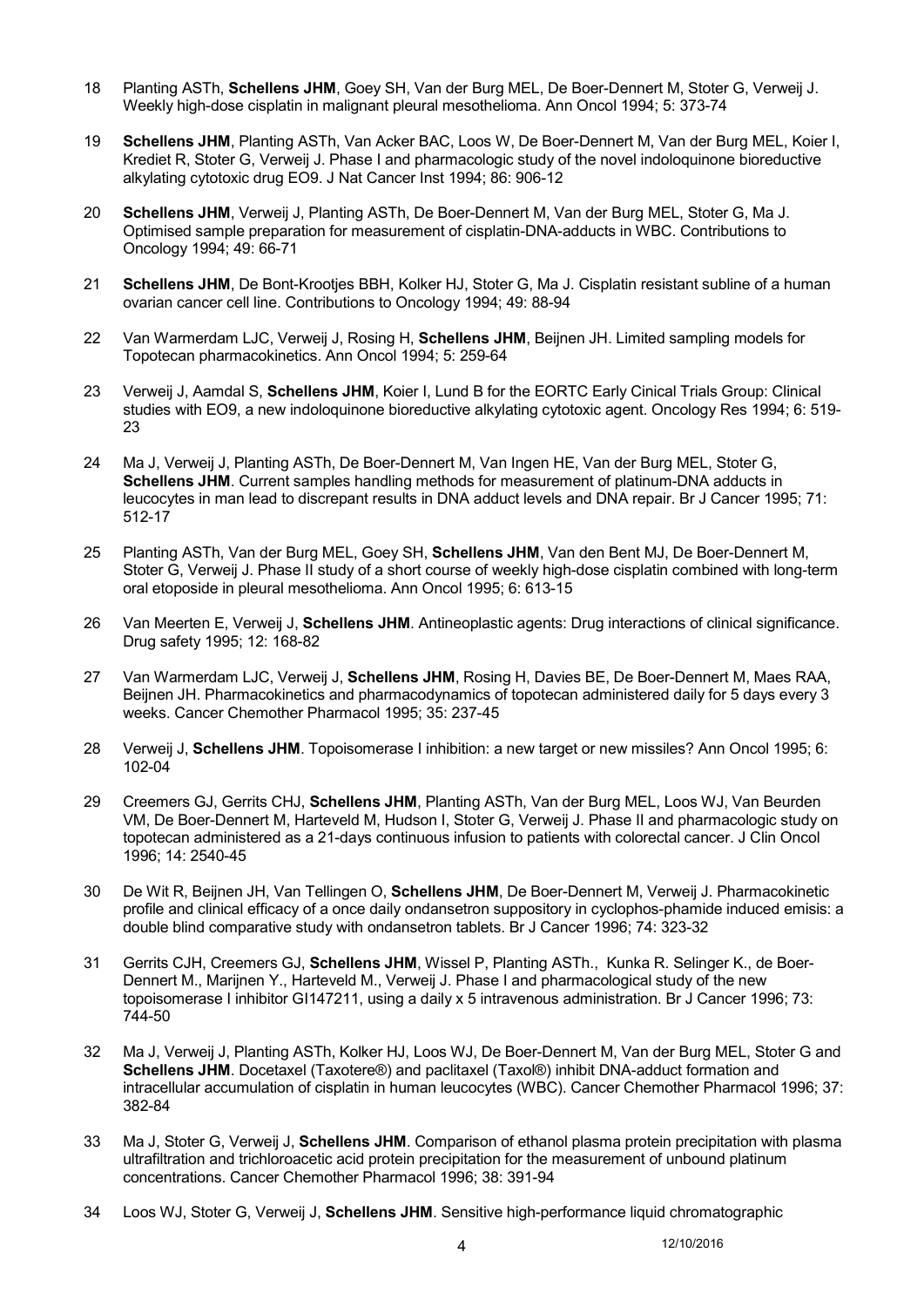fluorescence assay for the quantitiation of topotecan (SKF 104864-A) and lactone ring-opened product (hydroxy acid) in human plasma and urine. J Chromatogr B: Biomedical applications 1996; 678: 309-15

- 35 Planting ASTh, Van der Burg MEL, Goey SH, **Schellens JHM**, Vecht Ch, De Boer-Dennert M, Stoter G, Verweij J. Phase II study of a short course of weekly high-dose cisplatin combined with long-term oral etoposide in metastatic malignant melanoma. Eur J Cancer 1996; 32A: 2026-28
- 36 **Schellens JHM**, Creemers GJ, Beijnen JH, Rosing H, De Boer-Dennert M, McDonald M, Davies B, Verweij J. Bioavailability and pharmacokinetics of oral topotecan, a new topoisomerase I inhibitor. Br J Cancer 1996; 73: 1268-71
- 37 **Schellens JHM**, Jianguo M, Planting ASTh, Van der Burg MEL, Van Meerten E, De Boer-Dennert M, Schmitz PIM, Stoter G, Verweij J. Relationship between the exposure to cisplatin, DNA-adduct formation in leukocytes and tumour response in patients with solid tumours. Br J Cancer 1996; 73: 1569-75
- 38 **Schellens JHM**, Pronk LC, Verweij J. Emerging drug treatments for solid tumours. Drugs 1996; 51: 45-72
- 39 Van de Vrie W, **Schellens JHM**, Loos WJ, Kolker HJ, Verweij J, Stoter G, Durante NMC, Eggermont AMM. Modulation of multidrug resistance with dexniguldipine hydrochloride (B8509-035) in the CC531 rat colon carcinoma model. J Cancer Res Clin Oncol 1996; 122: 403-08
- 40 Van der Bent MJ, **Schellens JHM**, Sillevis Smitt PAE, Vecht CJ. De plaats van chemotherapie bij hersentumoren. Ned Tijdschr Geneesk 1996; 140: 702-06
- 41 Van Warmerdam LJC, Creemers GJ, Rodenhuis S, Rosing H, De Boer-Dennert M, **Schellens JHM**, Ten Bokkel Huinink WW, Davies BE, Maes RAA, Verweij J, Beijnen JH. Pharmacokinetics and pharmacodynamics of topotecan given on a daily-times-five schedule in phase II clinical trials using a limited-sampling procedure. Cancer Chemother Pharmacol 1996; 38: 254-60
- 42 Lazo JS, Sebti SM, **Schellens JH**. Bleomycin. Cancer Chemother Biol Response Modif 1996; 16: 39-47
- 43 Baille P, Bruno R, **Schellens JHM**, Webster LK, Millward M, Verweij J, Montay G. Optimal sampling strategies for Bayesian estimation of docetaxel (taxotere) clearance. Clin Cancer Res 1997; 3: 1535-38
- 44 Creemers GJ, Gerrits CJH, Eckardt JR, **Schellens JHM**, Burris HA, Planting ASTh, Rodriguez GI, Loos WJ, Hudson I, Broom C, Verweij J, Von Hoff DD. Phase I and pharmacologic study of oral topotecan administered twice daily for 21-days to adult patients with solid tumors. J Clin Oncol 1997; 15: 1087-93
- 45 Crul M, **Schellens JHM**, Beijnen JH, Maliepaard M. Cisplatin resistance and DNA-repair. Cancer Treatm Rev 1997; 23: 341-66
- 46 Gerrits CJH, De Jonge MJA, **Schellens JHM**, Stoter G, Verweij J. Topoisomerase I inhibitors: the relevance of prolonged exposure for present clinical development. Br J Cancer 1997; 76: 952-62
- 47 Gerrits CJH, **Schellens JHM**, Creemers GJ, Wissel P, Planting ASTh, Pritchard JF, DePee S, De Boer-Dennert M, Harteveld M and Verweij J. The bioavailability of oral GI147211, a new topoisomerase I inhibitor. Br J Cancer 1997; 76: 946-51
- 48 Loos WJ, Sparreboom A, Stoter G, Verweij J, Nooter K, **Schellens JHM**. Determination of the lactone and lactone plus carboxylate forms of 9-aminocamptothecin in human plasma by sensitive high-performance liquid chromatography with fluorescence detection. J Chromatogr Biomed Appl 1997; 694: 435-41
- 49 Planting ASTh, Kho S, Van der Burg M, Goey SH, **Schellens JHM**, Van den Bent M, Van der Gaast A, De Boer-Dennert M, Stoter G, Verweij J. A phase II study of weekly high-dose cisplatin combined with oral etoposide in advanced non-small-cell lung cancer. Cancer Chemother Pharmacol 1997; 40: 347-52
- 50 Pronk LC, **Schellens JHM**, Planting ASTh, Van den Bent MJ, Hilkens PHE, Van der Burg MEL, De Boer-Dennert M, Ma J, Blanc C, Harteveld M, Bruno R, Stoter G, Verweij J. Phase I and pharmacologic study of docetaxel and cisplatin in patients with advanced solid tumors. J Clin Oncol 1997; 3: 1071-79
- 51 **Schellens JHM**, Van de Vrie W, Loos WJ, Kolker HJ, Verweij J, Stoter G, Durante NMC, Eggermont AMM. Pharmacokinetics of the MDR-converting drug dexniguldipine and its pyridine metabolite M-1, in plasma, tumor and renal tissue in tumor bearing Wag/rijrats. Cancer Chemother Pharmacol 1997; 41: 48-52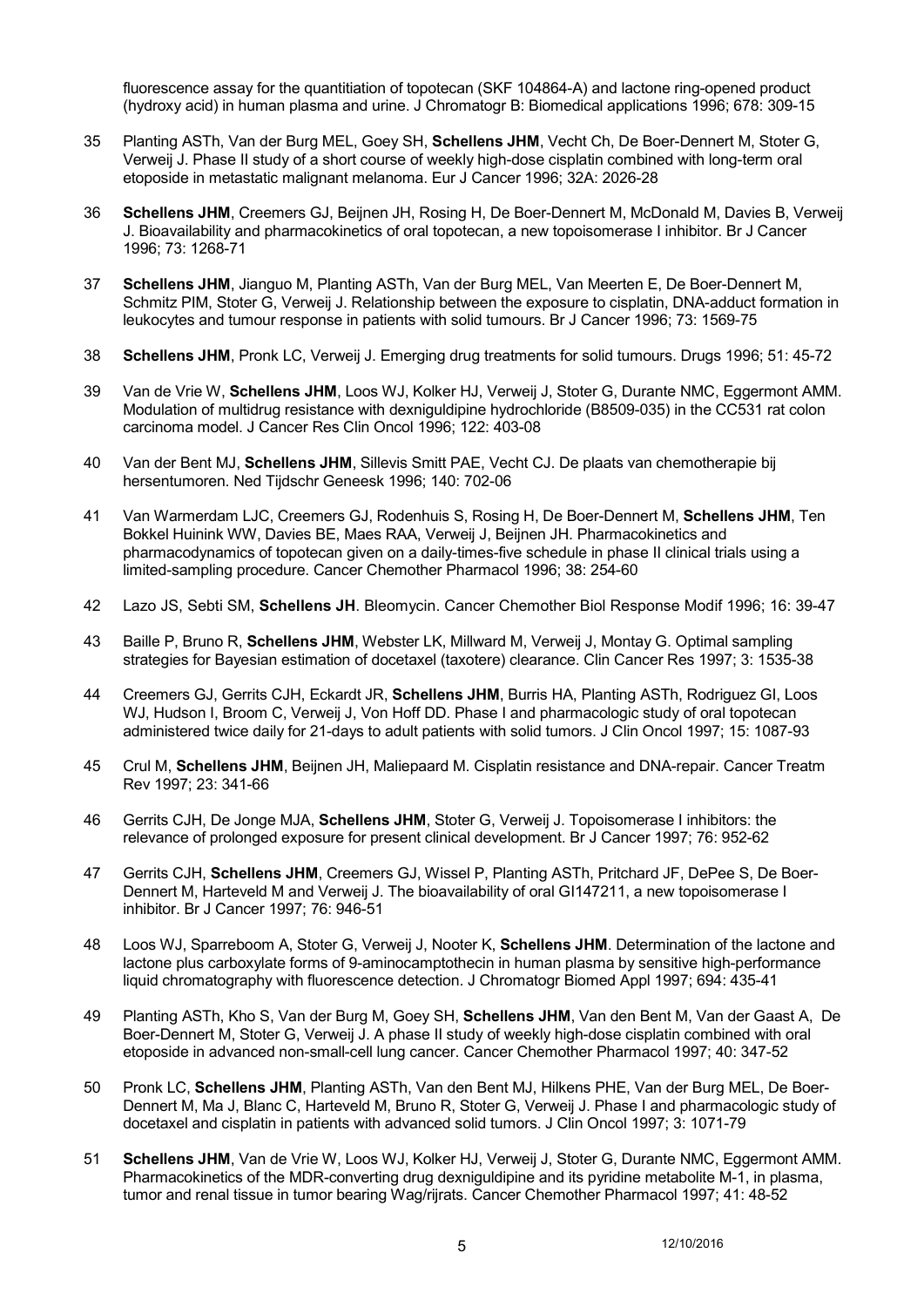- 52 Veenhuizen R, Oppelaar H, Ruevekamp M, **Schellens JHM**, Dalesio O, Stewart F. Does tumour uptake of Foscan determine PDT efficacy? Int J Cancer 1997; 73: 236-39
- 53 Welters MJP, Maliepaard M, Jacobs-Bergmans AJ, Baan RA, **Schellens JHM**, Ma J, Van der Vijgh WJF, Braakhuis BJM, Fichtinger-Schepman AMJ. Improved <sup>32</sup>P-postlabelling assay for the quantification of the major platinum-DNA adducts. Carcinogenesis 1997; 18: 1767-74
- 54 Crommentuyn KML, **Schellens JHM**, Van den Berg JD, Beijnen JH. In-vitro metabolism of anti-cancer drugs, methods and applications: paclitaxel, docetaxel, tamoxifen and ifosfamide. Cancer Treatm Rev 1998; 24: 345-66
- 55 Gerrits CJH, Burris H, **Schellens JHM**, Eckardt JR, Planting ASTh, Van der Burg MEL, Rodriguez GI, Loos WJ, Van Beurden V, Hudson I, Fields S, Von Hoff DD, Verweij J. Oral topotecan given once or twice daily for ten days: a phase I and pharmacology study in adult patients with solid tumors. Clin Cancer Res 1998; 4: 1153-58
- 56 Gerrits CJH, Burris H, **Schellens JHM**, Planting ASTh, Van der Burg MEL, Rodriquez GI, Van Beurden V, Loos WJ, Hudson I, Fields S, Verweij J, Von Hoff DD. Five days of oral topotecan (Hycamtin®), a phase I and pharmacologic study in adult patients with solid tumors. Eur J Cancer 1998; 34: 1030-35
- 57 Herben VMM, Mazee D, Van Zomeren DM, Zeedijk S, Rosing H, **Schellens JHM**, Ten Bokkel Huinink WW, Beijnen JH. Sensitive determination of the carboxylate and lactone forms of the novel antitumor drug irinotecan and its active metabolite in plasma by high-performance liquid chromatography. J Liq Chromatogr Rel Tech 1998; 21: 1541-58
- 58 Herben VMM, Ten Bokkel Huinink WW, **Schellens JHM**, Beijnen JH. Clinical pharmacokinetics of camptothecan topoisomerase I inhibitors. Pharmacy World & Sci 1998; 20: 161-72
- 59 Kuiper RA, **Schellens JHM**, Blijham GH, Beijnen JH, Voest EE. Clinical research on antiangiogenic therapy. Pharmacol Res 1998; 27: 1-16
- 60 Ma J, Maliepaard M, Kolker HJ, Verweij J, **Schellens JHM**. Abrogated energy-dependent uptake of cisplatin in a cisplatin-resistant subline of the human ovarian cancer cell line IGROV-1. Cancer Chemother Pharmacol 1998; 41: 186-92
- 61 Ma J, Maliepaard M, Nooter K, Boersma AWM, Verweij J, Stoter G, **Schellens JHM**. Synergistic cytotoxicity of cisplatin and topotecan or SN-38 in a panel of eight solid-tumor cell lines in vitro. Cancer Chemother Pharmacol 1998; 41: 307-16
- 62 Ma J, Maliepaard M, Nooter K, Loos WJ, Kolker HJ, Verweij J, Stoter, **Schellens JHM**. Reduced cellular accumulation of topotecan: a novel mechanism of resistance in a human ovarian cancer cell line. Br J Cancer 1998; 77: 1645-52
- 63 Mackean MJ, Planting ASTh, Twelves C, **Schellens JHM**, Allman D, Osterwalder B, Reigner B, Griffin T, Kaye SB, Verweij J. A phase I and pharmacologic study of intermittent twice daily oral therapy with capecitabine in patients with advanced and/or metastatic cancer. J Clin Oncol 1998; 16: 2977-85
- 64 Meerum Terwogt JM, Beijnen JH, Ten Bokkel Huinink WW, Rosing H, **Schellens JHM**. Co-administration of oral cyclosporin A enables oral therapy with paclitaxel. Lancet 1998; 325: 285
- 65 Nannan Panday VR, Van Warmendam LJC, Huizing MT, Ten Bokkel Huinink WW, Vermorken JB, Giaccone G, Veenhof CHN, **Schellens JHM**, Beijnen JH. Carboplatin dosage formulae can generate inaccurate predictions of carboplatin exposure in carboplatin/paclitaxel combination regimens. Clin Drug Invest 1998; 15: 327-35
- 66 Nannan Panday VR, Huizing MT, Van Warmerdam LJC, Dubbelman RC, Mandjes I, **Schellens JHM**, Ten Bokkel Huinink WW, Beijnen JH. Pharmacologic study of 3-hour 135 mg/m<sup>2</sup> paclitaxel in platinum pretreated patients with advanced ovarian cancer. Pharmacol Res 1998; 38: 231-36
- 67 Nannan Panday VR, Ten Bokkel Huinink WW, Rosing H, Koopman FJ, Hillebrand MJX, Dubbelman RC, Van Tellingen O, **Schellens JHM**, Beijnen JH. Phase I and parmacologic study of weekly doxorubicin and 1-hour infusional paclitaxel in patients with advanced breast cancer. Anti-Cancer Drugs 1998; 9: 665-73
- 68 Pronk LC, Schrijvers D, **Schellens JHM**, De Bruijn EA, Planting ASTh, Locci-Tonelli D, Bruno R, Verweij J,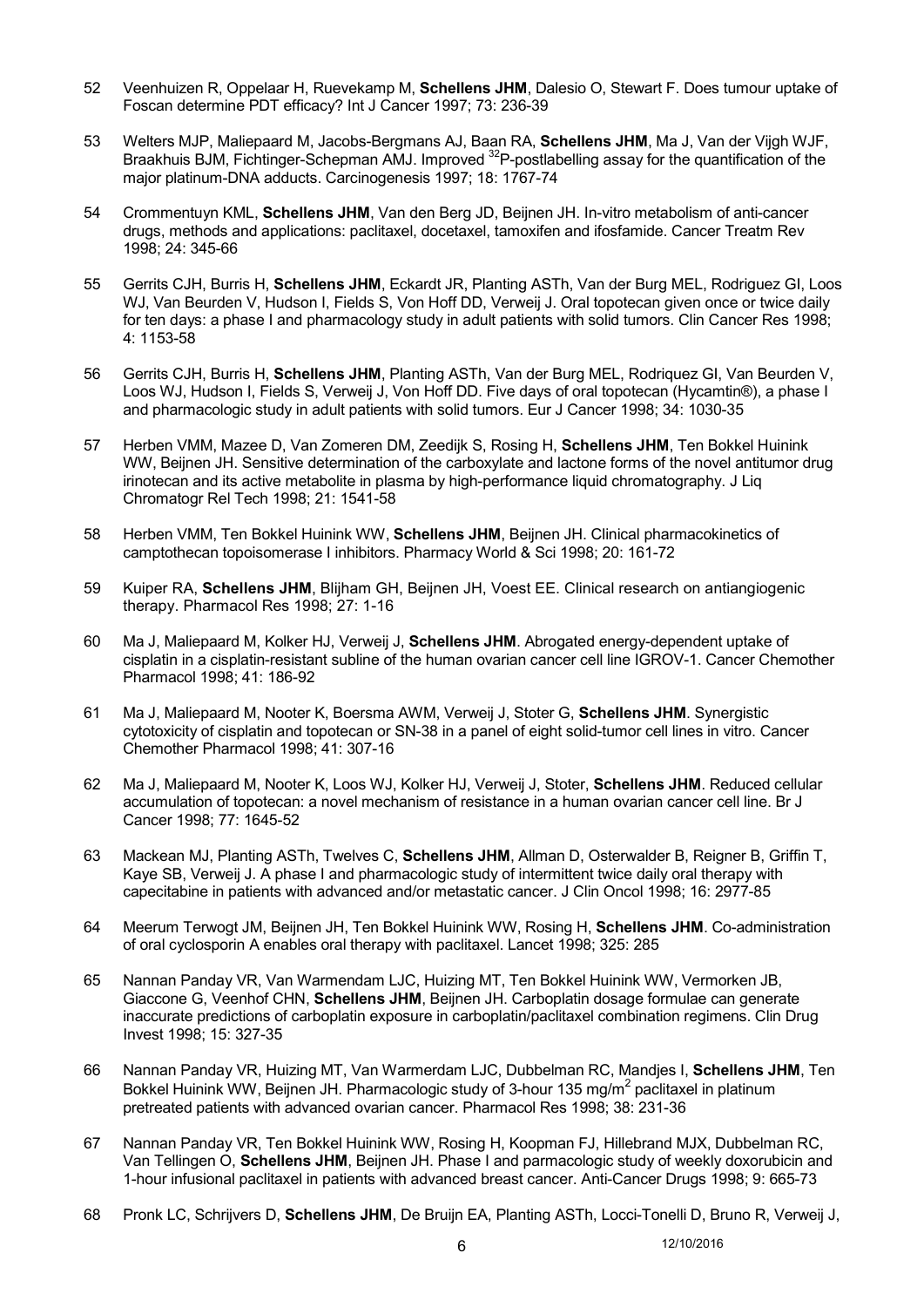Van Oosterom AT. Phase I study on docetaxel and ifosfamide in patients with advanced solid tumors. Br J Cancer 1998; 77: 153-58

- 69 Pronk LC, Schrijvers D, **Schellens JHM**, De Bruijn EA, Planting ASTh, Locci-Tonelli D, Groult V, Verweij J, Van Oosterom AT. Docetaxel and ifosfamide in patients with advanced solid tumors: results of a phase I study. Semin Oncol 1998; 25: 23-28
- 70 Straathof CSM, Van den Bent MJ, Ma J, Kros JM, Stoter G, Vecht CJ, **Schellens JHM**. The effect of dexamethasone on the uptake of cisplatin in 9L glioma and the area of brain around tumor. J Neuro-Oncol 1998; 37: 1-8
- 71 Van den Bent MJ, **Schellens JHM**, Sillevis Smit PAE, Vecht CJ, Loosveld OJL, Ma J, Tijssen CC, Janssen RLH, Kros JM, Verweij J. Phase II study on cisplatin and ifosfamide in recurrent high grade gliomas. Eur J Cancer 1998 ; 34: 1570-74
- 72 De Graaff M, Maliepaard M, Pluim D, Floot BJ, Slaper-Cortenbach IC, **Schellens JHM**. In vitro antagonistic cytotoxic interactions between platinum drugs and taxanes on bone marrow progenitor cell CFU-GM. Anticancer Drugs 1999; 10: 213-18
- 73 Gerrits CJH, **Schellens JHM**, Burris H, Eckardt JR, Planting ASTh, Van den Burg MEL, Rodriguez GI, Loos WJ, Van Beurden V, Hudson I, Von Hoff DD, Verweij J. A comparison of clinical pharmaco-dynamics of different administration schedules of oral topotecan. Clin Cancer Res 1999; 5: 69-75
- 74 Herben VMM, Nannan Panday VR, Richel DJ, **Schellens JHM**, Van der Vange N, Rosing H, Beusenberg FD, Hearn S, Doyle E, Beijnen JH, Ten Bokkel Huinink WW. Phase I and pharmacologic study of the combination of paclitaxel, cisplatin and topotecan administered intravenously every 21 days as a first line therapy in patients with advanced ovarian cancer. J Clin Oncol 1999; 17: 747-55
- 75 Meerum Terwogt JM, **Schellens JHM**, Ten Bokkel Huinink WW, Beijnen JH. Clinical pharmacology of anticancer agents in relation to formulations and administration routes. Cancer Treat Rev 1999; 25: 83- 101
- 76 Nannan Panday VR, Ten Bokkel Huinink WW, Vermorken JB, Rosing H, Koopman FJ, Swart M, **Schellens JHM**, Beijnen JH. Pharmacokinetics of paclitaxel administered as a 3-hour or 96-hour infusion. Pharmacol Res 1999; 40: 67-74
- 77 Nannan Panday VR, Van Warmendam LJC, Huizing MT, Rodenhuis S, **Schellens JHM**, Beijnen JH. A single 24-hour plasma sample does not predict the carboplatin-AUC from carboplatin-paclitaxel combinations or from a high-dose carboplatin-thiotepa-cyclophosphamide regimen. Cancer Chemother Pharmacol 1999; 45: 435-38
- 78 Rosing H, van Zomeren DM, Doyle E, Ten Bokkel WW, **Schellens JHM**, Bult A, Beijnen JH. Quantification of topotecan and its metabolite N-desmethyltopotecan in human plasma, urine and faeces by high-performance liquid chromatographic methods. J Chromatogr B 1999; 727: 191-203
- 79 Van Zuylen C, **Schellens JHM**, Goey SH, Pronk LC, De Boer-Dennert M, Loos WJ, Stoter G, Ma J, Verweij J. Phase I and pharmacologic study of the arotinoid RP 40-8757 in combination with cisplatin and etoposide in patients with advanced or locally recurrent or metastastic non-small cell lung cancer. Anti-Cancer Drugs 1999; 10: 361-68
- 80 Straathof CS, Van den Bent MJ, Loos WJ, Vecht CJ, **Schellens JHM**. The accumulation of topotecan in 9L glioma and in brain parenchyma with and without dexamethasone administration. J Neurooncol 1999; 42: 117-22
- 81 Herben VMM, Rosing H, Ten Bokkel Huinink WW, Van Zomeren DM, Batchelor D, Doyle E, Beusenberg FD, Beijnen JH, **Schellens JHM**. A new oral dosage form of topotecan: bioavailability and effect of food coadministration. Br J Cancer 1999; 80: 1380-86
- 82 Herben VMM, **Schellens JHM**, Swart M, Gruia G, Beijnen JH, Ten Bokkel Huinink WW. A phase I and pharmacokinetic study of irinotecan administered as a low dose continuous intravenous infusion over fourteen days in patients with malignant solid tumors. J Clin Oncol 1999; 17: 1897-1905
- 83 Herben VMM, Van Gijn R, **Schellens JHM**, Schot M, Lieverst J, Hillebrand MJX, Schoemaker NE, Porro MG, Beijnen JH and Ten Bokkel Huinink WW. A Phase I and pharmacokinetic study of a daily times 5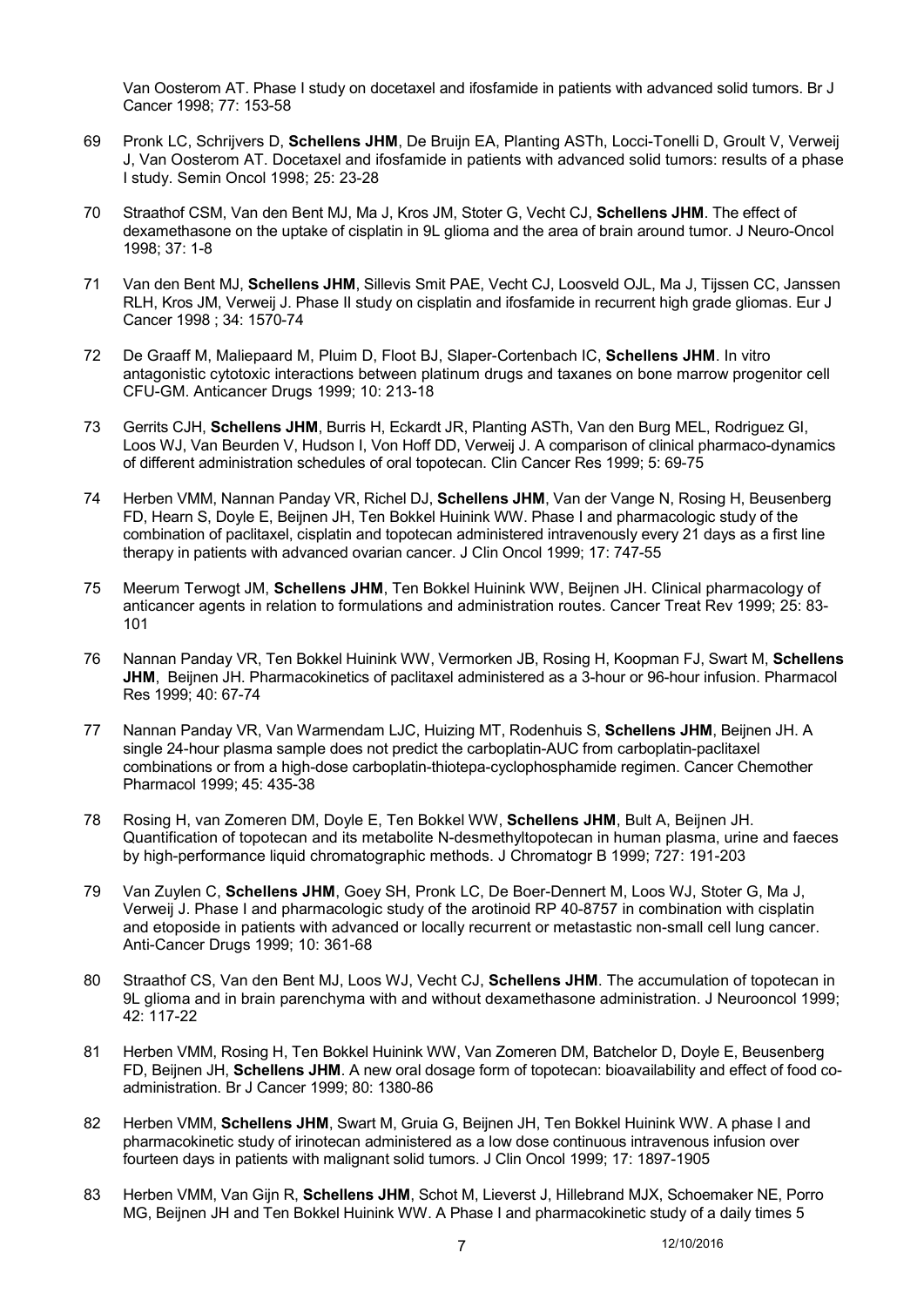intravenous bolus schedule of 9-aminocamptothecin in colloidal dispersion formulation in patients with advanced solid tumors. J Clin Oncol 1999; 17: 1906-14

- 84 Nannan Panday VR, De Wit R, Schornagel JH, Schot M, Rosing H, Lieverst J, Ten Bokkel Huinink WW, **Schellens JHM**, Beijnen JH. Pharmacokinetics of paclitaxel administered in combination with bleomycin, etoposide and cisplatin in patients with advanced solid tumors. Cancer Chemother Pharmacol 1999; 44: 349-53
- 85 Nannan Panday VR, Van Warmendam LJC, Huizing MT, Ten Bokkel Huinink WW, **Schellens JHM**, Beijnen JH. A limited sampling model for the pharmacokinetics of carboplatin administered in combination with paclitaxel. J Cancer Res Clin Oncol 1999; 125: 615-20
- 86 Verschraagen M, Koks CHW, **Schellens JHM**, Beijnen JH. P-Glycoprotein system as a determinant of drug interactions: The case of Digoxin - Verapamil. Pharmacol Res 1999; 40: 301-06
- 87 Van Tellingen O, Huizing MT, Nannan Panday VR, **Schellens JHM**, Nooijen WJ, Beijnen JH. Cremophor EL causes (pseudo) non-linear pharmacokinetics of paclitaxel in patients. Br J Cancer 1999; 81: 330-35
- 88 Maliepaard M, van Gastelen MA, de Jong LA, Pluim D, van Waardenburg RCAM, Ruevekamp-Helmers MC, Floot BGJ, **Schellens JHM**. Overexpression of the BCRP/ MXR/ABCP gene in a topotecan-selected ovarian tumor cell line. Cancer Res 1999; 59: 4559-63
- 89 Pluim D, Maliepaard M, van Waardenburg RCAM, Beijnen JH, Schellens JHM. <sup>32</sup>P-postlabeling assay for the quantification of the major platinum-DNA adducts. Anal Biochem 1999; 275: 30-38
- 90 Meerum Terwogt JM, Malingré MM, Beijnen JH, Ten Bokkel Huinink WW, Rosing H, Koopman FJ, Van Tellingen O, Swart M, **Schellens JHM**. Co-administration of cyclosporin enables oral therapy with paclitaxel. Clin Cancer Res 1999; 5: 3379-84
- 91 Ravaud A, Borner M, **Schellens JHM**, Geoffrois L, Schöffski P, Wanders J, Hanauske AR. UFT and oral calcium folinate as first-line chemotherapy for metastatic gastric cancer. Oncology 1999; 3: 61-63
- 92 Planting AST, **Schellens JHM**, van der Burg MEL, de Boer-Dennert M, Winograd B, Stoter G, Verweij J. Phase I and pharmacologic study of BMS-181174 given as a 6 h infusion every 4 weeks to patients with advanced solid tumors. Anti-Cancer Drugs 1999; 10: 821-27
- 93 Den Brok MWJ, de Gast GC, **Schellens JHM**, Beijnen JH. Targeted toxins. J Oncol Pharm Practice 1999; 5: 149-65
- 94 Kerbusch T, Huitema ADR, Ouwerkerk J, Keizer HJ, Mothôt RAA, **Schellens JHM**. Evaluation of the autoinduction of ifosfamide metabolism by a population pharmacokinetic approach using NONMEM. Br J Clin Pharmacol 2000; 49: 555-61
- 95 Kuiper RAJ, Malingré MM, Beijnen JH, **Schellens JH**. Cyclosporine-induced anaphylaxis. Ann Pharmacother 2000; 34: 858-61
- 96 Kruijtzer CMF, Verweij J, **Schellens JH**, Beijnen JH, Pronk L, Bo M, Lustig V, van Tinteren H, Mackay M, Ten Bokkel Huinink WW. Docetaxel in 253 previously treated patients with progressive locally advanced or metastatic breast cancer: results of a compassionate use program in The Netherlands. Anticancer Drugs 2000; 11: 249-55
- 97 Huitema AD, Mathot RA, Tibben MM, **Schellens JH**, Rodenhuis S, Beijnen JH. Validation of techniques for the prediction of carboplatin exposure: application of Bayesian methods. Clin Pharmacol Ther 2000; 67: 621-30
- 98 Malingré MM, Terwogt JM, Beijnen JH, Rosing H, Koopman FJ, van Tellingen O, Duchin K., Ten Bokkel Huinink WW, Swart M, Lieverst J, **Schellens JH**. Phase I and pharmacokinetic study of oral paclitaxel. J Clin Oncol 2000; 18: 2468-75
- 99 Scheffer GL, Maliepaard M, Pijnenborg AC, van Gastelen MA, de Jong MC, Schroeijers AB, van der Kolk DM, Allen JD, Ross DD, van der Valk P, Dalton WS, **Schellens JH**, Scheper RJ. Breast cancer resistance protein is localized at the plasma membrane in mitoxantrone- and topotecan-resistant cell lines. Cancer Res 2000; 60: 2589-93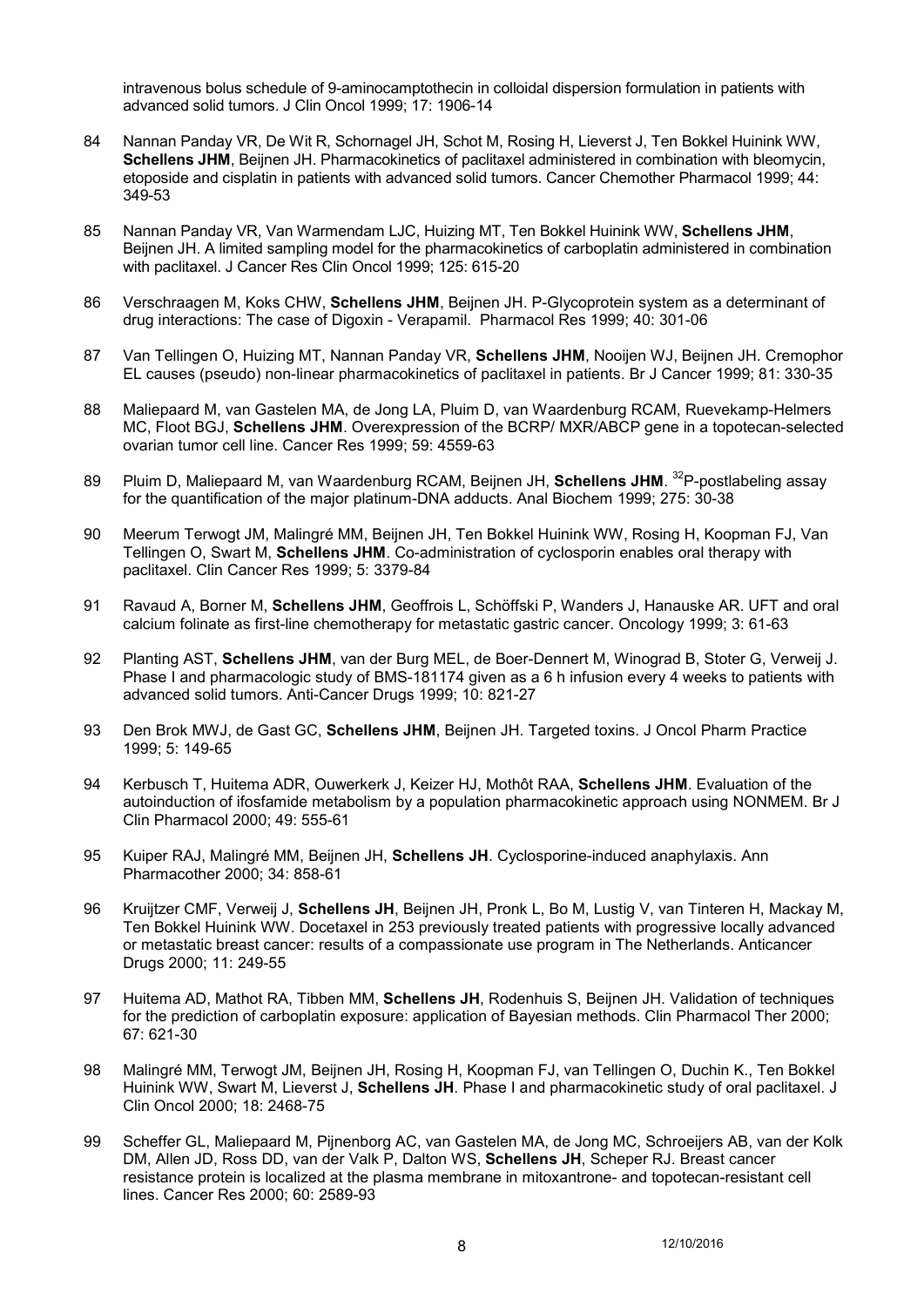- 100 Kruijtzer CM, Beijnen JH, Swart M, **Schellens JH**. Successful treatment with paclitaxel of a patient with metastatic extra-adrenal pheochromocytoma (paraganglioma). A case report and review of the literature. Cancer Chemother Pharmacol 2000; 45: 428-31
- 101 Rosing H, Lustig V, van Warmendam LJ, Huizing MT, Ten Bokkel Huinink WW, **Schellens JH**, Rodenhuis S, Bult A, Beijnen JH. Pharmacokinetics and metabolism of docetaxel administered as a 1-h intravenous infusion. Cancer Chemother Pharmacol 2000; 45: 213-18
- 102 Bardelmeijer HA, van Tellingen O, **Schellens JH**, Beijnen JH. The oral route for the administration of cytotoxic drugs: strategies to increase the efficiency and consistency of drug delivery. New Anticancer Agents 2000; 18: 231-41
- 103 Huitema ADR, Doesburg Smits K, Mathôt RAA, **Schellens JHM**, Rodenhuis S, Beijnen JH. The clinical pharmacology of alkylating agents in high-dose chemotherapy. Anti-Cancer Drugs 2000; 11: 515-33
- 104 Jonker JW, Smit JW, Brinkhuis RF, Maliepaard M, Beijnen JH, **Schellens JHM**, Schinkel AF. Role of breast cancer resistance protein in the bioavailability and fetal penetration of topetecan. J Natl Cancer Inst 2000; 92: 1651-56
- 105 Van den Bongard HJGD, Mathôt RAA, Beijnen JH, **Schellens JHM**. Pharmacokinetically guided administration of chemotherapeutic agents. Clin Pharmacokinet 2000; 39, 345-67
- 106 **Schellens JHM**, Malingré MM, Kruijtzer CMF, Bardelmeijer HA, van Tellingen O, Schinkel AH, Beijnen JH. Modulation of oral bioavailability of anticancer drugs: From mouse to man. Eur J Pharmaceut Sci 2000; 12: 103-10
- 107 Nuijen B, Bouma M, Manada C, Jimeno JM, **Schellens JHM**, Bult A and Beijnen JH. Pharmaceutical development of anticancer agents derived from marine sources. Anti-Cancer Drugs 2000; 11: 793-811
- 108 Van Gijn R, Lendfers RRH, **Schellens JHM**, Bult A , Beijnen JH. Dual topoisomerase I/II inhibitors. J Oncol Pharm Practice 2000; 6: 92-108
- 109 Bardelmeijer HA, Beijnen JH, Brouwer KR, Rosing H, Nooijen WJ, **Schellens JHM**, van Tellingen O. Increased oral bioavailability of paclitaxel by GF120918 in mice through selective modulation of Pglycoprotein. Clin Cancer Res 2000; 6: 4416-21
- 110 Malingré MM, **Schellens JHM**, van Tellingen O, Rosing H, Koopman FJ, Duchin K, ten Bokkel Huinink WW, Swart M, Beijnen JH. Metabolism and excretion of paclitaxel after oral administration in combination with cyclosporin A and after i.v. administration. Anti-Cancer Drugs 2000; 11: 813-20
- 111 Croockewit A, **Schellens J**, van Bronswijk H, Lekkerkerker JF, Koopmans PP. Surrogate endpoints for new colorectal cancer drugs. Lancet 2000; 356: 1771
- 112 Gamucci T, Paridaens R, Heinrich B, **Schellens JH**, Pavlidis N, Verweij J, Sessa C, Kaye S, Roelvink M, Wanders J, Hanauske A. Activity and toxicity of GI147211 in breast, colorectal and non-small-cell lung cancer patients: an EORTC-ECSG phase II clinical study. Ann Oncol 2000; 1: 793-97
- 113 Meerum Terwogt J, van Tellingen O, Nannan Panday VR, Huizing MT, **Schellens JH**, Bokkel Huinink WW, Boschma MU, Giaccone G, Veenhof CH, Beijnen JH. Cremophor EL pharmacokinetics in a phase I study of paclitaxel (Taxol) and carboplatin in non-small cell lung cancer patients. Anticancer Drugs 2000; 11: 687-94
- 114 Meerum Terwogt JM, Tibben MM, Welbank H, **Schellens JH**, Beijnen JH. Validated method for the determination of platinum from a liposomal source (SPI-77) in human plasma using graphite furnace Zeeman atomic absorption spectrometry. Fresenius J Anal Chem 2000; 366: 298-302
- 115 **Schellens JH**, Maliepaard M, Scheper RJ, Scheffer GL, Jonker JW, Smit JW, Beijnen JH, Schinkel AH. Transport of topoisomerase I inhibitors by the breast cancer resistance protein. Potential clinical implications. Ann N Y Acad Sci 2000; 922: 188-94
- 116 Van Kesteren C, Cvitkovic E, Taamma A, Lopez-Lazaro L, Jimeno JM, Guzman C, Math t RA, **Schellens JH**, Misset JL, Brain E, Hillebrand MJ, Rosing H, Beijnen JH. Pharmacokinetics and pharmacodynamics of the novel marine-derived anticancer agent ecteinascidin 743 in a phase I dose-finding study. Clin Cancer Res 2000; 6: 4725-32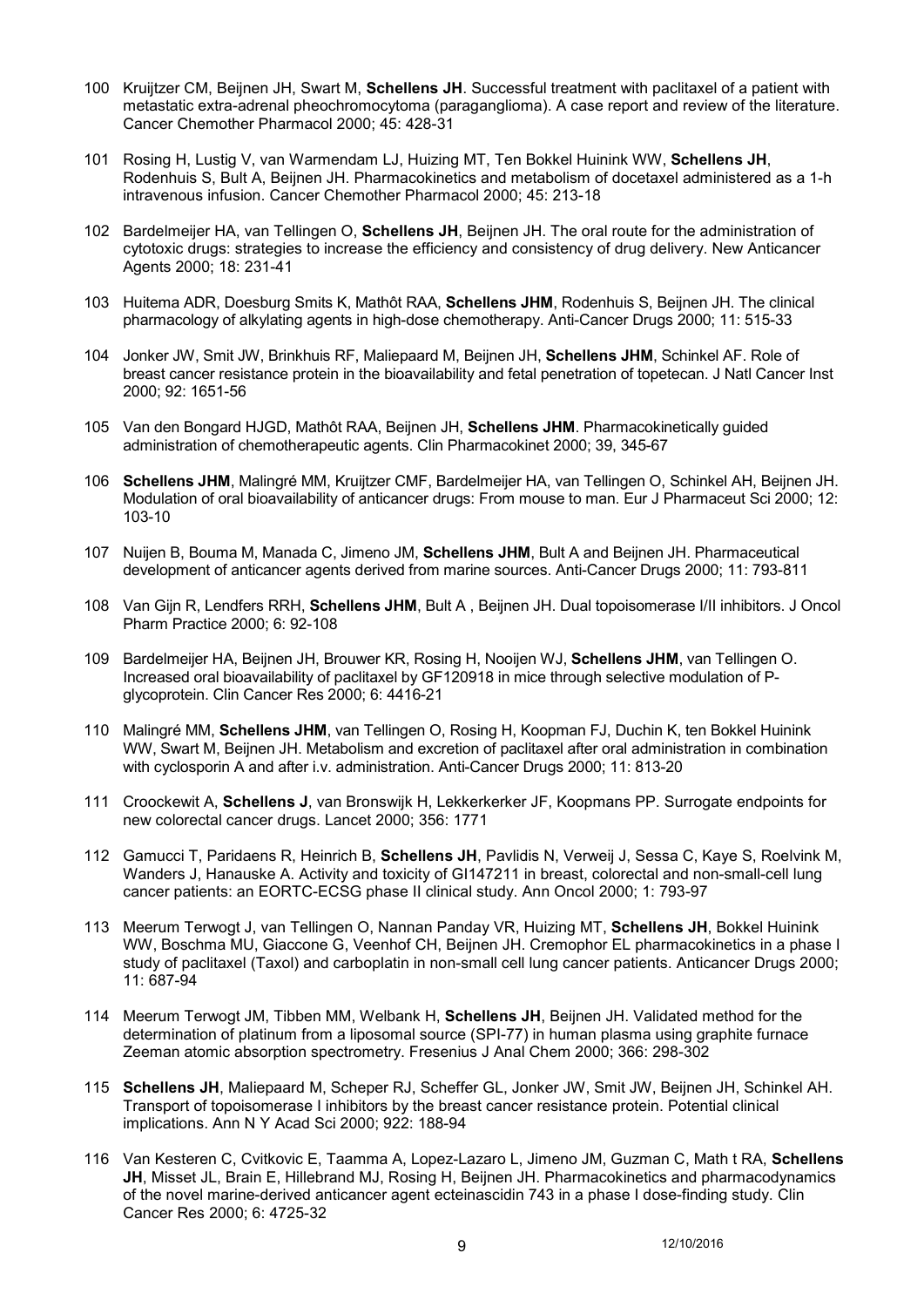- 117 Crul M, de Klerk GJ, Beijnen JH, **Schellens JH**. Ras biochemistry and farnesyl transferase inhibitors: a literature survey. Anticancer Drugs 2001; 12: 163-84
- 118 Crul M, van den Bongard HJ, Tibben MM, van Tellingen O, Sava G, **Schellens JH**, Beijnen JH. Validated method for the determination of the novel organo-ruthenium anticancer drug NAMI-A in human biological fluids by Zeeman atomic absorption spectrometry. Fresenius J Anal Chem 2001; 369: 442-45
- 119 Huitema ADR, Mathôt RAA, Tibben MM, **Schellens JHM**, Rodenhuis S, Beijnen JH. Population pharmacokinetics of thio TEPA and its active metabolite TEPA in patients undergoing high-dose chemotherapy. Br J Clin Pharmacol 2001; 51: 61-70
- 120 Malingré MM, Richel DJ, Beijnen JH, Rosing H, Koopman FJ, Ten Bokkel Huinink WW, Schot ME, **Schellens JH**. Coadministration of cyclosporine strongly enhances the oral bioavailability of docetaxel. J Clin Oncol 2001; 19: 1160–66
- 121 Maliepaard M, Scheffer GL, Faneyte IF, van Gastelen MA, Pijnenborg AC, Schinkel AH, Van De Vijver MJ, Scheper RJ, **Schellens JH**. Subcellular localization and distribution of the breast cancer resistance protein transporter in normal human tissues. Cancer Res 2001; 15: 3458-64
- 122 Maliepaard M, van Gastelen MA, Togho A, Hausheer FH, van Waardenburg RC, de Jong LA, Pluim D, Beijnen JH, **Schellens JH**. Circumvention of Breast Cancer Resistance Protein (BCRP)-mediated Resistance to Camptothecins inVitro Using Non-Substrate Drugs or the BCRP Inhibitor GF 120918. Clin Cancer Res 2001; 7: 935-41
- 123 Malingre MM, Beijnen JH, Rosing H, Koopman FJ, van Tellingen O, Duchin K, ten Bokkel Huinink WW, Swart M, Lieverst J, **Schellens JH**. A phase I and pharmocokinetic study of bi-dialy dosing of oral paclitaxel combination with cyclosporin A. Cancer Chemother Pharmacol 2001; 47: 347-54
- 124 Malingré MM, Beijnen JH, Rosing H, Koopman FJ, van Tellingen O, Duchin K, ten Bokkel Huinink WW, Swart M, Lieverst J, **Schellens JH**. The effect of different doses of cyclosporin A on the systemic exposure of orally administered paclitaxel. Anticancer Drugs 2001; 12: 351-58
- 125 Meerum Terwogt JM, ten Bokkel Huinink WW, **Schellens JH**, Schot M, Mandjes IA, Zurlo MG, Rocchetti M, Rosing H, Koopman FJ, Beijnen JH. Phase I clinical and pharmacokinetic study of PNU166945, a novel water soluble polymer-conjugated prodrug of paclitaxel. Anticancer Drugs 2001; 12: 315-23
- 126 Kerbusch Th, de Kraker J, Keizer JH, van Putten WG, Groen HJM, Jansen RLH, **Schellens JHM**, Beijnen JH. Clinical pharmacokinetics and pharmadocynamics of ifosfamide and its metabolites. Clin Pharmacokinet 2001; 40: 41–62
- 127 Nuijen B, Bouma M, **Schellens JHM**, Beijnen JH. Progress in the development of alternative pharmaceutical formulations of taxanes. Invest New Drugs 2001; 19: 143-53
- 128 Malingré MM, Beijnen JH, **Schellens JHM**. Oral delivery of taxanes. Invest New Drugs 2001; 19: 155-62
- 129 Smyth J, Bonneterre ME, **Schellens J**, Calvert H, Grein G, Wanders J and Hanauske A. Activity of the dolastatin analogue, LU103793, in malignant melanoma. Ann Oncol 2001; 12: 509-11
- 130 Cocquyt V, Van Belle S, Reinhardt RR, Cocquyt V, Decramer MLA, O'Brien M, **Schellens JHM**, Borms M, Verbeke L, Van Aelst FJ, De Smet M, Carides AD, Eldridge K, Gert ZJ. Comparison of L-758, 298, a selective neurokinin-1 antagonist, to ondansetron in the prevention of cisplatin-induced emesis. Eur J Cancer 2001; 37: 835-42
- 131 **Schellens JHM**, Dombernowsky P, Cassidy J, Epelbaum R, Dirix L, Cox EH, Wanders J, Aamdal S, Verweij J, Hanauske AR on behalf of the EORTC Early Clinical Studies Group. Population pharmacokinetics and dynamics in phase II studies of the novel bioreductive alkylating cytotoxic indoloquinone EO9. Anticancer Drugs 2001; 12: 583-90
- 132 Malingré MM, **Schellens JHM**, Tellingen O, Ouwehand M, Bardelmeijer HA, Rosing H, Koopman FJ, Jansen SE, Schot ME, Ten Bokkel Huinink WW, Beijnen JH. The co-solvent cremophor EL limits absorption of orally administered paclitaxel in cancer patients. Br J Cancer 2001; 85: 1472-77
- 133 Schoemaker NE, Frigerio E, Fraier D, **Schellens JHM**, Rosing H, Jansen S, Beijnen JH. High-performance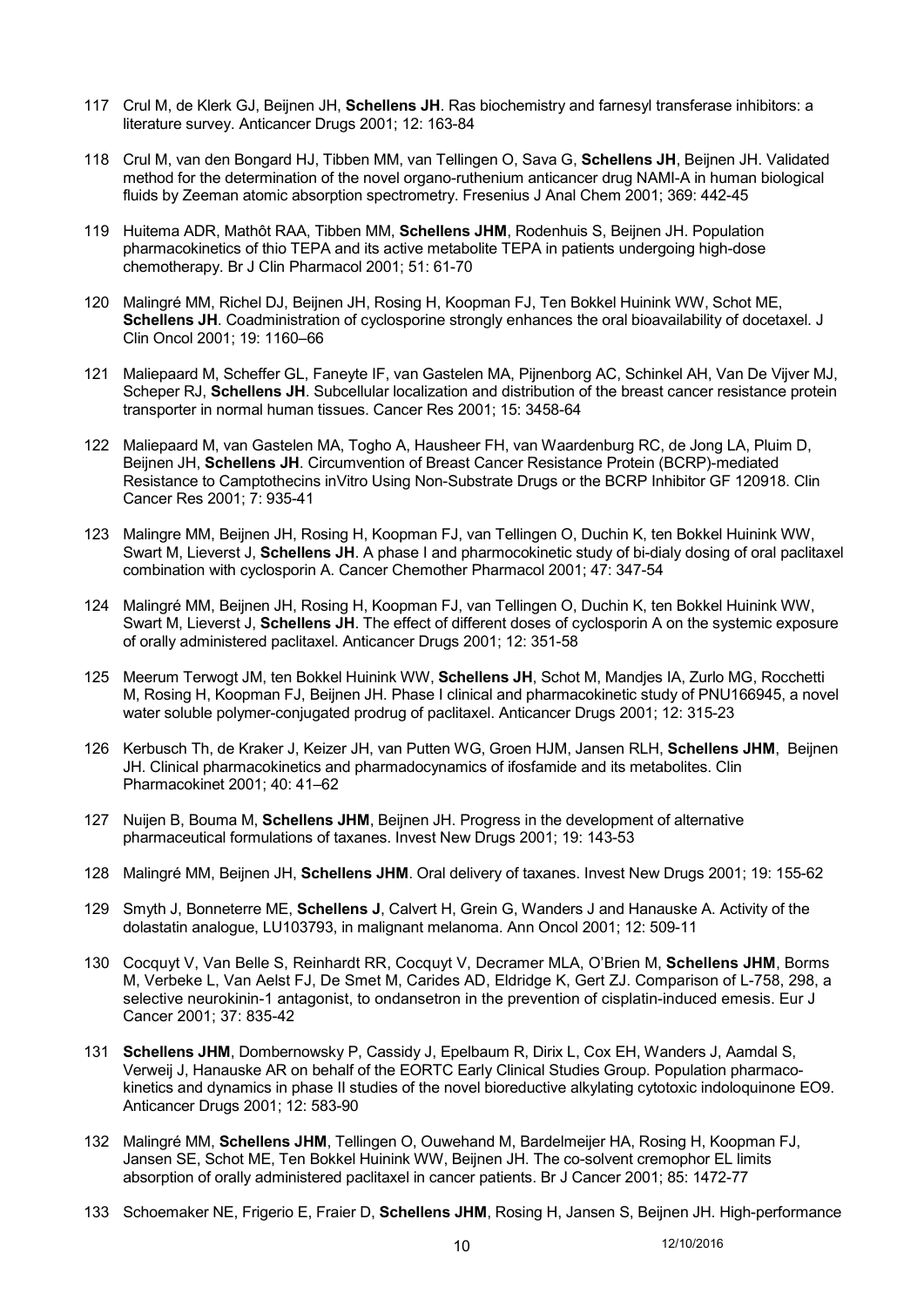liquid chromatographic analysis for the determination of a novel polymer-bound camptothecin derivative (MAG-camptothecin) and free camptothecin in human plasma. J Chromato-graphy B Biomedical Sciences and Applications 2001; 763: 173-83

- 134 Van Kesteren Ch, Mathôt, López Lázaro L, Cvitkovic E, Taamma A, Jimeno JM, Gtuzman C, **Schellens**  JHM, Misset JL, Brain E, Hillebrand MJX, Rosing H, Beijnen JH. A comparison of limited sampling strategies for prediction of Ecteinascidin 743 clearance when administered as a 24-h infusion. Cancer Chemother Pharmacol 2001; 48: 459-66
- 135 Kemper EM, Jansen B, Brouwer KR, **Schellens JHM**, Beijnen JH, van Tellingen O. Bioanalysis and preliminary pharmacokinetics of the acridonecarboxamide derivative GF120918 in plasma of mice and humans by ion-pairing reversed-phase high-performance liquid chromatography with fluorescence detection. J Chromatography B 2001; 759: 135-43
- 136 Ravaud A, Borner M, **Schellens JHM**, Geoffrois L, Schöffski BP, Kroon K, Wanders J, Hanauske AR, Fumoleau P. UFT and leucovorin in first-line chemotherapy for patients with metastatic gastric cancer. An Early Clinical Studies Group (ECSG)/European Organization for Research Treatment of Cancer (EORTC) phase II trial. Eur J Cancer 2001; 37: 1642-47
- 137 Kerbusch T, Mathôt RAA, Heizer HJ, Ouwerkerk J, Rodenhuis S, **Schellens JHM**, Beijnen JH. Population pharmacokinetics and exploratory pharmadocynamics of ifosfamide and metabolites after a 72-h continous infusion in patients with soft tissue sarcoma. Eur J Clin Pharmacol 2001; 57: 467-77
- 138 Bardelmeijer HA, Ouwehand M, Beijnen JH, **Schellens JH**, van Tellingen O. Determination of cyclosporin A in human and mouse plasma by reversed phase high-performance liquid chromatography. J Chromatogr B Biomed Sci Appl. 2001; 763: 201-06
- 139 **Schellens JH**, Planting AS, Ma J, Maliepaard M, de Vos A, de Boer Dennert M, Verweij J. Adaptive intrapatient dose escalation of cisplatin in patients with advanced head and neck cancer. Anticancer Drugs 2001; 12: 667-75
- 140 Sparidans RW, Rosing H, Hillebrand MJ, Lopez-Lazaro L, Jimeno JM, Manzanares I, Van Kesteren C, Cvitkovic E, van Oosterom AT, **Schellens JH**, Beijnen JH. Search for metabolites of ecteinascidin 743, a novel, marine-derived, anti cancer agent, in man. Anticancer Drugs 2001; 12: 653-66
- 141 Malingre MM, Ten Bokkel Huinink WW, Mackay M, **Schellens JH**, Beijnen JH. Pharmacokinetics of oral cyclosporin A when co-administered to enhance the absorption of orally administered docetaxel. Eur J Clin Pharmacol 2001; 57: 305-07
- 142 Malingre MM, Ten Bokkel Huinink WW, Duchin K, **Schellens JH**, Beijnen JH. Pharmacokinetics of oral cyclosporin A when co-administered to enhance the oral absorption of paclitaxel. Anticancer Drugs 2001; 12: 591-93
- 143 Sparidans RW, Stokvis E, Jimeno JM, Lopez-Lazaro L, **Schellens JH**, Beijnen JH. Chemical and enzymatic stability of a cyclic depsipeptide, the novel, marine-derived, anti-cancer agent kahalalide F. Anticancer Drugs 2001; 12: 575-82
- 144 Van den Bongard HJ, Mathot RA, Boogerd W, Schornagel JH, Soesan M, **Schellens JH**, Beijnen JH. Successful rescue with leucovorin and thymidine in a patiënt with high-dose methotrexate induced acute renal failure. Cancer Chemother Pharmacol 2001; 47: 537-40
- 145 Kerbusch T, Mathot RA, Keizer HJ, Kaijser GP, **Schellens JH**, Beijnen JH. Influence of dose and infusion duration on pharmacokinetics of ifosfamide and metabolites. Drug Metab Dispos 2001; 29: 967-75
- 146 Malingre MM, Beijnen JH, Rosing H, Koopman FJ, van Tellingen O, Duchin K, Ten Bokkel Huinink WW, Swart M, Lieverst J, **Schellens JH**. A phase I and pharmacokinetic study of bi-daily dosing of oral paclitaxel in combination with cyclosporin A. Cancer Chemother Pharmacol 2001; 47: 347-54
- 147 Malingre MM, Richel DJ, Beijnen JH, Rosing H, Koopman FJ, Bokkel Huinink WW, Schot ME, **Schellens JH**. Coadministration of cyclosporine strongly enhances the oral bioavailability of docetaxel. J Clin Oncol 2001; 19: 1160-66
- 148 Bardelmeijer HA, Ouwehand M, Malingré MM, **Schellens JHM**, Beijnen JH, Van Tellingen O. Entrapment by Cremophor EL decreases the absorption of paclitaxel from the gut. Cancer Chemother Pharmacol 2002;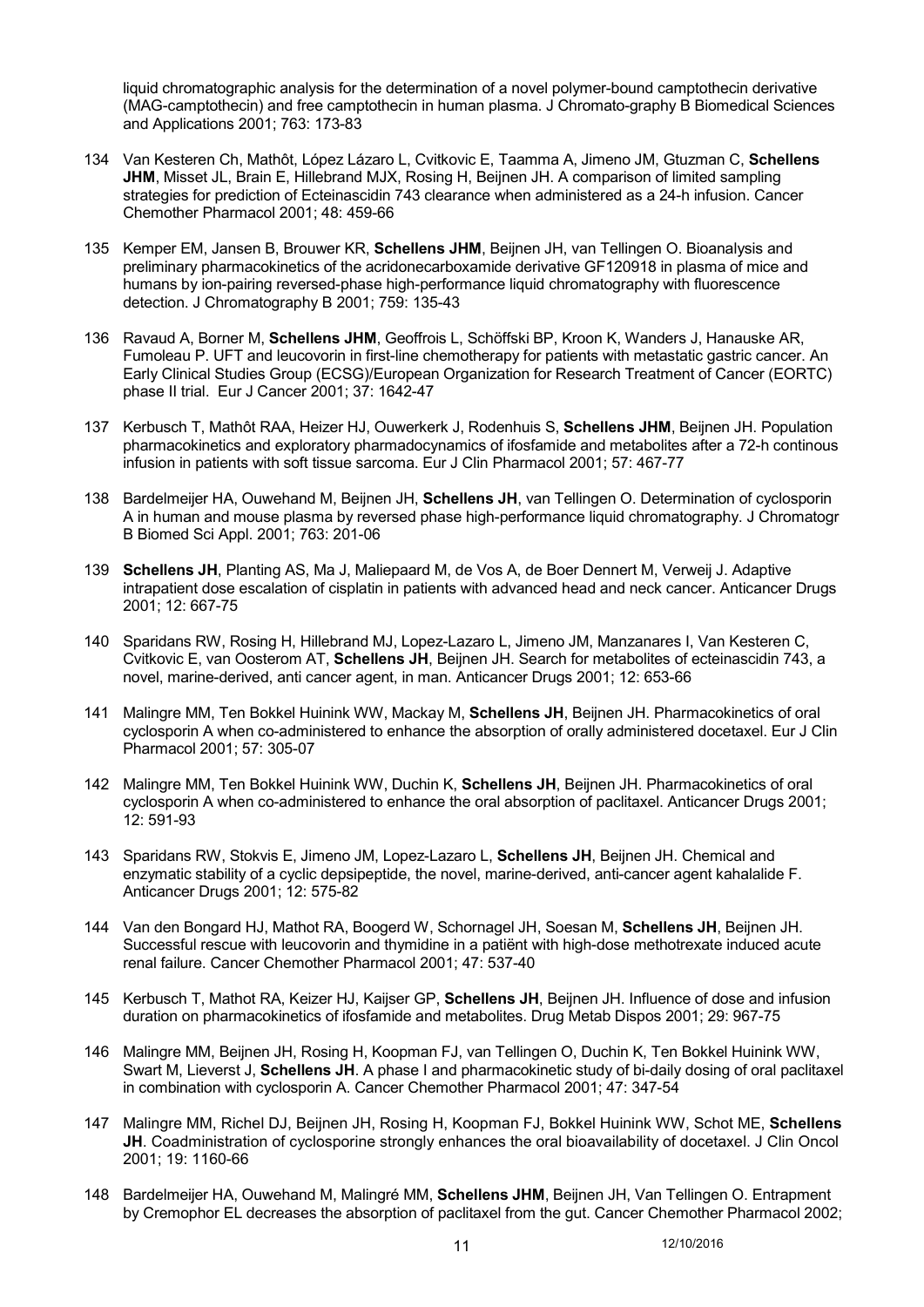49: 119-125

- 149 Terwogt JMM, Groenewegen G, Pluim D, Maliepaard M, Tibben MM, Huisman A, Ten Bokkel Huinink WW, Schot M, Welbank H, Voest EE, Beijnen JH, **Schellens JHM**. Phase I and pharmacokinetic study of SPI-77, a liposomal encapsulated dosage form of cisplatin. Cancer Chemother Pharmacol 2002; 49: 201-10
- 150 Bartelink H, **Schellens JHM**, Verheij M. De gecombineerde toepassing van radiotherapie en chemotherapie bij de behandeling van solide maligne tumoren. Ned Tijdschr Geneesk 2002; 146: 504-08
- 151 Bartelink H, **Schellens JH**, Vermeij M. The combined use of radiotherapy and chemotherapy in the treatment of solid tumours. Eur J Cancer 2002; 38: 216-22
- 152 **Schellens JHM**, Heinrich B, Lehnert M, Gore ME, Kaye SB, Dombernowsky P, Paridaens R, Van Oosterom AT, Verweij J, Loos WJ, Calvert H, Pavlidis N, Cortes-Funes H, Wanders J, Roelvink M, Sessa MC, Selinger K, Wissel PS, Gamucci T, Hanauske AR on behalf of the EORTC Early Clinical Studies Group. Population pharmacokinetic and dynamic analysis of the topoisomerase 1 inhibitor lurtotecan in phase I studies. Investigational New Drugs 2002; 20: 83-93
- 153 Faneyte IF, Kristel PM, Maliepaard M, Scheffer GL, Scheper RL, **Schellens JHM**, Van de Vijver. Expression of the breast cancer resistance protein in breast cancer. Clin Cancer Res 2002; 8: 1068-74
- 154 Crul M, Mathot RA, Giaccone G, Punt CA, Rosing H, Hillebrand MX, Ando Y, Nishi N, Tanaka M, **Schellens JHM**, Beijnen JH. Population pharmacokinetics of the novel anticancer agent KRN7000. Cancer Chemother Pharmacol 2002; 49: 287-93
- 155 Schoemaker NE, Herben VM, de Jong LA, Van Waardenburg RC, Pluim D, Ten Bokkel Huinink WW, Beijnen JH, **Schellens JHM**. Topoisomerase I levels in white blood cells of patients with ovarian cancer treated with paclitaxel-cisplatin-topotecan in a phase I study. Anticancer Drugs 2002; 13: 87-91
- 156 Crul M, De Klerk GJ, Swart M, Weiner L, Palmer PA, Bol CJ, Beijnen JH, **Schellens JHM**. Evaluation of the bioequivalence of tablets and capsules containing the novel anticancer agent R115777 (Zarnestra) in patients with advanced solid tumors. Eur J Drug Metab Pharmacokinet 2002; 27: 61-65
- 157 Van den Bongard HJ, Mathot RA, Van Tellingen O, **Schellens JHM**, Beijnen JH. A population pharmacokinetic model for Cremophor EL using nonlinear mixed-effect modeling: model building and validation. Br J Clin Pharmacol 2002; 53: 552-53
- 158 Stokvis E, Rosing H, Lopez-Lazaro L, Jimeno JM, Supko JG, **Schellens JHM**, Beijnen JH. Bioanalysis of the novel peptide anticancer drug kahalalide F in human plasma by HPLC under basic conditions coupled with positive turbo-ionspray tandem mass spectrometry. Br J Clin Pharmacol 2002; 53: 543
- 159 Van Kesteren C, Twelves C, Bowman A, Hoekman K, Lopez- Lazaro L, Jimeno J, Guzman C, Mathot RA, Simpson A, Vermorken JB, Smyth J, **Schellens JHM**, Hillebrand MJ, Rosing H, Beijnen JH. Clinical pharmacology of the novel marine-derived anticancer agent Ecteinascidin 743 administered as a 1- and 3-h infusion in a phase I study. Anticancer drugs 2002; 13: 381-93
- 160 Beijnen JH, **Schellens JHM**. ET-743 [Commentary]. Drugs 2002; 62: 1193-94
- 161 Van den Bongard HJGD, Mathot RAA, Van Tellingen O, **Schellens JHM**, Beijnen JH. A population analysis of the pharmacokinetics of Cremophor EL using nonlinear mixed-effect modelling. Cancer Chemother Pharmacol 2002; 50: 16-24
- 162 Tibben M, Rademaker-Lakhai JM, Rice JR, Stewart DR, **Schellens JHM**, Beijnen JH. Determination of total platinum in plasma and plasma ultrafiltrate, from subjects dosed with the platinum-containing N-(2 hydroxypropyl)methacrylamide copolymer AP5280, by use of graphite-furnace Zeeman atomicabsoprtion spectrometry. Anal Bioanal Chem 2002; 373: 233-36
- 163 Zamboni WC, Gervais AC, Egorin MJ, **Schellens JHM**, Hamburger DR, Delauter BJ, Grim A, Zuhowski EG, Joseph E, Pluim D, Potter DM, Eiseman JL, Inter- and Intra-tumoral Disposition of Platinum in Solid Tumors after Administration of Cisplatin. Clin Cancer Res 2002; 8: 2992-99
- 164 Diestra JE, Scheffer GL, Catala II, Maliepaard M, **Schellens JHM**, Scheper RJ, Germa-Lluch JR, Izquerdo M. Frequent expression of the multidrug resistance-associated protein BCRP/MXR/ABCP/ ABCG2 in human tumors detected by the BXP-21 monoclonal antibody in paraffin-embedded material. J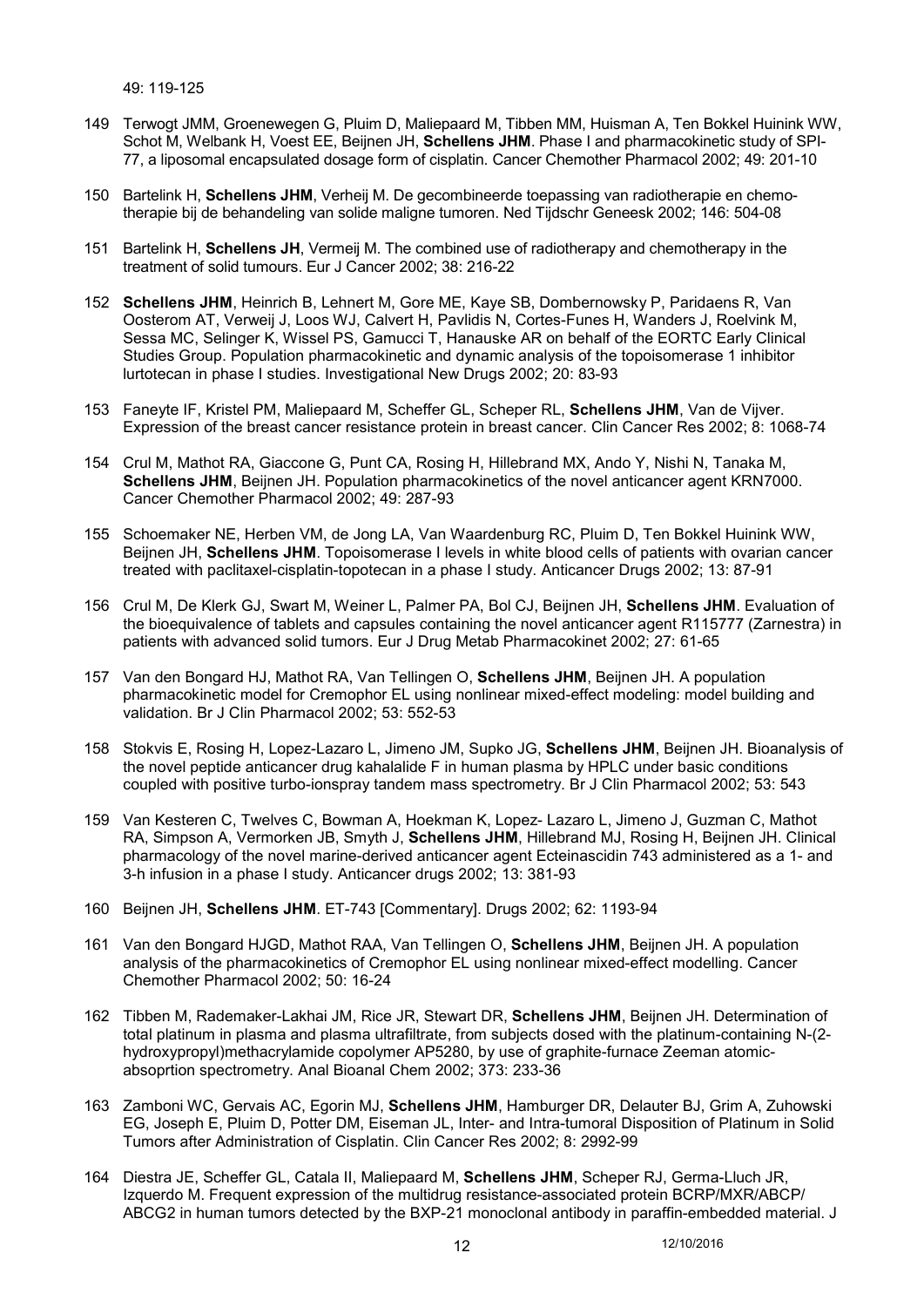Pathology 2002; 198: 213-19

- 165 Mould DR, Holford NH, **Schellens JH**, Beijnen JH, Hutson PR, Rosing H, ten Bokkel Huinink WW, Rowinsky EK, Schiller JH, Russo M, Ross G. Population pharmacokinetic and adverse event analysis of topotecan in patients with solid tumors. Clin Pharmacol Ther 2002; 71: 334-48
- 166 Allen JD, Van Loevezijn A, Lakhai JM, Van der Valk M, van Tellingen O, Reid G, **Schellens JH**, Koomen GJ, Schinkel AH. Potent and specific inhibition of the breast cancer resistance protein multidrug transporter in vitro and in mouse intestine by a novel analogue of fumitremorgin C. Mol Cancer Ther 2002; 1: 417-25
- 167 Kerbusch T, Mathôt RA, Otten HM, Meesters EW, van Kan HJ, **Schellens JHM**, Beijnen JH. Bayesian pharmacokinetics of lithium after an acute self-intoxication and subsequent haemodialysis: a case report. Pharmacol Toxicol 2002; 90: 243-45
- 168 Crul M, de Klerk GJ, Swart M, van 't Veer LJ, de Jong D, Boerrigter L, Palmer PA, Bol CJ, Tan H, de Gast GC, BeijnenJH, **Schellens JHM**. Phase I clinical and pharmacologic study of chronic oral administration of the farnesyl protein transferase inhibitor R115777 in advanced cancer. J Clin Oncol 2002; 20: 2726-35
- 169 Malingre MM, Hendrix EA, **Schellens JH**, Koks CH, Ribben MM, Challa EE, Beijnen JH. Acute poisoning after oral intake of a toluene-containing paint thinner. Eur J Pediatr 2002; 161: 354-55
- 170 Herben VM, Schoemaker E, Rosing H, van Zomeren DM, ten Bokkel Huinink WW, Dubbelman R, Hearn S, **Schellens JH**, Beijnen JH. Urinary and fecal excretion of topotecan in patients with malignant solid tumours. Cancer Chemother Pharmacol 2002; 50: 59-64
- 171 Schoemaker NE, Rosing H, Jansen S, Schoffski P, Rizzo J, **Schellens JH**, Beijnen JH. Determination of 9-nitrocamptothecin and its metabolite 9-aminocamptothecin in human plasma using high-performance liquid chromatography with ultraviolet and fluorescence detection. J Chromatogr B Analyt Technol Biomed Life Sci 2002; 775: 231-37
- 172 Kruijtzer CMF, Beijnen JH, Rosing H, ten Bokkel Huinink WW, Schot M, Jewell RC, Paul EM, **Schellens JHM**. Increased oral bioavailability of topotecan in combination with the Breast Cancer Resistance Protein (BCRP) and P-glycoprotein (P-gp) inhibitor GF120918. J Clin Oncol 2002; 20: 2943-50
- 173 Raymond E, ten Bokkel Huinink WW, Taïeb J, Beijnen JH, Faivre SH, Wanders J, Ravic M, Fumoleau P, Armand JP, **Schellens JHM**. Phase I and Pharmacokinetic Study of E7070, a Novel Chloroindolyl-Sulphonamide Inhibiting the Activation of cdk2 and Cyclin E, Administered as a 1-Hour Infusion Every 3 Weeks in Patients with Advanced Cancer. J Clin Oncol 2002; 20: 3508-21
- 174 Crul M, Rosing H, de Klerk GJ, Dubbelman R, Traiser M, Reichert S, Knebel NG, **Schellens JH**, Beijnen JH, ten Bokkel Huinink WW. Phase I and pharmacological study of daily oral administration of perifosine (D-21266) in patients with advanced solid tumours. Eur J Cancer 2002; 38: 1615-21
- 175 Schoemaker NE, **Schellens JHM**, ten Bokkel Huinink WW, Beijnen JH. A phase I and pharmaco-kinetic study of MAG-CPT, a water soluble polymer conjugate of camptothecin. Br J Cancer 2002; 87: 608-14
- 176 **Schellens JHM**, Ratain M. Endostatin: Are the 2 Years Up Yet? J Clin Oncol 2002; 20: 3758-60
- 177 Kruijtzer CMF, Beijnen JH, **Schellens JHM**. Improvement of oral drug treatment by temporary inhibition of drug transporters and/or cytochrome P450 (CYP) in the gastrointestinal tract and liver. The Oncologist 2002; 7: 516-30
- 178 Kruijtzer CMF, **Schellens JHM**, Mezger J, Scheulen ME, Keilholz U, Beijnen JH, Rosing H, Mathôt RAA, Marcus S, van Tinteren H, Baas P. A phase II and pharmacological study of weekly oral paclitaxel (Paxoral ®) plus cyclosporin A (CsA) in patients with advanced non- small cell lung cancer (NSCLC). J Clin Oncol 2002; 20: 4508-16
- 179 Van Kesteren Ch, Mathôt RAA, Raymond E, Armand JP, Dittrich Ch, Dumez H, Roché H, Droz JP, Punt C, Ravic M, Wanders J, Beijnen JH, Fumoleau P, **Schellens JHM**. Population pharmacokinetics of the novel anti-cancer agent E7070 during four phase I studies: model building and validation. J Clin Oncol 2002; 20: 4065-73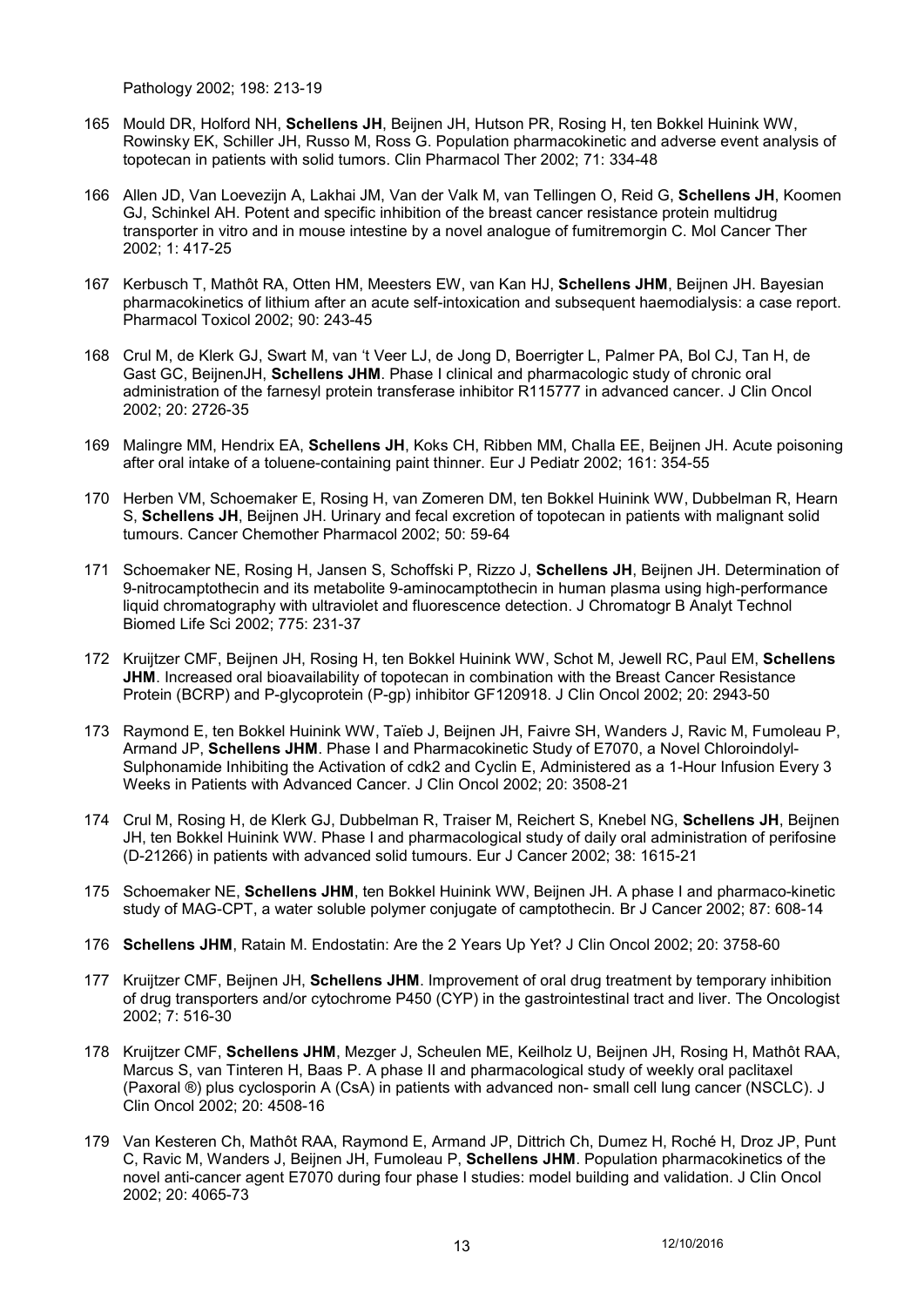- 180 Van Kesteren Ch, Mathôt RAA, Raymond E, Armand JP, Fumoleau P, Punt C, Ravic M, Wanders J, Beijnen JH, **Schellens JHM**. Development and validation of limited sampling strategies for prediction of the systemic exposure to the novel anti-cancer agent E7070. Br J Clin Pharmacol 2002; 54: 463-71
- 181 Baker SD, Verweij J, Rowinsky EK, Donehower RC, **Schellens J**, Grochow LB, Sparreboom A. Role of Body-Surface Area of Investigational Anticancer Agents in Adults: 1991-2001. J Natl Cancer Inst 2002; 94: 1883-88
- 182 Van Kesteren C, Beijnen JH, **Schellens JHM**. E7070: a novel synthetic sulfonamide targeting the cell cycle progression for the treatment of cancer. A review. Anticancer Drugs 2002; 13: 989-97
- 183 Crul M, Beerepoot LV, Stokvis E, Vermaat JSP, Rosing H, Beijnen JH, Voest EB, **Schellens JHM**. Clinical pharmacokinetics, pharmacodynamics and metabolism of the novel matrix metalloproteinase inhibitor ABT-518. Cancer Chemother Pharmacol 2002; 50: 473-78
- 184 Crul M, van Waardenburg RCAM, Beijnen JH, **Schellens JHM**. DNA-based drug interactions of cisplatin. Cancer Treatment Rev 2002; 28: 291-303
- 185 Sparidans RW, Crul M, **Schellens JHM**, Beijnen JH. Isocratic ion-exchange chromatographic assay for the nucleotide gemcitabine triphosphate in human white blood cells. J Chromatogr 2002; 780: 423-30
- 186 Bardelmeijer HA, Ouwehand M, Buckle T, Huisman MT, **Schellens JHM**, Beijnen JH, van Tellingen O. Low systemic exposure of oral docetaxel in mice resulting from extensive first-pass metabolism is boosted by ritonavir. Cancer Res 2002; 62: 6158-64
- 187 Stokvis E, Rosing H, Lopes-Lazaro L, Rodriguez I, Jimeno JM, Supko JG, **Schellens JHM**, Beijnen JH. Quantitative analysis of the novel depsipeptide anticancer drug Kahalalide F in human plasma by highperformance liquid chromatography under basic conditions coupled to electrospray ionization tandem mass spectrometry. J Mass Spectrom 2002; 37: 992-1000
- 188 Crul M, Schoemaker N, Baas P, Pluim D, Sparidans R, Beijnen JH, Zandwijk N van, **Schellens JH**. Randomized phase I and pharmacological study of 2-weekly gemcitabine and cisplatin in advanced nonsmall cell lung cancer. Br J Clin Pharmacol 2002; 54: 554-55
- 189 Van den Bongard HD, Pluim D, Rosing H, Nan-Offeringa L, Schot M, Ravic M, **Schellens JH**, Beijnen JH. An excretion balance and pharmacokinetic study of the novel anticancer agent E7070 in cancer patients. Anticancer Drugs 2002; 13: 807-14
- 190 Caponigro F, Dittrich C, Sorensen JB, **Schellens JH**, Duffaud F, Paz Ares L, Lacombe D, de Balincourt C, Fumoleau P. Phase II study of XR 5000, an inhibitor of topoisomerases I and II, in advanced colorectal cancer. Eur J Cancer 2002; 38: 70-74
- 191 Hershberger PA, McGuire TF, Yu WD, Zuhowski EG, **Schellens JH**, Egorin MJ, Trump DL, Johnson CS. Cisplatin potentiates 1,25-dihydroxyvitamin D3-induced apoptosis in association with increased mitogenactivated protein kinase kinase kinase 1 (MEKK-1) expression. Mol Cancer Ther 2002; 1: 821-29
- 192 Schoemaker NE, Mathot RA, Schoffski P, Rosing H, **Schellens JH**, Beijnen JH. Development of an optimal pharmacokinetic sampling schedule for rubitecan administered orally in a daily times five schedule. Cancer Chemother Pharmacol 2002; 50: 514-17
- 193 Crul M, van Waardenburg RCAM, Bocxe S, van Eijndhoven MAJ, Pluim D, Beijnen JH, **Schellens JHM**. DNA repair mechanisms involved in gemcitabine cytotoxicity and in the interaction between gemcitabine and cisplatin. Biochem Pharmacol 2003; 65: 275-82
- 194 Kruijtzer CMF, Boot H, Beijnen JH, Lochs HL, Parnis FP, Planting ASTh, Pelgrims JMG, Williams R, Mathôt RAA, Rosing H, Schot ME, van Tinteren H, **Schellens JHM**. Weekly oral Paclitaxel as first-line treatment in patients with advanced gastric cancer. Ann Oncol 2003; 14: 197-204
- 195 **Schellens JHM**, Planting ASTh, Van Zandwijk N, Ma J, Maliepaard M, van der Burg MEL, de Boer-Dennert M, Van der Gaast A, van den Bent MJ, Verweij J. Adaptive intrapatient dose-escalation of Cisplatin in combination with low dose VP16 in patients with non-small cell lung cancer. Br J Cancer 2003; 88: 814-21
- 196 Schoemaker NE, Mathôt RAA, Schoffski P, Rosing H, Beijnen JH, **Schellens JHM**. Development of an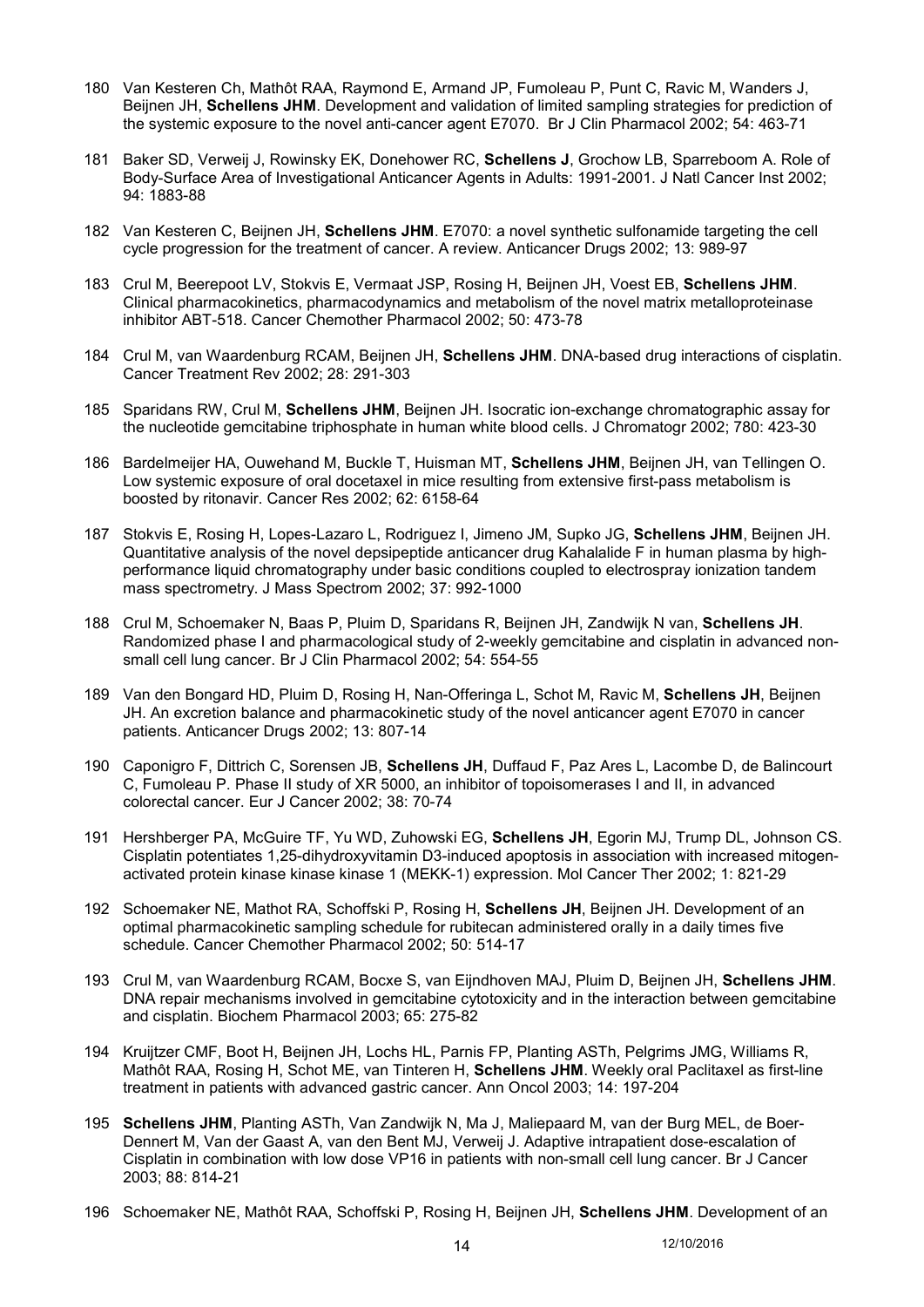optimal pharmacokinetic sampling schedule for rubitecan administration orally in a daily times five schedule. Cancer Chemother Pharmacol 2002; 50: 514-17

- 197 Van Kesteren Ch, Mathot RAA, Beijnen JH, **Schellens JHM**. PK-PD modeling and trial design in oncology. Inv New Drugs 2003; 21: 225-41
- 198 Van den Brande J, Schoffski P, **Schellens JHM**, Roth A, Duffaud F, Weigang-Kohler K. Reinke F, Wanders J. de Boer RF, Vermorken J, Fumoleau P. EORTC Early Clinical studies Group early phase II trial of S-1 in patients with advanced or metastatic colorectal cancer. Br J Cancer 2003; 88: 648-53
- 199 Schoemaker NE, Rosing H, Jansen S, **Schellens JHM**, Beijnen JH. High-Performance Liquid Chromatographic Analysis of the Anticancer Drug Irinotecan (CPT-11) and Its Active Metabolite SN-38 in Human Plasma. Ther Drug Monit 2003; 25: 120-24
- 200 Bardelmeijer HA, Oomen IAM, Hillebrand MJX, Beijnen JH, **Schellens JHM**, van Tellingen O. Metabolism of Paclitaxel in Mice. Anticancer Drugs 2003; 3: 203-09
- 201 Sparidans RW, Crommentuyn KM, **Schellens JH**, Beijnen JH. Liquid chromatographic assay for the antiviral nucleotide analogue tenofovir in plasma using derivatization with chloroacetaldehyde. J Chromatogr B Analyt Technol Biomed Life Sci 2003; 791: 227-33
- 202 Stokvis E, Nan-Offeringa L, Rosing H, López-Lázzaro L, Aceña JL, Miranda E, Lyubimov A, Levine BE, D'Aleo C, **Schellens JHM**, Beijnen JH. Quantitative analysis of ES-285, an investigational marine anticancer drug, in human, mouse, rat, and dog plasma using couples liquid chromatography and tandem mass spectrometry. J Mass Spectrom 2003; 38: 548-54
- 203 Brandon EFA, Raap CD, Meijerman I, Beijnen JH, **Schellens JHM**. An update on in vitro test methods in human hepatic drug biotransformation research: pros and cons. Toxicol Applied Pharmacol 2003; 189: 233-46
- 204 Callies S, de Alwis DP, Harris A, Vasey P, Beijnen JH, **Schellens JH**, Burgess M, Aarons L. A population pharmacokinetic model for paclitaxel in the presence of a novel P-gp modulator, Zosuquidar Trihydrochloride (LY335979). Br J Clin Pharmacol 2003; 56: 46-56
- 205 Bardelmeijer HA, Buckle T, Ouwehand M, Beijnen JH, **Schellens JH**, Van Tellingen. O. Cannulation of the jugular vein in mice: a method for serial withdrawal of blood samples. Lab Anim 2003; 37: 181-87
- 206 Van den Bongard HJ, Pluim D, Waardenburg RC, Mavic M, Beijnen JH, **Schellens JH**. In vitro pharmacokinetic study of the noval anticancer agent E7070: red blood cell and plasma protein binding in human blood. Anticancer Drugs 2003; 14: 405-10
- 207 Rajendra R, Gounder MK, Saleem A, **Schellens JH**, Ross DD, Bates SE, Sinko P, Rubin EH. Differential effects of the breast cancer resistance protein on the cellular accumulation and cytotoxicity of 9 aminocampthotecin and 9-nitrocampthotecin. Cancer Res 2003; 63: 3228-33
- 208 Chollet P, Schoffski P, Weigang-Kohler K, **Schellens JH**, Cure H, Pavlidis N, Grunwald V, De Boer R, Wanders J, Fumoleau P, EORTC Early Clinical Studies Group. Phase II trial with S-1 in chemotherapynaive patients with gastric cancer. A trial performed by the EORTC Early Clinical Studies Group (ECSG). Eur J Cancer 2003 ; 39: 1264-70
- 209 Terret C, Zanetta S, Roche H, **Schellens JH**, Faber MN, Wanders J, Ravic M, Droz JP; EORTC Early Clinical Study Group. Phase I clinical and pharmacokinetic study of E7070, a novel sulfonamide given as a 5-day continuous infusion repeated every 3 weeks in patients with solid tumors. A study by the EORTC Early Clinical Study Group (ECSG). Eur J Cancer 2003; 39: 1097-104
- 210 Zelcer N, Huisman MT, Reid G, Wielinga P, Breedveld P, Kuil A, Knipscheer P, **Schellens JH**, Schinkel AH, Borst P. Evidence for two interacting ligand binding sites in human multidrug resistance protein 2 (ATP binding cassette C2). J Biol Chem 2003; 278: 23538-44
- 211 Van Kesteren Ch, de Vooght MM, Lopez-Lazaro L, Mathot RA, **Schellens JH**, Jimeno JM, Beijnen JH. Yondelis (trabectedin, ET-743): the development of an anticancer agent of marine origin. Anticancer Drugs 2003; 14: 487-502
- 212 Sparidans RW, Silvertand L, Dost F, Rothbarth J, Mulder GJ, **Schellens JHM**, Beijnen JH. Simple high-

15 12/10/2016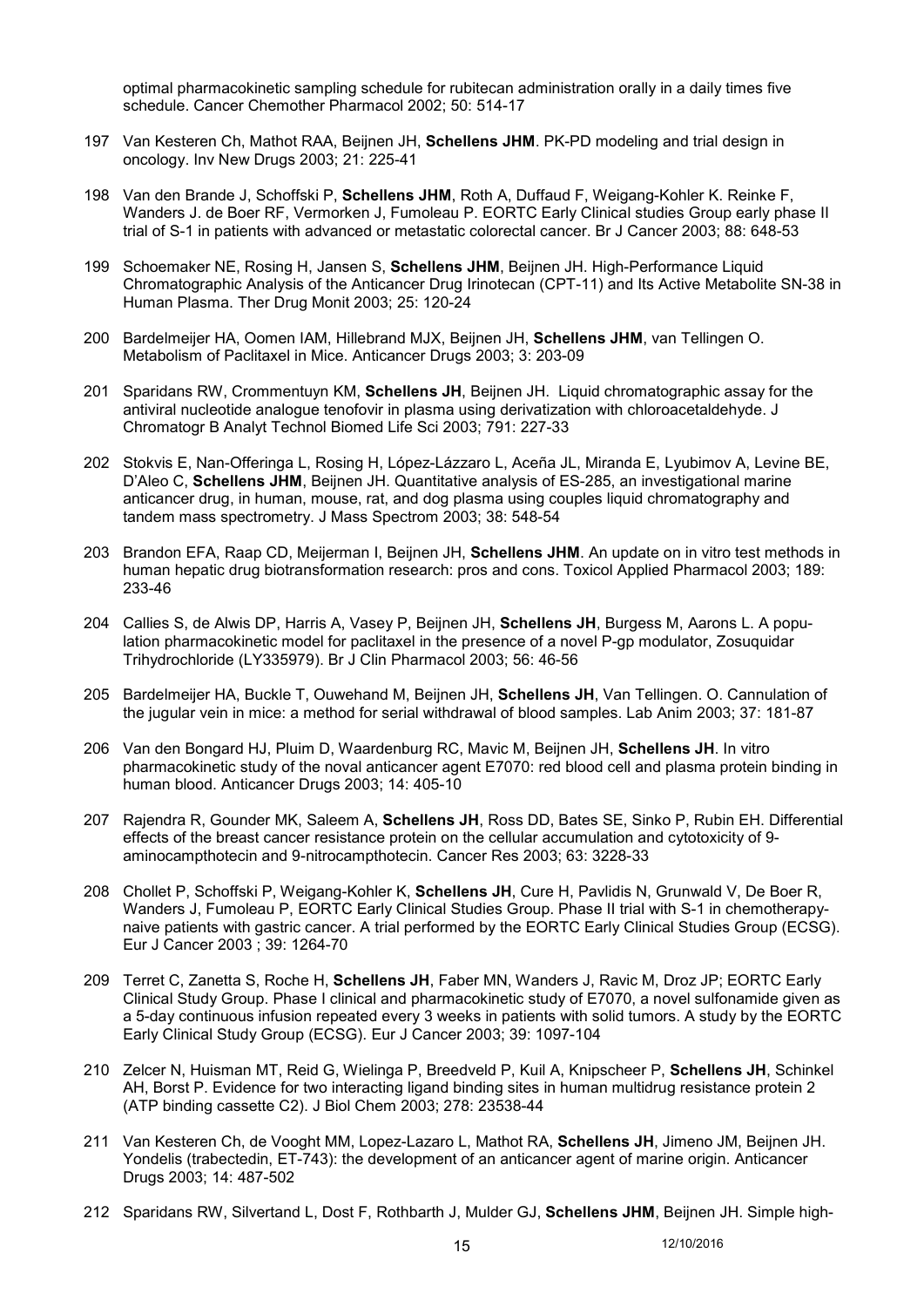performance liquid chromotagraphic assay for melphalan in perfusate, rat liver and tumour tissue. Biomed Chromatogr 2003; 17: 458-64

- 213 Van Herwaarden AE, Jonker JW, Wagenaar E, Brinkhuis RF, **Schellens JH**, Beijnen JH, Schinkel AH. The Breast Cancer Resistance Protein (Bcrp1/Abcg2) Restricts Exposure to the Dietary Carcinogen 2- Amino-1-methyl-6-phenylimidazo[4,5-b]pyridine. Cancer Res 2003; 63: 6447-52
- 214 Crul M, Schoemaker NE, Pluim D, Maliepaard M, Underberg RW, Schot M, Sparidans RW, Baas P, Beijnen JH, Van Zandwijk N, **Schellens JH**. Randomized phase I clinical and pharmacologic study of weekly versus twice-weekly dose-intensive cisplatin and gemcitabine in patients with advanced nonsmall cell lung cancer. Clin Cancer Res 2003; 9: 3526-33
- 215 Van Kesteren C, Mathot RA, Beijnen JH, **Schellens JH**. Pharmacokinetic-pharmacodynamic guided trial design in oncology. Invest New Drugs 2003; 21: 225-41
- 216 Chollet P, Schoffski P, Weigang-Köhler K, **Schellens JHM**, Cure H, Pavlidis N, Grünwald V, de Boer R, Wanders J, Fumoleau P. Phase II trial with S1 in patients with gastric cancer, treated in first line (an ECSG-EORTC phase II trial). Eur J Cancer 2003; 39: 1264-70
- 217 Van den Bongard DHJG, Kemper EM, Van Tellingen O, Rosing H, Mathôt RAA, **Schellens JHM**, Beijnen JH. Development and validation of a method to determine the unbound paclitaxel fraction in human plasma. Anal Biochem 2004; 324: 11-15
- 218 Brandon EF, Sparidans RW, Meijerman I, Manzanares I, Beijnen JH, **Schellens JH**.In vitro characterization of the biotransformation of thiocoraline, a novel marine anti-cancer drug. Invest New Drugs 2004; 22: 241-51
- 219 Beijnen JH, **Schellens JHM**. Drug Interactions in Oncology. Lancet Oncology 2004; 5: 489-96
- 220 Van Waardenburg RC, De Jong LA, Van Delft F, Van Eijndhoven MA, Bohlander M, Bjornsti MA, Brouwer J, **Schellens JH**. Homologous recombination is a highly conserved determinant of the synergistic cytotoxicity between cisplatin and DNA topoisomerase I poisons. Mol Cancer Ther 2004; 3: 393-402
- 221 Stokvis E, Rosing H, Crul M, Rieser MJ, Heck AJ, **Schellens JH**, Beijnen JH. Quantitative analysis of the novel anticancer drug ABT-518, a matrix metalloproteinase inhibitor, plus the screening of six metabolites in human plasma using high-performance liquid chromatography coupled with electro-spray tandem mass spectrometry J Mass Spectrom 2004; 39: 277-88
- 222 Pluim D, Van Waardenburg RC, Beijnen JH, **Schellens JH**. Cytotoxicity of the organic ruthenium anticancer drug Nami-A is correlated with DNA binding in four different human tumor cell lines. Cancer Chemother Pharmacol 2004; 54: 71-78
- 223 Kuppens IE, Boot H, Beijnen JH, **Schellens JH**, Labadie J. Capecitabine induces severe angina-like chest pain. Ann Intern Med 2004; 140: 494-95
- 224 Sparidans RW, **Schellens JH**, Lopez-Lazaro L, Jimeno JM, Beijnen JH. Liquid chromatographic assay for the cyclic depsipeptide aplidine, a new marine antitumor drug, in whole blood using derivatization with trans-4'-hydrazino-2-stilbazole. Biomed Chromatogr 2004; 18: 16-20
- 225 Van den Bongard HJ, Sparidans RW, Critchley DJ, Beijnen JH, **Schellens JH**. Pharmacokinetic drugdrug interaction of the novel anticancer agent E7070 and acenocoumarol. Invest New Drugs 2004; 22: 151-58
- 226 Zamboni WC, Gervais AC, Egorin MJ, **Schellens JH**, Zuhowski EG, Pluim D, Joseph E, Hamburger DR, Working PK, Colbern G, Tonda ME, Potter DM, Eiseman JL. Systemic and tumor disposition of platinum after administration of cisplatin or STEALTH liposomal-cisplatin formulations (SPI-077 and SPI-077 B103) in a preclinical tumor model of melanoma. Cancer Chemother Pharmacol 2004; 53: 329-36
- 227 De Jonge ME, van den Bongard HJ, Huitema AD, Mathot RA, Rosing H, Baas P, van Zandwijk N, Beijnen JH, **Schellens JH**. Bayesian pharmacokinetically guided dosing of paclitaxel in patients with non-small cell lung cancer. Clin Cancer Res 2004; 10: 2237-44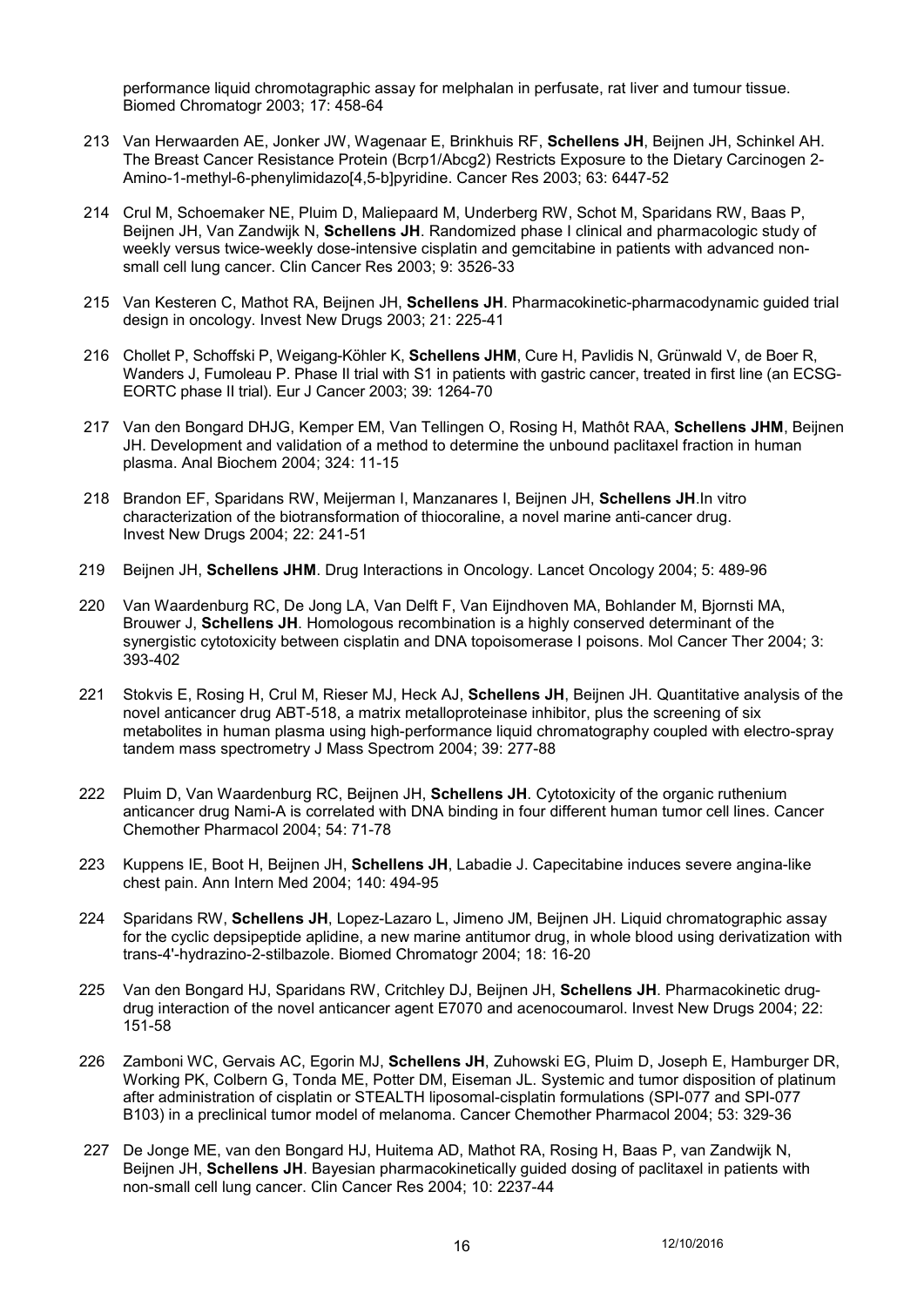- 228 Crommentuyn KM, Mulder JW, Sparidans RW, Huitema AD, **Schellens JH**, Beijnen JH. Drug-drug interaction between itraconazole and the antiretroviral drug lopinavir/ritonavir in an HIV-1-infected patient with disseminated histoplasmosis. Clin Infect Dis 2004; 38: 73-75
- 229 Kerbusch T, Groenewegen G, Mathot RA, Herben VM, Ten Bokkel Huijnink WW, Swart M, Ambaum B, Rosing H, Jansen S, Voest EE, Beijnen JH, **Schellens JH**. Phase I and pharmacokinetic study of the combination of topotecan and ifosfamide administered intravenously every 3 weeks. Br J Cancer 2004; 90: 2268-77
- 230 Rademaker-Lakhai JM, Terret C, Howell SB, Baud CM, De Boer RF, Pluim D, Beijnen JH, **Schellens JH**. Droz JP. Phase I and pharmacological study of the platinum polymer AP5280 given as an intravenous infusion once every 3 weeks in patients with solid tumors. Clin Cancer Res 2004; 10: 3386- 95
- 231 Rademaker-Lakhai JM, Van den Bongard D, Pluim D, Beijen JH, **Schellens JH**. A phase I and pharmalogical study with imidazolium-trans-DMSO-imidazole-tetrachlororuthenate, a novel ruthenium anticancer agent. Clin Cancer Res 2004; 10: 3717-27
- 232 Bardelmeijer HA, Ouwehand M, Beijnen JH, **Schellens JHM**, Van Tellingen O. Efficacy of novel Pglycoprotein inhibitors to increase the oral uptake of paclitaxel in mice. Invest New Drugs 2004: 22: 219-29
- 233 Peters GJ, Noordhuis P, Van Groeningen CJ, Giaccone G, Holwerda U, Voorn D, Schrijvers A, Schornagel JH, Beijnen JH, Fumoleau P, **Schellens JH**. The effect of food on the pharmacokinetics of S-1 after single oral administration to patients with solid tumors. Clin Cancer Res 2004; 10: 4072-76
- 234 Stokvis E, Nan-Offeringa LG, Ouwehand M, Tibben MM, Rosing H, Schnaars Y, Grigat M, Romeis P, **Schellens JH**, Beijnen JH. Quantitative analysis of D-24851, a novel anticancer agent, in human plasma and urine by liquid chromatography coupled with tandem mass spectrometry. Rapid Commun Mass Spectrom 2004; 18: 1465-71
- 235 Stokvis E, Rosing H, López-Lázaro L, **Schellens JHM**, Beijnen JH. A more sensitive MS detector does not obviously lead to a more sensitive assay: experiences with ES-285. Biomed Chromotogr 2004; 18: 403-07
- 236 Stokvis E, Rosing H, López-Lázaro L, **Schellens JHM**, Beijnen JH. Switching from an analogous to a stable isotopically labeled internal standard for the LC-MS/MS quantitation of the novel anticancer drug Kahalalide F significantly improves assay performance. Biomed Chromotogr 2004; 18: 400-02
- 237 Breedveld P, Zelcer N, Pluim D, Sönmezer O, Tibben MM, Beijnen JH, Schinkel AH, Van Tellingen O, Borst P, **Schellens JHM**. Mechanism of the pharmacokinetic interaction between methotrexate and benzimidazoles: potential role for breast cancer resistance protein in clinical drug-drug interactions. Cancer Res 2004; 64: 5804-11
- 238 Rothbarth J, Tollenaar RA, **Schellens JH**, Nortier JW, Kool LJ, Kuppen PJ, Mulder GJ, Van de Velde CJ. Isolated hepatic perfusion for the treatment of colorectal metastases confined to the liver: recent trends and perspectives. Eur J Cancer 2004; 40: 1812-24
- 239 Calvet L, Santos A, Valent A, Terrier-Lacombe M-J, Opolon P, Merlin J-L, Aubert G, Morizet J, **Schellens JHM**, Bénard J, Vassal G. No topoisomerase I alteration in a neuroblastoma model with *in vivo* acquired resistance to irinotecan. Br J Cancer 2004; 91: 1205-12
- 240 Stokvis E, Rosing H, Causon RC, **Schellens JHM**, Beijnen JH. Quantitative analysis of the Pglycoprotein inhibitor Elacridar (GF120918) in human and dog plasma using liquid chromatography with tandem mass spectrometric detection. J Mass Spectrometry 2004; 39: 1122-30
- 241 Beumer JH, Rosing H, Hillebrand MJX, Nan-Offringa LGAH, Foley K, Yule SM, Heck AJR, **Schellens JHM**, Beijnen JH. Quantitative determination of the novel anticancer drug E7070 (Indisulam) and its metabolite (1,4-benzenedisulphonamide) in human plasma, urine and faeces by high-performance liquid chromatography coupled with electrospray ionization tandem mass spectrometry. Rapid Comm Mass Spectometry 2004; 18: 2839-48
- 242 Fracasso PM, Goldstein JL, de Alwis DP, Rader JS, Arquette MA, Goodner SA, Wright LP, Fears CL, Gazak RJ, Andre VE, Burgess MF, Slapak CA, **Schellens JH**. Phase I study of docetaxel in combination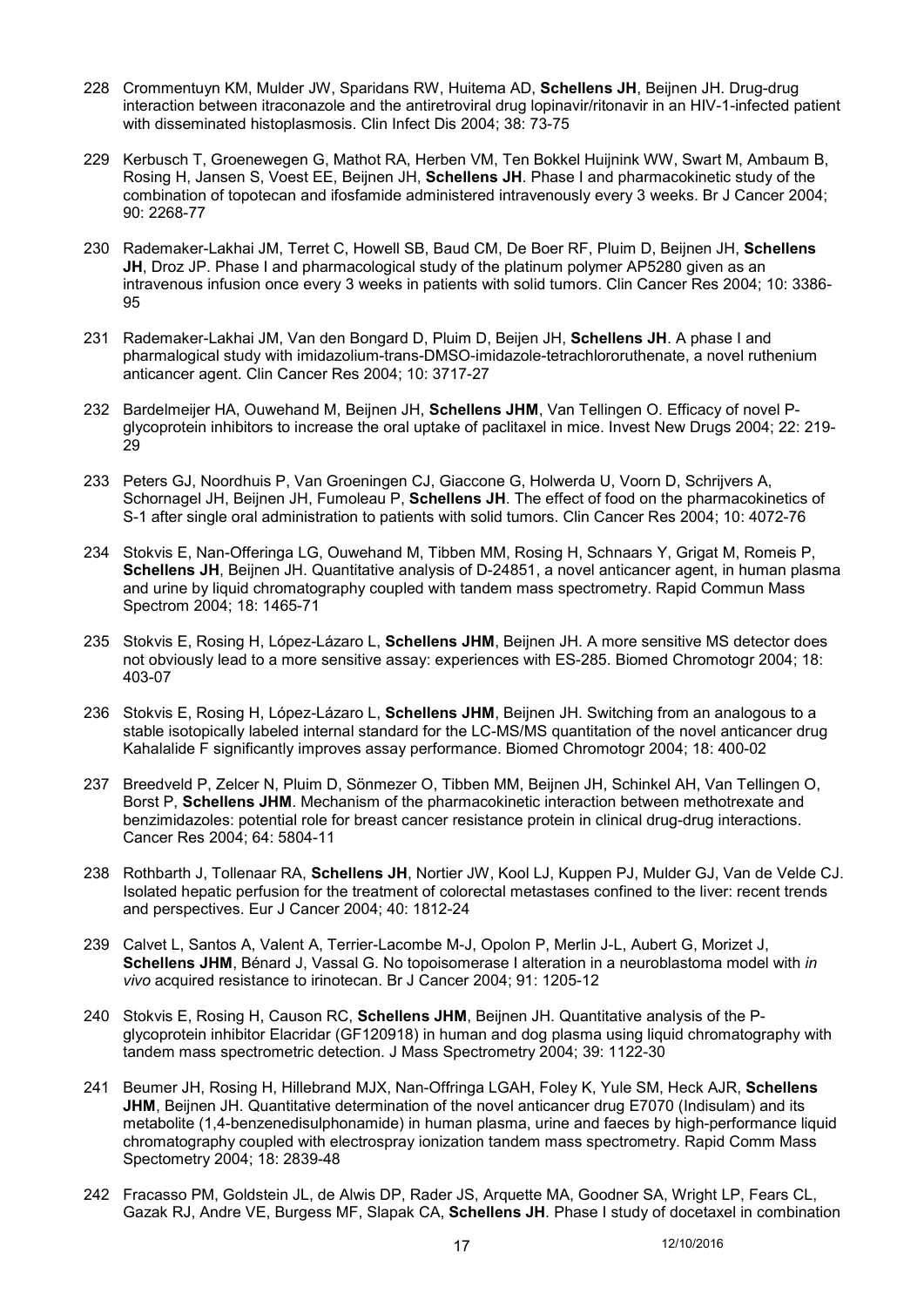with the P-glycoprotein inhibitor zosuquidar, in resistant malignancies. Clin Cancer Res 2004; 10: 7220-28

- 243 Joerger M, **Schellens JH**, Beijnen JH. Therapeutic drug monitoring of non-anticancer drugs in cancer patients. Methods Find Exp Clin Pharmacol 2004; 26: 531-45
- 244 Schoemaker NE, Kuppens IELM, Moiseyenko V, Glimelius B, Kjaer M, Starkhammer H, Richel DJ, Smaaland R, Bertelsen K, Poulsen JP, Voznyi E, Norum J, Fennelly D, Tveit KM, Garin A, Gruia G, Mourier A, Sibaud D, Lefebvre P, Beijnen JH, **Schellens JHM**, Ten Bokkel Huinink WW. A randomized phase II multicenter trial of irinotecan (CPT-11) using four different schedules in patients with metastatic colorectal cancer. Br J Cancer 2004; 91: 1434-41
- 245 Kuppens IE, Beijnen J, **Schellens JH**. Topoisomerase I inhibitors in the treatment of gastrointestinal cancer: from intravenous to oral administration. Clin Colorectal Cancer 2004; 4: 163-80
- 246 Frankfort SV, Tulner RR, Knol W, Van Campen JPCM, **Schellens JHM**, Beijnen JH. Prescription error resulting in valproic acid intoxication [Letter to Editor]. J Am Geriatric Soc 2004; 52: 2142-43
- 247 De Jonge ME, van den Bongard HJ, Huitema AD, Mathot RA, Rosing H, Baas P, van Zandwijk N, Beijnen JH, **Schellens JH**. Bayesian pharmacokinetically guided dosing of paclitaxel in patients with non-small cell lung cancer. Clin Cancer Res 2004; 10: 2237-44
- 248 Van Waardenburg RC, De Jong LA, Van Eijndhoven MA, Verseyden C, Pluim D, Jansen LE, Bjornsti MA, **Schellens JH**. Platinated DNA adductes enhance poisoning of DNA topoisomerase by camptothecin. J Biol Chem 2004; 279: 54502-09
- 249 Schoenmaker NE, Kuppens IE, Huinink WW, Lefebvre P, Beijnen JH, Assadourian S, Sanderink GJ, **Schellens JH**. Phase I study of an oral formulation of irinotecan administered daily for 14 days every 3 weeks in patients with advanced solid tumours. Cancer Chemother Pharmacol 2005; 55: 263-70
- 250 De Jonge ME, Huitema AD, **Schellens JHM**, Rodenhuis S, Beijnen JH. Individualised cancer chemotherapy: strategies and performance of prospective studies on therapeutic drug monitoring with dose adaption: a review. Clin Pharmacokinet 2005; 44: 147-73
- 251 Van Tellingen O, Bardelmeijer A, Buckle T, Ouwehand M, Beijnen JH, **Schellens JHM**. Cannulation of the jugular vein in mice. Lab Anim 2005; 39: 130
- 252 **Schellens JHM**. Challenges of oral chemotherapy. Clin Adv Hematol Oncol 2005; 3: 99-100
- 253 Beumer JH, **Schellens JHM**, Beijnen JH. Hepatotoxicity and metabolism of trabectedin. Pharmacol Res 2005; 51: 391-98
- 254 Maat MMR, Beijnen JH, **Schellens JHM**, Mulder JW. Chronic hepatotoxicity after long-term antiretroviral treatment including nevirapine. J Infect 2005; 50: 262-64
- 255 Rademaker-Lakhai JM, Horenblas S, Meinhardt W, Stokvis E, De Reike TM, Jimeno JM, Lopez-Lazaro L, Lopez Martin JA, Beijnen JH, **Schellens JH**. Phase I clinical and pharmacokinetic study of Kahalalide F in patients with advanced androgen refractory prostate cancer. Clin Cancer Res 2005; 11: 1854-62
- 256 De Jonge ME, Huitema ADR, **Schellens JHM**, Rodenhuis S, Beijnen JH. Population pharmacokinetics of orally administered paclitaxel formulated in Cremophor El. Br J Clin Pharmacol 2005; 59: 1365-2125
- 257 Van Kesteren C, Zandvliet AS, Karlsson MO, Mathot RA, Punt CJ, Armand JP, Raymond E, Huitema AD, Dittrich C, Dumez H, Roche HH, Droz JP, Ravic M, Yule SM, Wanders J, Beijnen JH, Fumoleau P, **Schellens JHM**. Semi-physiological model describing the hematological toxicity of the anti-cancer agent Indisulam. Invest New Drugs 2005; 23: 225-34
- 258 Kuppens IE, Bosch TM, Van Maanen MJ, Rosing H, Fitzpatrick A, Beijnen JH, **Schellens JH**. Oral bioavailability of docetaxel in combination with OC144-093 (ONT-093). Cancer Chemother Pharmacol 2005; 55: 72-78
- 259 Bosch TM, Kjellberg LM, Bouwers A, Koeleman BP, **Schellens JHM**, Beijnen JH, Smits PH, Meijerman I. Detection of single nucleotide polymorphisms in the ABCG2 gene in a Dutch population. Am J Pharmacogenomics 2005; 5: 123-31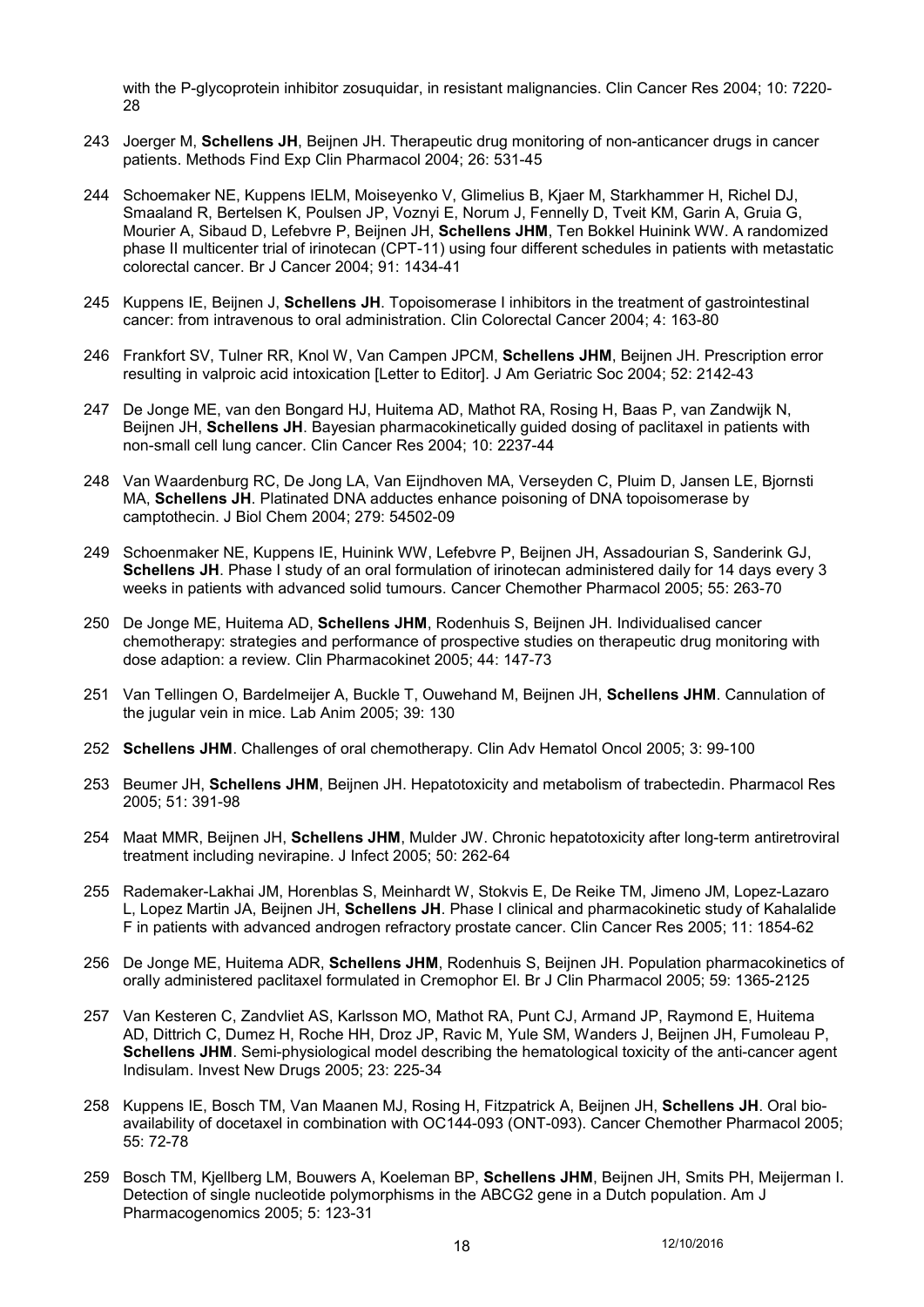- 260 Breedveld P, Pluim D, Cipriani G, Wielinga P, van Tellingen O, Schinkel AH, **Schellens JHM**. The effect of Bcrp1 (Abcg2) on the in vivo pharmacokinetics and brain penetration of imatinib mesylate (Gleevec): implications for the use of breast cancer resistance protein and P-glycoprotein inhibitors to enable the brain penetration of imatinib in patients. Cancer Res 2005; 65: 2577-82
- 261 Bardelmeijder HA, Roelofs ABGH, Hillebrand MJX, Beijnen JH, **Schellens JHM**, Van Tellingen O. Metabolism of docetaxel in mice. Cancer Chemother Pharmacol 2005; 56: 299-306
- 262 Brandon EFA, Van Ooijen RD, Sparidans RW, Lopez Lazaro L, Heck AJR, Beijnen JH, **Schellens JHM**. Structure elucidation of aplidine metabolites formed in vitro by human liver microsomes using triple quadrupole mass spectrometry. J Mass Spectrom 2005; 40: 821-31
- 263 Kappelhoff BS, Huiteman ADR, Mairuhu ATA, **Schellens JHM**, Beijnen JH. No pharmacokinetic drugdrug interaction between nevirapine and paclitaxel. Anticancer Drugs 2005; 16: 627-30
- 264 Van Herwaarden AE, Smit JW, Sparidans RW, Wagenaar E, van der Kruijssen CM, **Schellens JHM**, Beijnen JH, Schinkel AH. Midazolam and cyclosporin A metabolism in transgenic mice with liver-specific expression of human CYP3A4. Drug Metab Dispos 2005; 33: 892-95
- 265 Sesink A, Arts I, de Boer V, Breedveld P, **Schellens JHM**, Hollman P, Russel F. Breast Cancer Resistance Protein (Bcrp1/Abcg2) limits net intestinal uptake of quercetin in rats by facilitating apical efflux of glucuronides. Mol Pharmacol 2005; 67: 1999-2006
- 266 Brouwers EEM, Tibben MM, Joerger M, Van Tellingen O, Rosing H, **Schellens JHM**, Beijnen JH. Determination of oxaliplatin in human plasma and plasma ultrafiltrate by graphite-furnace atomicabsorption spectrometry. Anal Bioanal Chem 2005; 382: 1484-90
- 267 Beumer JH, Rademaker-Lakhai JM, Rosing H, Lopez-Lazaro L, Beijnen JH, **Schellens JHM**. Trabectedin (Yondelis TM, formerly ET-743), a mass balance study in patients with advanced cancer. Invest New Drugs 2005; 23: 429-36
- 268 Mohrmann K, van Eijndhoven MA, Schinkel AH, **Schellens JHM**. Absence of N-linked glycosylation does not affect plasma membrane localization of breast cancer resistance protein (BCRP/ABCG2). Cancer Chemother Pharmacol 2005; 56: 344-50
- 269 Kuppens IE, Breedveld P, Beijnen JH, **Schellens JHM**. Modulation of oral drug bioavailability. Cancer Invest 2005; 23: 443-64
- 270 Appels NM, van Maanen MJ, Rosing H, **Schellens JH**, Beijnen JH. Quantitative analysis of the farnesyl transferase inhibitor lonafarnib (Sarasartrade mark, SCH66336) in human plasma using highperformance liquid chromatography coupled with tandem mass spectrometry. Rapid Commun Mass Spectrom 2005; 19: 2187-92
- 271 Beumer JH, Hillebrand MJ, Pluim D, Rosing H, Foley K, Yule SM, **Schellens JH**, Beijnen JH. Human metabolism of [(14)C] indisulam following i.v. infusion in cancer patients. Invest New Drugs 2005; 23: 317-30
- 272 Brandon EF, Meijerman I, Klijn JS, den Arend D, Sparidans RW, Lazaro LL, Beijnen JH, **Schellens JH**. In-vitro cytotoxicity of ET-743 (Trabectedin, Yondelis), a marine anti-cancer drug, in the Hep G2 cell line: influence of cytochrome P450 and phase II inhibition, and cytochrome P450 induction. Anticancer Drugs 2005; 16: 935-43
- 273 Joerger M, Huitema AD, Meenhorst PL, **Schellens JH**, Beijnen JH. Pharmacokinetics of low-dose doxorubicin and metabolites in patients with AIDS-related Kaposi sarcoma. Cancer Chemother Pharmacol 2005; 55: 488-96
- 274 Kuppens IE, van Maanen MJ, Rosing H, **Schellens JH**, Beijnen JH. Quantitative analysis of docetaxel in human plasma using liquid chromatography coupled with tandem mass spectrometry. Biomed Chromatogr 2005; 19: 355-61
- 275 Lekkerkerker JF, Schobben AF, van Dissel JT, Hekster YA, Hoes AW, Mulder GJ, Neef C, Peeters MF, van Ree JM, Rosmalen CF, Schellekens H, **Schellens JH**, Silberbusch J. [Selective serotonin reuptake inhibitors (SSRI's) are not indicated for children and adolescents with depression]. Ned Tijdschr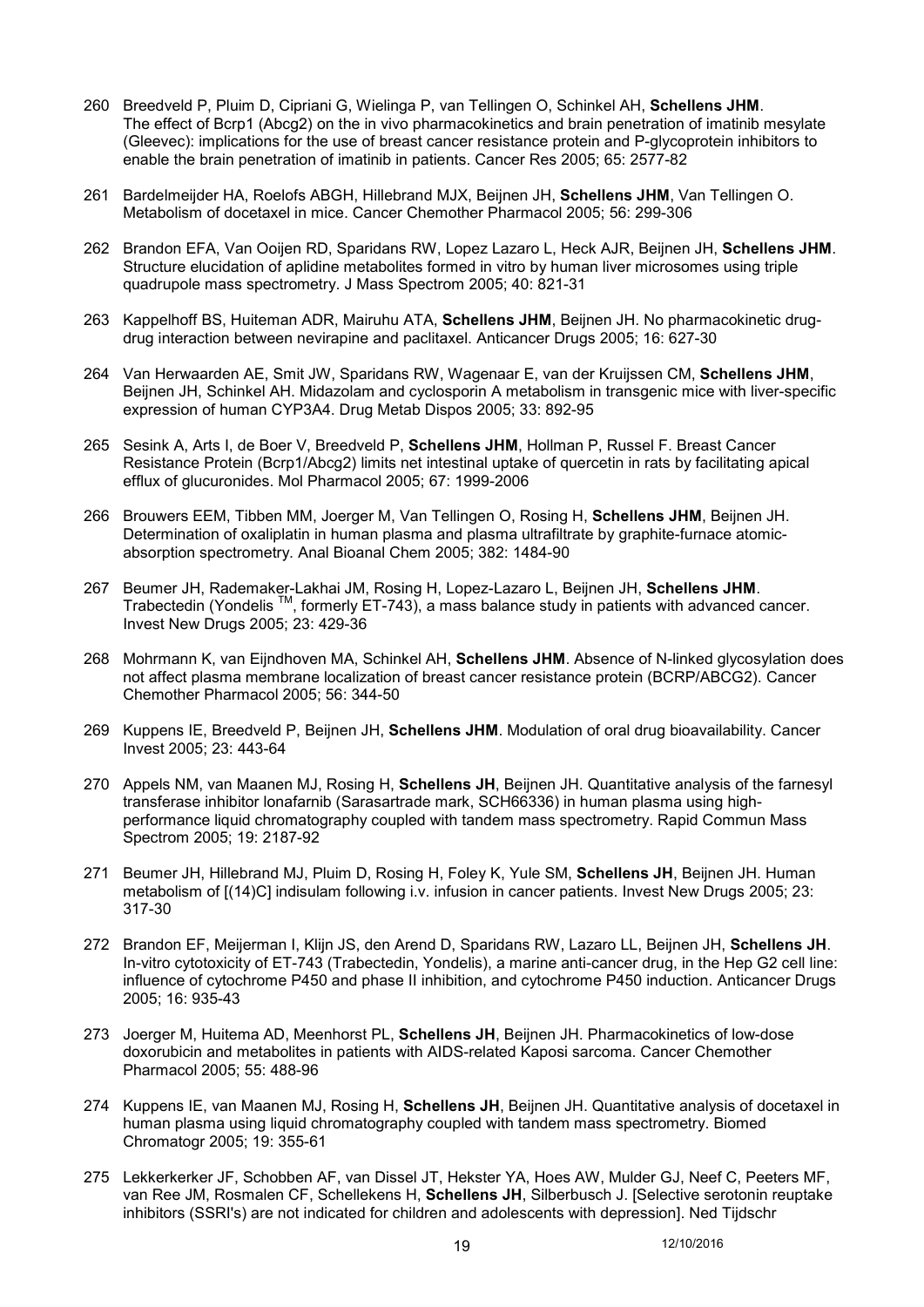Geneeskd 2005; 149: 1870-71

- 276 Rademaker-Lakhai JM, Crul M, Pluim D, Sparidans RW, Baas P, Beijnen JH, Zandwijk N, **Schellens JH**. Phase I clinical and pharmacologic study of a 2-weekly administration of cisplatin and gemcitabine in patients with advanced non-small cell lung cancer. Anticancer Drugs 2005; 16: 1029-36
- 277 Siegel-Lakhai WS, Crul M, Zhang S, Sparidans RW, Pluim D, Howes A, Solanki B, Beijnen JH, **Schellens JH**. Phase I and pharmacological study of the farnesyltransferase inhibitor tipifarnib (Zarnestra, R115777) in combination with gemcitabine and cisplatin in patients with advanced solid tumours. Br J Cancer 2005; 93: 1222-29
- 278 Siegel-Lakhai WS, Beijnen JH, **Schellens JH**. Current knowledge and future directions of the selective epidermal growth factor receptor inhibitors erlotinib (Tarceva) and gefitinib (Iressa). Oncologist 2005; 10: 579-89
- 279 Vink SR, **Schellens JH**, van Blitterswijk WJ, Verheij M. Tumor and normal tissue pharmacokinetics of perifosine, an oral anti-cancer alkylphospholipid. Invest New Drugs 2005; 23: 279-86
- 280 Appels NM, Beijnen JH, **Schellens JH**. Development of farnesyl transferase inhibitors: a review. Oncologist 2005; 10: 565-78
- 281 Brandon EFA, Sparidans RW, Guijt KJ, Löwenthal S, Meijerman I, Beijnen JH, **Schellens JHM**. In vitro characterization of the human biotransformation and CYP reaction phenotype of ET-743 (Yondelis R, Trabextidin <sup>R</sup>), a novel marine anti-cancer drug. Invest New Drugs 2006; 24: 3-14
- 282 Vainchtein LD, Thijssen B, Stokvis E, Rosing H, **Schellens JHM**, Beijnen JH. A simple and sensitive assay for the quantitative analysis of paclitaxel and metabolites in human plasma using coupled liquid chromatography and tandem mass spectrometry. BioMed Chromatogr 2006; 20: 139-48
- 283 Appels NMGM, Kien-On T, Rosing H, **Schellens JHM**, Beijnen JH. A rapid and simple HPLC-UV method fot the determination of inhibition characteristics of farnesyl transferase inhibitors. Biomed Chromatogr 2006; 20: 161-65
- 284 Sparidans RW, Dost F, Crommentuyn KML, Huitema ADR, **Schellens JHM**, Beijnen JH. Liquid chromatorgraphic assay for the protease inhibitor atazanavir in plasma. Biomed Chromatogr 2006; 20: 72-76
- 285 Bosch TM, Meijermann I, Beijnen JH, **Schellens JHM**. Genetic polymorphisms of drug metabolizing enzymes and drug transporters in the chemotherapeutic treatment of cancer. Clin Pharmacokinet 2006; 45: 253-85
- 286 Brandon EFA, Bosch TM, Deenen MJ, Levink R, Van der Wal, Van Meerveld JBM, Bijl M, JH Beijnen, **Schellens JHM**, Meijerman I. Validation of in vitro cell models used in drug metabolism and transport studies; genotyping of cytochrome P450, phase II enzymes and drug transporter polymorphisms in the human hepatoma (HepG2), ovarian carcinoma (IGROV-1) and colon carcinoma (CaCo-2, LS180) cell lines. Toxicol Appl Pharmacol 2006; 211: 1-10
- 287 Engwegen JYMN, Helgason HH, Cats A, Harris N, Bonfrer JMG, **Schellens JHM**, Beijnen JH. Identification of serum proteins discriminating colorectal cancer patients and healthy controls using surface-enhanced laser desorption ionisation-time of flight mass spectrometry. World J Gastroenterol 2006; 12: 1536-44
- 288 Joerger M, Huitema ADR, Van den Bongard HJGD, **Schellens JHM**, Beijnen JH. Quantitative impact of gender, age, liver function and body size on the population pharmacokinetics of paclitaxel in solid tumor patients. Clin Cancer Res 2006; 12: 2150-57
- 289 Breedveld P, Beijnen JH, **Schellens JHM**. Use of P-glycoprotein and BCRP inhibitors to improve oral bioavailability and CNS penetration of anticancer drugs. Trends Pharmacol Sci 2006; 27: 17-24
- 290 Engwegen JYMN, Gast MCW, **Schellens JHM**, Beijnen JH. Clinical proteomics: searching for better tumour markers with SELDI-TOF mass spectrometry. Trends Pharmacol Sci 2006; 27: 251-59
- 291 Bosch TM, Deenen M, Pruntel R, Smits PHM, **Schellens JHM**, Beijnen JH, Meijerman I. Screening for polymorphisms in the PXR gene in a Dutch population. Eur J Clin Pharmacol 2006; 62: 395-99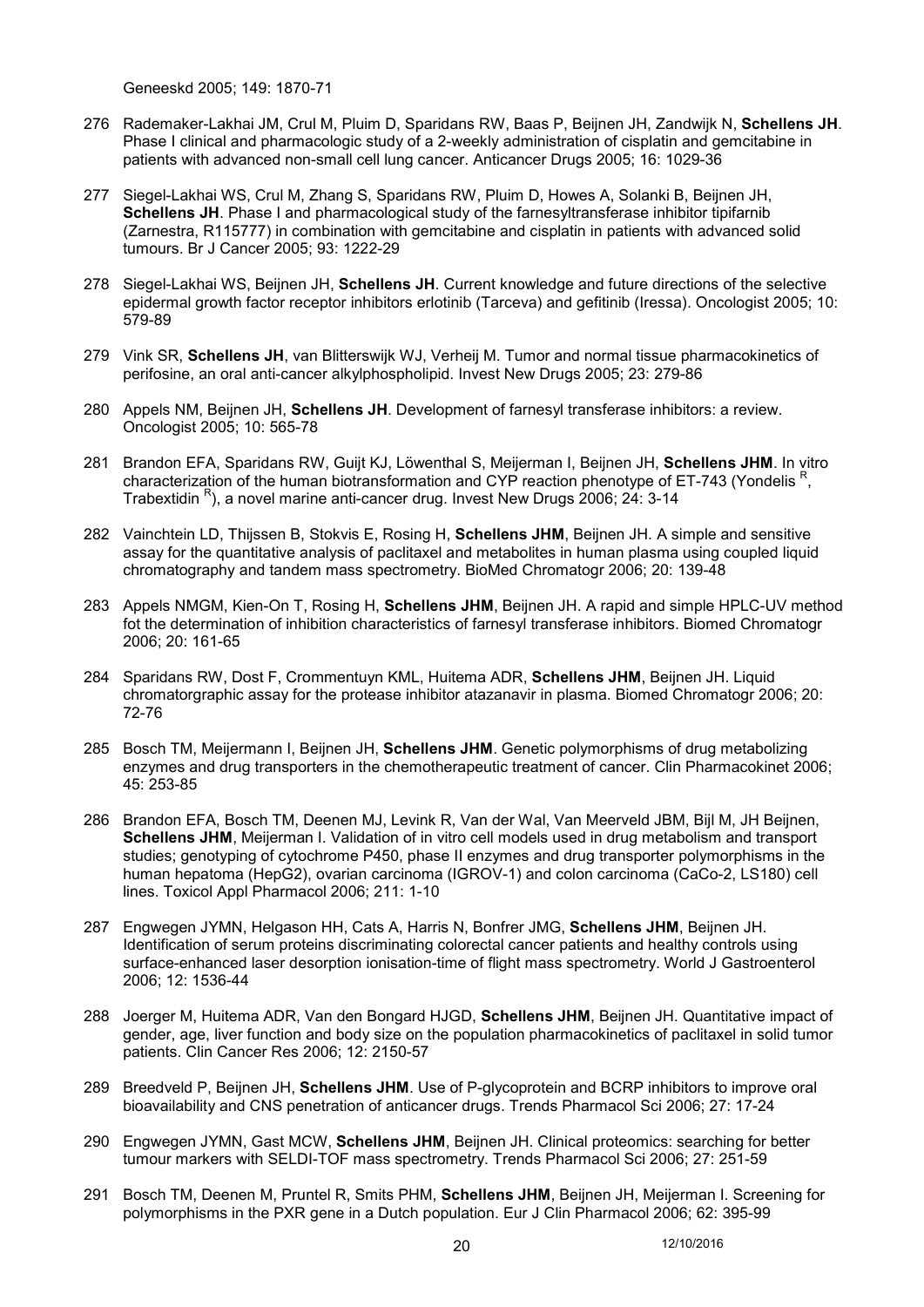- 292 Appels NM, Rosing H, Stephens TC, **Schellens JH**, Beijnen JH. Quantification of Farnesylmethylcysteine in Lysates of Peripheral Blood Mononuclear Cells Using Liquid Chromatography Coupled with Electrospray Tandem Mass Spectrometry: Pharmacodynamic Assay for Farnesyl Transferase Inhibitors. Anal Chem 2006; 78: 2617-22
- 293 Appels NM, Rosing H, Stephens TC, Hughes A, **Schellens JH**, Beijnen JH. Absolute quantification of farnesylated Ras levels in complex samples using liquid chromatography fractionation combined with tryptic digestion and electrospray tandem mass spectrometry. Anal Biochem 2006; 352: 33-40
- 294 Beumer JH, Beijnen JH, **Schellens JH**. Mass balance studies, with a focus on anticancer drugs. Clin Pharmacokinet 2006; 45: 33-58
- 295 Hoebers FJ, Pluim D, Verheij M, Balm AJ, Bartelink H, **Schellens JH**, Begg AC. Prediction of treatment outcome by cisplatin-DNA adduct formation in patients with stage III/IV head and neck squamous cell carcinoma, treated by concurrent cisplatin-radiation (RADPLAT). Int J Cancer 2006; 119: 750-56
- 296 Liedert B, Pluim D, **Schellens J**, Thomale J. Adduct-specific monoclonal antibodies for the measurement of cisplatin-induced DNA lesions in individual cell nuclei. Nucleic Acids Res 2006; 34: 47
- 297 Rademaker-Lakhai JM, Crul M, Zuur L, Baas P, Beijnen JH, Simis YJ, van Zandwijk N, **Schellens JH**. Relationship between cisplatin administration and the development of ototoxicity. J Clin Oncol 2006; 24: 918-24
- 298 Sparidans RW, Bosch TM, Jorger M, **Schellens JH**, Beijnen JH. Liquid chromatography-tandem mass spectrometric assay for the analysis of uracil, 5,6-dihydrouracil and beta-ureidopropionic acid in urine for the measurement of the activities of the pyrimidine catabolic enzymes. J Chromatogr B 2006; 839: 45-53
- 299 Vink SR, Lagerwerf S, Mesman E, **Schellens JH**, Begg AC, van Blitterswijk WJ, Verheij M. Radiosensitization of squamous cell carcinoma by the alkylphospholipid perifosine in cell culture and xenografts. Clin Cancer Res 2006; 12: 1615-22
- 300 Bosch TM, Doodeman VD, Smits PH, Meijerman I, **Schellens JH**, Beijnen JH. Pharmacogenetic screening for polymorphisms in drug-metabolizing enzymes and drug transporters in a dutch population. Mol Diagn Ther 2006; 10: 175-85
- 301 Joerger M, Huitema AD, van den Bongard HJ, Baas P, Schornagel JH, **Schellens JH**, Beijnen JH. Determinants of the elimination of methotrexate and 7-hydroxy-methotrexate following high-dose infusional therapy to cancer patients. Br J Clin Pharmacol 2006; 62: 71-80
- 302 Zandvliet AS, Copalu W, **Schellens JH**, Beijnen JH, Huitema AD. Saturable binding of indisulam to plasma proteins and distribution to human erythrocytes. Drug Metab Dispos 2006; 34: 1041-46
- 303 Vlaming MLH, Mohrmann K, Wagenaar E, De Waart DR, Oude Elferink RPJ, Lagas JS, Van Tellingen O, Vainchtein LD, Rosing H, Beijnen JH, **Schellens JHM**, Schinkel AH. Carcinogen and anti-cancer drug transport by Mrp2 in vivo: studies using Mrp2 (Abcc2) knockout mice. J Pharmacol Exp Ther 2006; 318: 319-27
- 304 Van den Broek I, Sparidans RW, Huitema AD, **Schellens JH**, Beijnen JH. Development and validation of a quantitative assay for the measurement of two HIV-fusion inhibitors, enfuvirtide and tifuvirtide, and one metabolite of enfuvirtide (M-20) in human plasma by liquid chromatography-tandem mass spectrometry. J Chromatogr B 2006; 837: 49-58
- 305 Joerger M, Bosch TM, Doodeman VD, Beijnen JH, Smits PH, **Schellens JH**. Novel deoxycytidine kinase gene polymorphisms: a population screening study in Caucasian healthy volunteers. Eur J Clin Pharmacol 2006; 62: 681-84
- 306 Van den Berg JH, Beijnen JH, Balm AJ, **Schellens JH**. Future opportunities in preventing cisplatin induced ototoxicity. Cancer Treat Rev 2006; 32: 390-97
- 307 Meijerman I, Beijnen JH, **Schellens JHM**. Herb-drug interactions in oncoloy: focus on mechanisms of induction. Oncologist 2006; 11: 742-52
- 308 Brandon EF, Sparidans RW, van Ooijen RD, Meijerman I, Lazaro LL, Manzanares I, Beijnen JH,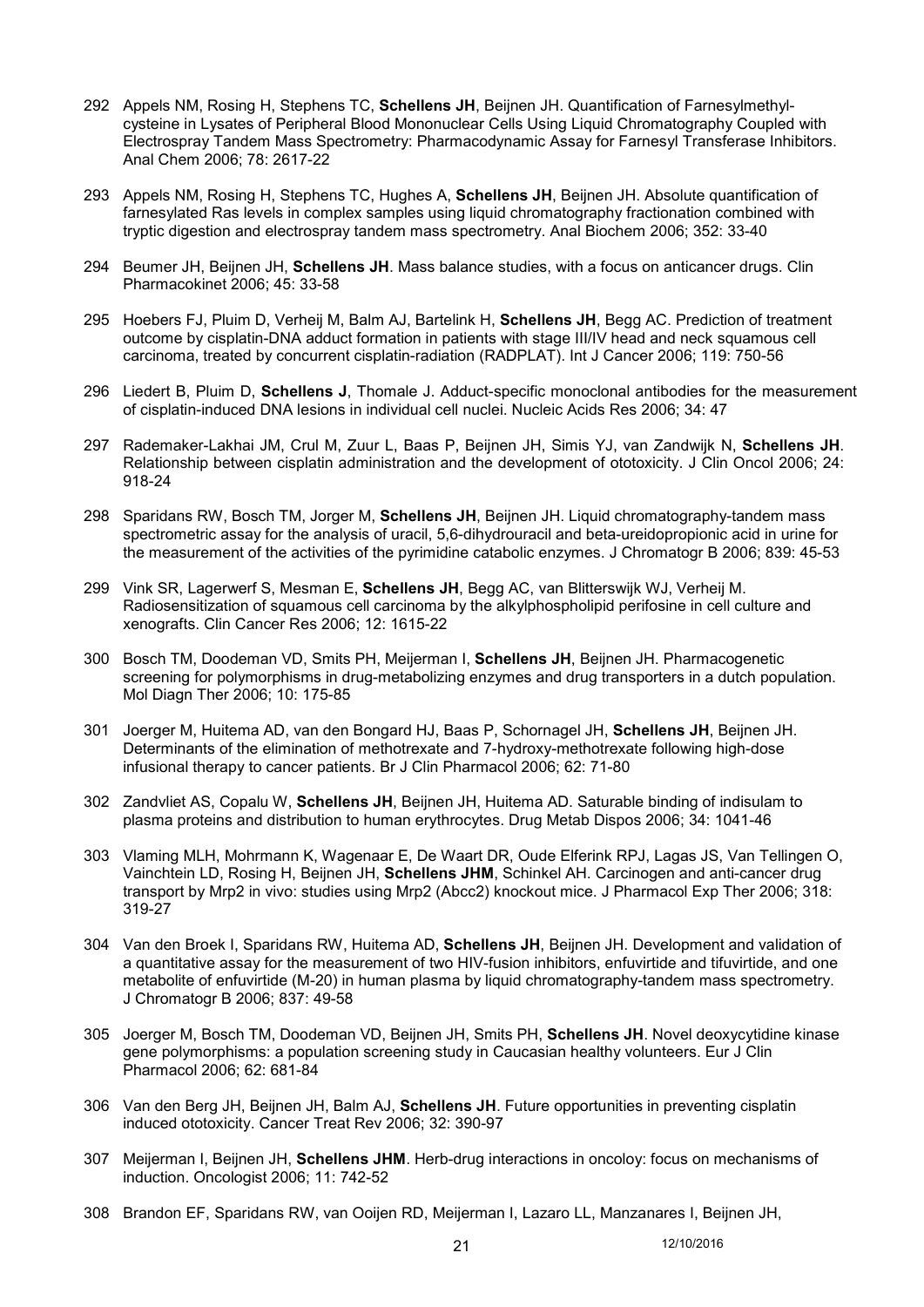**Schellens JH**. In vitro characterization of the human biotransformation pathways of aplidine, a novel marine anti-cancer drug. Invest New Drugs 2006; 24: 3-24

- 309 Joerger M, Huitema ADR, Boogerd W, Van der Dande JJ, **Schellens JHM**, Beijnen JH. Interactions of serum albumin, valproic, acid and carbamazepine with the pharmacokinetics of phenytoin in cancer patients. Rev Pharmacool Toxicol 2006; 99: 133-40
- 310 Bosch TM, Huitema AD, Doodeman VD, Jansen R, Witteveen E, Smit WM, Jansen RL, van Herpen CM, Soesan M, Beijnen JH, **Schellens JH**. Pharmacogenetic Screening of CYP3A and ABCB1 in Relation to Population Pharmacokinetics of Docetaxel. Clin Cancer Res 2006; 12: 5786-93
- 311 Zandvliet AS, **Schellens JH**, Copalu W, Beijnen JH, Huitema AD. A Semi-Physiological Population Pharmacokinetic Model Describing the Non-linear Disposition of Indisulam. J Pharmacokinet Pharmacodyn 2006; 33: 543-70
- 312 Sparidans RW, Dost F, Crommentuyn KM, Huitema AD, **Schellens JH**, and Beijnen JH. Liquid chromatographic assay for the protease inhibitor atazanavir in plasma. Biomed Chromatogr 2006; 20: 72-76
- 313 Kuppens IE, Dansin E, Boot H, Feger C, Assadourian S, Bonneterre ME, Beijnen JH, **Schellens JH**, Bonneterre J. Dose-finding phase I clinical and pharmacokinetic study of orally administered irinotecan in patients with advanced solid tumors. Clin Cancer Res 2006; 12: 3774-81
- 314 Boekhout AH, Beijnen JH, **Schellens JH**. Symptoms and treatment in cancer therapy-induced early menopause. Oncologist 2006; 11: 641-54
- 315 Ekhart C, De Jonge ME, Huitema ADR, **Schellens JHM**. Rodenhuis S, Beijnen JH. Flat dosing of carboplatin is justified in adult patients with normal renal function. Clin Cancer Res 2006; 12: 6502-08
- 316 Sparidans RW, Dost F, Crommentuyn KM, Huitema AD, **Schellens JH**, Beijnen JH. Liquid chromatographic assay for the non-peptidic protease inhibitor tipranavir in plasma. Biomed Chromatogr 2006; 20: 671-73
- 317 Gast MC, Bonfrer JM, van Dulken EJ, de Kock L, Rutgers EJ, **Schellens JH**, Beijnen JH. SELDI-TOF MS serum protein profiles in breast cancer: assessment of robustness and validity. Cancer Biomark 2006; 2: 235-48
- 318 Veltkamp SA, Hillebrand MJ, Rosing H, Jansen RS, Wickremsinhe ER, Perkins EJ, **Schellens JH**, Beijnen JH. Quantitative analysis of gemcitabine triphosphate in human peripheral blood mononuclear cells using weak anion-exchange liquid chromatography coupled with tandem mass spectrometry. J Mass Spectrom 2006; 41: 1633-42
- 319 Triesscheijn M, Baas P, **Schellens JH**, Stewart FA. Photodynamic therapy in oncology. Oncologist 2006; 11: 1034-44
- 320 Siegel-Lakhai WS, Crul M, De Porre P, Zhang S, Chang I, Boot H, Beijnen JH, **Schellens JH**. Clinical and pharmacologic study of the farnesyltransferase inhibitor tipifarnib in cancer patients with normal or mildly or moderately impaired hepatic function. J Clin Oncol 2006; 24: 4558-64
- 321 Vainchtein LD, Rosing H, Mirejovsky D, Huynh V, Lenaz L, Hillebrand MJ, **Schellens JH**, Beijnen JH. Quantitative analysis of EO9 (apaziquone) and its metabolite EO5a in human plasma by highperformance liquid chromatography under basic conditions coupled to electrospray tandem mass spectrometry. J Mass Spectrom 2006; 41: 1268-76
- 322 Helgason HH, Kruijtzer CM, Huitema AD, Marcus SG, ten Bokkel Huinink WW, Schot ME, Schornagel JH, Beijnen JH, **Schellens JH**. Phase II and pharmacological study of oral paclitaxel (Paxoral) plus ciclosporin in anthracycline-pretreated metastatic breast cancer. Br J Cancer 2006; 95: 794-800
- 323 Brouwers EE, Tibben MM, Rosing H, Hillebrand MJ, Joerger M, **Schellens JH**, Beijnen JH. Sensitive inductively coupled plasma mass spectrometry assay for the determination of platinum originating from cisplatin, carboplatin, and oxaliplatin in human plasma ultrafiltrate. J Mass Spectrom 2006; 41: 1268-76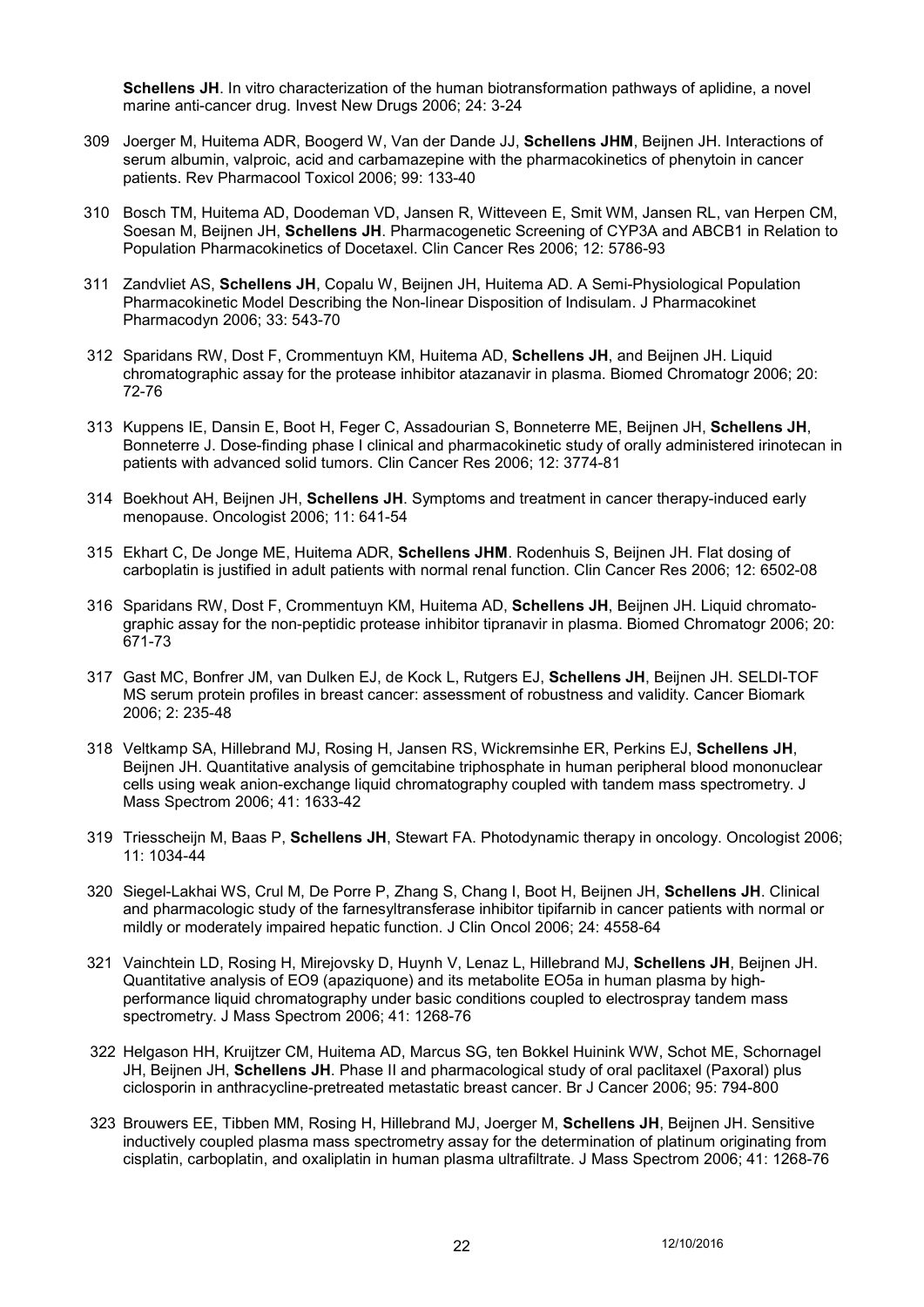- 324 Vink SR, **Schellens JH**, Beijnen JH, Sindermann H, Engel J, Dubbelman R, Moppi G, Hillebrand MJ, Bartelink H, Verheij M. Phase I and pharmacokinetic study of combined treatment with perifosine and radiation in patients with advanced solid tumours. Radiother Oncol 2006; 80: 207-13
- 325 Veltkamp SA, Thijssen B, Garrigue JS, Lambert G, Lallemand F, Binlich F, Huitema AD, Nuijen B, Nol A, Beijnen JH, **Schellens JH**. A novel self-microemulsifying formulation of paclitaxel for oral administration to patients with advanced cancer. Br J Cancer 2006; 95: 729-34
- 326 Veltkamp SA, Alderden-Los C, Sharma A, Rosing H, Beijnen JH, **Schellens JH**. A pharmacokinetic and safety study of a novel polymeric paclitaxel formulation for oral application. Cancer Chemother Pharmacol 2007; 59: 43-50
- 327 Beumer JH, Buckle T, Ouwehand M, Franke NE, Lopez-Lazaro L, **Schellens JH**, Beijnen JH, van Tellingen O. Trabectedin (ET-743, Yondelistrade mark) is a substrate for P-glycoprotein, but only high expression of P-glycoprotein confers the multidrug resistance phenotype. Invest New Drugs 2007; 25: 1- 7
- 328 Breedveld P, Pluim D, Cipriani G, Dahlhaus F, van Eijndhoven MA, de Wolf CJ, Kuil A, Beijnen JH, Scheffer GL, Jansen G, Borst P, **Schellens JH**. The effect of low pH on Breast Cancer Resistance Protein (ABCG2)-mediated transport of methotrexate, 7-hydroxymethotrexate, methotrexate diglutamate, folic Acid, mitoxantrone, topotecan, and resveratrol in in vitro drug transport models. Mol Pharmacol 2007; 71: 240-49
- 329 Vainchtein LD, Rosing H, Mirejovsky D, Lenaz L, **Schellens JH**, Beijnen JH. Stability experiments in human urine with EO9 (apaziquone): A novel anticancer agent for the intravesical treatment of bladder cancer. J Pharm Biomed Anal 2007; 43: 285-92
- 330 Sparidans RW, Lagas JS, Schinkel AH, **Schellens JH**, Beijnen JH. Liquid chromatography-tandem mass spectrometric assays for salinomycin in mouse plasma, liver, brain and small intestinal contents and in OptiMEM cell culture medium. J Chromatogr B Analyt Technol Biomed Life Sci 2007; 855: 200-10
- 331 Van den Broek I, Sparidans RW, **Schellens JH**, Beijnen JH. Enzymatic digestion as a tool for the LC-MS/MS quantification of large peptides in biological matrices: Measurement of chymotryptic fragments from the HIV-1 fusion inhibitor enfuvirtide and its metabolite M-20 in human plasma. J Chromatogr B Analyt Technol Biomed Life Sci 2007; 854: 245-59
- 332 Keizer RJ, Huitema AD, Damen CW, **Schellens JH**, Beijnen JH. The pharmacokinetics of monoclonal antibodies. Ned Tijdschr Geneeskd 2007; 151: 683-88
- 333 Brouwers EE, Tibben MM, Rosing H, **Schellens JH**, Beijnen JH. Determination of ruthenium originating from the investigational anti-cancer drug NAMI-A in human plasma ultrafiltrate, plasma, and urine by inductively coupled plasma mass spectrometry. Rapid Commun Mass Spectrom 2007; 21: 1521-30
- 334 Oostendorp RL, Beijnen JH, **Schellens JH**, Tellingen OV. Determination of imatinib mesylate and its main metabolite (CGP74588) in human plasma and murine specimens by ion-pairing reversed-phase high-performance liquid chromatography. Biomed Chromatogr 2007; 21: 747-54
- 335 Joerger M, Huitema AD, Richel DJ, Dittrich C, Pavlidis N, Briasoulis E, Vermorken JB, Strocchi E, Martoni A, Sorio R, Sleeboom HP, Izquierdo MA, Jodrell DI, Calvert AH, Boddy A, Hollema H, Fety R, Van der Vijgh WJ, Hempel G, Chatelut E, Karlsson M, Tranchand B, Schrijvers AH, Beijnen JH, **Schellens JH**. Population PKPD of paclitaxel and carboplatin in ovarian cancer patients: A study by the EORTC-PAMM-NDDG. Br J Clin Pharmacol 2007; 63: 505
- 336 Brouwers EE, Huitema AD, Bakker EN, Douma JW, Schimmel KJ, van Weringh G, de Wolf PJ, **Schellens JH**, Beijnen JH. Monitoring of platinum surface contamination in seven Dutch hospital pharmacies using inductively coupled plasma mass spectrometry. Int Arch Occup Environ Health 2007; 80: 689-99
- 337 Meijerman I, Sanderson LM, Smits PH, Beijnen JH, **Schellens JH**. Pharmacogenetic screening of the gene deletion and duplications of CYP2D6. Drug Metab Rev 2007; 39: 45-60
- 338 Kuppens IE, Witteveen EO, Jewell RC, Radema SA, Paul EM, Mangum SG, Beijnen JH, Voest EE, **Schellens JH**. A Phase I, Randomized, open-label, parallel-cohort, dose-finding study of elacridar (GF120918) and oral topotecan in cancer patients. Clin Cancer Res 2007; 13: 3276-85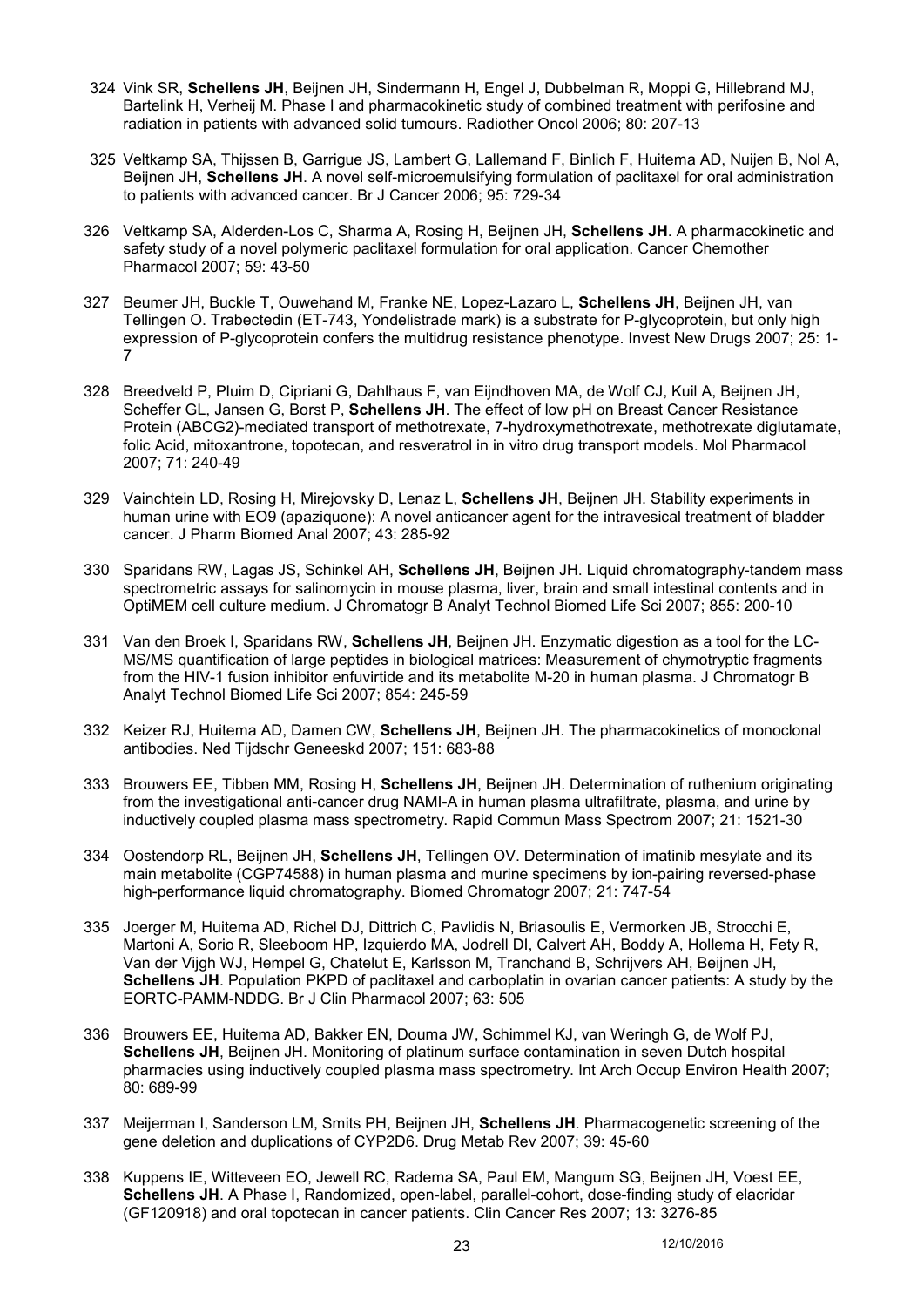- 339 Zandvliet AS, Huitema AD, Copalu W, Yamada Y, Tamura T, Beijnen JH, **Schellens JH**. CYP2C9 and CYP2C19 polymorphic forms are related to increased indisulam exposure and higher risk of severe hematologic toxicity. Clin Cancer Res 2007; 13: 2970-76
- 340 Harmsen S, Meijerman I, Beijnen JH, **Schellens JH**. The role of nuclear receptors in pharmacokinetic drug-drug interactions in oncology. Cancer Treat Rev 2007; 33: 369-80
- 341 Bosch TM, Bakker R, **Schellens JH**, Cats A, Smits PH, Beijnen JH. Rapid detection of the DPYD IVS14+1G>A mutation for screening patients to prevent fluorouracil-related toxicity. Mol Diagn Ther 2007; 11: 105-08
- 342 **Schellens JH**, Beijnen JH. Management recommendations in patients with methotrexate intoxication. Ned Tijdschr Geneeskd 2007; 151: 337-41
- 343 Beumer JH, Garner RC, Cohen MB, Galbraith S, Duncan GF, Griffin T, Beijnen JH, **Schellens JH**. Human mass balance study of the novel anticancer agent ixabepilone using accelerator mass spectrometry. Invest New Drugs 2007; 25: 327-34
- 344 Sparidans RW, Prins JM, **Schellens JH**, Beijnen JH. Liquid chromatography-tandem mass spectrometric assay for the nucleoside reverse transcriptase inhibitor emtricitabine in human plasma. Biomed Chromatogr 2007; 21: 621-27
- 345 Engwegen JY, Mehra N, Haanen JB, Bonfrer JM, **Schellens JH**, Voest EE, Beijnen JH. Validation of SELDI-TOF MS serum protein profiles for renal cell carcinoma in new populations. Lab Invest 2007; 87: 161-72
- 346 Kemper EM, van Kan HJ, Speelman P, de Gans K, Beijnen JH, **Schellens JH**. Severe phenytoin intoxication in patients with hypoalbuminaemia. Ned Tijdschr Geneeskd 2007; 151: 138-41
- 347 Campone M, Rademaker-Lakhai JM, Bennouna J, Howell SB, Nowotnik DP, Beijnen JH, **Schellens JH**. Phase I and pharmacokinetic trial of AP5346, a DACH-platinum-polymer conjugate,administered weekly for three out of every 4 weeks to advanced solid tumor patients. Cancer Chemother Pharmacol 2007; 60: 523-33
- 348 **Schellens JH**. Capecitabine. Oncologist 2007; 12: 152-55
- 349 Van Erp NP, Oostendorp RL, Guchelaar HJ, **Schellens JH**, Gelderblom H. Is rectal administration an alternative route for imatinib? Cancer Chemother Pharmacol 2007; 60: 623-24
- 350 Vink SR, van Blitterswijk WJ, **Schellens JH**, Verheij M. Rationale and clinical application of alkylphospholipid analogues in combination with radiotherapy. Cancer Treat Rev 2007; 33: 191-202
- 351 Veltkamp SA, Meerum Terwogt JM, van den Heuvel MM, van Boven HH, **Schellens JH**, Rodenhuis S. Severe pulmonary toxicity in patients with leiomyosarcoma after treatment with gemcitabine and docetaxel. Invest New Drugs 2007; 25: 279-81
- 352 Veltkamp SA, Rosing H, Huitema AD, Fetell MR, Nol A, Beijnen JH, **Schellens JH**. Novel paclitaxel formulations for oral application: a phase I pharmacokinetic study in patients with solid tumours. Cancer Chemother Pharmacol 2007; 60: 635-42
- 353 Oostendorp RL, Marchetti S, Beijnen JH, Mazzanti R, **Schellens JH**. The effect of hydroxyurea on Pglycoprotein/BCRP-mediated transport and CYP3A metabolism of imatinib mesylate. Cancer Chemother Pharmacol 2007; 59: 855-60
- 354 Kuppens IE, Witteveen PO, Schot M, Schuessler VM, Daehling A, Beijnen JH, Voest EE, **Schellens JH**. Phase I dose-finding and pharmacokinetic trial of orally administered indibulin (D-24851) to patients with solid tumors. Invest New Drugs 2007; 25: 227-35
- 355 Triesscheijn M, Ruevekamp M, Out R, Van Berkel TJ, **Schellens J**, Baas P, Stewart FA. The pharmacokinetic behavior of the photosensitizer meso-tetra-hydroxyphenyl-chlorin in mice and men. Cancer Chemother Pharmacol 2007; 60: 113-22
- 356 Beumer JH, Rademaker-Lakhai JM, Rosing H, Hillebrand MJ, Bosch TM, Lopez-Lazaro L, **Schellens**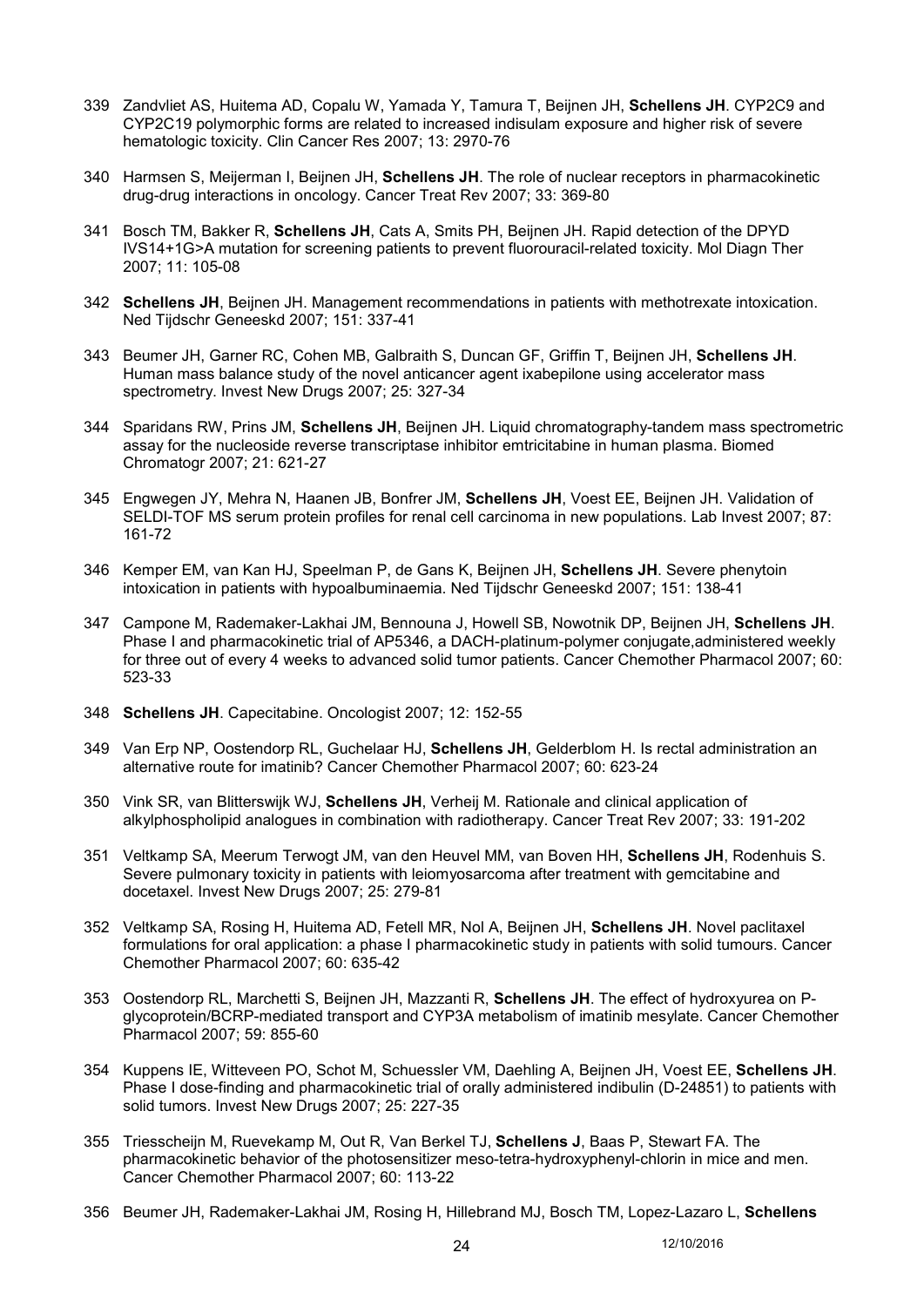**JH**, Beijnen JH. Metabolism of trabectedin (ET-743, Yondelis) in patients with advanced cancer. Cancer Chemother Pharmacol 2007; 59: 825-37

- 357 Brandon EF, Sparidans RW, van Ooijen RD, Meijerman I, Lazaro LL, Manzanares I, Beijnen JH, **Schellens JH**. In vitro characterization of the human biotransformation pathways of aplidine, a novel marine anti-cancer drug. Invest New Drugs 2007; 25: 9-19
- 358 Siegel-Lakhai WS, Beijnen JH, Vervenne WL, Boot H, Keessen M, Versola M, Koch KM, Smith DA, Pandite L, Richel DJ, **Schellens JH**. Phase I pharmacokinetic study of the safety and tolerability of lapatinib (GW572016) in combination with oxaliplatin/fluorouracil/ leucovorin (FOLFOX4) in patients with solid tumors. Clin Cancer Res 2007; 13: 4495-502
- 359 Rademaker-Lakhai JM, Beerepoot LV, Mehra N, Radema SA, van Maanen R, Vermaat JS, Witteveen EO, Visseren-Grul CM, Musib L, Enas N, van hal G, Beijnen JH, **Schellens JH**, Voest EE. Phase I pharmacokinetic and pharmacodynamic study of the oral protein kinase C{beta}-inhibitor enzastaurin in combination with gemcitabine and cisplatin in patients with advanced cancer. Clin Cancer Res 2007; 13: 4474-81
- 360 Vainchtein LD, Rosing H, Maier A, Fiebig HH, **Schellens JH**, Beijnen JH, Quantitative and selective assay of 5-methylindirubine, an inhibitor of cyclin-dependent kinases, in murine plasma using coupled liquid chromatography and electrospray tandem mass spectrometry. J Chromatogr B Analyt Technol Biomed Life Sci 2007; 856: 261-66
- 361 Broker LE, Veltkamp SA, Heath EI, Kuenen BC, Gall H, Astier L, Parker S, Kayitalire L, Lorusso PM, **Schellens JH**, Giaccone G. A phase I safety and pharmacologic study of a twice weekly dosing regimen of the oral taxane BMS-275183. Clin Cancer Res 2007; 13: 3906-12
- 362 Vainchtein LD, Rosing H, Thijssen B, **Schellens JH**, Beijnen JH, Validated assay for the simultaneous determination of the anti-cancer agent gemcitabine and its metabolite 2', 2'-difluorodeoxyuridine in human plasma by high-performance liquid chromatography with tandem mass spectrometry. Rapid Commun Mass Spectrom 2007; 21: 2312-22
- 363 Marchetti S, Mazzanti R, Beijnen JH, **Schellens JH**. Concise review: Clinical relevance of drug drug and herb drug interactions mediated by the ABC transporter ABCB1 (MDR1, P-glyco-protein). Oncologist 2007; 12: 927-41
- 364 Marchetti S, **Schellens JH**. The impact of FDA and EMEA guidelines on drug development in relation to Phase 0 trials. Br J Cancer 2007; 97: 577-81
- 365 Joerger M, Huitema AD, Richel DJ, Dittrich C, Pavlidis N, Briasoulis E, Vermorken JB, Strocchi E, Martoni A, Sorio R, Sleeboom HP, Izquierdo MA, Jodrell DI, Calvert H, Boddy AV, Hollema H, Féty R, Van der Vijgh WJ, Hempel G, Chatelut E, Karlsson M, Wilkins J, Tranchand B, Schrijvers AH, Twelves C, Beijnen JH, **Schellens JH**. Population pharmacokinetics and pharmacodynamics of Paclitaxel and Carboplatin in ovarian cancer patients: a study by the European organization for research and treatment of cancer-pharmacology and molecular mechanisms group and new drug development group. Clin Cancer Res 2007; 13: 6410-18
- 366 Joerger M, Huitema AD, Huizing MT, Willemse PH, de Graeff A, Rosing H, **Schellens JH**, Beijnen JH, Vermorken JB. Safety and pharmacology of paclitaxel in patients with impaired liver function: a population pharmacokinetic-pharmacodynamic study. Br J Clin Pharmacol 2007; 64: 622-33
- 367 De Kogel CE, **Schellens JH**. Imatinib. Oncologist 2007; 12: 1390-94
- 368 **Schellens JH**. Looking back at EACPT 2007. Basic Clin Pharmacol Toxicol 2007; 101: 393-94
- 369 Marchetti S, Oostendorp RL, Pluim D, van Eijndhoven M, van Tellingen O, Schinkel AH, Versace R, Beijnen JH, Mazzanti R, **Schellens JH**. In vitro transport of gimatecan (7-t-butoxyiminomethylcamptothecin) by breast cancer resistance protein, P-glycoprotein, and multidrug resistance protein 2. Mol Cancer Ther 2007; 6: 3307-13
- 370 Joerger M, Huitema AD, Richel DJ, Dittrich C, Pavlidis N, Briasoulis E, Vermorken JB, Strocchi E, Martoni A, Sorio R, Sleeboom HP, Izquierdo MA, Jodrell DI, Féty R, de Bruijn E, Hempel G, Karlsson M, Tranchand B, Schrijvers AH, Twelves C, Beijnen JH, **Schellens JH**, EORTC-PAMM-NDDG. Population pharmacokinetics and pharmacodynamics of doxorubicin and cyclophosphamide in breast cancer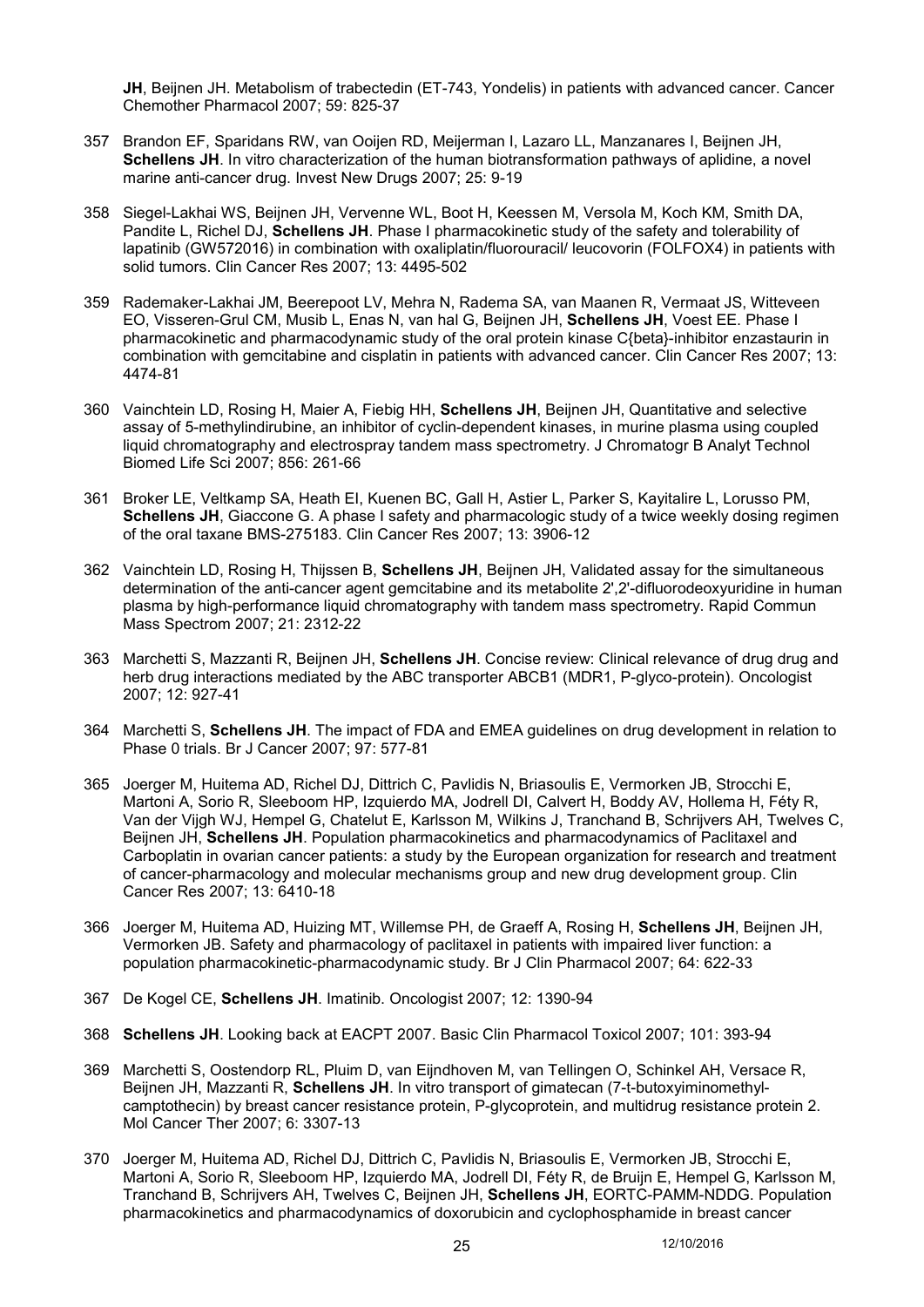patients: a study by the EORTC-PAMM-NDDG. Clin Pharmacokinet 2007; 46: 1051-68

- 371 Joerger M, Huitema AD, Huizing MT, Willemse PH, de Graeff A, Rosing H, **Schellens JH**, Beijnen JH, Vermorken JB. Safety and pharmacology of paclitaxel in patients with impaired liver function: a population pharmacokinetic-pharmacodynamic study. Br J Clin Pharmacol 2007; 64: 622-33
- 372 Hoebers FJ, Pluim D, Hart AA, Verheij M, Balm AJ, Fons G, Rasch CR, **Schellens JH**, Stalpers LJ, Bartelink H, Begg AC. Cisplatin-DNA adduct formation in patients treated with cisplatin-based chemoradiation: lack of correlation between normal tissues and primary tumor. Cancer Chemother Pharmacol 2008; 61: 1075-81
- 373 Zandvliet AS, Siegel-Lakhai WS, Beijnen JH, Copalu W, Etienne-Grimaldi MC, Milano G, **Schellens JH**, Huitema AD. PK/PD model of indisulam and capecitabine: interaction causes excessive myelosuppression. Clin Pharmacol Ther 2008; 83: 829-39
- 374 Boss DS, Olmos RV, Sinaasappel M, Beijnen JH, **Schellens JH**. Application of PET/CT in the development of novel anticancer drugs. Oncologist 2008; 13: 25-38
- 375 Veltkamp SA, Beijnen JH, **Schellens JH.** Prolonged versus standard gemcitabine infusion: translation of molecular pharmacology to new treatment strategy. Oncologist 2008; 13: 261-76
- 376 Gast MC, Engwegen JY, **Schellens JH**, Beijnen JH. Comparing the old and new generation SELDI-TOF MS: implications for serum protein profiling. BMC Med Genomics 2008; 1: 4
- 377 Vainchtein LD, Rosing H, Mirejovsky D, Huynh V, Lenaz L, **Schellens JH**, Beijnen JH. Enhanced resolution triple-quadrupole mass spectrometry for ultra-sensitive and quantitative analysis of the investigational anticancer agent EO9 (apaziquone) and its metabolite EO5a in human and dog plasma to support (pre)-clinical studies of EOquin(R) given intravesically. Rapid Commun Mass Spectrom 2008; 22: 462-70
- 378 Brouwers EE, Tibben M, Rosing H, **Schellens JH**, Beijnen JH. The application of inductively coupled plasma mass spectrometry in clinical pharmacological oncology research. Mass Spectrom Rev 2008; 27: 67-100
- 379 Damen CW, Rosing H, **Schellens JH**, Beijnen JH. Quantitative aspects of the analysis of the monoclonal antibody trastuzumab using high-performance liquid chromatography coupled with electrospray mass spectrometry. J Pharm Biomed Anal 2008; 46: 449-55
- 380 Harmsen S, Koster A, Beijnen JH, **Schellens JH**, Meijerman I. Comparison of two immortalized human cell lines to study nuclear receptor mediated CYP3A4 induction. Drug Metab Dispos 2008; 36: 1166-71
- 381 Appels NMGM, Bolijn MJ, Chan K, Stephens TC, Hoctin-Boes G, Middleton M, Beijnen JH, de Bono JS, Harris AL, **Schellens JHM**. Phase I pharmacokinetic and pharmacodynamic study of the prenyl transferase inhibitor AZD3409 in patients with advanced cancer. Br J Cancer 2008; 98: 1951-58
- 382 Vainchtein LD, Rosing H, **Schellens JHM**, Beijnen JH. Ultrasensitive bioanalytical assays for cytotoxic drugs: focus on locally administered anti-cancer agents. The Open Analytical Chemistry Journal 2008; 2: 10-39
- 383 Zandvliet AS, **Schellens JHM**, Dittrich C, Wanders J, Beijnen JH, Huitema ADR. Population pharmacokinetic and pharmacodynamic analysis to support treatment optimization of combination chemotherapy with indisulam and carboplatin. Br J Clin Pharmacol 2008; 66: 485-97
- 384 Damen CWN, Rosing H, Tibben MM, van Maanen MJ, Lagas JS, Schinkel AH, **Schellens JHM**, Beijnen JH. A sensitive assay for the quantitative analysis of vinorelbine in mouse and human EDTA plasma by high-performance liquid chromatography coupled with electrospray tandem mass spectrometry. J Chromatogr B 2008; 868: 102-09
- 385 Marchetti S, de Vries NA, Buckle T, Pluim D, Beijnen JH, Mazzanti R, van Tellingen O, **Schellens JHM**. Impact of the ABC-drug transporters ABCB1, ABCG2 and ABCC2 on erlotinib disposition (Tarceva® ) in *in vitro* and *in vivo* pharmacokinetic studies employing employing Bcrp1-/-/Mdr1a/1b-/- (triple knockout) and wild-type mice. Mol Cancer Ther 2008; 7: 2280-87
- 386 Engwegen JYMN, Depla ACTM, Cats A, Smits ME, **Schellens JHM**, Beijnen JH. Detection of colorectal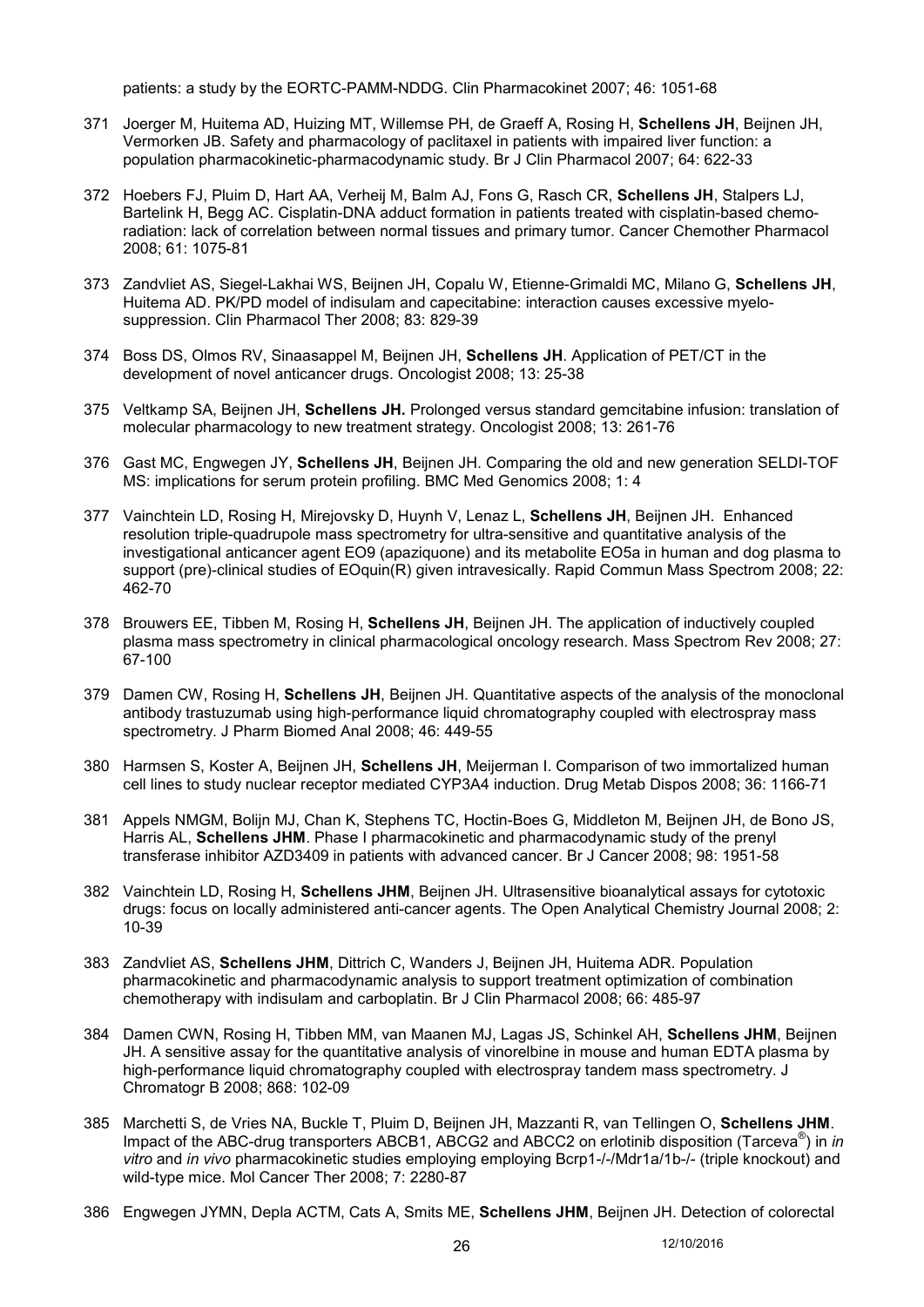cancer by serum and tissue protein profilling: a prospective study in a population at risk. Biomarker Insights 2008; 3: 375-85

- 387 Engwegen JYMN, Alberts M, Knol JC, Jimenez CR, Depla ACTM, Tuynman H, van Heukelem HA, Snel P, Smits ME, Cats A, **Schellens JHM**, Beijnen JH. Influence of variations in sample handling on SELDI-TOF MS serum protein profiles for colorectal cancer. Proteomics Clin Appl 2008; 2: 936-45
- 388 Veltkamp SA, Pluim D, van Tellingen O, Bijenen, **Schellens JHM**. Extensive metabolism and liver accumulation of gemcitabine following multiple oral and intravenous administration in mice. Drug Met Disp 2008; 36: 1606-15
- 389 Engwegen JYMN, Haanen JBAG, Voest EE, **Schellens JHM**, Beijnen JH. Biomarker discovery by protein profiling in kidney cancer: the current state of the art. Kidney Cancer Journal 2008
- 390 Derijks-Engwegen JYMN, Cats A, Smits ME, **Schellens JHM**, Beijnen JH. Improving colorectal cancer management: the proteomics potential. Biomarker Med 2008; 2: 253-89
- 391 Van den Broek I, Sparidans RW, **Schellens JHM**, Beijnen JH. The quantitative bioanalysis of peptides by liquid chromatography coupled to (tandem) mass spectrometry. J Chromatography B 2008; 872: 1-22
- 392 Veltkamp SA, Jansen RS, Callies S, Pluim D, Visseren-Grul CM, Rosing H, Kloekers-Rhoades S, Andre VAM, Beijnen JH, Slapak CA, **Schellens JHM**. Oral administration of gemcitabine in patients with refractory tumoers: a clinical and pharmacologic study. Clin Cancer Res 2008; 14: 3477-86
- 393 Huijbers EJM, Baars JW, Schutte PFE, **Schellens JHM**, Beijnen JH. Propofol extravasation in a breast cancer patient. J Oncol Pharm Practise 2008; 14: 195-98
- 394 **Schellens JHM**, Grouls R, Guchelaar HJ, Touw DJ, Rongen GA, de Boer A, van Bortel LM. The Dutch model for clinical pharmacology: collaboration between physician- and pharmacist-clinical pharmacologists. Br J Clin Pharmacol 2008; 66: 146-47
- 395 Brouwers EE, Huitema AD, **Schellens JHM**, Beijnen JH. The effects of sulfur-containing compounds and gemcitabine on the binding of cisplatin to plasma proteins and DNA determined by inductively coupled plasma mass spectrometry and high performance liquid chromatography-inductively coupled plasma mass spectrometry. Anticancer Drugs 2008; 19: 621-30
- 396 Siegel-Lakhai WS, Zandvliet AS, Huitema AD, Tibben MM, Milano G, Girre V, Diéras V, King A, Richmond E, Wanders J, Beijnen JH, **Schellens JHM**. A dose-escalation study of indisulam in combination with capecitabine (Xeloda) in patients with solid tumours. Br J Cancer 2008; 98: 1320-26
- 397 Meijerman I, Beijnen JH, **Schellens JHM**. Combined action and regulation of phase II enzymes and multidrug resistance proteins in multidrug resistance in cancer. Cancer Treat Rev 2008; 34: 505-20
- 398 Brouwers EE, Tibben MM, Pluim D, Rosing H, Boot H, Cats A, **Schellens JHM**, Beijnen JH. Inductively coupled plasma mass spectrometric analysis of the total amount of platinum in DNA extracts from peripheral blood mononuclear cells and tissue from patients treated with cisplatin. Anal Bioanal Chem 2008; 391: 577-85
- 399 Sparidans RW, Lagas JS, Schinkel AH, **Schellens JHM**, Beijnen JH. Liquid chromatography-tandem mass spectrometric assay for diclofenac and three primary metabolites in mouse plasma. J Chromatogr B 2008; 872: 77-82
- 400 Veltkamp SA, Pluim D, Eindhoven v MAJ, Bolijn MJ, Ong FHG, Govindarajan R, Unadkat JD, Beijnen JH, **Schellens JHM**. New insights into the pharmacology and cytotoxicity of gemcitabine and 2',2' difluorodeoxyuridine. Mol Cancer Ther 2008; 7: 2415-25
- 401 Zandvliet AS, **Schellens JHM**, Beijnen JH, Huitema AD. Population pharmacokinetics and pharmacodynamics for treatment optimization in clinical oncology. Clin Pharmacokinet 2008; 47: 487-513
- 402 van den Broek I, Sparidans RW, **Schellens JHM**, Beijnen JH. Liquid chromatography/tandem mass spectrometric method for the quantification of eight proteolytic fragments of ITIH4 with biomarker potential in human plasma and serum. Rapid Commun Mass Spectrom 2008; 22: 2915-28
- 403 Brouwers EE, Huitema AD, Beijnen JH, **Schellens JHM**. Long-term platinum retention after treatment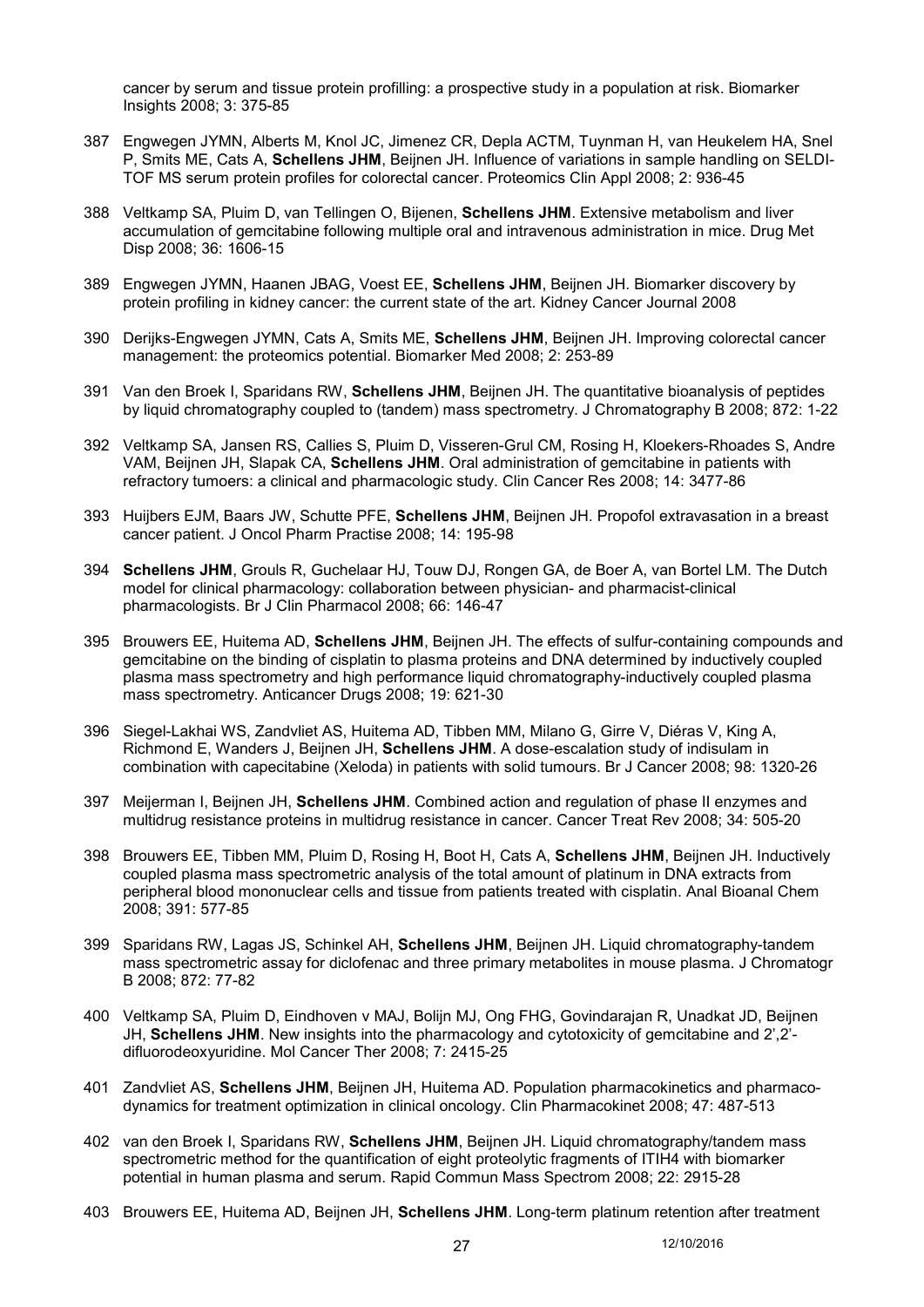with cisplatin and oxaliplatin. BMC Clin Pharmacol 2008; 8: 7

- 404 Deenen MJ, Beijnen JH, **Schellens JHM**. Is fluorouracil-induced severe toxicity in DPYD\*2A individuals related to sex or to treatment regimen? J Clin Oncol 2008; 26: 4997-98
- 405 Veltkamp SA, Witteveen EO, Capriati A, Crea A, Animati F, Voogel-Fuchs M, Heuvel van den IJ, Beijnen JH, Voest EE, **Schellens JHM**. Clinical and pharmacologic study of the novel prodrug delimotecan (MEN 4901/T-0128) in patients with solid tumors. Clin Cancer Res 2008; 14: 7535-44
- 406 Gast MC, van Tinteren H, Bontenbal M, van Hoesel RQ, Nooij MA, Rodenhuis S, Span PN, Tjan-Heijnen VC, de Vries EG, Harris N, Twisk JW, **Schellens JH**, Beijnen JH. Haptoglobin phenotype is not a predictor of recurrence free survival in high-risk primary breast cancer patients. BMC Cancer 2008; 8: 389
- 407 Smit EF, Burgers JA, Biesma B, Smit HJM, Eppinga P, Dingemans AC, Joerger M, **Schellens JHM**, Vincent A, van Zandwijk N, Groen HJM. A randomized phase III and pharmacogenetic study of pemetrexed compared to pemetrexed-carboplatin in pretreated patients with advanced NSCLC. Journal of Clinical Oncology 2009; 27: 2038-45
- 408 Brouwers EE, Söhne M, Kuipers S, van Gorp EC, **Schellens JH,** Koks CH, Beijnen JH, Huitema AD. Ciprofloxacin strongly inhibits clozapine metabolism: two case reports. Clin Drug Investig 2009; 29: 59-63
- 409 Gast MC, **Schellens JH**, Beijnen JH. Clinical proteomics in breast cancer: a review. Breast Cancer Res Treat 2009; 116: 17-29
- 410 Oostendorp RL, Beijnen JH, **Schellens JHM**. The biological and clinical role of drug transporters at the intestinal barrier. Cencer Treat Rev 2009; 35: 137-47
- 411 **Schellens JHM**, Grouls R, Guchelaar HJ, Touw DJ, Rongen GA, de Boer A, van Bortel LM. The Dutch vision of Clinical Pharmacology. Clin Pharmacol Ther 2009; 4: 366-68
- 412 Oostendorp RL, Buckle T, Beijnen JH, van Tellingen O, **Schellens JHM**. The effect of P-gp (Mdr1a/1b), BCRP (Bcrp1) and P-gp/BCRP inhibitors on the in vivo absorption, distribution, metabolism and excretion of imatinib. Invest New Drugs 2009; 27: 31-40
- 413 Harmsen S, Meijerman I, Beijnen JH, **Schellens JHM**. Nuclear receptor mediated induction of cytochrome P450 3A4 by anticancer drugs: a key role for the pregnane X receptor. Cancer Chemother Pharmacol 2009; 64: 35-43
- 414 Ekhart C, Rodenhuis S, **Schellens JHM**, Beijnen JH, Huitema A. Carboplatin dosing in overweight and obese patients with normal renal function, does weight matter? Cancer Chemother Pharmacol 2009; 64: 115-22
- 415 Keizer RJ, Zamacona MK, Jansen M, Critchley D, Wanders J, Beijnen JH, **Schellens JHM,** Huitema AD. Application of population pharmacokinetic modeling in early clinical development of the anticancer agent E7820. Invest New Drugs 2009; 27: 140-52
- 416 **Schellens JH**, Beijnen JH. Novel clinical trial designs for innovative therapies. Clin Pharmacol Ther 2009; 85: 212-16
- 417 Sparidans RW, Vlaming ML, Lagas JS, Schinkel AH, **Schellens JH**, Beijnen JH. Liquid chromatographytandem mass spectrometric assay for sorafenib and sorafenib-glucuronide in mouse plasma and liver homogenate and identification of the glucuronide metabolite. J Chromatogr B Analyt Technol Biomed Life Sci 2009; 877: 269-76
- 418 Oostendorp RL, van de Steeg E, van der Kruijssen CM, Beijnen JH, Kenworthy KE, Schinkel AH, **Schellens JH**. OATP1B1 mediates transport of gimatecan and BNP1350 and can be inhibited by several classical ABCB1 and/or ABCG2 inhibitors. Drug Metab Dispos 2009; 37: 917-23
- 419 Beumer JH, Lopez-Lazaro L, **Schellens JH**, Beijnen JH, van Tellingen O. Evaluation of Human Plasma Protein Binding of Trabectedin (Yondelistrade mark, ET-743). Curr Clin Pharmacol 2009; 4: 38-42
- 420 Zandvliet AS, Karlsson MO, **Schellens JH**, Copalu W, Beijnen JH, Huitema AD. Two-stage model-based clinical trial design to optimize phase I development of novel anticancer agents. Invest New Drugs 2009;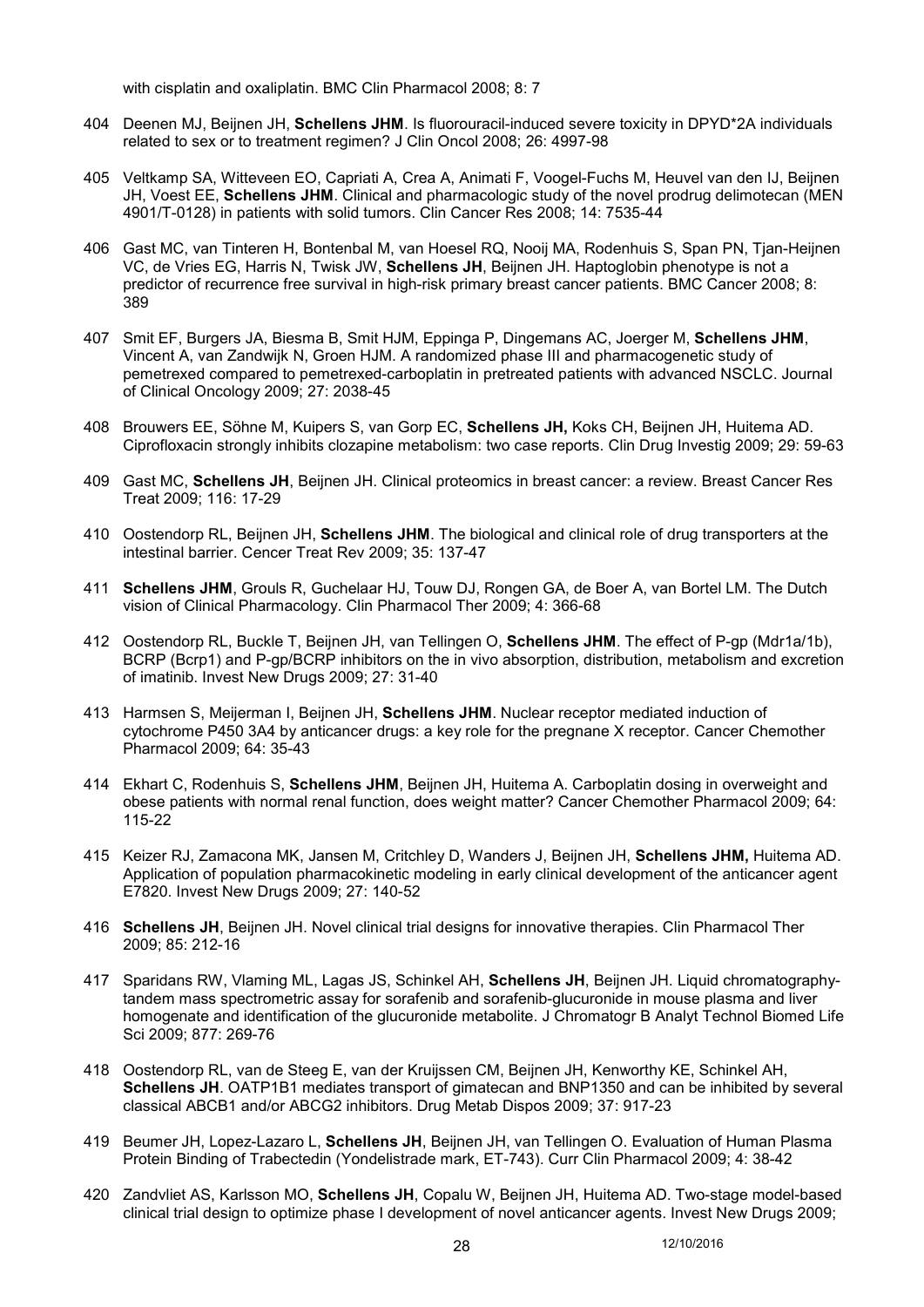28: 61-75

- 421 Zandvliet AS, **Schellens JH**, Copalu W, Beijnen JH, Huitema AD. Covariate-based dose individualization of the cytotoxic drug indisulam to reduce the risk of severe myelosuppression. J Pharmacokinet Pharmacodyn 2009; 36: 39-62
- 422 Damen CW, Israëls T, Caron HN, **Schellens JH**, Rosing H, Beijnen JH. Validated assay for the simultaneous quantification of total vincristine and actinomycin-D concentrations in human EDTA plasma and of vincristine concentrations in human plasma ultrafiltrate by high performance liquid chromatography coupled with tandem mass spectrometry. Rapid Commun Mass Spectrom 2009; 23: 763-74
- 423 **Schellens JH**. Phase 0 (zero) clinical trials: More than zero benefit? Eur J Cancer 2009; 45: 728-29
- 424 Jansen RS, Rosing H, **Schellens JH**, Beijnen JH. Retention studies of 2'-2'-difluorodeoxycytidine and 2'- 2'-difluorodeoxyuridine nucleosides and nucleotides on porous graphitic carbon: Development of a liquid chromatography-tandem mass spectrometry method. J Chromatogr A 2009; 1216: 3168-74
- 425 Beumer JH, Franke NE, Tolboom R, Buckle T, Rosing H, Lopez-Lazaro L, **Schellens JH**, Beijnen JH, van Tellingen O. Disposition and toxicity of trabectedin (ET-743) in wild-type and mdr1 gene (P-gp) knock-out mice. Invest New Drugs 2009; 28: 145-55
- 426 Damen CW, Rosing H, **Schellens JH**, Beijnen JH. Application of dried blood spots combined with highperformance liquid chromatography coupled with electrospray ionisation tandem mass spectrometry for simultaneous quantification of vincristine and actinomycin-D. Anal Bioanal Chem 2009; 394: 1171-82
- 427 Brouwers EE, Huitema AD, Boogerd W, Beijnen JH, **Schellens JH**. Persistent neuropathy after treatment with cisplatin and oxaliplatin. Acta Oncol 2009; 48: 832-41
- 428 Damen CW, Lagas JS, Rosing H, **Schellens JH**, Beijnen JH. The bioanalysis of vinorelbine and 4-Odeacetylvinorelbine in human and mouse plasma using high-performance liquid chromatography coupled with heated electrospray ionization tandem mass-spectrometry. Biomed. Chromatogr 2009; 23: 1316-25
- 429 Damen CW, Derissen EJ, **Schellens JH**, Rosing H, Beijnen JH. The bioanalysis of the monoclonal antibody trastuzumab by high-performance liquid chromatography with fluorescence detection after immuno-affinity purification from human serum. J Pharm Biomed Anal 2009; 50: 861-66
- 430 Damen CW, de Groot ER, Heij M, Boss DS, **Schellens JH**, Rosing H, Beijnen JH, Aarden LA. Development and validation of an enzyme-linked immunosorbent assay for the quantification of trastuzumab in human serum and plasma. Anal Biochem 2009; 391: 114-20
- 431 Gast MC, van Gils CH, Wessels LF, Harris N, Bonfrer JM, Rutgers EJ, **Schellens JH**, Beijnen JH. Influence of sample storage duration on serum protein profiles assessed by surface-enhanced laser desorption/ionisation time-of-flight mass spectrometry (SELDI-TOF MS). Clin Chem Lab Med 2009; 47: 694-705
- 432 Oostendorp RL, Witteveen PO, Schwartz B, Vainchtein LD, Schot M, Nol A, Rosing H, Beijnen JH, Voest EE, **Schellens JH**. Dose-finding and pharmacokinetic study of orally administered indibulin (D-24851) to patients with advanced solid tumors. Invest New Drugs 2010; 28: 163-70
- 433 Damen CW, Rosing H, **Schellens JH**, Beijnen JH. High-performance liquidchromatography coupled with mass spectrometry for the quantitative analysis of vinca-alkaloids in biological matrices: a concise survey from the literature. Biomed Chromatogr 2009; 24: 83-90
- 434 Hendrikx JJ, Beijnen JH, **Schellens JH**. Methylnaltrexone. Oncologist 2009; 14:679-82
- 435 Teunissen SF, Rosing H, Koornstra RH, Linn SC, **Schellens JH**, Schinkel AH, Beijnen JH. Development and validation of a quantitative assay for the analysis of tamoxifen with its four main metabolites and the flavonoids daidzein, genistein and glycitein in human serum using liquid chromatography coupled with tandem mass spectrometry. J Chromatogr B Analyt Technol Biomed Life Sci 2009; 877: 2519-29
- 436 Engwegen JY, Mehra N, Haanen JB, **Schellens JH**, Voest EE, Beijnen JH. Identification of two new serum protein profiles for renal cell carcinoma. Oncol Rep 2009; 22: 401-08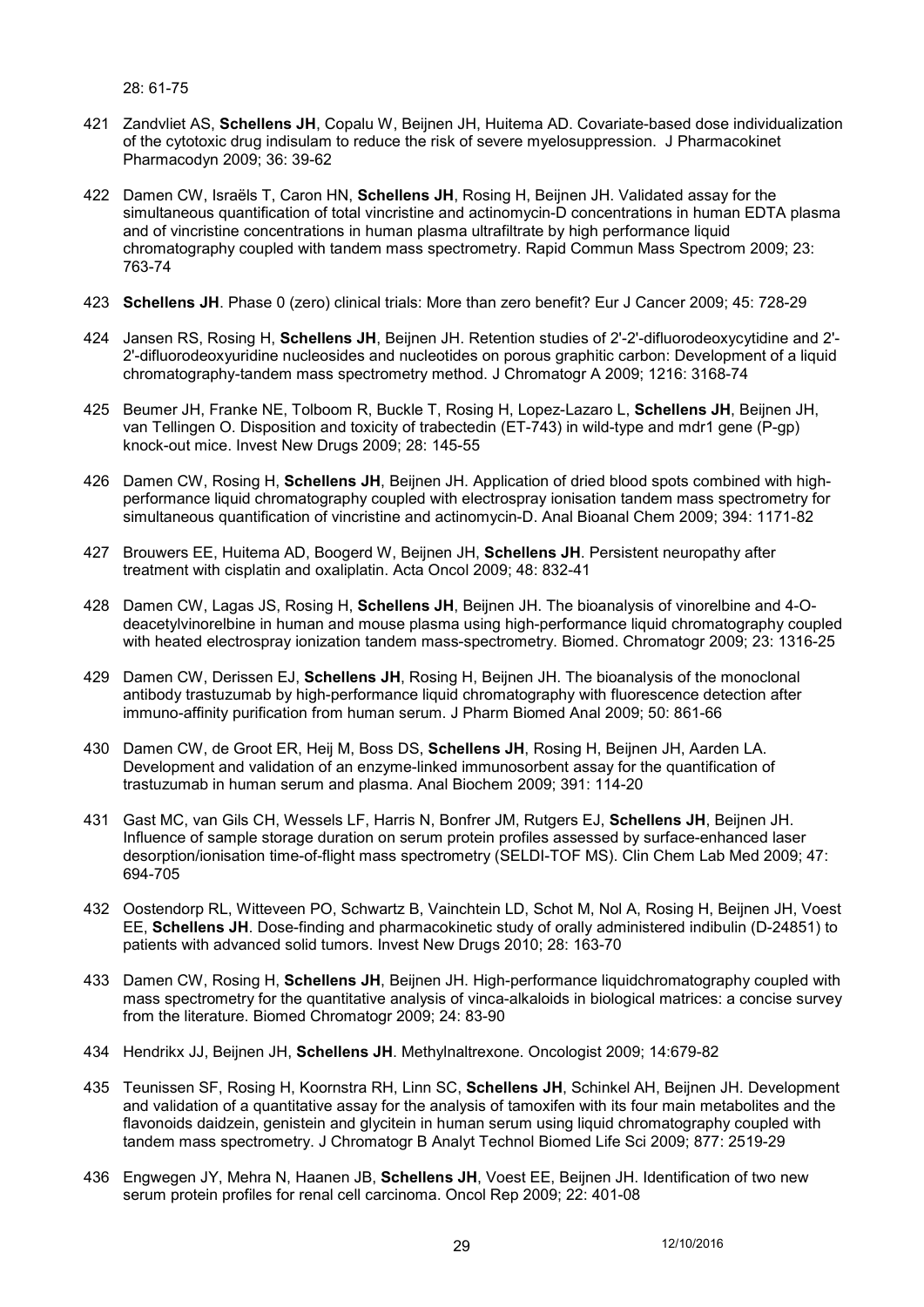- 437 Fong PC, Boss DS, Yap TA, Tutt A, Wu P, Mergui-Roelvink M, Mortimer P, Swaisland H, Lau A, O'Connor MJ, Ashworth A, Carmichael J, Kaye SB, **Schellens JH**, de Bono JS. Inhibition of poly (ADPribose) polymerase in tumors from BRCA mutation carriers. N Engl J Med 2009; 361: 123-34
- 438 Boss DS, Siegel-Lakhai WS, van Egmond-Schoemaker NE, Pluim D, Rosing H, Ten Bokkel Huinink WW, Beijnen JH, **Schellens JH**. Phase I pharmacokinetic and pharmacodynamic study of Carboplatin and topotecan administered intravenously every 28 days to patients with malignant solid tumors. Clin Cancer Res 2009; 15: 4475-83
- 439 Damen CW, Speijer H, Hermens WT, **Schellens JH**, Rosing H, Beijnen JH. The bioanalysis of trastuzumab in human serum using precipitate-enhanced ellipsometry. Anal Biochem 2009; 393: 73-79
- 440 Gast MC, Van Gils CH, Wessels LF, Harris N, Bonfrer JM, Rutgers EJ, **Schellens JH**, Beijnen JH. Serum protein profiling for diagnosis of breast cancer using SELDI-TOF MS. Oncol Rep 2009; 22: 205- 13
- 441 Oostendorp RL, Huitema A, Rosing H, Jansen RS, Ter Heine R, Keessen M, Beijnen JH, **Schellens JH**. Coadministration of ritonavir strongly enhances the apparent oral bioavailability of docetaxel in patients with solid tumors. Clin Cancer Res 2009; 15: 4228-33
- 442 Pluim D, Beijnen JH, **Schellens JH**, van Tellingen O. Simultaneous determination of AZD1152 (prodrug) and AZD1152-hydroxyquinazoline pyrazol anilide by reversed phase liquid chromatography. J Chromatogr B Analyt Technol Biomed Life Sci 2009; 877: 3549-55
- 443 Damen CW, Chen W, Chakraborty AB, van Oosterhout M, Mazzeo JR, Gebler JC, **Schellens JH**, Rosing H, Beijnen JH. Electrospray Ionization Quadrupole Ion-Mobility Time-of-Flight Mass Spectrometry as a Tool to Distinguish the Lot-to-Lot Heterogeneity in N-Glycosylation Profile of the Therapeutic Monoclonal Antibody Trastuzumab. J Am Soc Mass Spectrom 2009; 20: 2021-33
- 444 Damen CW, **Schellens JH**, Beijnen JH. Bioanalytical methods for the quantification of therapeutic monoclonal antibodies and their application in clinical pharmacokinetic studies. Hum Antibodies 2009; 18: 47-73
- 445 Koolen SL, Huitema AD, Jansen RS, van Voorthuizen T, Beijnen JH, Smit WM, **Schellens JH.**  Pharmacokinetics of Gemcitabine and Metabolites in a Patient with Double-Sided Nephrectomy: A Case Report and Review of the Literature. Oncologist 2009; 14: 944-48
- 446 Jansen RS, Rosing H, **Schellens JH**, Beijnen JH. Simultaneous quantification of 2',2' difluorodeoxycytidine and 2',2'-difluorodeoxyuridine nucleosides and nucleotides in white blood cells using porous graphitic carbon chromatography coupled with tandem mass spectrometry. Rapid Commun Mass Spectrom 2009; 23: 3040-50
- 447 Jansen RS, Rosing H, **Schellens JH**, Beijnen JH. Protein versus DNA as a marker for peripheral blood mononuclear cell counting. Anal Bioanal Chem 2009; 395: 863-67
- 448 Boss DS, Beijnen JH, **Schellens JH**. Clinical experience with aurora kinase inhibitors: a review. Oncologist 2009; 14: 780-93
- 449 Vainchtein LD, Rosing H, **Schellens JH**, Beijnen JH. A new, validated HPLC-MS/MS method for the simultaneous determination of the anti-cancer agent capecitabine and its metabolites: 5'-deoxy-5 fluorocytidine, 5'-deoxy-5-fluorouridine, 5-fluorouracil and 5-fluorodihydrouracil, in human plasma. Biomed Chromatogr 2009; 24: 374-86
- 450 Koolen SL, Beijnen JH, **Schellens JH**. Intravenous-to-Oral Switch in Anticancer Chemotherapy: A Focus on Docetaxel and Paclitaxel. Clin Pharmacol Ther. 2009: 87: 126-29
- 451 Sparidans RW, Iusuf D, Schinkel AH, **Schellens JH**, Beijnen JH. Liquid chromatography-tandem mass spectrometric assay for the light sensitive tyrosine kinase inhibitor axitinib in human plasma. J Chromatogr B Analyt Technol Biomed Life Sci 2009; 877: 4090-96
- 452 Langenberg MH, van Herpen CM, De Bono J, **Schellens JH**, Unger C, Hoekman K, Blum HE, Fiedler W, Drevs J, Le Maulf F, Fielding A, Robertson J, Voest EE. Effective Strategies for Management of Hypertension After Vascular Endothelial Growth Factor Signaling Inhibition Therapy: Results From a Phase II Randomized, Factorial, Double-Blind Study of Cediranib in Patients With Advanced Solid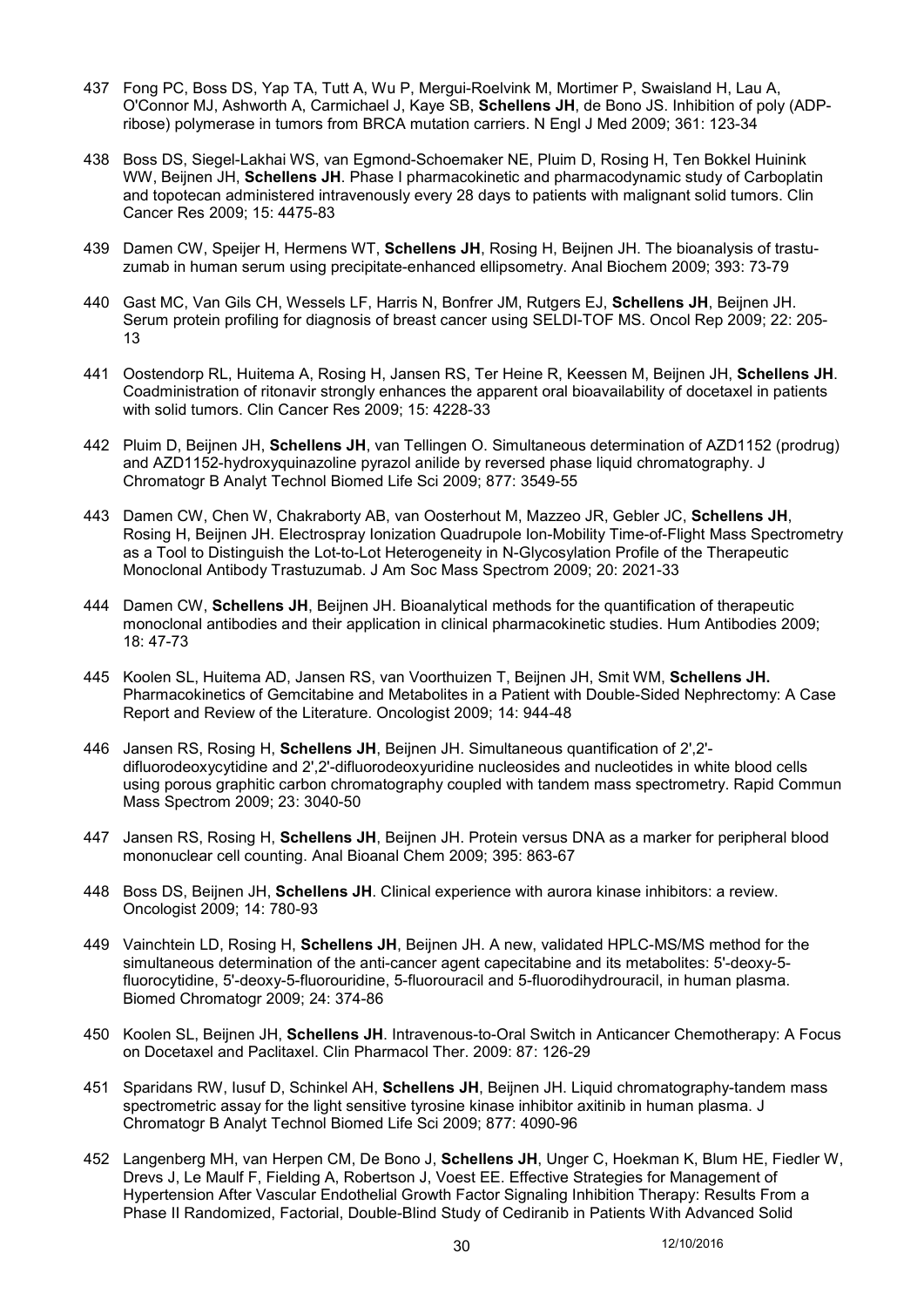Tumors. J Clin Oncol 2009; 27: 6152-59

- 453 Boss DS, Schwartz GK, Middleton MR, Amakye DD, Swaisland H, Midgley RS, Ranson M, Danson S, Calvert H, Plummer R, Morris C, Carvajal RD, Chirieac LR, **Schellens JH**, Shapiro GI. Safety, tolerability, pharmacokinetics and pharmacodynamics of the oral cyclin-dependent kinase inhibitor AZD5438 when administered at intermittent and continuous dosing schedules in patients with advanced solid tumours. Ann Oncol 2009; 21: 884-94
- 454 Gast MC, van Dulken EJ, van Loenen TK, Kingma-Vegter F, Westerga J, Flohil CC, Knol JC, Jimenez CR, van Gils CH, Wessels LF, **Schellens JH**, Beijnen JH. Detection of breast cancer by surfaceenhanced laser desorption/ionization time-of-flight mass spectrometry tissue and serum protein profiling. Int J Biol Markers 2009; 24: 130-41
- 455 Lankheet AG, Hillebrand MJ, Langenberg MH, Rosing H, Huitema AD, Voest EE, **Schellens JH**, Beijnen JH. A validated assay for the quantitative analysis of vatalanib in human EDTA plasma by liquid chromatography coupled with electrospray ionization tandem mass spectrometry. J Chromatogr B Analyt Technol Biomed Life Sci 2009; 877: 3625-30
- 456 Jansen RS, Rosing H, **Schellens JH**, Beijnen JH. Deoxyuridine analog nucleotides in deoxycytidine analog treatment: secondary active metabolites? Fundam Clin Pharmacol 2010; 25: 172-85
- 457 Joerger M, Huitema AD, Krähenbühl S, **Schellens JH**, Cerny T, Reni M, Zucca E, Cavalli F, Ferreri AJ. Methotrexate area under the curve is an important outcome predictor in patients with primary CNS lymphoma: A pharmacokinetic- pharmacodynamic analysis from the IELSG no. 20 trial. Br J Cancer. 2010; 102: 673-77
- 458 Jansen RS, Rosing H, Kromdijk W, ter Heine R, **Schellens JH**, Beijnen JH. Simultaneous quantification of emtricitabine and tenofovir nucleotides in peripheral blood mononuclear cells using weak anionexchange liquid chromatography coupled with tandem mass spectrometry. J Chromatogr B Analyt Technol Biomed Life Sci. 2010; 878: 621-27
- 459 van den Broek I, Sparidans RW, **Schellens JH**, Beijnen JH. Quantitative assay for six potential breast cancer biomarker peptides in human serum by liquid chromatography coupled to tandem mass spectrometry. J Chromatogr B Analyt Technol Biomed Life Sci. 2010; 878: 590-602
- 460 Cömezoğlu SN, Ly VT, Zhang D, Humphreys WG, Bonacorsi SJ, Everett DW, Cohen MB, Gan J, Beumer JH, Beijnen JH, **Schellens JHM**, Lappin G. Biotransformation profiling of [(14)C]ixabepilone in human plasma, urine and feces samples using accelerator mass spectrometry (AMS). Drug Metab Pharmacokinet. 2009; 24: 511-22
- 461 Harmsen S, Meijerman I, Febus CL, Maas-Bakker RF, Beijnen JH, **Schellens JH**. PXR-mediated induction of P-glycoprotein by anticancer drugs in a human colon adenocarcinoma-derived cell line. Cancer Chemother Pharmacol. 2009; 66: 765-71
- 462 Vermaat JS, van der Tweel I, Mehra N, Sleijfer S, Haanen JB, Roodhart JM, Engwegen JY, Korse CM, Langenberg MH, Kruit W, Groenewegen G, Giles RH, **Schellens JH**, Beijnen JH, Voest EE. Two-protein signature of novel serological markers apolipoprotein-A2 and serum amyloid alpha predicts prognosis in patients with metastatic renal cell cancer and improves the currently used prognostic survival models. Ann Oncol. 2009; 21: 1472-81
- 463 Helgason HH, Engwegen JYMN, Zapatka M, Vincent A, Cats A, Boot H, Beijnen JH, **Schellens JHM**. Identification of serum proteins as prognostic and predictive markers of colorectal cancer using surface enhanced laser desorption ionization-time of flight mass spectrometry. Oncology reports 2010; 24: 57-64
- 464 Helgason HH, Engwegen JYMN, Zapatka M, Cats A, Boot H, Beijnen JH, **Schellens JHM**. Serum proteomics and disease-specific biomarkers of patients with advanced gastric cancer. Oncology letters 2010; 1: 327-33
- 465 Keizer RJ, van Benten M, Beijnen JH, **Schellens JHM**, Huitema ADR. Piraña and Pcluster: A modeling environment and cluster infrastructure for NONMEM. Comput Methods Programs Biomed 2010; 101: 72- 79
- 466 Jansen RS, Rosing H, **Schellens JHM**, Beijnen JH. Mass spectrometry in the quantitative analysis of therapeutic intracellular nucleotide analogs. Mass Spectrom Rev 2010; 30: 321-43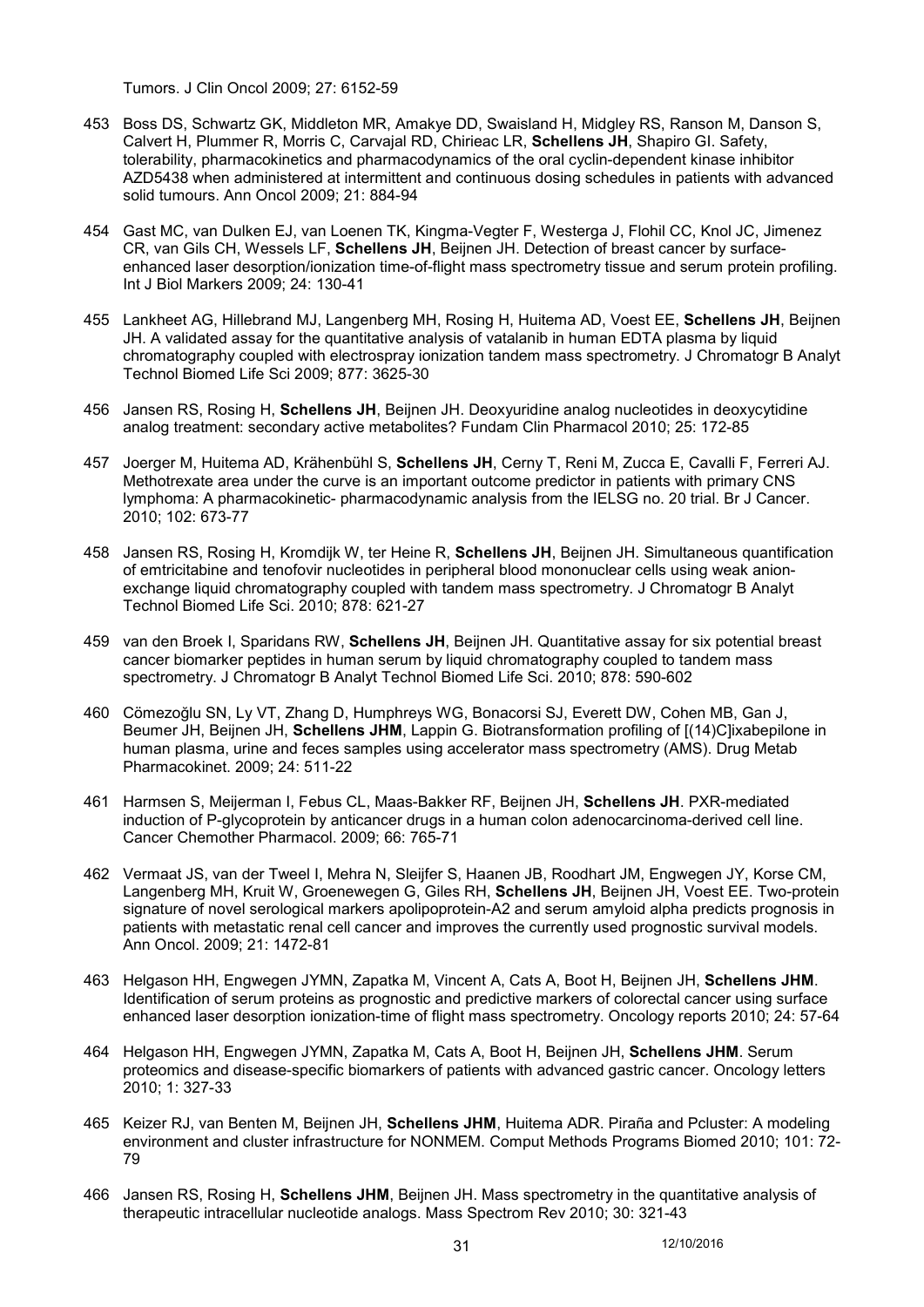- 467 Keizer RJ, Gupta A, Mac Gillavry MR, Jansen M, Wanders J, Beijnen JH, **Schellens JH**, Karlsson MO, Huitema AD. A model of hypertension and proteinuria in cancer patients treated with the anti-angiogenic drug E7080. J Pharmacokinet Pharmacodyn 2010; 37: 347-63
- 468 Goey AK, **Schellens JH**, Beijnen JH, Huitema AD. [Dexrazoxane in anthracycline induced cardio-toxicity and extravasation]. Ned Tijdschr Geneeskd 2010; 154 : A1155
- 469 Keizer RJ, Huitema AD, **Schellens JH**, Beijnen JH. Clinical pharmacokinetics of therapeutic monoclonal antibodies. Clin Pharmacokinet 2010; 49: 493-507
- 470 Buikhuisen WA, Burgers JA, Vincent AD, **Schellens JH**, Beijnen JH, Smit EF, Joerger M. Pemetrexed Pathway-Associated Germline Polymorphisms: A Useful Tool for Treatment Individualization? J Clin Oncol 2010; 28: 482-83
- 471 Sparidans RW, van Velsen SG, de Roos MP, **Schellens JH**, Bruijnzeel-Koomen CA, Beijnen JH. Liquid chromatography-tandem mass spectrometric assay for clobetasol propionate in human serum from patients with atopic dermatitis. J Chromatogr B Analyt Technol Biomed Life Sci 2010; 878: 2150-54
- 472 Koolen SL, Oostendorp RL, Beijnen JH, **Schellens JH**, Huitema AD. Population pharmaco-kinetics of intravenously and orally administered docetaxel with or without co-administration of ritonavir in patients with advanced cancer. Br J Clin Pharmacol 2010; 69: 465-74
- 473 van Winden AW, van den Broek I, Gast MC, Engwegen JY, Sparidans RW, van Dulken EJ, Depla AC, Cats A, **Schellens JH**, Peeters PH, Beijnen JH, van Gils CH. Serum degradome markers for the detection of breast cancer. J Proteome Res 2010; 9: 3781-88
- 474 van den Broek I, Sparidans RW, **Schellens JH**, Beijnen JH. Sensitive liquid chromatography/ tandem mass spectrometry assay for absolute quantification of ITIH4-derived putative biomarker peptides in clinical serum samples. Rapid Commun Mass Spectrom 2010; 24: 1842-50
- 475 Beijnen JH, **Schellens JH**. Selected New Developments in Oncology. Curr Clin Pharmacol 2010; 5: 140
- 476 Beijnen JH, **Schellens JH**. Personalized Medicine in Oncology: A Personal View with Myths and Facts. Curr Clin Pharmacol 2010; 5: 141-47
- 477 Leijen S, Beijnen JH, **Schellens JH**. Abrogation of the G(2) Checkpoint by Inhibition of Wee-1 Kinase Results in Sensitization of p53-Deficient Tumor Cells to DNA-Damaging Agents. Curr Clin Pharmacol 2010; 5: 186-91
- 478 Boss DS, Beijnen JH, **Schellens JH**. Inducing Synthetic Lethality using PARP Inhibitors. Curr Clin Pharmacol 2010; 5: 192-95
- 479 Jansen RS, Rosing H, **Schellens JH**, Beijnen JH. Facile small scale synthesis of nucleoside 5' phosphate mixtures. Nucleosides Nucleotides Nucleic Acids 2010; 29:14-26
- 480 Oostendorp RL, Buckle T, Lambert G, Garrigue JS, Beijnen JH, **Schellens JH**, van Tellingen O. Paclitaxel in self-micro emulsifying formulations: oral bioavailability study in mice. Invest New Drugs 2010; 29: 768–776
- 481 van den Broek I, Sparidans RW, **Schellens JH**, Beijnen JH. Validation of a quantitative assay for human neutrophil peptide-1, -2, and -3 in human plasma and serum by liquid chromatography coupled to tandem mass spectrometry. J Chromatogr B Analyt Technol Biomed Life Sci 2010; 878: 1085-92
- 482 Appels NM, Bolijn MJ, van Eijndhoven MA, Stephens TC, Beijnen JH, **Schellens JH**. Characterization of the in vitro activity of AZD3409, a novel prenyl transferase inhibitor. Cancer Chemother Pharmacol 2010; 67: 137-45
- 483 Boss DS, Witteveen PO, van der Sar J, Lolkema MP, Voest EE, Stockman PK, Ataman O, Wilson D, Das S, **Schellens JH**. Clinical evaluation of AZD1152, an i.v. inhibitor of Aurora B kinase, in patients with solid malignant tumors. Ann Oncol 2010; 22: 431-37
- 484 Klümpen HJ, Samer CF, Mathijssen RH, **Schellens JH**, Gurney H. Moving towards dose individualization of tyrosine kinase inhibitors. Cancer Treat Rev 2010; 37: 251-60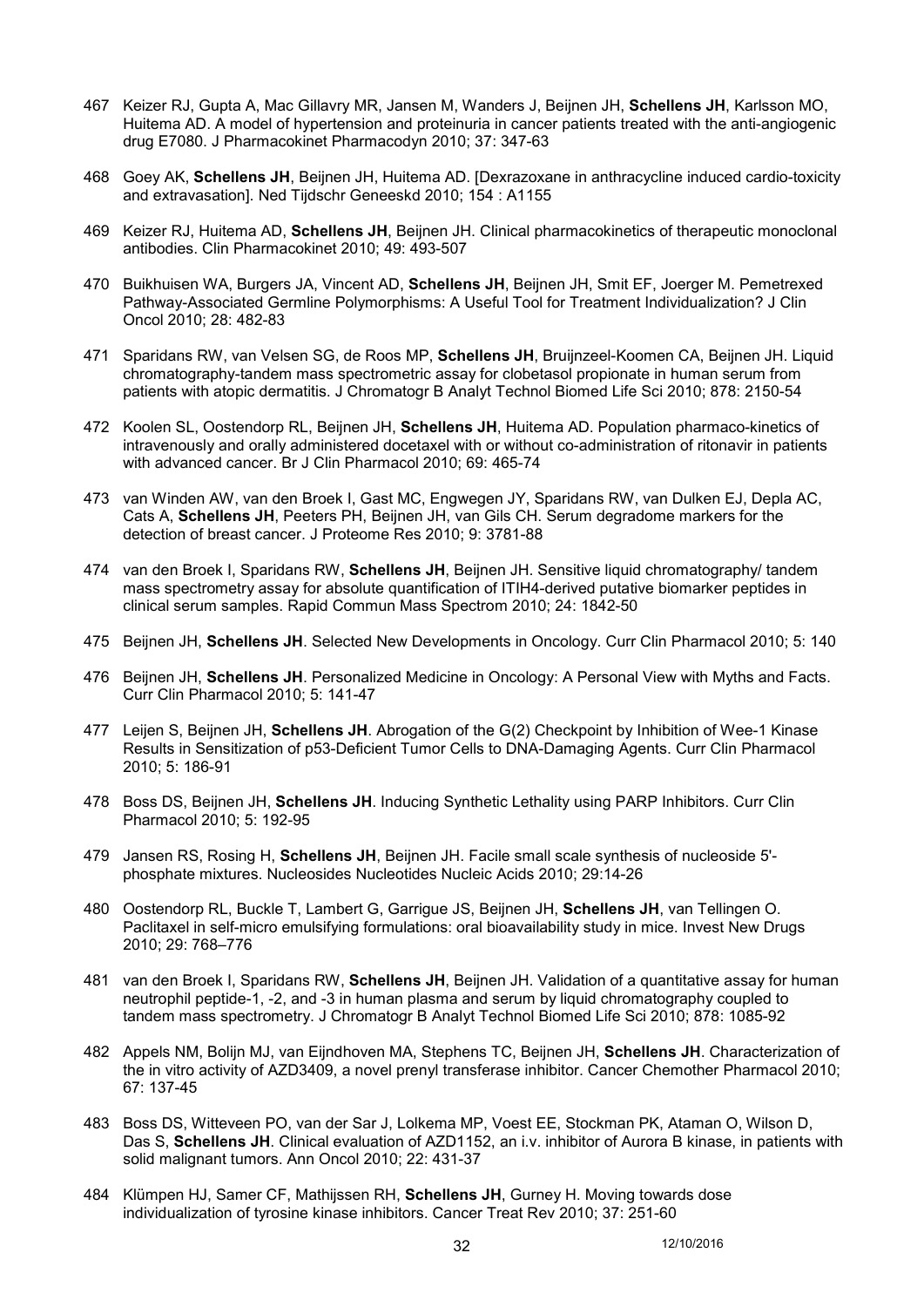- 485 Sparidans RW, Iusuf D, Schinkel AH, **Schellens JH**, Beijnen JH. Liquid chromatography-tandem mass spectrometric assay for pravastatin and two isomeric metabolites in mouse plasma and tissue homogenates. J Chromatogr B Analyt Technol Biomed Life Sci 2010; 878: 2751-59
- 486 Teunissen SF, Vlaming ML, Rosing H, **Schellens JH**, Schinkel AH, Beijnen JH. Development and validation of a liquid chromatography-tandem mass spectrometry assay for the analysis of 2-amino-1 methyl-6-phenylimidazo[4,5-b]pyridine (PhIP) and its metabolite 2-hydroxyamino-1-methyl-6 phenylimidazo[4,5-b]pyridine (N-OH-PhIP) in plasma, urine, bile, intestinal contents, faeces and eight selected tissues from mice. J Chromatogr B Analyt Technol Biomed Life Sci 2010; 878: 2353-62
- 487 Kazazi-Hyseni F, Beijnen JH, **Schellens JH**. Bevacizumab. Oncologist 2010; 15: 819-25
- 488 van der Bol JM, Visser TJ, Loos WJ, de Jong FA, Wiemer EA, van Aken MO, Planting AS, **Schellens JH**, Verweij J, Mathijssen RH. Effects of methimazole on the elimination of irinotecan. Cancer Chemother Pharmacol 2010; 67: 231-36
- 489 Keizer RJ, van Benten M, Beijnen JH, **Schellens JH**, Huitema AD. Piraña and PCluster: A modeling environment and cluster infrastructure for NONMEM. Comput Methods Programs Biomed 2010; 101: 72- 79
- 490 Gourley C, Michie CO, Roxburgh P, Yap TA, Harden S, Paul J, Ragupathy K, Todd R, Petty R, Reed N, Hayward RL, Mitchell P, Rye T, **Schellens JH**, Lubinski J, Carmichael J, Kaye SB, Mackean M, Ferguson M. Increased incidence of visceral metastases in scottish patients with BRCA1/2-defective ovarian cancer: an extension of the ovarian BRCAness phenotype. J Clin Oncol 2010; 28: 2505-11
- 491 Fong PC, Yap TA, Boss DS, Carden CP, Mergui-Roelvink M, Gourley C, De Greve J, Lubinski J, Shanley S, Messiou C, A'Hern R, Tutt A, Ashworth A, Stone J, Carmichael J, **Schellens JH**, de Bono JS, Kaye SB. Poly(ADP)-ribose polymerase inhibition: frequent durable responses in BRCA carrier ovarian cancer correlating with platinum-free interval. J Clin Oncol 2010; 28: 2512-19
- 492 Langenberg MH, Witteveen PO, Roodhart JM, Verheul HM, Mergui-Roelvink M, van der Sar J, Brendel E, Laferriere N, **Schellens JH**, Voest EE. Phase I evaluation of telatinib, a vascular endothelial growth factor receptor tyrosine kinase inhibitor, in combination with irinotecan and capecitabine in patients with advanced solid tumors. Clin Cancer Res 2010; 16: 2187-97
- 493 Koolen SL, Beijnen JH, **Schellens JH**. Intravenous-to-oral switch in anticancer chemotherapy: a focus on docetaxel and paclitaxel. Clin Pharmacol Ther 2010; 87: 126-29
- 494 Sparidans RW, Iusuf D, Schinkel AH, **Schellens JH**, Beijnen JH. Liquid chromatography-tandem mass spectrometric assay for the light sensitive tyrosine kinase inhibitor axitinib in human plasma. J Chromatogr B Analyt Technol Biomed Life Sci 2009; 877: 4090-96
- 495 Langenberg MH, van Herpen CM, De Bono J, **Schellens JH**, Unger C, Hoekman K, Blum HE, Fiedler W, Drevs J, Le Maulf F, Fielding A, Robertson J, Voest EE. Effective strategies for management of hypertension after vascular endothelial growth factor signaling inhibition therapy: results from a phase II randomized, factorial, double-blind study of Cediranib in patients with advanced solid tumors. J Clin Oncol 2009; 27: 6152-59
- 496 Goey AKL, Sparidans RW, Meijerman I, Rosing H, **Schellens JHM**, Beijnen JH. A sensitive LC-MS/MS method for the quantitative analysis of the Echinacea purpurea constituent undeca-2-ene-8,10-diynoic acid isobutylamide in human plasma. J Chromatogr Analyt Technol Biomed Life Sci 2010; 879: 41-48
- 497 de Vries NA, Buckle T, Zhao J, Beijnen JH, **Schellens JH**, van Tellingen O. Restricted brain penetration of the tyrosine kinase inhibitor erlotinib due to the drug transporters P-gp and BCRP. Invest New Drugs 2010; 30: 443-49
- 498 Janssens T, Brouwers EE, de Vos JP, **Schellens JH**, Beijnen JH. Determination of platinum originating from carboplatin in canine sebum and cerumen by inductively coupled plasma mass spectrometry. J Pharm Biomed Anal 2010; 54: 395-400
- 499 Klümpen HJ, Samer CF, Mathijssen RH, **Schellens JH**, Gurney H. Moving towards dose individualization of tyrosine kinase inhibitors. Cancer Treat Rev 2010; 37: 251-60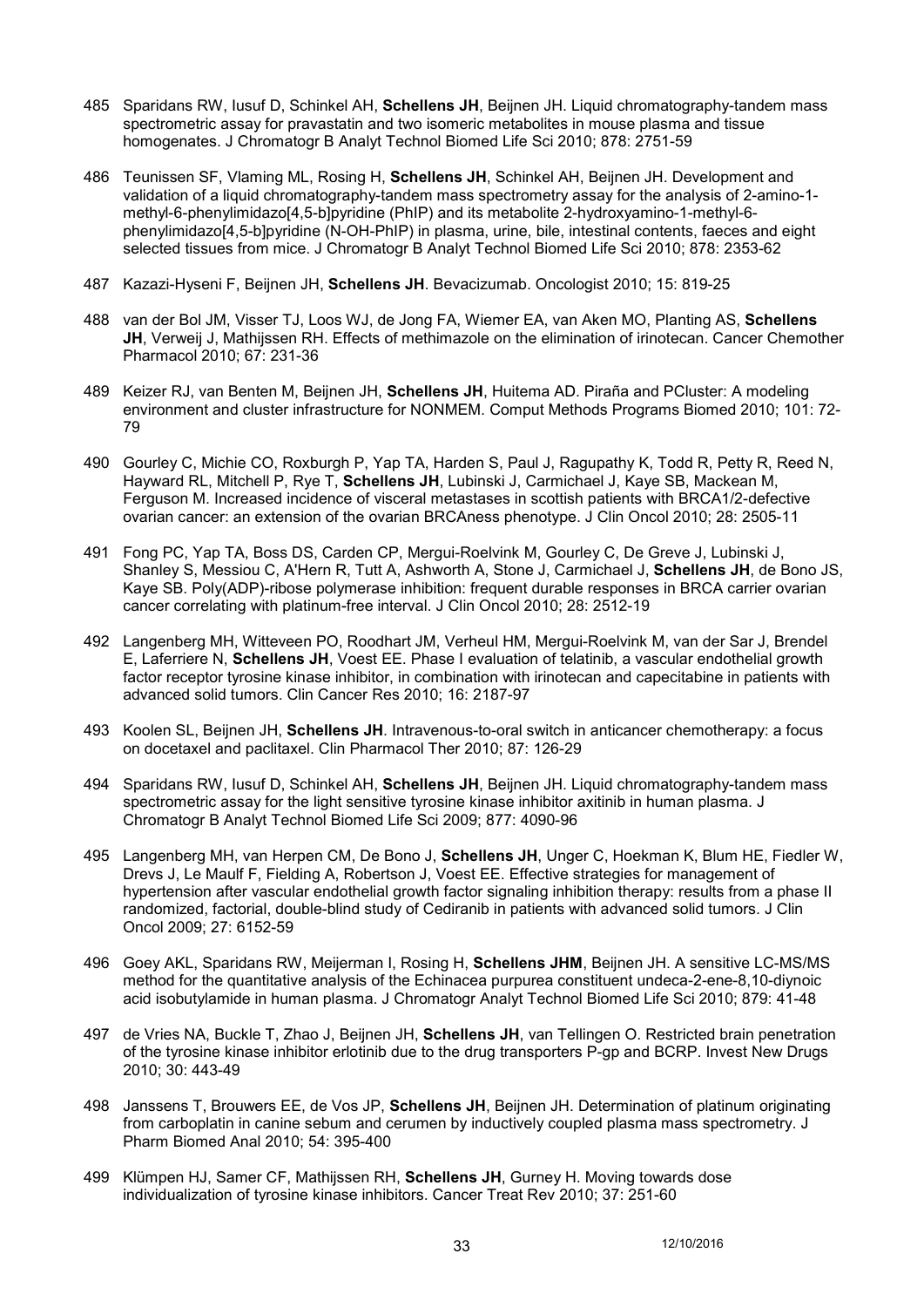- 500 Klümpen HJ, Beijnen JH, Gurney H, **Schellens JHM**. Inhibitors of mTOR. The Oncologist 2010; 15: 1262-69
- 501 Teunissen SF, Rosing H, Schinkel AH, **Schellens JH**, Beijnen JH. Review on the analysis of 2-amino-1 methyl-6-phenylimidazo[4,5-b]pyridine and its phase I and phase II metabolites in biological matrices, foodstuff and beverages. J Chromatogr B Analyt Technol Biomed Life Sci 2010; 878: 3199-3216
- 502 Teunissen SF, Rosinga H, Schinkel AH, **Schellens JHM**, Beijnen JH. Bioanalytical methods for determination of tamoxifen and its phase I metabolites: a review. Analytica Chimica Acta 2010; 683: 21– 37
- 503 van den Broek I, Sparidans RW, **Schellens JHM**, Beijnen JH. Specific investigation of sample handling effects on protease activities and absolute serum concentrations of various putative peptidome cancer biomarkers . Clin Proteom 2010; 6: 115-27
- 504 van den Broek I, Sparidans RW, van Winden AWJ, Gast MW, van Dulken EJ, **Schellens JHM**, Beijnen JH. The absolute quantification of eight inter-a-trypsin inhibitor heavy chain 4 (ITIH4)-derived peptides in serum from breast cancer patients. Proteomics Clin Appl 2010; 4: 931-39
- 505 Deenen MJ, Terpstra WE, Cats A, Boot H, **Schellens JH**. Standard-dose tegafur combined with uracil is not safe treatment after severe toxicity from 5-Fluorouracil or capecitabine. Ann Intern Med 2010; 153: 767-68
- 506 van den Broek I, Sparidans RW, Engwegen JY, Cats A, Depla AC, **Schellens JH**, Beijnen JH. Evaluation of human neutrophil peptide-1, -2 and -3 as serum markers for colorectal cancer. Cancer Biomark 2010; 7:109-15
- 507 Boss DS, Glen H, Beijnen JH, de Jong D, Wanders J, Evans TRJ, **Schellens JHM**. Serum β-HCG and CA-125 as tumor markers in a patient with osteosarcoma: case report. Tumori 2011; 109-14
- 508 Dubbelman AC, Rosing H, Thijssen B, Lucas L, Copalu W, Wanders J, **Schellens JH**, Beijnen JH. Validation of high-performance liquid chromatography-tandem mass spectrometry assays for the quantification of eribulin (E7389) in various biological matrices. J Chromatogr B Analyt Technol Biomed Life Sci 2011; 879: 1149-55
- 509 Janssens T, Brouwers EE, de Vos JP, **Schellens JH**, Beijnen JH. Determination of platinum originating from Carboplatin in human urine and canine excretion products by inductively coupled plasma mass spectrometry. J Anal Toxicol 2011; 35:153-61
- 510 Teunissen SF, Rosing H, Seoane MD, Brunsveld L, **Schellens JH**, Schinkel AH, Beijnen JH. Investigational study of tamoxifen phase I metabolites using chromatographic and spectroscopic analytical techniques. J Pharm Biomed Anal 2011; 55: 518-26
- 511 Soto E, Keizer RJ, Trocóniz IF, Huitema AD, Beijnen JH, **Schellens JH**, Wanders J, Cendrós JM, Obach R, Peraire C, Friberg LE, Karlsson MO. Predictive ability of a semi-mechanistic model for neutropenia in the development of novel anti-cancer agents: two case studies. Invest New Drugs 2011; 29: 984-95
- 512 Keizer RJ, Funahashi Y, Semba T, Wanders J, Beijnen JH, **Schellens JH**, Huitema AD. Evaluation of a2-integrin expression as a biomarker for tumor growth inhibition for the investigational integrin inhibitor E7820 in preclinical and clinical studies. AAPS J 2011; 13: 230-39
- 513 Langenberg MH, Witteveen PO, Roodhart J, Lolkema MP, Verheul HM, Mergui-Roelvink M, Brendel E, Krätzschmar J, Loembé B, Nol-Boekel A, Christensen O, **Schellens JH**, Voest EE. Phase I evaluation of telatinib, a VEGF receptor tyrosine kinase inhibitor, in combination with bevacizumab in subjects with advanced solid tumors. Ann Oncol 2011; 22: 2508-15
- 514 Keizer RJ, **Schellens JH**, Beijnen JH, Huitema AD. Pharmacodynamic biomarkers in model-based drug development in oncology. Curr Clin Pharmacol 2011; 6: 30-40
- 515 Jänne PA, Boss DS, Camidge DR, Britten CD, Engelman JA, Garon EB, Guo F, Wong S, Liang J, Letrent S, Millham R, Taylor I, Eckhardt SG, **Schellens JH**. Phase I Dose-Escalation Study of the Pan-HER Inhibitor, PF299804, in Patients with Advanced Malignant Solid Tumors. Clin Cancer Res 2011; 17: 1131-39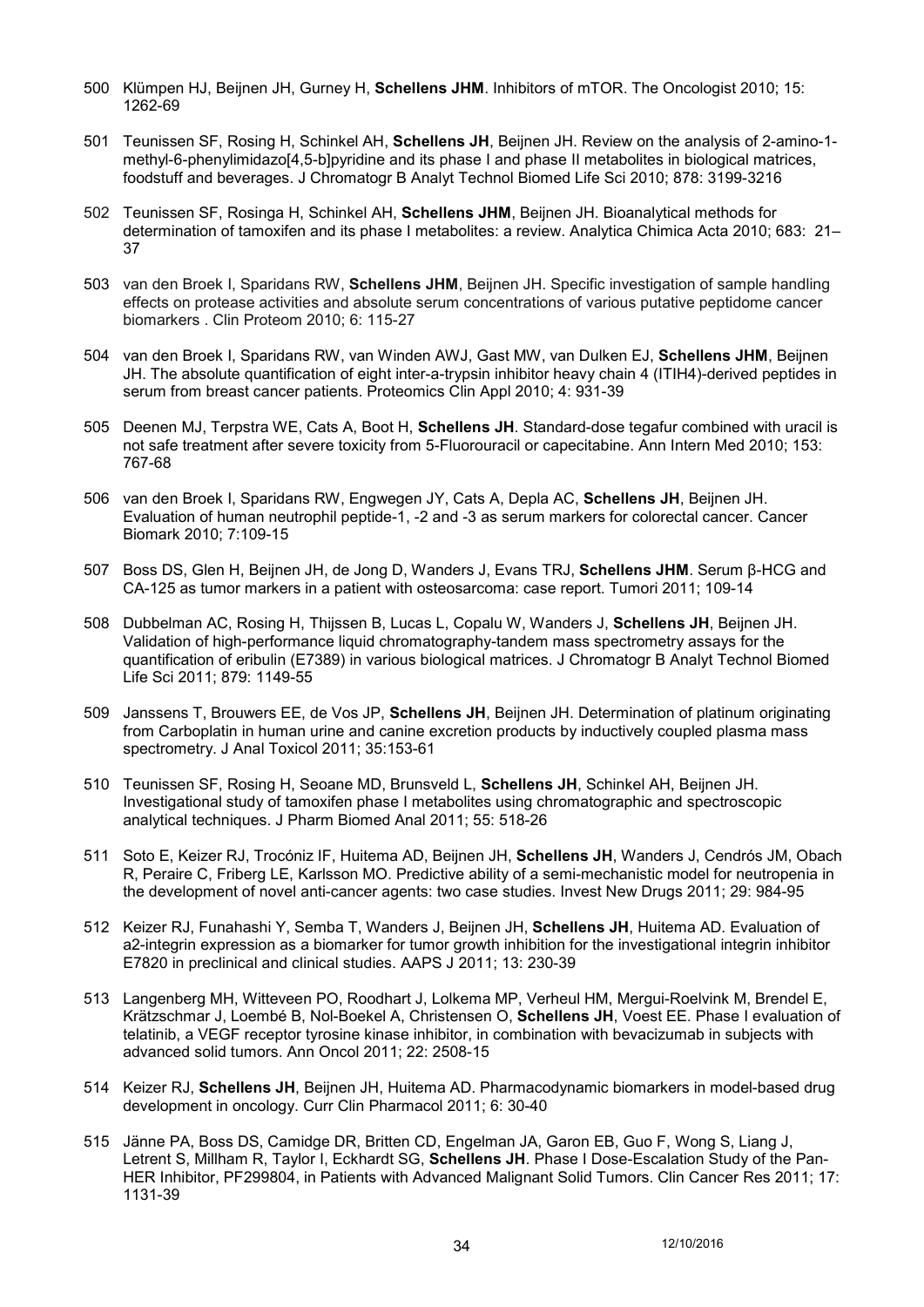- 516 van Hasselt JGC, Boekhout AH, Beijnen JH, **Schellens JHM**, Huitema ADR. Population pharmacokinetic-pharmacodynamic analysis of trastuzumab-associated cardiotoxicity. Clin Pharmacol Ther 2011; 90: 126-32
- 517 Keizer RJ, Zandvliet AS, Beijnen JH, **Schellens JHM**, Huitema ADR. Two-stage model-based design of cancer phase I dose escalation trials: evaluation using the phase I program of barasertib (AZD1152). Invest New Drugs 2011; 30: 1519-30
- 518 Sparidans RW, Martens I, Valkenburg-van Iersel LBJ, den Hartigh J, **Schellens JHM**, Beijnen JH. Liquid chromatography-tandem mass spectrometric assay for the PARP-1 inhibitor olaparib in combination with the nitrogen mustard melphalan in human plasma. J Chromatogr B 2011; 1851-56
- 519 Hendrikx JJ, Hillebrand MJ, Thijssen B, Rosing H, Schinkel AH, **Schellens JH**, Beijnen JH. A sensitive combined assay for the quantification of paclitaxel, docetaxel and ritonavir in human plasma using liquid chromatography coupled with tandem mass spectrometry. J Chromatogr B Analyt Technol Biomed Life Sci 2011; 879: 2984-90
- 520 Gast MC, Zapatka M, van Tinteren H, Bontenbal M, Span PN, Tjan-Heijnen VC, Knol JC, Jimenez CR, **Schellens JH**, Beijnen JH. Postoperative serum proteomic profiles may predict recurrence-free survival in high-risk primary breast cancer. J Cancer Res Clin Oncol 2011; 137: 1773-83
- 521 Boekhout AH, Vincent AD, Dalesio OB, van den Bosch J, Foekema-Töns JH, Adriaansz S, Sprangers S, Nuijen B, Beijnen JH, **Schellens JH**. Management of Hot Flashes in Patients Who Have Breast Cancer With Venlafaxine and Clonidine: A Randomized, Double-Blind, Placebo-Controlled Trial. J Clin Oncol 2011; 29: 3862-68
- 522 Moes JJ, Koolen SL, Huitema AD, **Schellens JH**, Beijnen JH, Nuijen B. Pharmaceutical development and preliminary clinical testing of an oral solid dispersion formulation of docetaxel (ModraDoc001). Int J Pharm 2011; 420: 244-50
- 523 Deenen MJ, **Schellens JH**, Cats A. SNPs and Haplotypes in DPYD and Outcome of Capecitabine-Response. Clin Cancer Res 2011; 17: 5835-36
- 524 Caron WP, Clewell H, Dedrick R, Ramanathan RK, Davis WL, Yu N, Tonda M, **Schellens JH**, Beijnen JH, Zamboni WC. Allometric scaling of pegylated liposomal anticancer drugs. J Pharmacokinet Pharmacodyn 2011; 38: 653-69
- 525 Joerger M, Ferreri AJ, Krähenbühl S, **Schellens JH**, Cerny T, Zucca E, Huitema AD. Dosing algorithm to target a predefined AUC in patients with primary central nervous system lymphoma receiving high dose methotrexate. Br J Clin Pharmacol 2011; 73: 240-47
- 526 Devriese LA, Bosma AJ, van de Heuvel MM, Heemsbergen W, Voest EE, **Schellens JH**. Circulating tumor cell detection in advanced non-small cell lung cancer patients by multi-marker QPCR analysis. Lung Cancer 2011; 75: 242-47
- 527 Deenen MJ, Klümpen HJ, Richel DJ, Sparidans RW, Weterman MJ, Beijnen JH, **Schellens JH**, Wilmink JW. Phase I and pharmacokinetic study of capecitabine and the oral mTOR inhibitor everolimus in patients with advanced solid malignancies. Invest New Drugs 2011; 30: 1557-65
- 528 Koolen SL, Witteveen PO, Jansen RS, Langenberg MH, Kronemeijer RH, Nol A, Garcia-Ribas I, Callies S, Benhadji KA, Slapak CA, Beijnen JH, Voest EE, **Schellens JH**. Phase I Study of Oral Gemcitabine Prodrug (LY2334737) Alone and in Combination with Erlotinib in Patients with Advanced Solid Tumors. Clin Cancer Res 2011; 17: 6071-82
- 529 Deenen MJ, Cats A, Beijnen JH, **Schellens JH**. Part 4: pharmacogenetic variability in anticancer pharmaco-dynamic drug effects. Oncologist 2011; 16: 1006-20
- 530 Deenen MJ, Cats A, Beijnen JH, **Schellens JH**. Part 3: Pharmacogenetic variability in phase II anticancer drug metabolism. Oncologist 2011; 16: 992-1005
- 531 Deenen MJ, Cats A, Beijnen JH, **Schellens JH**. Part 2: pharmacogenetic variability in drug transport and phase I anticancer drug metabolism. Oncologist 2011; 16: 820-34
- 532 Boekhout AH, Beijnen JH, **Schellens JH**. Trastuzumab. Oncologist 2011; 16: 800-10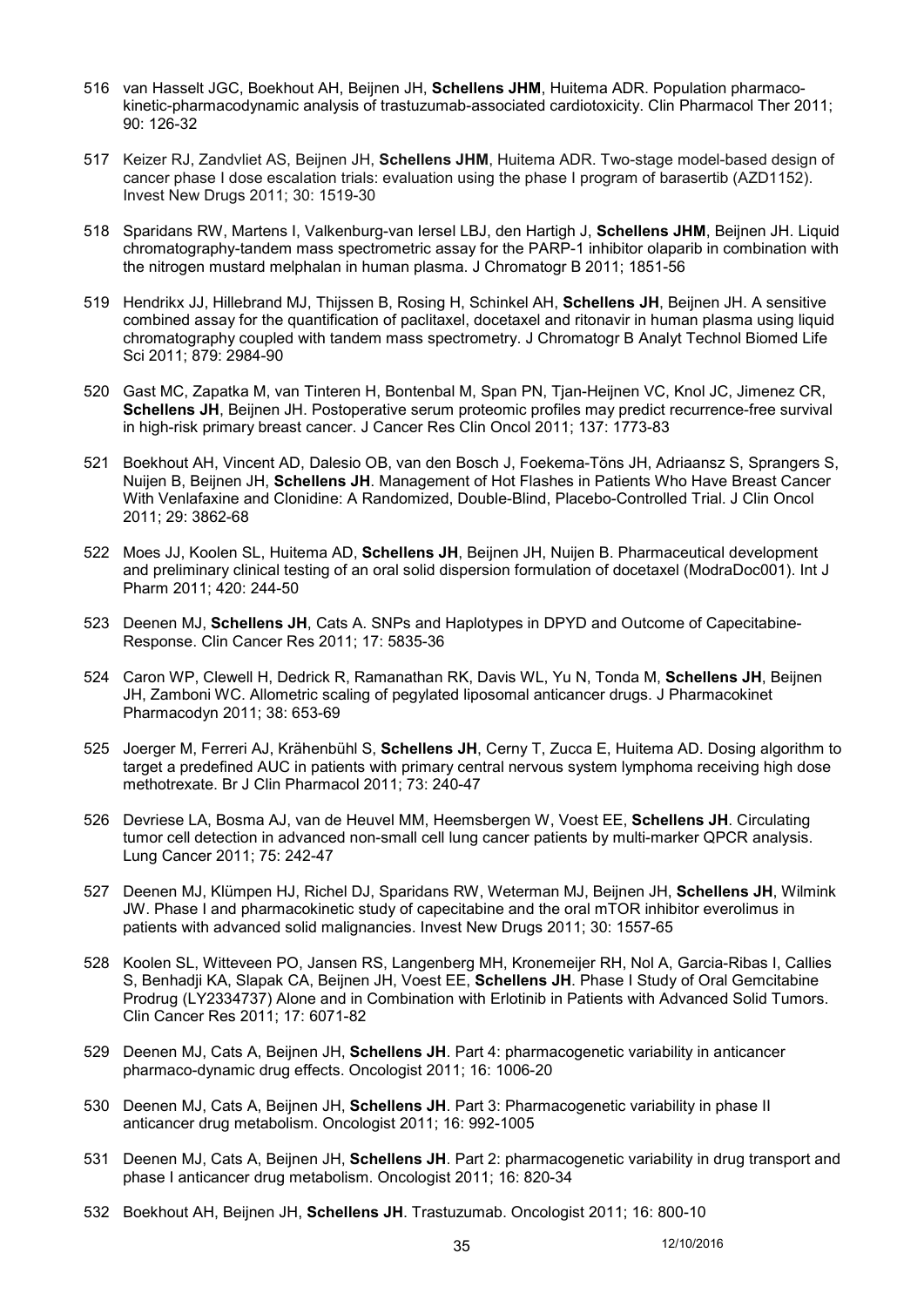- 533 Deenen MJ, Cats A, Beijnen JH, **Schellens JH**. Part 1: background, methodology, and clinical adoption of pharmacogenetics. Oncologist 2011; 16: 811-19
- 534 Devriese LA, Voest EE, Beijnen JH, **Schellens JH**. Circulating tumor cells as pharmacodynamic biomarker in early clinical oncological trials. Cancer Treat Rev 2011; 37: 579-89
- 535 Joerger M, Burgers JA, Baas P, Doodeman VD, Smits PH, Jansen RS, Vainchtein LD, Rosing H, Huitema AD, Beijnen JH, **Schellens JH**. Gene polymorphisms, pharmacokinetics, and hematological toxicity in advanced non-small-cell lung cancer patients receiving cisplatin/gemcitabine. Cancer Chemother Pharmacol 2011; 69: 25-33
- 536 Molloy TJ, Devriese LA, Helgason HH, Bosma AJ, Hauptmann M, Voest EE, **Schellens JH**, van't Veer LJ. A multimarker QPCR-based platform for the detection of circulating tumour cells in patients with early-stage breast cancer. Br J Cancer 2011; 104: 1913-9
- 537 Teunissen SF, Jager NG, Rosing H, Schinkel AH, **Schellens JH**, Beijnen JH. Development and validation of a quantitative assay for the determination of tamoxifen and its five main phase I metabolites in human serum using liquid chromatography coupled with tandem mass spectrometry. J Chromatogr B Analyt Technol Biomed Life Sci 2011; 879: 1677-85
- 538 Trotta F, Leufkens HG, **Schellens JH**, Laing R, Tafuri G. Evaluation of oncology drugs at the European Medicines Agency and US Food and Drug Administration: when differences have an impact on clinical practice. J Clin Oncol 2011; 29: 2266-72
- 539 Joerger M, deJong D, Burylo A, Burgers JA, Baas P, Huitema AD, Beijnen JH, **Schellens JH**. Tubuline, BRCA1, ERCC1, Abraxas, RAP80 mRNA expression, p53/p21 immunohistochemistry and clinical outcome in patients with advanced non small-cell lung cancer receiving first-line platinum-gemcitabine chemotherapy Lung Cancer 2011; 74: 310-17
- 540 Koolen SL, van Waterschoot RA, van Tellingen O, Schinkel AH, Beijnen JH, **Schellens JH**, Huitema AD. From Mouse to Man: Predictions of Human Pharmacokinetics of Orally Administered Docetaxel From Preclinical Studies. J Clin Pharmacol 2011; 52: 370-80
- 541 Deenen MJ, Tol J, Burylo AM, Doodeman VD, de Boer A, Vincent A, Guchelaar HJ, Smits PH, Beijnen JH, Punt CJ, **Schellens JH**, Cats A. Relationship between single nucleotide polymorphisms and haplotypes in DPYD and toxicity and efficacy of capecitabine in advanced colorectal cancer. Clin Cancer Res 2011; 17: 3455-68
- 542 Leijen S, Soetekouw PM, Jeffry Evans TR, Nicolson M, **Schellens JH**, Learoyd M, Grinsted L, Zazulina V, Pwint T, Middleton M. A phase I, open-label, randomized crossover study to assess the effect of dosing of the MEK 1/2 inhibitor Selumetinib (AZD6244; ARRY-142866) in the presence and absence of food in patients with advanced solid tumors. Cancer Chemother Pharmacol 2011; 68: 1619-28
- 543 Dubbelman AC, Rosing H, Jansen RS, Mergui-Roelvink M, Huitema AD, Koetz B, Lymboura M, Reyderman L, Lopez-Anaya A, **Schellens JH**, Beijnen JH. Mass Balance Study of 14C-eribulin in Patients with Advanced Solid Tumours. Drug Metab Dispos 2011; 40: 313-21
- 544 Joerger M, Burgers SA, Baas P, Smit EF, Haitjema TJ, Bard MP, Doodeman VD, Smits PH, Vincent A, Huitema AD, Beijnen JH, **Schellens JH**. Germline polymorphisms in patients with advanced nonsmall cell lung cancer receiving first-line platinum-gemcitabine chemotherapy: A prospective clinical study. Cancer 2011; 118: 2466-75
- 545 Lankheet NA, Blank CU, Mallo H, Adriaansz S, Rosing H, **Schellens JH**, Huitema AD, Beijnen JH. Determination of sunitinib and its active metabolite N-desethylsunitinib in sweat of a patient. J Anal Toxicol 2011; 35: 558-65
- 546 Nieto M, Borregaard J, Ersbøll J, Ten Bosch GJ, van Zwieten-Boot B, Abadie E, **Schellens JH**, Pignatti F. The European medicines agency review of pazopanib for the treatment of advanced renal cell carcinoma: summary of the scientific assessment of the committee for medicinal products for human use. Clin Cancer Res 2011; 17: 6608-14
- 547 Bergamo A, Gaiddon C, **Schellens JH**, Beijnen JH, Sava G. Approaching tumour therapy beyond platinum drugs Status of the art and perspectives of ruthenium drug candidates. J Inorg Biochem 2011;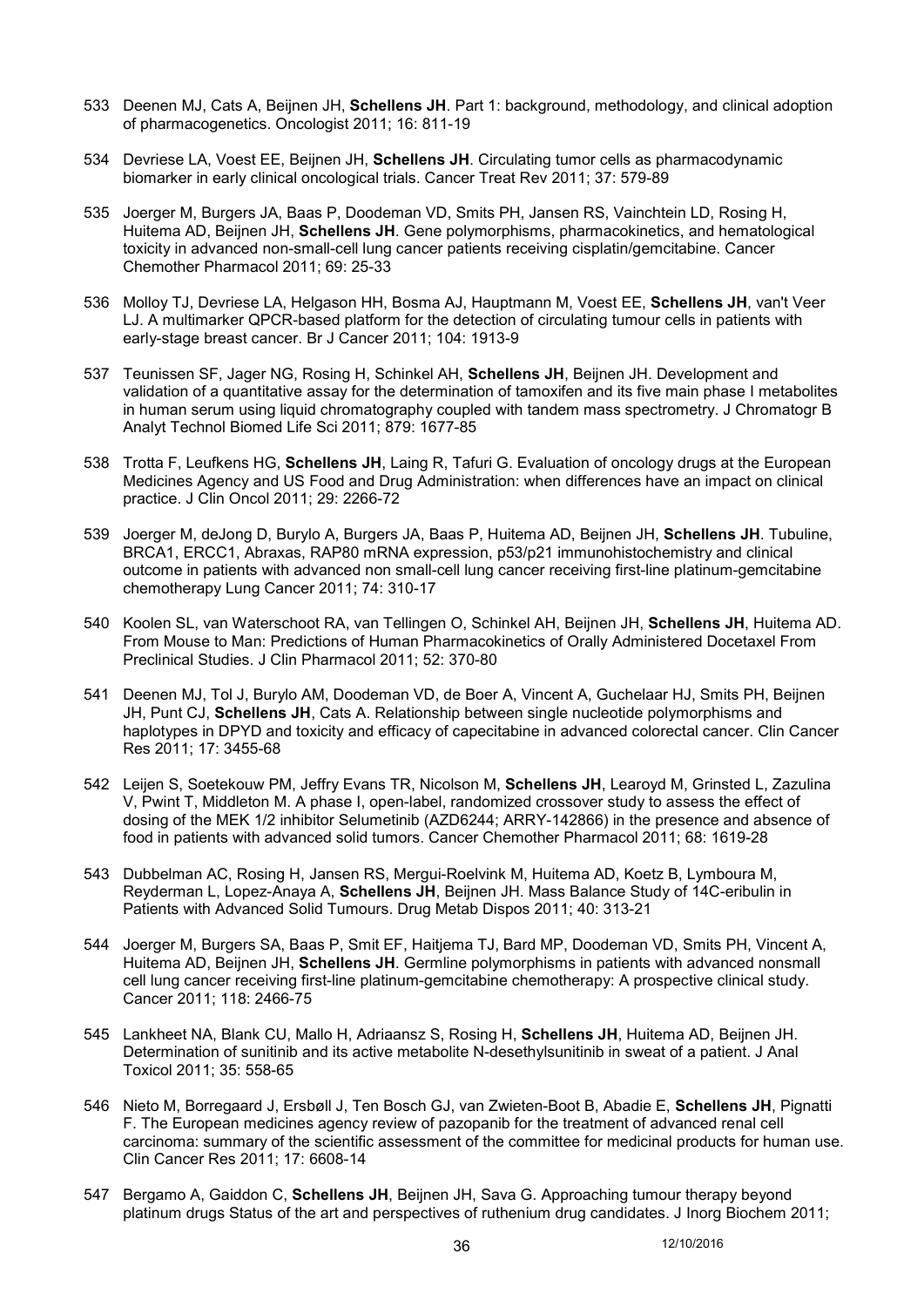106: 90-99

- 548 Dubbelman AC, Rosing H, **Schellens JH**, Beijnen JH. Bioanalytical aspects of clinical mass balance studies in oncology. Bioanalysis 2011; 3: 2637-55
- 549 Jansen RS, Rosing H, Wijermans PW, Keizer RJ, **Schellens JH**, Beijnen JH. Decitabine triphosphate levels in peripheral blood mononuclear cells from patients receiving prolonged low-dose decitabine administration: a pilot study. Cancer Chemother Pharmacol 2012; 69: 1457-66
- 550 Olmos D, A'hern RP, Marsoni S, Morales R, Gomez-Roca C, Verweij J, Voest EE, Schöffski P, Ang JE, Penel N, **Schellens JH**, Del Conte G, Brunetto AT, Evans TR, Wilson R, Gallerani E, Plummer R, Tabernero J, Soria JC, Kaye SB. Patient Selection for Oncology Phase I Trials: A Multi-Institutional Study of Prognostic Factors. J Clin Oncol 2012; 30: 996-1004
- 551 Dubbelman AC, Rosing H, Thijssen B, Gebretensae A, Lucas L, Chen H, Shumaker R, **Schellens JH**, Beijnen JH. Development and validation of LC-MS/MS assays for the quantification of E7080 and metabolites in various human biological matrices. J Chromatogr B Analyt Technol Biomed Life Sci 2012; 887-888: 25-34
- 552 Keizer RJ, Gupta A, Shumaker R, Beijnen JH, **Schellens JH**, Huitema AD. Model-based treatment optimisation of a novel VEGFR-inhibitor. Br J Clin Pharmacol 2012; 74: 315-26
- 553 Vermaat JS, Gerritse FL, van der Veldt AA, Roessingh WM, Niers TM, Oosting SF, Sleijfer S, Roodhart JM, Beijnen JH, **Schellens JH**, Gietema JA, Boven E, Richel DJ, Haanen JB, Voest EE. Validation of Serum Amyloid α as an Independent Biomarker for Progression-Free and Overall Survival in Metastatic Renal Cell Cancer Patients. Eur Urol 2012; 62: 685-95
- 554 Manson ML, Derissen EJ, Wijermans PW, **Schellens JH**, Beijnen JH. [Demethylating medication in myelodysplastic syndrome]. Ned Tijdschr Geneeskd 2012; 156: A3167
- 555 Frederix GW, Severens JL, Hövels AM, Raaijmakers JA, **Schellens JH**. Reviewing the costeffectiveness of endocrine early breast cancer therapies: influence of differences in modeling methods on outcomes. Value Health 2012; 15: 94-105
- 556 Sparidans RW, Durmus S, Schinkel AH, **Schellens JHM**, Beijnen JH. Liquid chromatography-tandem mass spectrometric assay for the mutated BRAF inhibitor vemurafenib in human and mouse plasma. J Chromatogr B Analyt Technol Biomed Life Sci 2012; 889-890:144-47
- 557 Devriese LA, Witteveen PO, Wanders J, Law K, Edwards G, Reyderman L, Copalu W, Peng F, Marchetti S, Beijnen JH, Huitema ADR, Voest EE, **Schellens JHM**. Pharmacokinetics of eribulin mesylate in patients with solid tumors receiving repeated oral rifampicin. Br J Clin Pharmacol 2012; 75: 507-15
- 558 Pluim D, Devriese L, Beijnen JH, **Schellens JHM**. Validation of a multi-parameter flow cytometry method for the determination of phosphorylated extracellular-signal-regulated kinase and DNA in circulating tumor cells. Cytometry Part A 2012; 81: 664-71
- 559 Sparidans RW, Durmus S, Xu N, Schinkel AH, **Schellens JH**, Beijnen JH. Liquid chromatographytandem mass spectrometric assay for the VEGFR inhibitor cediranib and its primary human metabolite cediranib-N(+)-glucuronide in plasma. J Chromatogr B Analyt Technol Biomed Life Sci 2012; 895- 896:169-73
- 560 Sparidans RW, Durmus S, Xu N, Schinkel AH, **Schellens JH**, Beijnen JH. Liquid chromatographytandem mass spectrometric assay for the JAK2 inhibitor CYT387 in plasma. J Chromatogr B Analyt Technol Biomed Life Sci 2012; 895-896: 174-77
- 561 van Hasselt JCG, van den Heuvel MM, **Schellens JHM**, Beijnen JH, Brandsma D, Huitema ADR. Severe cannabinoid intoxication in a patient with non-small-cell lung cancer. J Palliat Care 2012; 28, 60-61
- 562 Boss DS, Glen H, Beijnen JH, Keesen M, Morrison R, Tait B, Copalu W, Mazur A, Wanders J, O'Brien JP, **Schellens JH**, Evans TR. A phase I study of E7080, a multitargeted tyrosine kinase inhibitor, in patients with advanced solid tumours. Br J Cancer 2012; 106: 1598-604
- 563 van Geel RM, Beijnen JH, **Schellens JH**. Clinical pharmacology: concise drug review: pazopanib and axitinib. Oncologist 2012; 17: 1081-89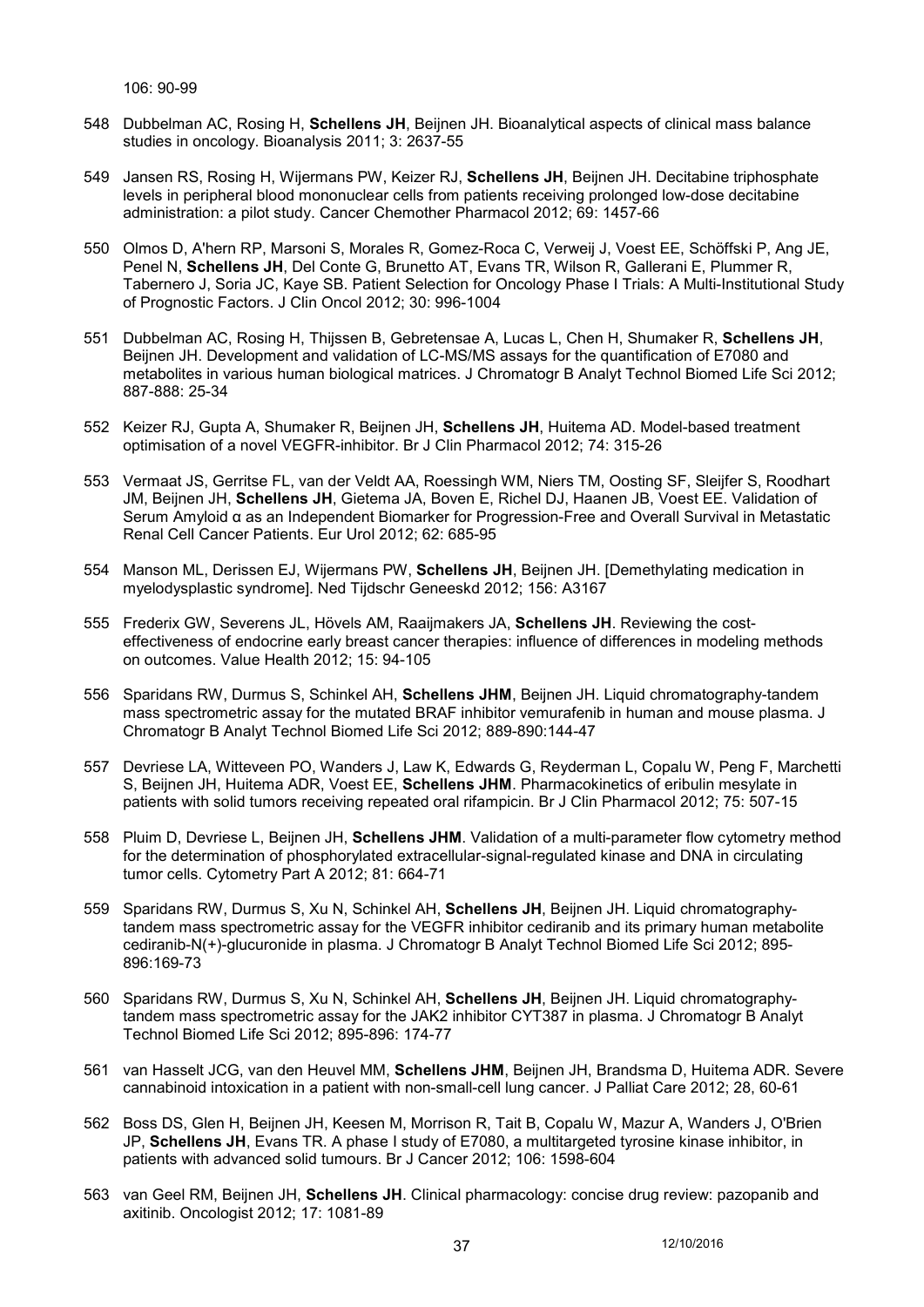- 564 Keizer RJ, Zandvliet AS, Beijnen JH, **Schellens JH**, Huitema AD. Performance of methods for handling missing categorical covariate data in population pharmacokinetic analyses. AAPS J. 2012; 14: 601-11
- 565 Devriese LA, Mergui-Roelvink M, Wanders J, Jenner A, Edwards G, Reyderman L, Copalu W, Peng F, Marchetti S, Beijnen JH, **Schellens JH**. Eribulin mesylate pharmacokinetics in patients with solid tumors receiving repeated oral ketoconazole. Invest New Drugs 2012; 31: 381-89
- 566 Mooiman KD, Goey AK, Meijerman I, Beijnen JH, **Schellens JH**. Letter to the Editor Regarding "A Prospective, Controlled Study of the Botanical Compound Mixture LCS101 for Chemotherapy-Induced Hematological Complications in Breast Cancer" by Yaal-Hahoshen et al. (The Oncologist 2011;16:1197- 1202). Oncologist. 2012; 17: 740-41
- 567 Dubbelman AC, Jansen RS, Rosing H, Darwish M, Hellriegel E, Robertson P Jr, **Schellens JH**, Beijnen JH. Metabolite Profiling of Bendamustine in Urine of Cancer Patients after Administration of [14C] Bendamustine. Drug Metab Dispos 2012; 40: 1297-307
- 568 Opdam FL, Guchelaar HJ, Beijnen JH, **Schellens JH**. Lapatinib for advanced or metastatic breast cancer. Oncologist 2012; 17: 536-42
- 569 Dubbelman AC, Tibben M, Rosing H, Gebretensae A, Nan L, Gorman SH, Robertson P Jr, **Schellens JH**, Beijnen JH. Development and validation of LC-MS/MS assays for the quantification of bendamustine and its metabolites in human plasma and urine. J Chromatogr B Analyt Technol Biomed Life Sci 2012; 893-894: 92-100
- 570 Jager NG, Rosing H, Linn SC, **Schellens JH**, Beijnen JH. Importance of highly selective LC-MS/MS analysis for the accurate quantification of tamoxifen and its metabolites: focus on endoxifen and 4 hydroxytamoxifen. Breast Cancer Res Treat 2012; 133: 793-98
- 571 Goey AK, Rosing H, Meijerman I, Sparidans RW, **Schellens JH**, Beijnen JH. The bioanalysis of the major Echinacea purpurea constituents dodeca-2E,4E,8Z,10E/Z-tetraenoic acid isobutylamides in human plasma using LC-MS/MS. J Chromatogr B Analyt Technol Biomed Life Sci 2012; 902: 151-56
- 572 Leijen S, Middleton MR, Tresca P, Kraeber-Bodere F, Dieras V, Scheulen M, Gupta A, Lopez-Valverde V, Xu ZX, Rueger R, Tessier JJ, Shochat E, Blotner S, Meresse Naegelen V, **Schellens JH**, Eberhardt WE. Phase I dose-escalation study of the safety, pharmacokinetics and pharmacodynamics of the MEK inhibitor RO4987655 (CH4987655) in patients with advanced solid tumours. Clin Cancer Res 2012; 18: 4794-805
- 573 van Leeuwen WA, **Schellens JH**, Becker HE, de Haan L, van Westrhenen R. [The subclinical course of a paracetamol intoxication: pitfall for patient and clinician]. Tijdschr Psychiatr 2012; 54: 555-59
- 574 Deenen MJ, Klümpen HJ, Richel DJ, Sparidans RW, Weterman MJ, Beijnen JH, **Schellens JH**, Wilmink JW. Phase I and pharmacokinetic study of capecitabine and the oral mTOR inhibitor everolimus in patients with advanced solid malignancies. Invest New Drugs 2012; 30:1557-65
- 575 Keizer RJ, Zandvliet AS, Beijnen JH, **Schellens JH**, Huitema AD. Two-stage model-based design of cancer phase I dose escalation trials: evaluation using the phase I program of barasertib (AZD1152). Invest New Drugs 2012; 30: 1519-30
- 576 Joerger M, Kraff S, Huitema AD, Feiss G, Moritz B, **Schellens JH**, Beijnen JH, Jaehde U. Evaluation of a pharmacology-driven dosing algorithm of 3-weekly Paclitaxel using therapeutic drug monitoring: a pharmacokinetic-pharmacodynamic simulation study. Clin Pharmacokinet 2012; 51: 607-17
- 577 van Hasselt JG, **Schellens JH**, Mac Gillavry MR, Beijnen JH, Huitema AD. Model-Based Evaluation and Optimization of Cardiac Monitoring Protocols for Adjuvant Treatment of Breast Cancer with Trastuzumab. Pharm Res 2012; 29: 3499-511
- 578 Sparidans RW, Tang SC, Nguyen LN, Schinkel AH, **Schellens JH**, Beijnen JH. Liquid chromato-graphytandem mass spectrometric assay for the ALK inhibitor crizotinib in mouse plasma. J Chromatogr B Analyt Technol Biomed Life Sci 2012; 905: 150-54
- 579 Deenen MJ, Cats A, Mandigers CM, Soesan M, Terpstra WE, Beijnen JH, **Schellens JH**. Prevention of severe toxicity from capecitabine, 5-fluorouracil and tegafur by screening for DPD-deficiency. Ned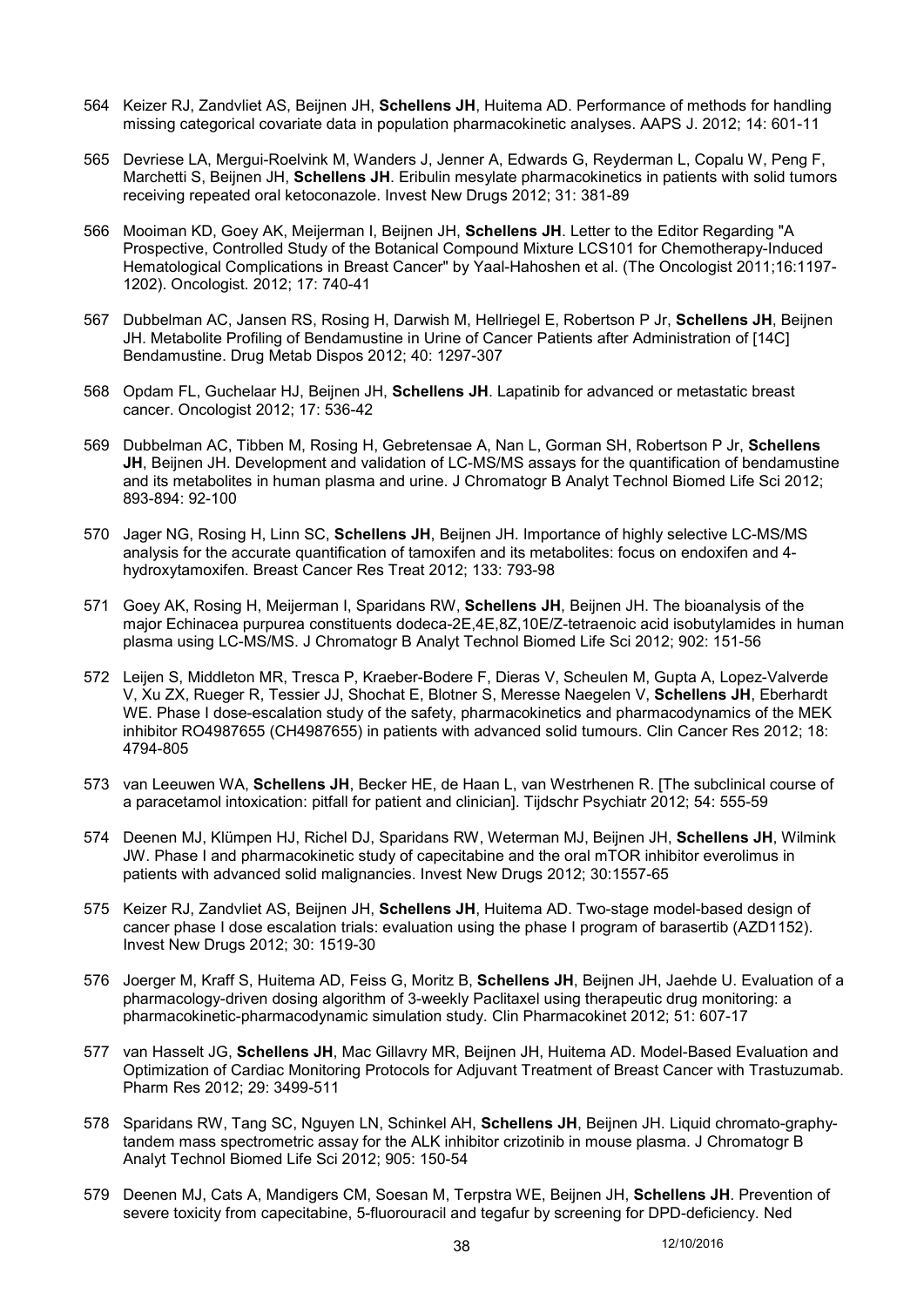Tijdschr Geneeskd. 2012; 156: A4934

- 580 Lankheet N, Schaake E, Rosing H, Burgers J, **Schellens J**, Beijnen J, Huitema A. Quantitative determination of erlotinib and O-desmethyl erlotinib in human EDTA plasma and lung tumor tissue. Bioanalysis. 2012; 4: 2563-77
- 581 Hendrikx JJ, Lagas JS, Rosing H, **Schellens JH**, Beijnen JH, Schinkel AH. P-glycoprotein and cytochrome P450 3A act together in restricting the oral bioavailability of paclitaxel. Int J Cancer. 2012; 132: 2439-47
- 582 Moes J, Koolen S, Huitema A, **Schellens J**, Beijnen J, Nuijen B. Development of an oral solid dispersion formulation for use in low-dose metronomic chemotherapy of paclitaxel. Eur J Pharm Biopharm. 2012; 83: 87-94
- 583 Milojkovic Kerklaan B, Diéras V, Le Tourneau C, Mergui-Roelvink M, Huitema AD, Rosing H, Beijnen JH, Marreaud S, Govaerts AS, Piccart-Gebhart MJ, **Schellens JH**, Awada A. Phase I study of lonafarnib (SCH66336) in combination with trastuzumab plus paclitaxel in Her2/neu overexpressing breast cancer: EORTC study 16023. Cancer Chemother Pharmacol. 2012; 71: 53-62
- 584 Devriese LA, Witteveen PO, Marchetti S, Mergui-Roelvink M, Reyderman L, Wanders J, Jenner A, Edwards G, Beijnen JH, Voest EE, **Schellens JH**. Pharmacokinetics of eribulin mesylate in patients with solid tumors and hepatic impairment. Cancer Chemother Pharmacol. 2012; 70: 823-32
- 585 Dubbelman AC, Upthagrove A, Beijnen JH, Marchetti S, Tan E, Krone K, Anand S, **Schellens JH**. Disposition and metabolism of (14)C-dovitinib (TKI258), an inhibitor of FGFR and VEGFR, after oral administration in patients with advanced solid tumors. Cancer Chemother Pharmacol. 2012; 70: 653-63
- 586 Lankheet NA, Hillebrand MJ, Rosing H, **Schellens JH**, Beijnen JH, Huitema AD. Method development and validation for the quantification of dasatinib, erlotinib, gefitinib, imatinib, lapatinib, nilotinib, sorafenib and sunitinib in human plasma by liquid chromatography coupled with tandem mass spectrometry. Biomed Chromatogr. 2012; 27: 466-76
- 587 Ploquin A, Olmos D, Lacombe D, A'Hern R, Duhamel A, Twelves C, Marsoni S, Morales-Barrera R, Soria JC, Verweij J, Voest EE, Schöffski P, **Schellens JH**, Kramar A, Kristeleit RS, Arkenau HT, Kaye SB, Penel N. Prediction of early death among patients enrolled in phase I trials: development and validation of a new model based on platelet count and albumin. Br J Cancer. 2012; 107: 1025-30
- 588 Sparidans RW, Ahmed TT, Muilwijk EW, Welzen ME, **Schellens JH**, Beijnen JH. Liquid chromatography-tandem mass spectrometric assay for therapeutic drug monitoring of the tyrosine kinase inhibitor pazopanib in human plasma. J Chromatogr B Analyt Technol Biomed Life Sci. 2012; 905: 137-40
- 589 Ploquin A, Olmos D, Lacombe D, A'Hern R, Duhamel A, Twelves C, Marsoni S, Morales-Barrera R, Soria JC, Verweij J, Voest EE, Schöffski P, Schellens JH, Kramar A, Kristeleit RS, Arkenau HT, Kaye SB, Penel N. Prediction of early death among patients enrolled in phase I trials: development and validation of a new model based on platelet count and albumin. Br J Cancer. 2012; 107: 1025-30
- 590 Nijenhuis CM, Haanen JB, **Schellens JH**, Beijnen JH. Is combination therapy the next step to overcome resistance and reduce toxicities in melanoma? Cancer Treat Rev. 2013; 39: 305-12
- 591 Stuurman FE, Voest EE, Awada A, Witteveen PO, Bergeland T, Hals PA, Rasch W, **Schellens JH**, Hendlisz A. Phase I study of oral CP-4126, a gemcitabine derivative, in patients with advanced solid tumors. Invest New Drugs 2013; 31: 959-66
- 592 Milojkovic Kerklaan B, Diéras V, Le Tourneau C, Mergui-Roelvink M, Huitema AD, Rosing H, Beijnen JH, Marreaud S, Govaerts AS, Piccart-Gebhart MJ, **Schellens JH**, Awada A. Erratum to: Phase I study of lonafarnib (SCH66336) in combination with trastuzumab plus paclitaxel in Her2/neu overexpressing breast cancer: EORTC study 16023. Cancer Chemother Pharmacol 2013; 71: 553
- 593 Deenen MJ, Cats A, Beijnen JH, **Schellens JH**. Standard-dose tegafur-uracil (UFT) is not a safe alternative in partial dihydropyrimidine dehydrogenase-deficient patients. Ther Adv Med Oncol 2013; 5: 91-92
- 594 Dubbelman AC, Rosing H, Darwish M, D'Andrea D, Bond M, Hellriegel E, Robertson P Jr, Beijnen JH,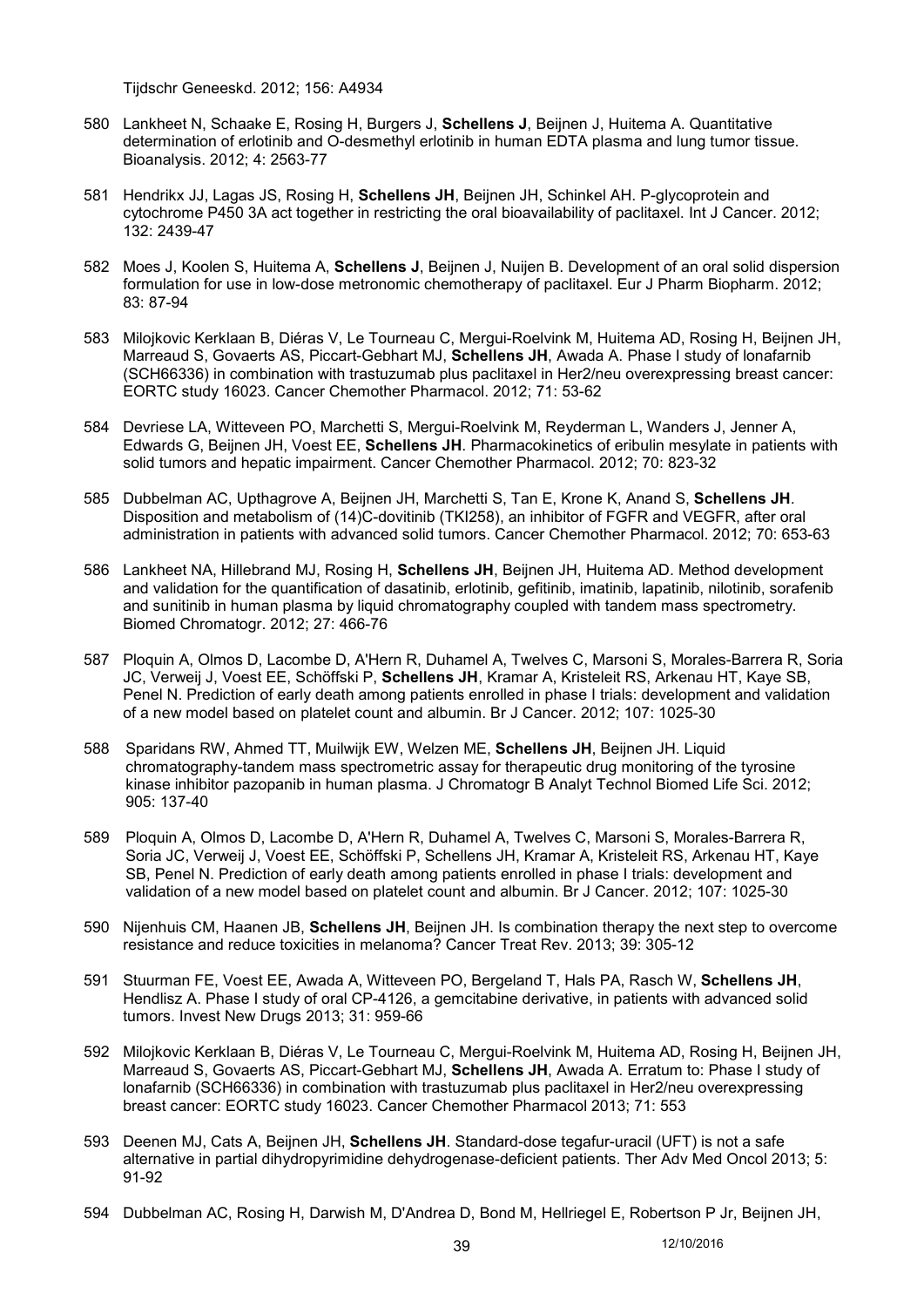**Schellens JH**. Pharmacokinetics and Excretion of (14)C-Bendamustine in Patients with Relapsed or Refractory Malignancy. Drugs R D 2013; 13: 17-28

- 595 Pluim D, Jacobs BA, Krähenbühl MD, Ruijter AE, Beijnen JH, **Schellens JH**. Correction of peripheral blood mononuclear cell cytosolic protein for hemoglobin contamination. Anal Bioanal Chem 2013; 405: 2391-95
- 596 Marchetti S, Pluim D, van Eijndhoven M, van Tellingen O, Mazzanti R, Beijnen JH, **Schellens JH**. Effect of the drug transporters ABCG2, Abcg2, ABCB1 and ABCC2 on the disposition, brain accumulation and myelotoxicity of the aurora kinase B inhibitor barasertib and its more active form barasertib-hydroxy-QPA. Invest New Drugs 2013; 31: 1125-35
- 597 Kontny NE, Würthwein G, Joachim B, Boddy AV, Krischke M, Fuhr U, Thompson PA, Jörger M, **Schellens JH**, Hempel G. Population pharmacokinetics of doxorubicin: establishment of a NONMEM model for adults and children older than 3 years. Cancer Chemother Pharmacol 2013; 71: 749-63
- 598 Pluim D, Schilders KA, Jacobs BA, Vaartjes D, Beijnen JH, **Schellens JH**. Pharmacodynamic assay of thymidylate synthase activity in peripheral blood mononuclear cells. Anal Bioanal Chem 2013; 405: 2495- 503
- 599 Harmsen S, Meijerman I, Maas-Bakker RF, Beijnen JH, **Schellens JH**. PXR-mediated P-glycoprotein induction by small molecule tyrosine kinase inhibitors. Eur J Pharm Sci 2013 ; 48: 644-49
- 600 Deenen MJ, Rosing H, Hillebrand MJ, **Schellens JH**, Beijnen JH. Quantitative determination of capetabine and its six metabolites in human plasma using liquid chromatography coupled to electrospray tandem mass spectrometry. J Chromatogr B Analyt Technol Biomed Life Sci 2013; 913-914: 30-40
- 601 Meulenaar J, Beijnen JH, **Schellens JH**, Nuijen B. Slow dissolution behaviour of amorphous capecitabine. Int J Pharm 2013; 441: 213-17
- 602 van Hasselt J, van Eijkelenburg N, Beijnen J, **Schellens J**, Huitema A. Optimizing drug development of anti-cancer drugs in children using modelling and simulation. Br J Clin Pharmacol 2013; 76: 30-47
- 603 Goey AK, Mooiman KD, Beijnen JH, **Schellens JH**, Meijerman I. Relevance of in vitro and clinical data for predicting CYP3A4-mediated herb-drug interactions in cancer patients. Cancer Treat Rev 2013; 39: 773-83
- 604 Stuurman FE, Nuijen B, Beijnen JH, **Schellens JH**. Oral anticancer drugs: mechanisms of low bioavailability and strategies for improvement. Clin Pharmacokinet 2013; 52: 399-414
- 605 van der Noll R, Leijen S, Neuteboom GH, Beijnen JH, **Schellens JH**. Effect of inhibition of the FGFR-MAPK signaling pathway on the development of ocular toxicities. Cancer Treat Rev 2013; 39: 664-72
- 606 Lin F, Marchetti S, Pluim D, Iusuf D, Mazzanti R, **Schellens JH**, Beijnen JH, van Tellingen O. Abcc4 together with abcb1 and abcg2 form a robust cooperative drug efflux system that restricts the brain entry of camptothecin analogues. Clin Cancer Res 2013; 19: 2084-95
- 607 da Rocha Dias S, Salmonson T, van Zwieten-Boot B, Jonsson B, Marchetti S, **Schellens JH**, Giuliani R, Pignatti F. The European Medicines Agency review of vemurafenib (Zelboraf®) for the treatment of adult patients with BRAF V600 mutation-positive unresectable or metastatic melanoma: summary of the scientific assessment of the Committee for Medicinal Products for Human Use. Eur J Cancer 2013; 49: 1654-61
- 608 Lankheet NA, Steeghs N, Rosing H, **Schellens JH,** Beijnen JH, Huitema AD. Quantification of sunitinib and N-desethyl sunitinib in human EDTA plasma by liquid chromatography coupled with electrospray ionization tandem mass spectrometry: validation and application in routine therapeutic drug monitoring. Ther Drug Monit 2013; 35: 168-76
- 609 Frederix GW, van Hasselt JG, Severens JL, Hövels AM, Huitema AD, Raaijmakers JA, **Schellens JH**. Development of a framework for cohort simulation in cost-effectiveness analyses using a multistep ordinary differential equation solver algorithm in R. Med Decis Making 2013; 33: 780-92
- 610 Deenen MJ, Dewit L, Boot H, Beijnen JH, **Schellens JH**, Cats A. Simultaneous integrated boost-intensity modulated radiation therapy with concomitant capecitabine and mitomycin C for locally advanced anal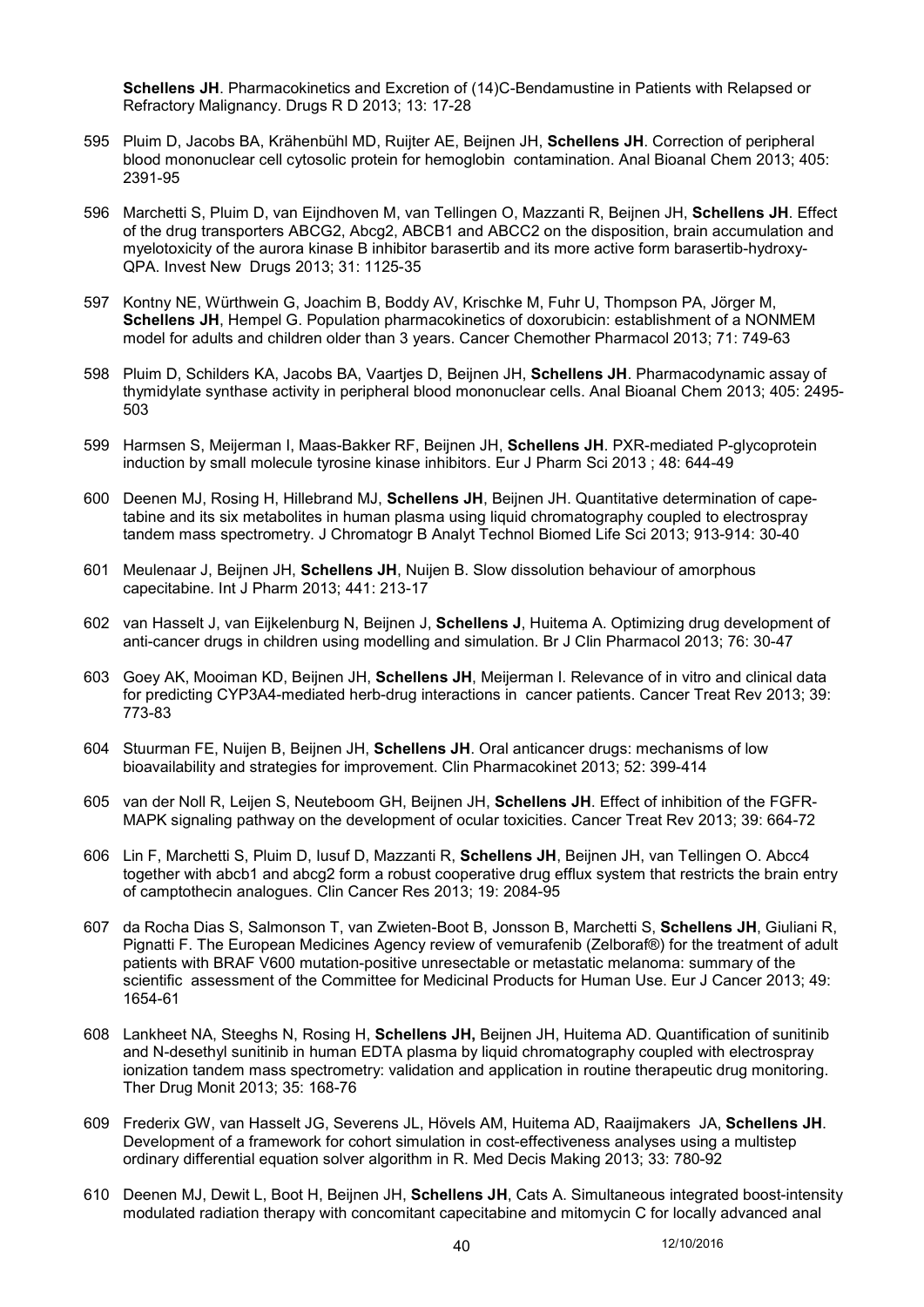carcinoma: a phase 1 study. Int J Radiat Oncol Biol Phys 2013; 85: e201-07

- 611 Sparidans RW, Durmus S, Schinkel AH, **Schellens JH**, Beijnen JH. Liquid chromatography-tandem mass spectrometric assay for the mutated BRAF inhibitor dabrafenib in mouse plasma. J Chromatogr B Analyt Technol Biomed Life Sci 2013; 925: 124-28
- 612 Frederix GW, Quadri N, Hövels AM, van de Wetering FT, Tamminga H, **Schellens JH**, Lloyd AJ. Utility and work productivity data for economic evaluation of breast cancer therapies in the Netherlands and Sweden. Clin Ther 2013; 35: e1-7
- 613 Kort A, Hillebrand MJ, Cirkel GA, Voest EE, Schinkel AH, Rosing H, **Schellens JH**, Beijnen JH. Quantification of cabazitaxel, its metabolite docetaxel and the determination of the demethylated metabolites RPR112698 and RPR123142 as docetaxel equivalents in human plasma by liquid chromatography-tandem mass spectrometry. J Chromatogr B Analyt Technol Biomed Life Sci 2013; 925: 117-23
- 614 van Hasselt JG, van Eijkelenburg NK, Huitema AD, **Schellens JH**, Schouten-van Meeteren AY. Severe skin toxicity in pediatric oncology patients treated with voriconazole and concomitant methotrexate. Antimicrob Agents Chemother 2013; 57: 2878-81
- 615 van Hasselt JG, Gupta A, Hussein Z, Beijnen JH, **Schellens JH**, Huitema AD. Population pharmacokinetic-pharmacodynamic analysis for eribulin mesilate associated neutropenia. Br J Clin Pharmacol 2013; 76: 412-24
- 616 Frederix GW, Severens JL, Hövels AM, van Hasselt JG, Raaijmakers JA, **Schellens JH**. Timedependent resource use and costs associated with different states of disease in patients diagnosed with HER-2-positive metastatic breast cancer. Breast Cancer Res Treat 2013; 139: 489-95
- 617 Dorlo TP, Jager NG, Beijnen JH, **Schellens JH**. Concomitant use of proton pump inhibitors and systemic corticosteroids. Ned Tijdschr Geneeskd 2013; 157: A5540
- 618 Jibodh RA, Lagas JS, Nuijen B, Beijnen JH, **Schellens JH**. Taxanes: Old drugs, new oral formulations. Eur J Pharmacol 2013; 717: 1-3
- 619 Leijen S, Veltkamp SA, Huitema AD, van Werkhoven E, Beijnen JH, **Schellens JH**. Phase I doseescalation study and population pharmacokinetic analysis of fixed dose rate gemcitabine plus carboplatin as second-line therapy in patients with ovarian cancer. Gynecol Oncol 2013; 130: 511-17
- 620 Derissen EJ, Beijnen JH, **Schellens JH**. Concise drug review: azacitidine and decitabine. Oncologist 2013; 18: 619-24
- 621 Mooiman KD, Maas-Bakker RF, Rosing H, Beijnen JH, **Schellens JH**, Meijerman I. Development and validation of a LC-MS/MS method for the in vitro analysis of 1-hydroxymidazolam in human liver microsomes: application for determining CYP3A4 inhibition in complex matrix mixtures. Biomed Chromatogr 2013; 27: 1107-16
- 622 Mooiman KD, Maas-Bakker RF, Moret EE, Beijnen JH, **Schellens JH**, Meijerman I. Milk thistle's active components ilybin and isosilybin: novel inhibitors of PXR-mediated CYP3A4 induction. Drug Metab Dispos 2013; 41: 1494-504
- 623 Goey AK, Meijerman I, Rosing H, Burgers JA, Mergui-Roelvink M, Keessen M, Marchetti S, Beijnen JH, **Schellens JH**. The effect of Echinacea purpurea on the pharmacokinetics of docetaxel. Br J Clin Pharmacol 2013; 76: 467-74
- 624 Janssens T, Brouwers EE, de Vos JP, de Vries N, **Schellens JH**, Beijnen JH. Inductively coupled plasma mass-spectrometric determination of platinum in excretion products of client-owned pet dogs. Vet Comp Oncol 2013; 10.1111/vco.12025
- 625 Stuurman FE, Lolkema MP, Huitema AD, Soetekouw PM, Rosing H, Rolfe L, Kaur P, Beijnen JH, van Tinteren H, Voest EE, **Schellens JH**. A phase 1 comparative pharmacokinetic and cardiac safety study of two intravenous formulations of CO-101 in patients with advanced solid tumors. J Clin Pharmacol 2013; 53: 878-83
- 626 Lau C, Mooiman KD, Maas-Bakker RF, Beijnen JH, **Schellens JH**, Meijerman I. Effect of chinese herbs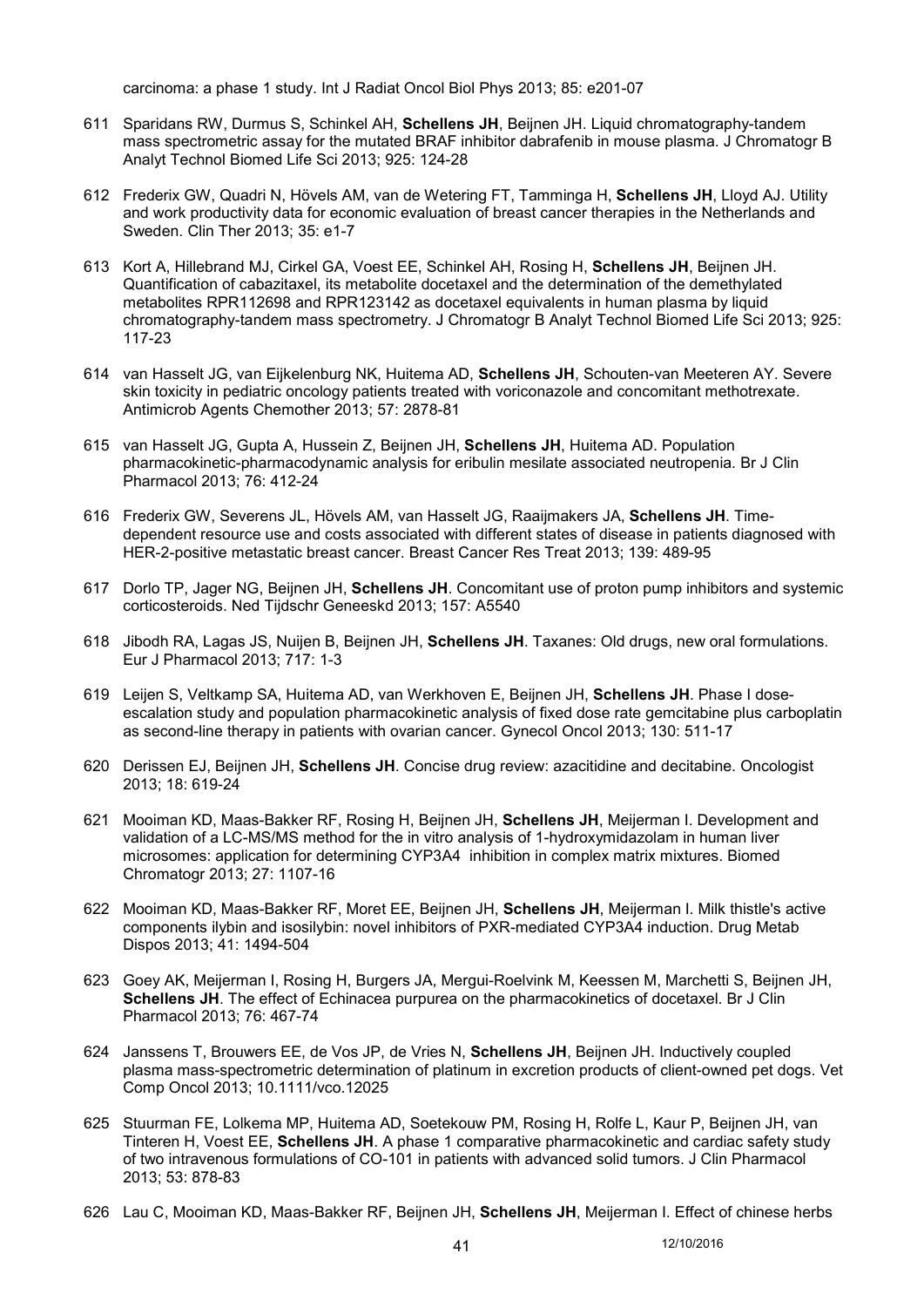on CYP3A4 activity and expression in vitro. J Ethnopharmacol 2013; 149: 543-49

- 627 Goey AK, Meijerman I, Beijnen JH, **Schellens JH**. The effect of grape seed extract on the pharmacokinetics of dextromethorphan in healthy volunteers. Eur J Clin Pharmacol 2013; 69: 1883-90
- 628 Luethi D, Durmus S, Schinkel AH, **Schellens JH**, Beijnen JH, Sparidans RW. Liquid chromatographytandem mass spectrometry assay for the EGFR inhibitor pelitinib in plasma. J Chromatogr B Analyt Technol Biomed Life Sci 2013; 934: 22-25
- 629 Hendrikx JJ, Dubbelman AC, Rosing H, Schinkel AH, **Schellens JH**, Beijnen JH. Quantification of docetaxel and its metabolites in human plasma by liquid chromatography/tandem mass spectrometry. Rapid Commun Mass Spectrom 2013; 27: 1925-34
- 630 Lankheet NA, Huitema AD, Mallo H, Adriaansz S, Haanen JB, **Schellens JH**, Beijnen JH, Blank CU. The effect of seasonal variation and secretion of sunitinib in sweat on the development of hand-foot syndrome. Eur J Clin Pharmacol 2013;69: 2065-72
- 631 Hendrikx JJ, Rosing H, Schinkel AH, **Schellens JH**, Beijnen JH. Combined quantification of paclitaxel, docetaxel and ritonavir in human feces and urine using LC-MS/MS. Biomed Chromatogr 2013; 28: 302- 10
- 632 Janssens T, Brouwers EE, de Vos JP, de Vries N, **Schellens JH**, Beijnen JH. Determination of platinum surface contamination in veterinary and human oncology centres using inductively coupled plasma mass spectrometry. Vet Comp Oncol 2013; 10.1111/vco.12025
- 633 Frederix GW, Severens JL, Hövels AM, Raaijmakers JA, **Schellens JH**. The cloudy crystal ball of costeffectiveness studies. Value Health 2013; 16: 1100-02
- 634 Goey AK, Meijerman I, Rosing H, Marchetti S, Mergui-Roelvink M, Keessen M, Burgers JA, Beijnen JH, **Schellens JH**. The Effect of St John's Wort on the Pharmacokinetics of Docetaxel. Clin Pharmacokinet 2013; 53: 103-10
- 635 Dolman ME, den Hartog IJ, Molenaar JJ, **Schellens JH**, Beijnen JH, Sparidans RW. Liquid chromatography-tandem mass spectrometric assay for the cyclin-dependent kinase inhibitor AT7519 in mouse plasma. J Pharm Biomed Anal 2013; 88: 216-20
- 636 Nijenhuis CM, Lucas L, Rosing H, **Schellens JH**, Beijnen JH. Development and validation of a highperformance liquid chromatography-tandem mass spectrometry assay quantifying olaparib in human plasma. J Chromatogr B Analyt Technol Biomed Life Sci 2013; 940: 121-25
- 637 Joerger M, Huitema AD, Koeberle D, Rosing H, Beijnen JH, Hitz F, Cerny T, **Schellens JH**, Gillessen S. Safety and pharmacology of gemcitabine and capecitabine in patients with advanced pancreatico-biliary cancer and hepatic dysfunction. Cancer Chemother Pharmacol 2013; 73: 113-24
- 638 Sparidans RW, Durmus S, Schinkel AH, **Schellens JH**, Beijnen JH. Liquid chromatography-tandem mass spectrometric assay for the PARP inhibitor rucaparib in plasma. J Pharm Biomed Anal 2013; 88: 626-9
- 639 Nijenhuis CM, Rosing H, **Schellens JH**, Beijnen JH. Development and validation of a high-performance liquid chromatography-tandem mass spectrometry assay quantifying vemurafenib in human plasma. J Pharm Biomed Anal 2013;88: 630-35
- 640 Helgason H, Koolen S, van Werkhoven E, Malingré M, Kruijtzer C, Huitema A, Schot M, Smit W, Beijnen J, **Schellens J**. Phase II and pharmacological study of oral docetaxel plus cyclosporin A in anthracycline pre-treated metastatic breast cancer. Curr Clin Pharmacol 2013; 9: 139-47
- 641 Kloth JS, Klümpen HJ, Yu H, Eechoute K, Samer CF, Kam BL, Huitema AD, Daali Y, Zwinderman AH, Balakrishnar B, Bennink RJ, Wong M, **Schellens JH**, Mathijssen RH, Gurney H. Predictive value of CYP3A and ABCB1 phenotyping probes for the pharmacokinetics of sunitinib: the ClearSun study. Clin Pharmacokinet 2013; 53: 261-69
- 642 Frederix GW, van Hasselt JG, **Schellens JH**, Hövels AM, Raaijmakers JA, Huitema AD, Severens JL. The impact of structural uncertainty on cost-effectiveness models for adjuvant endocrine breast cancer treatments: the need for disease-specific model standardization and improved guidance.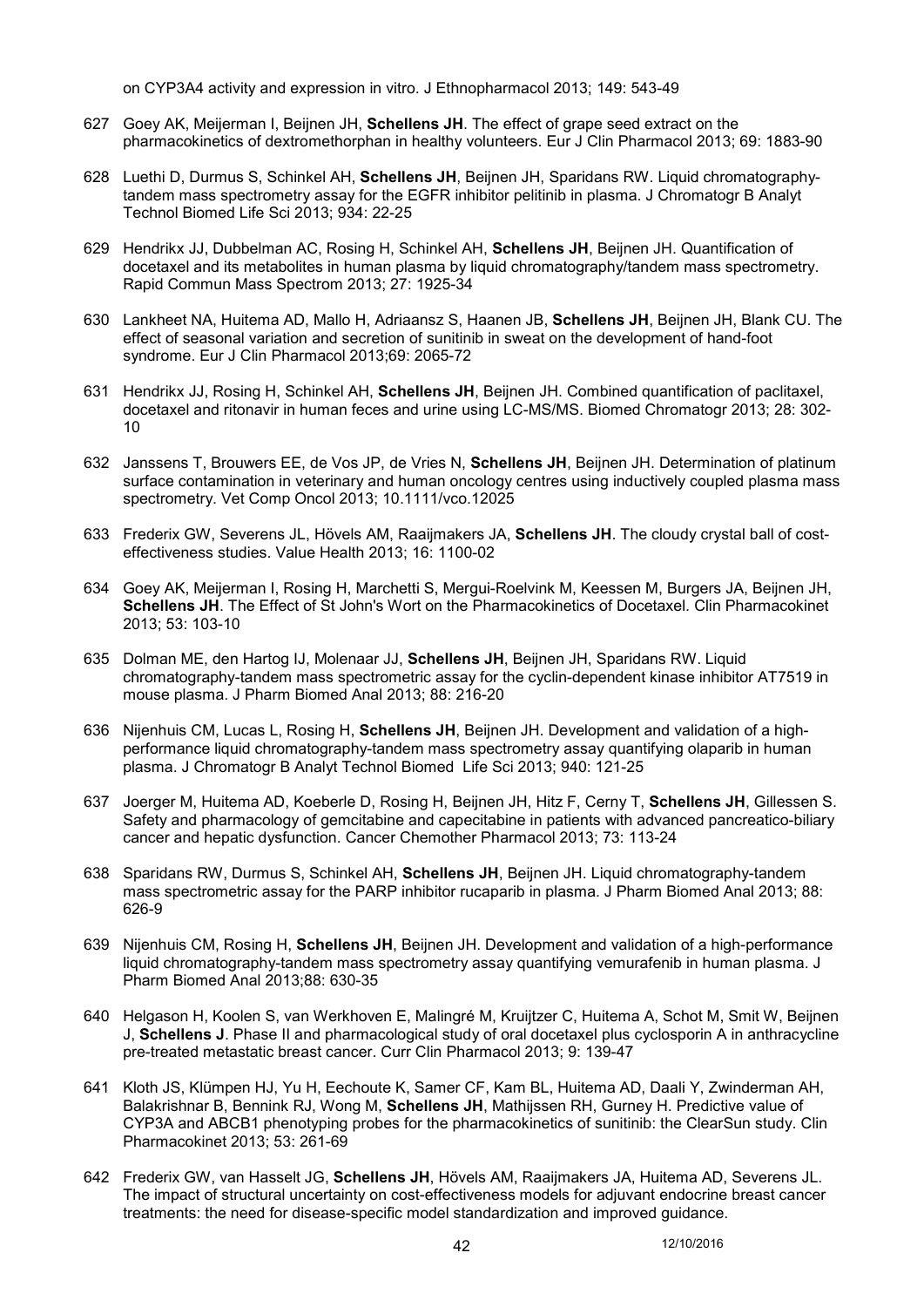Pharmacoeconomics 2013; 32: 47-61

- 643 Lankheet NA, Knapen LM, **Schellens JH**, Beijnen JH, Steeghs N, Huitema AD. Plasma concentrations of tyrosine kinase inhibitors imatinib, erlotinib, and sunitinib in routine clinical outpatient cancer care. Ther Drug Monit 2013; 36: 326-34
- 644 Meulenaar J, Keizer RJ, Beijnen JH, **Schellens JH**, Huitema AD, Nuijen B. Development of an extended-release formulation of capecitabine making use of in vitro-in vivo correlation modelling. J Pharm Sci 2013; 103: 478-84
- 645 Derissen EJ, Hillebrand MJ, Rosing H, Otten HM, Laille E, **Schellens JH**, Beijnen JH. Quantitative determination of azacitidine triphosphate in peripheral blood mononuclear cells using liquid chromatography coupled with high-resolution mass spectrometry. J Pharm Biomed Anal 2013; 90: 7-14
- 646 Devriese LA, Koch KM, Mergui-Roelvink M, Matthys GM, Ma WW, Robidoux A, Stephenson JJ, Chu QS, Orford KW, Cartee L, Botbyl J, Arya N, **Schellens JH**. Effects of low-fat and high-fat meals on steadystate pharmacokinetics of lapatinib in patients with advanced solid tumours. Invest New Drugs 2013; 32: 481-88
- 647 Jager NG, Koornstra RH, Vincent AD, van Schaik RH, Huitema AD, Korse TM, **Schellens JH**, Linn SC, Beijnen JH. Hot flashes are not predictive for serum concentrations of tamoxifen and its metabolites. BMC Cancer 2013; 13: 612
- 648 Mooiman KD, Maas-Bakker RF, Hendrikx JJ, Bank PC, Rosing H, Beijnen JH, **Schellens JH**, Meijerman I. The effect of complementary and alternative medicines on CYP3A4-mediated metabolism of three different substrates: 7-benzyloxy-4-trifluoromethyl-coumarin, midazolam and docetaxel. J Pharm Pharmacol 2014; 66: 865-74
- 649 Guchelaar HJ, Gelderblom H, van der Straaten T, **Schellens JH**, Swen JJ. Pharmacogenetics in the cancer clinic: from candidate gene studies to next generation sequencing. Clin Pharmacol Ther 2014; 95: 383-85
- 650 Jager NG, Rosing H, **Schellens JH**, Linn SC, Beijnen JH. Tamoxifen dose and serum concentrations of tamoxifen and six of its metabolites in routine clinical outpatient care. Breast Cancer Res Treat 2014; 143: 477-83
- 651 Bazargani YT, de Boer A, **Schellens JH**, Leufkens HG, Mantel-Teeuwisse AK. Selection of oncology medicines in low- and middle-income countries. Ann Oncol 2014; 25: 270-76
- 652 Vlaming ML, Teunissen SF, van de Steeg E, van Esch A, Wagenaar E, Brunsveld L, de Greef TF, Rosing H, **Schellens JH**, Beijnen JH, Schinkel AH. Bcrp1;Mdr1a/b;Mrp2 combination knockout mice: altered disposition of the dietary carcinogen PhIP (2-amino-1-methyl-6-phenylimidazo[4,5-b]pyridine) and its genotoxic metabolites. Mol Pharmacol 2014; 85: 520-30
- 653 Dolman ME, den Hartog IJ, Molenaar JJ, **Schellens JH**, Beijnen JH, Sparidans RW. Liquid chromatography-tandem mass spectrometric assay for the light sensitive survivin suppressant sepantronium bromide (YM155) in mouse plasma. J Pharm Biomed Anal 2014; 92: 144-48
- 654 Yu H, Steeghs N, Nijenhuis CM, **Schellens JH**, Beijnen JH, Huitema AD. Practical Guidelines for Therapeutic Drug Monitoring of Anticancer Tyrosine Kinase Inhibitors: Focus on the Pharmacokinetic Targets. Clin Pharmacokinet 2014; 53: 305-25
- 655 Cassier PA, Polivka V, Judson I, Soria JC, Penel N, Marsoni S, Verweij J, **Schellens JH**, Morales-Barrera R, Schöffski P, Voest EE, Gomez-Roca C, Evans TR, Plummer R, Gallerani E, Kaye SB, Olmos D. Outcome of patients with sarcoma and other mesenchymal tumors participating in phase I trials: a subset analysis of a European Phase I database. Ann Oncol 2014; 25: 1222-28
- 656 Bins S, **Schellens JH**, Voest EE, Sleijfer S. Drug research in oncology; advances in the genome era. Ned Tijdschr Geneeskd 2014; 158: A6801
- 657 Luethi D, Durmus S, Schinkel AH, **Schellens JH**, Beijnen JH, Sparidans RW. Liquid chromatographytandem mass spectrometric assay for the multikinase inhibitor regorafenib in plasma. Biomed Chromatogr 2014; 28: 1366-70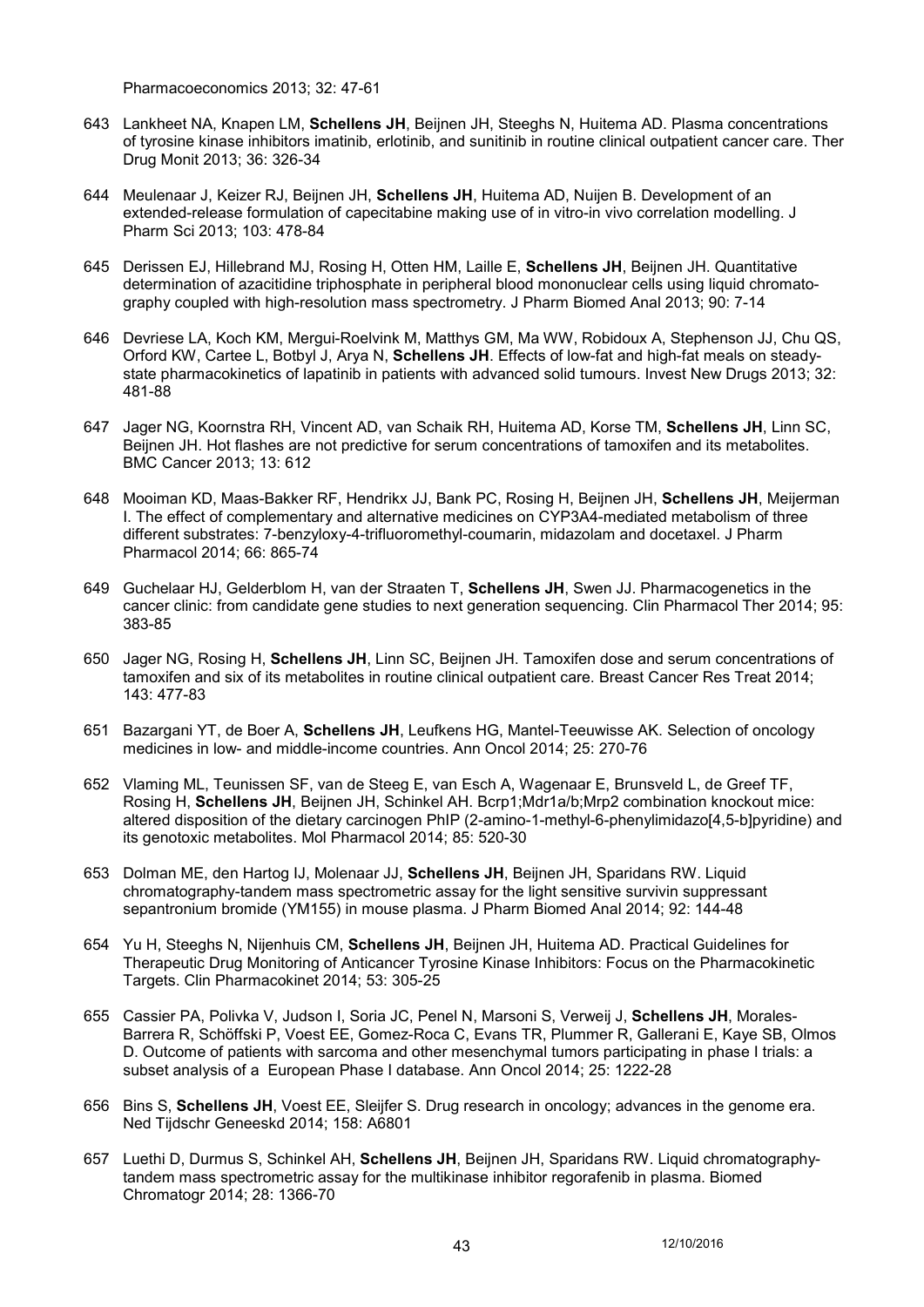- 658 de Weger VA, Beijnen JH, **Schellens JH**. Cellular and clinical pharmacology of the taxanes docetaxel and paclitaxel - a review. Anticancer Drugs 2014; 25: 488-94
- 659 Goey AK, Beijnen JH, **Schellens JH**. Herb-drug interactions in oncology. Clin Pharmacol Ther 2014; 95: 354-5
- 660 van Hasselt JG, Allegaert K, van Calsteren K, Beijnen JH, **Schellens JH**, Huitema AD. Semiphysiological versus empirical modelling of the population pharmacokinetics of free and total cefazolin during pregnancy. Biomed Res Int 2014; 897216
- 661 van Hasselt JG, van Calsteren K, Heyns L, Han S, Mhallem Gziri M, **Schellens JH**, Beijnen JH, Huitema AD, Amant F. Optimizing anti-cancer drug treatment in pregnant cancer patients: pharmaco-kinetic analysis of gestation-induced changes for doxorubicin, epirubicin, docetaxel and paclitaxel. Ann Oncol 2014; 25: 2059-65
- 662 Hendrikx JJ, Lagas JS, Daling R, Hooijberg JH, **Schellens JH**, Beijnen JH, Brandjes DP, Huitema AD. Severe lactic acidosis in a diabetic patient after ethanol abuse and floor cleaner intake. Basic Clin Pharmacol Toxicol 2014; 115: 472-75
- 663 Mooiman KD, Goey AK, Huijbregts TJ, Maas-Bakker RF, Beijnen JH, **Schellens JH**, Meijerman I. The invitro effect of complementary and alternative medicines on cytochrome P450 2C9 activity. J Pharm Pharmacol 2014; 66: 1339-46
- 664 Lankheet NA, Kloth JS, Gadellaa-van Hooijdonk CG, Cirkel GA, Mathijssen RH, Lolkema MP, **Schellens JH**, Voest EE, Sleijfer S, de Jonge MJ, Haanen JB, Beijnen JH, Huitema AD, Steeghs N. Pharmacokinetically guided sunitinib dosing: a feasibility study in patients with advanced solid tumours. Br J Cancer 2014; 110: 2441-49
- 665 Hendrikx JJ, Lagas JS, Wagenaar E, Rosing H, **Schellens JH**, Beijnen JH, Schinkel AH. Oral coadministration of elacridar and ritonavir enhances plasma levels of oral paclitaxel and docetaxel without affecting relative brain accumulation. Br J Cancer 2014; 110: 2669-76
- 666 van Hasselt JG, **Schellens JH**, Beijnen JH, Huitema AD. Design of informative renal impairment studies: evaluation of the impact of design stratification on bias, precision and dose adjustment error. Invest New Drugs 2014; 32: 913-27
- 667 Hendrikx JJ, Rosing H, Schinkel AH, **Schellens JH**, Beijnen JH. Quantification of taxanes in biological matrices: a review of bioanalytical assays and recommendations for development of new assays. Bioanalysis 2014; 6: 993-1010
- 668 Jager NG, Rosing H, **Schellens JH**, Beijnen JH, Linn SC. Use of dried blood spots for the determination of serum concentrations of tamoxifen and endoxifen. Breast Cancer Res Treat 2014; 146: 137-44
- 669 Boix-Perales H, Borregaard J, Jensen KB, Ersbøll J, Galluzzo S, Giuliani R, Ciceroni C, Melchiorri D, Salmonson T, Bergh J, **Schellens JH**, Pignatti F. The European Medicines Agency review of pertuzumab for the treatment of adult patients with HER2-positive metastatic or locally recurrent unresectable breast cancer: summary of the scientific assessment of the committee for medicinal products for human use. Oncologist 2014; 19: 766-73
- 670 Zimmer L, Barlesi F, Martinez-Garcia M, Dieras V, **Schellens JH**, Spano JP, Middleton MR, Calvo E, Paz-Ares L, Larkin J, Pacey S, Venturi M, Kraeber-Bodéré F, Tessier JJ, Eberhardt WE, Paques M, Guarin E, Meresse V, Soria JC. Phase I expansion and pharmacodynamic study of the oral MEK inhibitor RO4987655 (CH4987655) in selected patients with advanced cancer with RAS-RAF mutations. Clin Cancer Res 2014; 20: 4251-61
- 671 Marchetti S, Pluim D, Beijnen JH, Mazzanti R, van Tellingen O, **Schellens JH**. Effect of the drug transporters ABCB1, ABCC2, and ABCG2 on the disposition and brain accumulation of the taxane analog BMS-275,183. Invest New Drugs 2014; 32: 1083-95
- 672 Opdam FL, Huitema AD, Beijnen JH, **Schellens JH**. Hyperglycaemia during treatment with everolimus. Ned Tijdschr Geneeskd 2014; 158: A7544
- 673 Leijen S, Burgers SA, Baas P, Pluim D, Tibben M, van Werkhoven E, Alessio E, Sava G, Beijnen JH, **Schellens JH**. Phase I/II study with ruthenium compound NAMI-A and gemcitabine in patients with non-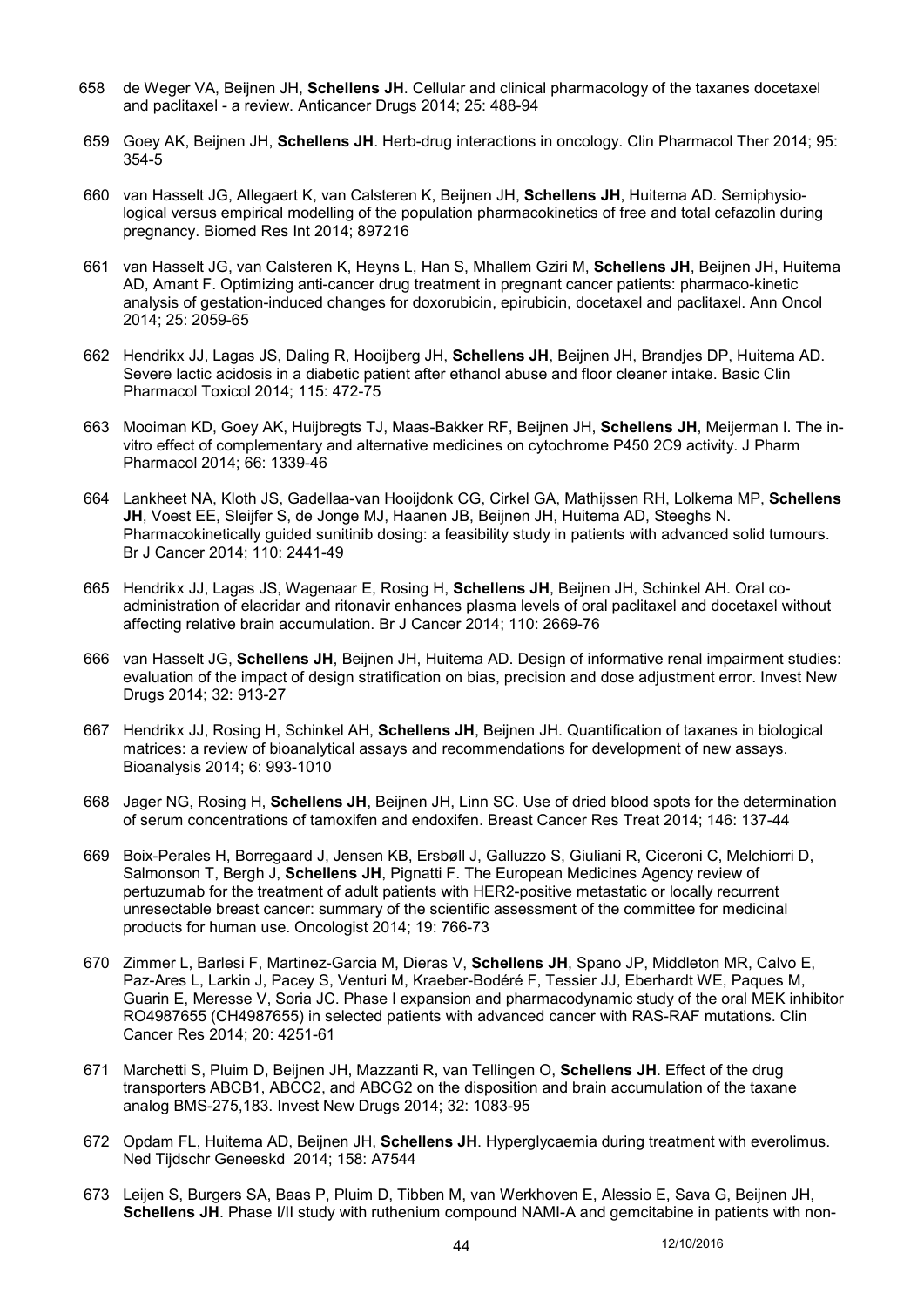small cell lung cancer after first line therapy. Invest New Drugs 2014; 33: 201-14

- 674 Meulendijks D, Dewit L, Tomasoa NB, van Tinteren H, Beijnen JH, **Schellens JH**, Cats A. Chemoradiotherapy with capecitabine for locally advanced anal carcinoma: an alternative treatment option. Br J Cancer 2014; 111: 1726-33
- 675 van Hasselt JG, van Eijkelenburg NK, Beijnen JH, **Schellens JH**, Huitema AD. Design of a drug-drug interaction study of vincristine with azole antifungals in pediatric cancer patients using clinical trial simulation. Pediatr Blood Cancer 2014; 61: 2223-29
- 676 Crombag MR, de Vries Schultink AH, **Schellens JH**, Beijnen JH, Huitema AD. Incidence of hemato-logic toxicity in older adults treated with gemcitabine or a gemcitabine-containing regimen in routine clinical practice: a multicenter retrospective cohort study. Drugs Aging 2014; 31: 737-47
- 677 Moreno García V, Olmos D, Gomez-Roca C, Cassier PA, Morales-Barrera R, Del Conte G, Gallerani E, Brunetto AT, Schöffski P, Marsoni S, **Schellens JH**, Penel N, Voest E, Evans J, Plummer R, Wilson RH, Soria JC, Tabernero J, Verweij J, Kaye SB. Dose-response relationship in phase I clinical trials: a European Drug Development Network (EDDN) collaboration study. Clin Cancer Res 2014; 20: 5663-71
- 678 Kip AE, Balasegaram M, Beijnen JH, **Schellens JH**, de Vries PJ, Dorlo TP. Systematic review of biomarkers to monitor therapeutic response in leishmaniasis. Antimicrob Agents Chemother 2014; 59: 1- 14
- 679 Dubbelman AC, Rosing H, Nijenhuis C, Huitema AD, Mergui-Roelvink M, Gupta A, Verbel D, Thompson G, Shumaker R, **Schellens JH**, Beijnen JH. Pharmacokinetics and excretion of (14)C-lenvatinib in patients with advanced solid tumors or lymphomas. Invest New Drugs 2014; 33: 233-40
- 680 Jager NG, Rosing H, **Schellens JH**, Beijnen JH. Procedures and practices for the validation of bioanalytical methods using dried blood spots: a review. Bioanalysis 2014; 6: 2481-514
- 681 Lassen U, Meulendijks D, Siu LL, Karanikas V, Mau-Sorensen M, **Schellens JH**, Hansen A, Jonker D, Simcox ME, Schostack K, Bottino D, Zhong H, Roessler M, Vega-Harring S, Jarutat T, Geho D, Wang K, DeMario M, Goss G. A Phase I monotherapy study of RG7212, a first-in-class monoclonal antibody targeting TWEAK signaling in patients with advanced cancers. Clin Cancer Res 2014; 21: 258-66
- 682 Yu H, Steeghs N, Kloth JS, de Wit D, van Hasselt JG, van Erp NP, Beijnen JH, **Schellens JH**, Mathijssen RH, Huitema AD. Integrated semi-physiological pharmacokinetic model for both sunitinib and its active metabolite SU12662. Br J Clin Pharmacol 2014; 79: 809-19
- 683 Frederix GW, Severens JL, Hövels AM, van Hasselt JG, Hooiveld MJ, Neven P, Raaijmakers JA, **Schellens JH**. Real world cost of human epidermal receptor 2-positive metastatic breast cancer patients: a longitudinal incidence-based observational costing study in the Netherlands and Belgium. Eur J Cancer Care (Engl) 2014; 24: 340-54
- 684 Jager NG, Rosing H, **Schellens JH**, Beijnen JH. Determination of tamoxifen and endoxifen in dried blood spots using LC-MS/MS and the effect of coated DBS cards on recovery and matrix effects. Bioanalysis 2014; 6: 2999-3009
- 685 Nijenhuis CM, Rosing H, **Schellens JH**, Beijnen JH. Quantifying vemurafenib in dried blood spots using high-performance LC-MS/MS. Bioanalysis 2014; 6: 3215-24
- 686 Meulendijks D, Khan S, Koks CH, Huitema AD, **Schellens JH**, Beijnen JH. Baclofen overdose treated with continuous venovenous hemofiltration. Eur J Clin Pharmacol 2015; 71: 357-61
- 687 Dolman ME, Westerhout EM, Hamdi M, **Schellens JH**, Beijnen JH, Sparidans RW. Liquid chromatography-tandem mass spectrometric assay for the PI3K/mTOR inhibitor GSK2126458 in mouse plasma and tumor homogenate. J Pharm Biomed Anal 2015; 107: 403-08
- 688 Devriese LA, Witteveen PE, Mergui-Roelvink M, Smith DA, Lewis LD, Mendelson DS, Bang YJ, Chung HC, Dar MM, Huitema AD, Beijnen JH, Voest EE, **Schellens JH.** Pharmacodynamics and pharmacokinetics of oral topotecan in patients with advanced solid tumours and impaired renal function. Br J Clin Pharmacol 2015; 80: 253-66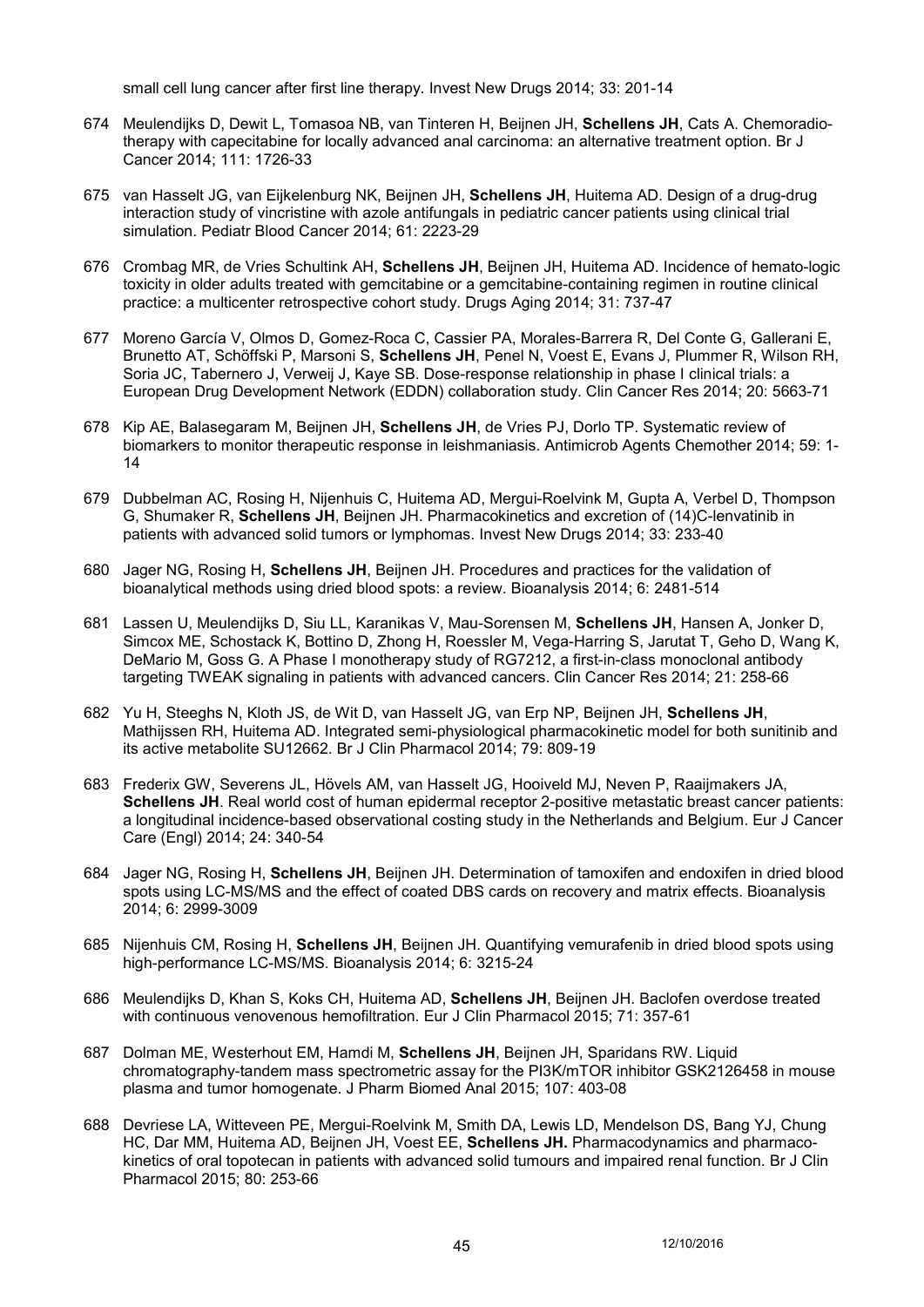- 689 Joerger M, Huitema AD, Boot H, Cats A, Doodeman VD, Smits PH, Vainchtein L, Rosing H, Meijerman I, Zueger M, Meulendijks D, Cerny TD, Beijnen JH, **Schellens JH**. Germline TYMS genotype is highly predictive in patients with metastatic gastrointestinal malignancies receiving capecitabine-based chemotherapy. Cancer Chemother Pharmacol 2015; 75: 763-72
- 690 Derissen EJ, Hillebrand MJ, Rosing H, **Schellens JH**, Beijnen JH. Development of an LC-MS/MS assay for the quantitative determination of the intracellular 5-fluorouracil nucleotides responsible for the anticancer effect of 5-fluorouracil. J Pharm Biomed Anal 2015; 110: 58-66
- 691 Herbrink M, Nuijen B, **Schellens JH**, Beijnen JH. Variability in bioavailability of small molecular tyrosine kinase inhibitors. Cancer Treat Rev 2015; 41: 412-22
- 692 Kordes S, Klumpen HJ, Weterman MJ, **Schellens JH**, Richel DJ, Wilmink JW. Phase II study of capecitabine and the oral mTOR inhibitor everolimus in patients with advanced pancreatic cancer. Cancer Chemother Pharmacol 2015; 75: 1135-41
- 693 Pluim D, Jacobs BA, Deenen MJ, Ruijter AE, van Geel RM, Burylo AM, Meulendijks D, Beijnen JH, **Schellens JH**. Improved pharmacodynamic assay for dihydropyrimidine dehydrogenase activity in peripheral blood mononuclear cells. Bioanalysis 2015; 7: 519-29
- 694 Meulendijks D, Tomasoa NB, Dewit L, Smits PH, Bakker R, van Velthuysen ML, Rosenberg EH, Beijnen JH, **Schellens JH**, Cats A. HPV-negative squamous cell carcinoma of the anal canal is unresponsive to standard treatment and frequently carries disruptive mutations in TP53. Br J Cancer 2015; 112: 1358-66
- 695 Omlin A, Jones RJ, van der Noll R, Satoh T, Niwakawa M, Smith SA, Graham J, Ong M, Finkelman RD, **Schellens JH**, Zivi A, Crespo M, Riisnaes R, Nava-Rodrigues D, Malone MD, Dive C, Sloane R, Moore D, Alumkal JJ, Dymond A, Dickinson PA, Ranson M, Clack G, de Bono J, Elliott T. AZD3514, an oral selective androgen receptor down-regulator in patients with castration-resistant prostate cancer - results of two parallel first-in-human phase I studies. Invest New Drugs 2015; 33: 679-90
- 696 Braam HJ, **Schellens JH**, Boot H, van Sandick JW, Knibbe CA, Boerma D, van Ramshorst B. Selection of chemotherapy for hyperthermic intraperitoneal use in gastric cancer. Crit Rev Oncol Hematol 2015; 95: 282-96
- 697 van Hasselt JG, Allegaert K, Van Calsteren K, Beijnen JH, **Schellens JH**, Huitema AD. Corrigendum to "Semiphysiological versus Empirical Modelling of the Population Pharmacokinetics of Free and Total Cefazolin during Pregnancy". Biomed Res Int 2015; 124035
- 698 Liberti L, Stolk P, McAuslane JN, **Schellens J**, Breckenridge AM, Leufkens H. Observations on Three Endpoint Properties and Their Relationship to Regulatory Outcomes of European Oncology Marketing Applications. Oncologist 2015; 20: 683-91
- 699 Jager NG, Linn SC, **Schellens JH**, Beijnen JH. Tailored Tamoxifen Treatment for Breast Cancer Patients: A Perspective. Clin Breast Cancer 2015; 15: 241-44
- 700 Jager NG, Rosing H, Linn SC, **Schellens JH**, Beijnen JH. Dried blood spot self-sampling at home for the individualization of tamoxifen treatment: a feasibility study. Ther Drug Monit 2015; 37: 833-36
- 701 Keizer RJ, Jansen RS, Rosing H, Thijssen B, Beijnen JH, **Schellens JH**, Huitema AD. Incorporation of concentration data below the limit of quantification in population pharmacokinetic analyses. Pharmacol Res Perspect 2015; 3:e00131
- 702 Frederix GW, Hovels AM, Severens JL, Raaijmakers JA, **Schellens JH**. Threshold value for reimbursement of costs of new drugs: cost-effectiveness research and modelling are essential links. Drempelwaarde bij vergoeding van nieuwe medicatie. Ned Tijdschr Geneeskd 2015; 159: A7728
- 703 Sobral-Leite M, Wesseling J, Smit VT, Nevanlinna H, van Miltenburg MH, Sanders J, Hofland I, Blows FM, Coulson P, Patrycja G, **Schellens JH,** Fagerholm R, Heikkila P, Aittomaki K, Blomqvist C, Provenzano E, Ali HR, Figueroa J, Sherman M, Lissowska J, Mannermaa A, Kataja V, Kosma VM, Hartikainen JM, Phillips KA, Couch FJ, Olson JE, Vachon C, Visscher D, Brenner H, Butterbach K, Arndt V, Holleczek B, Hooning MJ, Hollestelle A, Martens JW, van Deurzen CH, van de Water B, Broeks A, Chang-Claude J, Chenevix-Trench G, Easton DF, Pharoah PD, Garcia-Closas M, de Graauw M, Schmidt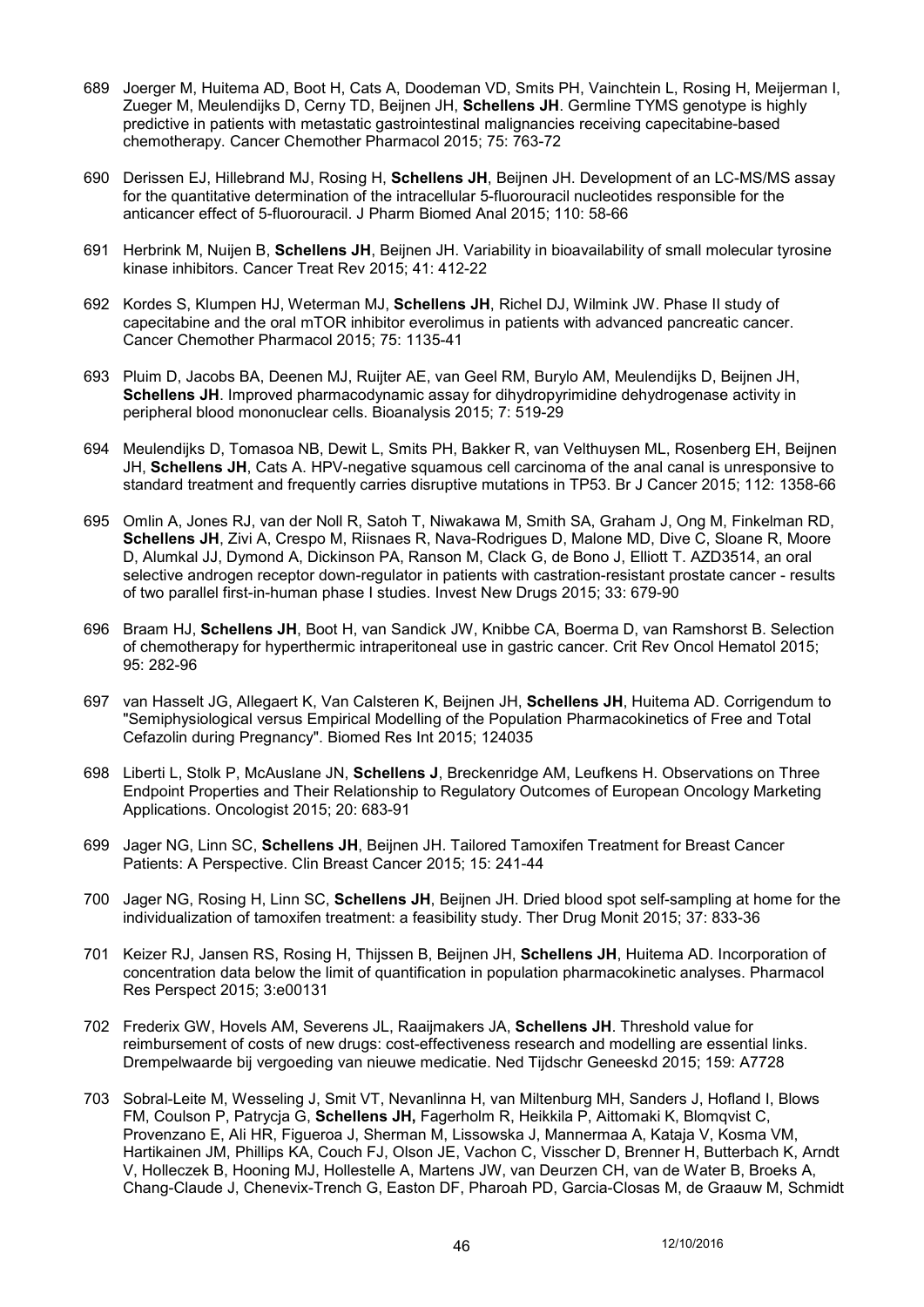MK. Annexin A1 expression in a pooled breast cancer series: association with tumor subtypes and prognosis. BMC Med 2015; 13: 156

- 704 Kip AE, Rosing H, Hillebrand MJ, Castro MM, Gomez MA, **Schellens JH**, Beijnen JH, Dorlo TP. Quantification of miltefosine in peripheral blood mononuclear cells by high-performance liquid chromatography-tandem mass spectrometry. J Chromatogr B Analyt Technol Biomed Life Sci 2015; 998- 999: 57-62
- 705 van der Noll R, Marchetti S, Steeghs N, Beijnen JH, Mergui-Roelvink MW, Harms E, Rehorst H, Sonke GS, Schellens JH. Long-term safety and anti-tumour activity of olaparib monotherapy after combination with carboplatin and paclitaxel in patients with advanced breast, ovarian or fallopian tube cancer.Br J Cancer. 2015;113:396-402
- 706 Meulendijks D, Jacobs BA, Aliev A, Pluim D, van Werkhoven E, Deenen MJ, Beijnen JH, Cats A, **Schellens JH**. Increased risk of severe fluoropyrimidine-associated toxicity in patients carrying a G to C substitution in the first 28-bp tandem repeat of the thymidylate synthase 2R allele. Int J Cancer 2016; 138: 245-53
- 707 Henricks LM, Lunenburg CA, Meulendijks D, Gelderblom H, Cats A, Swen JJ, **Schellens JH**, Guchelaar HJ. Translating DPYD genotype into DPD phenotype: using the DPYD gene activity score. Pharmacogenomics 2015; 16: 1-10
- 708 Bazargani YT, de Boer A, **Schellens JH**, Leufkens HG, Mantel-Teeuwisse AK. Essential medicines for breast cancer in low and middle income countries. BMC Cancer. 2015; 15: 591
- 709 Kerklaan BM, Lolkema MP, Devriese LA, Voest EE, Nol-Boekel A, Mergui-Roelvink M, Langenberg M, Mykulowycz K, Stoebenau J, Lane S, Legenne P, Wissel P, Smith DA, Giantonio BJ, **Schellens JH**, Witteveen PO. Phase I and pharmacological study of pazopanib in combination with oral topotecan in patients with advanced solid tumours. Br J Cancer 2015; 113: 706-15
- 710 Hendrikx JJ, Lagas JS, Song JY, Rosing H, **Schellens JH**, Beijnen JH, Rottenberg S, Schinkel AH. Ritonavir inhibits intratumoral docetaxel metabolism and enhances docetaxel antitumor activity in an immunocompetent mouse breast cancer model. Int J Cancer 2015; 138: 758-69
- 711 van Hasselt JG, Gupta A, Hussein Z, Beijnen JH, **Schellens JH**, Huitema AD. Integrated Simulation Framework for Toxicity, Dose Intensity, Disease Progression, and Cost Effectiveness for Castration-Resistant Prostate Cancer Treatment With Eribulin. CPT Pharmacometrics Syst Pharmacol 2015; 4: 374- 85
- 712 van Hasselt JG, Gupta A, Hussein Z, Beijnen JH, **Schellens JH**, Huitema AD. Disease Progression/Clinical Outcome Model for Castration-Resistant Prostate Cancer in Patients Treated With Eribulin. CPT Pharmacometrics Syst Pharmacol 2015; 4: 386-95
- 713 Nijenhuis CM, Lucas L, Rosing H, **Schellens JH**, Beijnen JH, Gorman SH, Burke SM, Campbell DA, Chapple MW, Yousey TH, Mulvana DE. Validation of high-performance liquid chromatography-tandem mass spectrometry assays quantifying omacetaxine mepesuccinate and its 4'‑des-methyl and cephalotaxine metabolites in human plasma and urine. J Chromatogr B Analyt Technol Biomed Life Sci 2015; 1002: 152-59
- 714 van der Noll R, Smit WM, Wymenga AN, Boss DS, Grob M, Huitema AD, Rosing H, Tibben MM, Keessen M, Rehorst H, Beijnen JH, **Schellens JH**. Phase I and pharmacological trial of lapatinib in combination with gemcitabine in patients with advanced breast cancer. Invest New Drugs 2015; 33: 1197-205
- 715 Meulendijks D, Lassen U, Siu LL, Huitema AD, Karanikas V, Mau-Sorensen M, Jonker D, Hansen A, Simcox ME, Schostack K, Bottino D, Zhong H, Roessler M, Vega-Harring S, Jarutat T, Geho D, Wang K, DeMario M, Goss GD, **Schellens JH**. Exposure and Tumor Fn14 expression as Determinants of Pharmacodynamics of the Anti-TWEAK Monoclonal Antibody RG7212 in Patients with Fn14-positive Solid Tumors. Clin Cancer Res 2015; 22:858-67
- 716 Meulendijks D, Jacob W, Martinez-Garcia M, Taus A, Lolkema M, Voest E, Langenberg MH, Fleitas T, Cervantes A, de Jonge MJ, Sleijfer S, Mau-Sørensen M, Thomas M, Ceppi M, Meneses-Lorente G, James I, Adessi C, Michielin F, Abiraj K, Bossenmaier B, **Schellens JH**, Weisser M, Lassen U. First-inhuman Phase I Study of Lumretuzumab, a Glycoengineered Humanized Anti-HER3 Monoclonal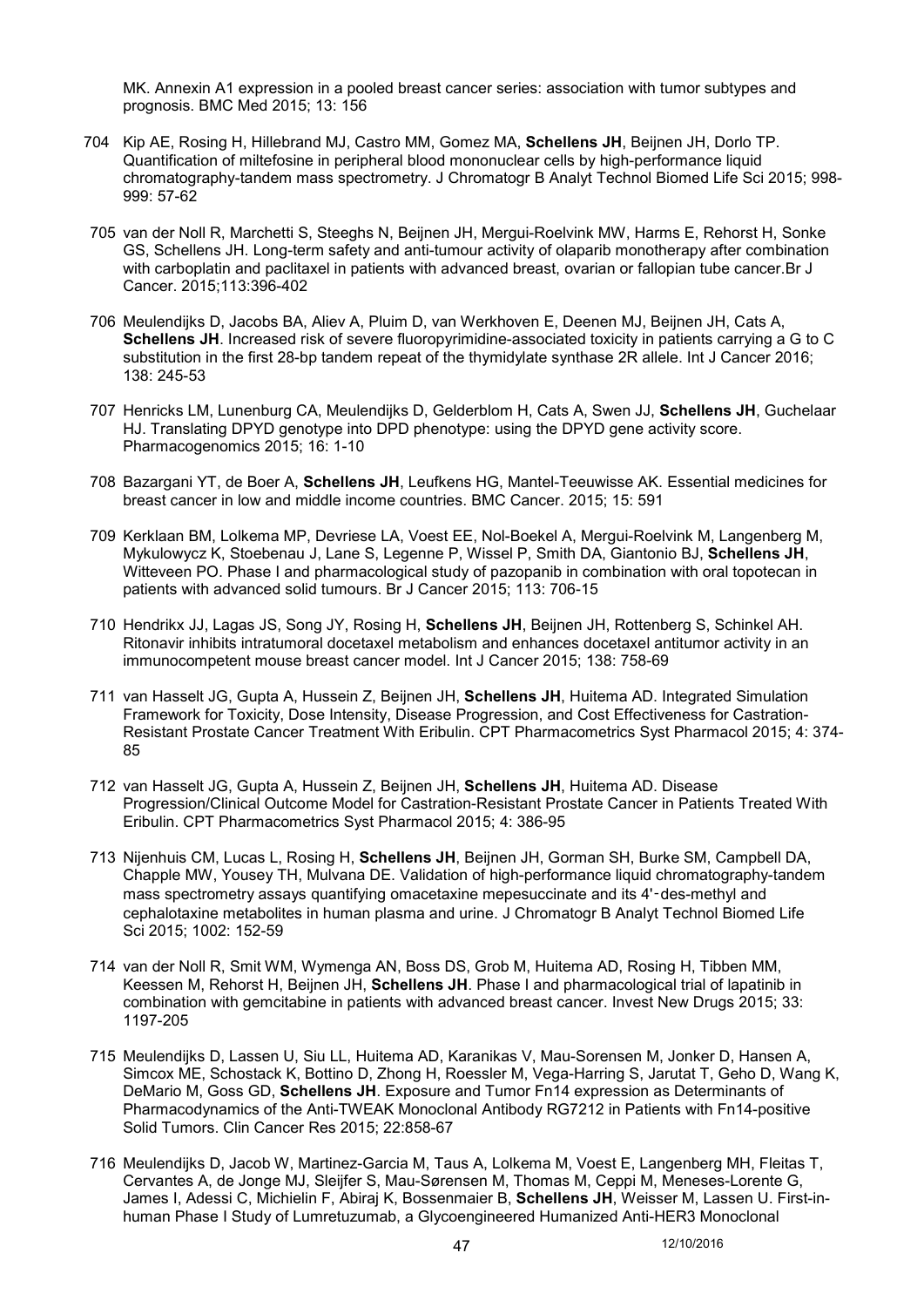Antibody, in Patients with Metastatic or Advanced HER3-positive Solid Tumors. Clin Cancer Res 2015; 22: 877-85

- 717 Milojkovic Kerklaan B, van Tellingen O, Huitema AD, Beijnen JH, Boogerd W, **Schellens JH**, Brandsma D. Strategies to target drugs to gliomas and CNS metastases of solid tumors. J Neurol 2015; 263: 428- 40
- 718 Deenen MJ, Meulendijks D, Boot H, Legdeur MJ, Beijnen JH, **Schellens JH**, Cats A. Phase 1a/1b and pharmacogenetic study of docetaxel, oxaliplatin and capecitabine in patients with advanced cancer of the stomach or the gastroesophageal junction. Cancer Chemother Pharmacol 2015; 76: 1285-95
- 719 Rood JJ, van Hoppe S, Schinkel AH, **Schellens JH**, Beijnen JH, Sparidans RW. Liquid chromatographytandem mass spectrometric assay for the simultaneous determination of the irreversible BTK inhibitor ibrutinib and its dihydrodiol-metabolite in plasma and its application in mouse pharmacokinetic studies. J Pharm Biomed Anal 2015; 118: 123-131
- 720 Keusters WR, Frederix GW, de Weger VA, Beijnen JH, Hövels AM, **Schellens JH**. Decrease of Patient Costs in the Netherlands: a Cost of Illness Study in Metastatic Non Small Cell Lung Cancer (Nsclc). Value Health 2015; 18: A446
- 721 Henricks LM, **Schellens JH**, Huitema AD, Beijnen JH. The use of combinations of monoclonal antibodies in clinical oncology. Cancer Treat Rev 2015; 41: 859-67
- 722 Milojkovic Kerklaan B, Pluim D, Bol M, Hofland I, Westerga J, van Tinteren H, Beijnen JH, Boogerd W, **Schellens JH**, Brandsma D. EpCAM-based flow cytometry in cerebrospinal fluid greatly improves diagnostic accuracy of leptomeningeal metastases from epithelial tumors. Neuro Oncol 2015; 18: 855-62
- 723 Deenen MJ, Meulendijks D, Cats A, Sechterberger MK, Severens JL, Boot H, Smits PH, Rosing H, Mandigers CM, Soesan M, Beijnen JH, **Schellens JH**. Upfront Genotyping of DPYD\*2A to Individualize Fluoropyrimidine Therapy: A Safety and Cost Analysis. J Clin Oncol 2015; 34: 227-34
- 724 Munster PN, Aggarwal R, Hong D, **Schellens JH**, van der Noll R, Specht J, Witteveen PO, Werner T, Dees EC, Bergsland EK, Agarwal N, Kleha JF, Durante M, Adams LM, Smith DA, Lampkin TA, Morris SR, Kurzrock R. First-in-human Phase I Study of GSK2126458, an Oral Pan-Class I Phosphatidylinositol-3-kinase inhibitor, in Patients with Advanced Solid Tumor Malignancies. Clin Cancer Res 2015; 22: 1932-9
- 725 Yu H, Hendrikx JJ, Rottenberg S, **Schellens JH**, Beijnen JH, Huitema AD. Development of a Tumour Growth Inhibition Model to Elucidate the Effects of Ritonavir on Intratumoural Metabolism and Antitumour Effect of Docetaxel in a Mouse Model for Hereditary Breast Cancer. AAPS J 2015; 18: 362-71
- 726 Meulendijks D, Henricks LM, Sonke GS, Deenen MJ, Froehlich TK, Amstutz U, Largiadèr CR, Jennings BA, Marinaki AM, Sanderson JD, Kleibl Z, Kleiblova P, Schwab M, Zanger UM, Palles C, Tomlinson I, Gross E, van Kuilenburg AB, Punt CJ, Koopman M, Beijnen JH, Cats A, **Schellens JH**. Clinical relevance of DPYD variants c.1679T>G, c.1236G>A/HapB3, and c.1601G>A as predictors of severe fluoropyrimidine-associated toxicity: a systematic review and meta-analysis of individual patient data. Lancet Oncol 2015; 16: 1639-50
- 727 van Geel RM, Beijnen JH, Bernards R, Schellens JH. Treatment Individualization in Colorectal Cancer. Curr Colorectal Cancer Rep 2015; 11: 335-44
- 728 Meulendijks D, Beerepoot LV, Boot H, de Groot JW, Los M, Boers JE, Vanhoutvin SA, Polee MB, Beeker A, Portielje JE, de Jong RS, Goey SH, Kuiper M, Sikorska K, Beijnen JH, Tesselaar ME, Schellens JH, Cats A. Trastuzumab and bevacizumab combined with docetaxel, oxaliplatin and capecitabine as first-line treatment of advanced HER2-positive gastric cancer: a multicenter phase II study. Invest New Drugs 2016; 34: 119-28
- 729 Verheijen RB, Bins S, Thijssen B, Rosing H, Nan L, Schellens JH, Mathijssen RH, Lolkema MP, Beijnen JH, Steeghs N, Huitema AD. Development and clinical validation of an LC-MS/MS method for the quantification of pazopanib in DBS. Bioanalysis 2016; 8: 123-34
- 730 Lunenburg CA, Henricks LM, Guchelaar HJ, Swen JJ, Deenen MJ, Schellens JH, Gelderblom H. Prospective DPYD genotyping to reduce the risk of fluoropyrimidine-induced severe toxicity: Ready for prime time. Eur J Cancer 2016; 54: 40-48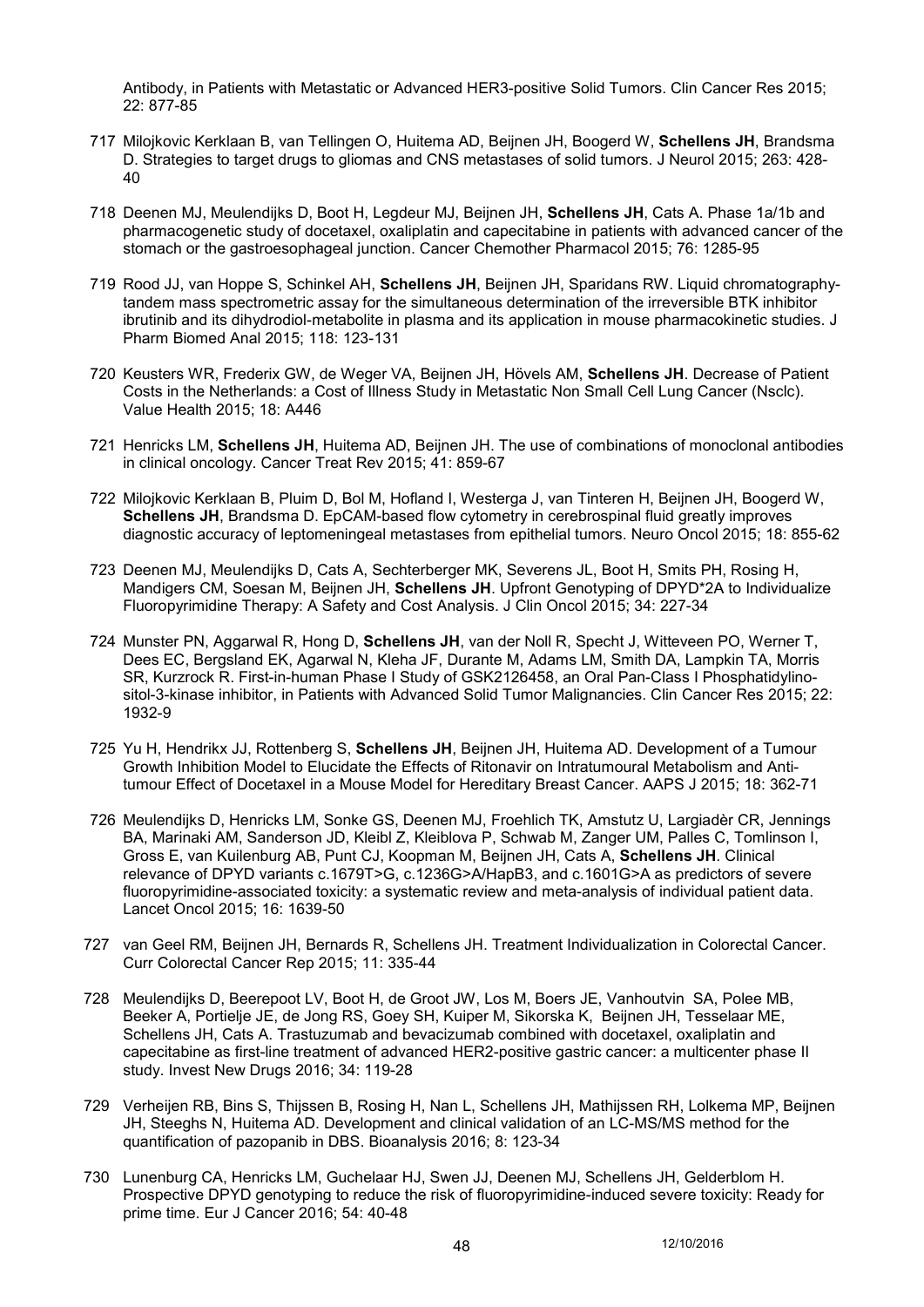- 731 van Geel RM, Hendrikx JJ, Vahl JE, van Leerdam ME, van den Broek D, Huitema AD, Beijnen JH, Schellens JH, Burgers SA. Crizotinib-induced fatal fulminant liver failure. Lung Cancer 2016; 93: 17-19
- 732 Schouten PC, Dackus GM, Marchetti S, van Tinteren H, Sonke GS, Schellens JH, Linn SC. A phase I followed by a randomized phase II trial of two cycles carboplatin-olaparib followed by olaparib monotherapy versus capecitabine in BRCA1- or BRCA2-mutated HER2-negative advanced breast cancer as first line treatment (REVIVAL): study protocol for a randomized controlled trial. Trials 2016; 17: 293
- 733 Derissen EJ, Jacobs BA, Huitema AD, Rosing H, **Schellens JH**, Beijnen JH. Exploring the intracellular pharmaco-kinetics of the 5-fluorouracil nucleotides during capecitabine treatment. Br J Clin Pharmacol 2016; 81: 949-57
- 734 Crombag MR, Joerger M, Thürlimann B, **Schellens JH**, Beijnen JH, Huitema AD. Pharmacokinetics of selected anticancer drugs in elderly cancer patients: focus on breast cancer. Cancers (Basel) 2016; 8
- 735 Meulendijks D, van Hasselt JG, Huitema AD, van Tinteren H, Deenen MJ, Beijnen JH, Cats A, **Schellens JH**. Renal function, body surface area, and age are associated with risk of early-onset fluoropyrimidine-associated toxicity in patients treated with capecitabine-based anticancer regimens in daily clinical care. Eur J Cancer 2016; 54: 120-30
- 736 Kip AE, Rosing H, Hillebrand MJ, Blesson S, Mengesha B, Diro E, Hailu A, **Schellens JH**, Beijnen JH, Dorlo TP. Validation and clinical evaluation of a novel method to measure miltefosine in leishmaniasis patients using dried blood spot sample collection. Antimicrob Agents Chemother 2016; 60: 2081-89
- 737 Cirkel GA, Kerklaan BM, Vanhoutte F, Van der Aa A, Lorenzon G, Namour F, Pujuguet P, Darquenne S, de Vos FY, Snijders TJ, Voest EE, **Schellens JH**, Lolkema MP. A dose escalating phase I study of GLPG0187, a broad spectrum integrin receptor antagonist, in adult patients with progressive high-grade glioma and other advanced solid malignancies. Invest New Drugs 2016; 34: 184-92
- 738 Meulendijks D, Henricks LM, Amstutz U, Froehlich TK, Largiadèr CR, Beijnen JH, de Boer A, Deenen MJ, Cats A, **Schellens JH**. Rs895819 in MIR27A improves the predictive value of DPYD variants to identify patients at risk of severe fluoropyrimidine-associated toxicity. Int J Cancer 2016; 138: 2752-61
- 739 Sparidans RW, van Hoppe S, Rood JJ, Schinkel AH, **Schellens JH**, Beijnen JH. Liquid chromatographytandem mass spectrometric assay for the tyrosine kinase inhibitor afatinib in mouse plasma using salting-out liquid-liquid extraction. J Chromatogr B Analyt Technol Biomed Life Sci 2016; 1012-1013
- 740 van Geel RM, Hendrikx JJ, Vahl JE, van Leerdam ME, van den Broek D, Huitema AD, Beijnen JH, **Schellens JH**, Burgers SA. Crizotinib-induced fatal fulminant liver failure. Lung Cancer 2016; 93: 17-19
- 741 de Vries Schultink AH, Suleiman AA, **Schellens JH**, Beijnen JH, Huitema AD. Pharmacodynamic modeling of adverse effects of anti-cancer drug treatment. Eur J Clin Pharmacol 2016; 72: 645-53
- 742 Nijenhuis CM, Huitema AD, Marchetti S, Blank C, Haanen JB, van Thienen JV, Rosing H, **Schellens JH**, Beijnen JH. The use of dried blood spots for pharmacokinetic monitoring of vemurafenib treatment in melanoma patients. J Clin Pharmacol 2016; 56: 1307-12
- 743 van Brummelen EM, Huitema AD, van Werkhoven E, Beijnen JH, **Schellens JH**. The performance of model-based versus rule-based phase I clinical trials in oncology : A quantitative comparison of the performance of model-based versus rule-based phase I trials with molecularly targeted anticancer drugs over the last 2 years. J Pharmacokinet Pharmacodyn 2016; 43: 235-42
- 744 Meulendijks D, de Groot JW, Los M, Boers JE, Beerepoot LV, Polee MB, Beeker A, Portielje JE, Goey SH, de Jong RS, Vanhoutvin SA, Kuiper M, Sikorska K, Pluim D, Beijnen JH, **Schellens JH**, Grootscholten C, Tesselaar ME, Cats A. Bevacizumab combined with docetaxel, oxaliplatin, and capecitabine, followed by maintenance with capecitabine and bevacizumab, as first-line treatment of patients with advanced HER2-negative gastric cancer: A multicenter phase 2 study. Cancer 2016; 122: 1434-43
- 745 Sprowl JA, Ong SS, Gibson AA, Hu S, Du G, Lin W, Li L, Bharill S, Ness RA, Stecula A, Offer SM, Diasio RB, Nies AT, Schwab M, Cavaletti G, Schlatter E, Ciarimboli G, **Schellens JH**, Isacoff EY, Sali A, Chen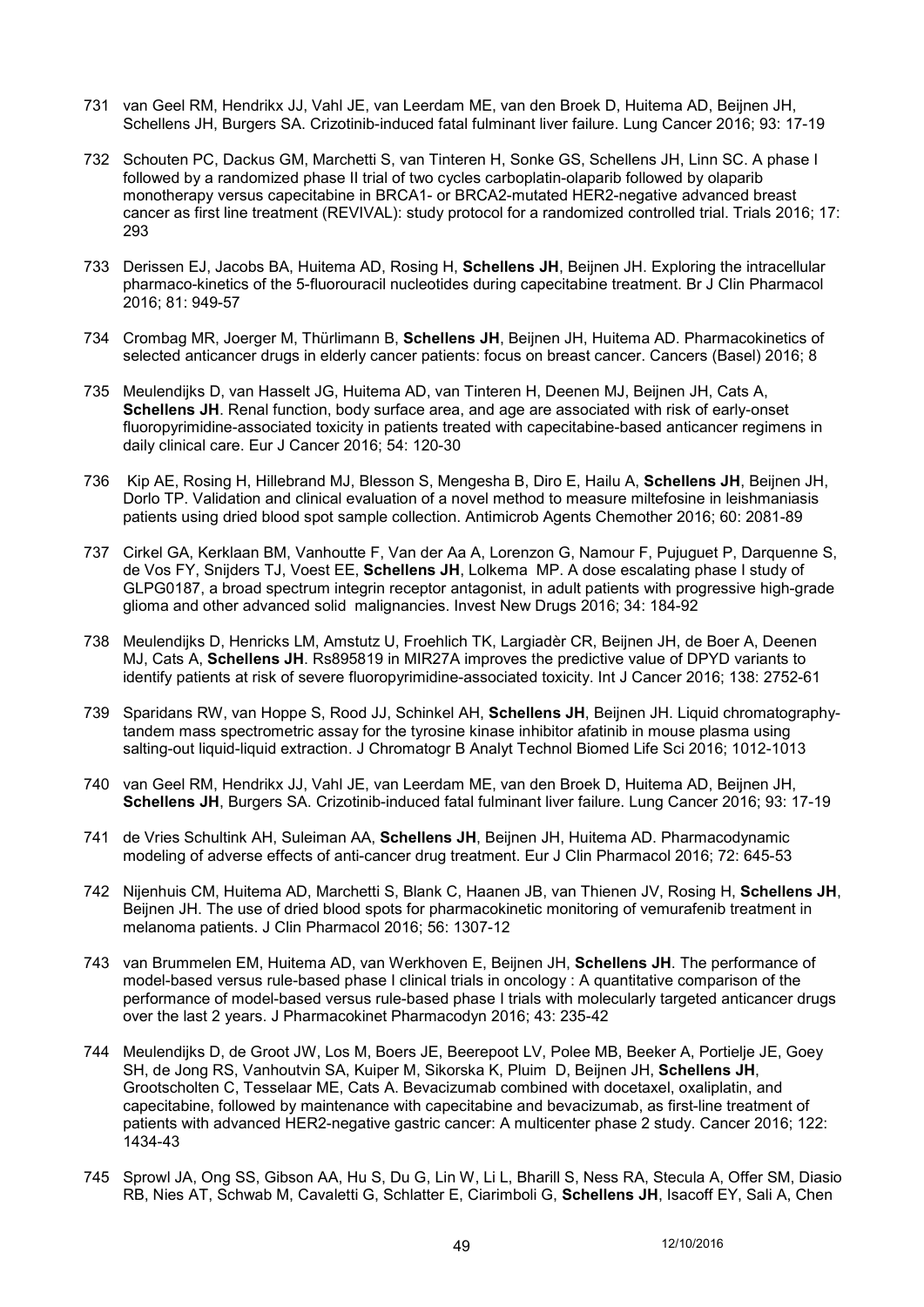T, Baker SD, Sparreboom A, Pabla N. A phosphotyrosine switch regulates organic cation transporters. Nat Commun 2016; 7: 10880

- 746 Nijenhuis CM, Lucas L, Rosing H, Robertson P Jr, Hellriegel ET, **Schellens JH**, Beijnen AJ. Metabolite profiling of (14)C-omacetaxine mepesuccinate in plasma and excreta of cancer patients. Xenobiotica 2016: 1-11
- 747 Dubbelman AC, Nijenhuis CM, Jansen RS, Rosing H, Mizuo H, Kawaguchi S, Critchley D, Shumaker R, **Schellens JH**, Beijnen JH. Metabolite profiling of the multiple tyrosine kinase inhibitor lenvatinib: a crossspecies comparison. Invest New Drugs 2016; 34: 300-18
- 748 Milojkovic Kerklaan B, Slater S, Flynn M, Greystoke A, Witteveen PO, Megui-Roelvink M, de Vos F, Dean E, Reyderman L, Ottesen L, Ranson M, Lolkema MP, Plummer R, Kristeleit R, Evans TR, **Schellens JH**. A phase I, dose escalation, pharmacodynamic, pharmacokinetic, and food-effect study of α2 integrin inhibitor E7820 in patients with advanced solid tumors. Invest New Drugs 2016; 34: 329-37
- 749 Nijenhuis CM, Haverkate H, Rosing H, **Schellens JH**, Beijnen JH. Simultaneous quantification of dabrafenib and trametinib in human plasma using high-performance liquid chromatography-tandem mass spectrometry. J Pharm Biomed Anal 2016; 125: 270-79
- 750 Dubbelman AC, Tibben M, Rosing H, Gebretensae A, Nan L, Gorman SH, Robertson P Jr, **Schellens JH**, Beijnen JH. Corrigendum to "Development and validation of LC-MS/MS assays for the quantification of bendamustine and its metabolites in human plasma and urine" [J. Chromatogr. B: Anal. Technol. Biomed. Life Sci.893-894 (2012) 92-100]. J Chromatogr B Analyt Technol Biomed Life Sci 2016; 1020: 168-69
- 751 Jacobs BA, Meulenaar J, Rosing H, Pluim D, Tibben MM, de Vries N, Nuijen B, Huitema AD, Beijnen JH, **Schellens JH**, Marchetti S. A phase 0 clinical trial of novel candidate extended-release formulations of capecitabine. Cancer Chemother Pharmacol 2016; 77: 1201-17
- 752 Jacobs BA, Deenen MJ, Pluim D, van Hasselt JG, Krähenbühl MD, van Geel RM, de Vries N, Rosing H, Meulendijks D, Burylo AM, Cats A, Beijnen JH, Huitema AD, **Schellens JH**. Pronounced betweensubject and circadian variability in thymidylate synthase and dihydropyrimidine dehydrogenase enzyme activity in human volunteers. Br J Clin Pharmacol 2016; 82: 706-16
- 753 Deenen MJ, Cats A, Severens JL, Beijnen JH, **Schellens JH**. Reply to T. Magnes et al. J Clin Oncol 2016; 34: 2434-35
- 754 Jacobs BA, Rosing H, de Vries N, Meulendijks D, Henricks LM, **Schellens JH,** Beijnen JH. Development and validation of a rapid and sensitive UPLC-MS/MS method for determination of uracil and dihydrouracil in human plasma. J Pharm Biomed Anal 2016; 126: 75-82
- 755 Sparidans RW, Kort A, Schinkel AH, **Schellens JH**, Beijnen JH. Liquid chromatography-tandem mass spectrometric assay for ponatinib and N-desmethyl ponatinib in mouse plasma. J Chromatogr B Analyt Technol Biomed Life Sci 2016; 1023-1024: 24-29
- 756 Nijenhuis CM, **Schellens JH**, Beijnen JH. Regulatory aspects of human radiolabeled mass balance studies in oncology: concise review. Drug Metab Rev 2016; 48: 266-80
- 757 Nijenhuis CM, Hellriegel E, Beijnen JH, Hershock D, Huitema AD, Lucas L, Mergui-Roelvink M, Munteanu M, Rabinovich-Guilatt L, Robertson P Jr, Rosing H, Spiegelstein O, **Schellens JH**. Pharmacokinetics and excretion of (14)C-omacetaxine in patients with advanced solid tumors. Invest New Drugs 2016; 34: 565-74
- 758 Cirkel GA, Weeber F, Bins S, Gadellaa-van Hooijdonk CG, van Werkhoven E, Willems SM, van Stralen M, Veldhuis WB, Ubink I, Steeghs N, de Jonge MJ, Langenberg MH, **Schellens JH**, Sleijfer S, Lolkema MP, Voest EE. The time to progression ratio: a new individualized volumetric parameter for the early detection of clinical benefit of targeted therapies. Ann Oncol 2016; 27: 1638-43
- 759 Nijenhuis CM, Lucas L, Rosing H, Jamieson G, Fox JA, **Schellens JH**, Beijnen JH. Quantification of vosaroxin and its metabolites N-desmethylvosaroxin and O-desmethylvosaroxin in human plasma and urine using high-performance liquid chromatography-tandem mass spectrometry. J Chromatogr B Analyt Technol Biomed Life Sci 2016; 1027: 1-10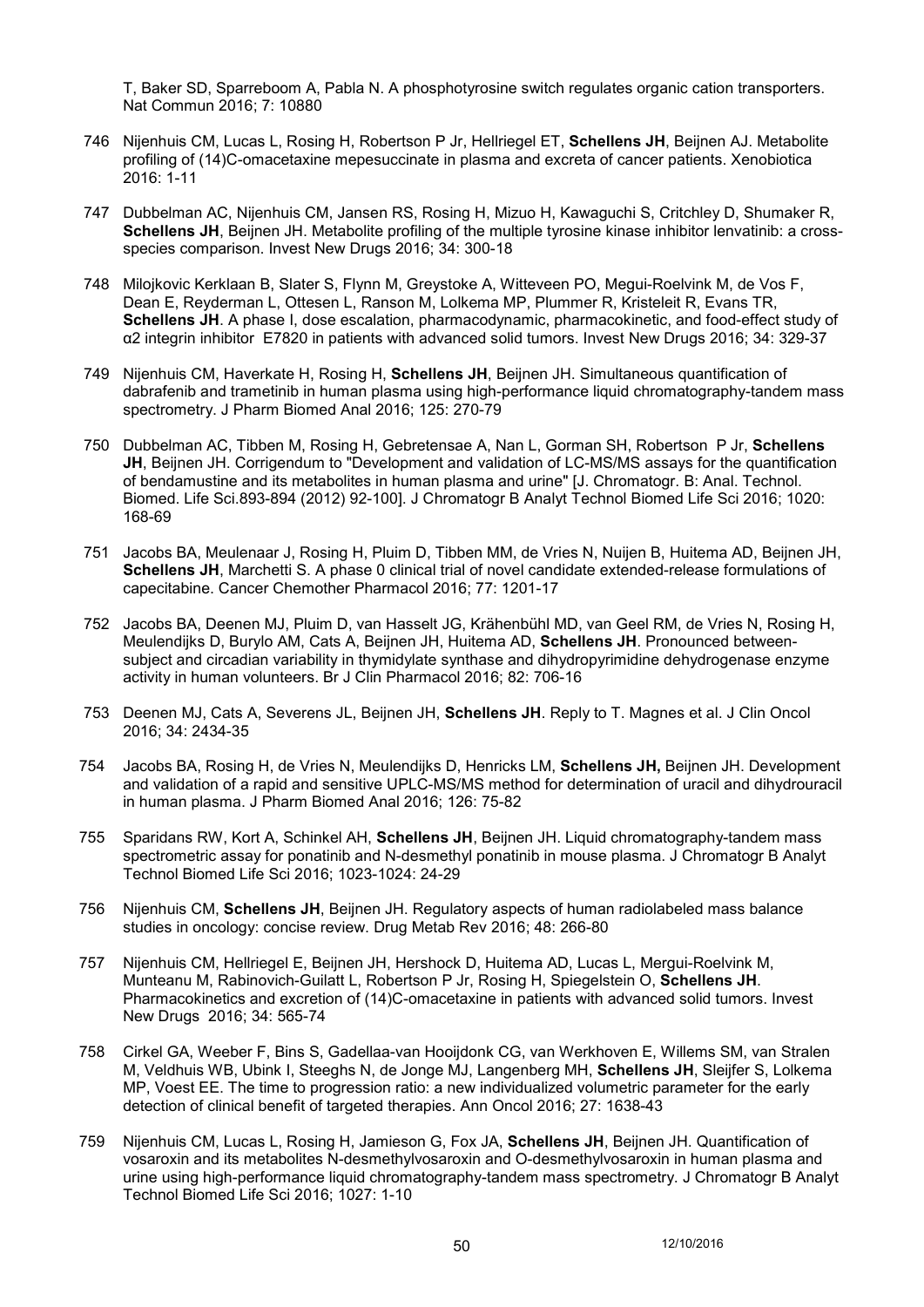- 760 Oddo D, Sennott EM, Barault L, Valtorta E, Arena S, Cassingena A, Filiciotto G, Marzolla G, Elez E, van Geel RM, Bartolini A, Crisafulli G, Boscaro V, Godfrey JT, Buscarino M, Cancelliere C, Linnebacher M, Corti G, Truini M, Siravegna G, Grasselli J, Gallicchio M, Bernards R, **Schellens JH**, Tabernero J, Engelman JA, Sartore-Bianchi A, Bardelli A, Siena S, Corcoran RB, Di Nicolantonio F. Molecular landscape of acquired resistance to targeted therapy combinations in BRAF-mutant colorectal cancer. Cancer Res 2016; 76: 4504-15
- 761 Schouten PC, Dackus GM, Marchetti S, van Tinteren H, Sonke GS, **Schellens JH,** Linn SC. A phase I followed by a randomized phase II trial of two cycles carboplatin-olaparib followed by olaparib monotherapy versus capecitabine in BRCA1- or BRCA2-mutated HER2-negative advanced breast cancer as first line treatment (REVIVAL): study protocol for a randomized controlled trial. Trials 2016; 17: 293
- 762 Boekhout AH, Gietema JA, Milojkovic Kerklaan B, van Werkhoven ED, Altena R, Honkoop A, Los M, Smit WM, Nieboer P, Smorenburg CH, Mandigers CM, van der Wouw AJ, Kessels L, van der Velden AW, Ottevanger PB, Smilde T, de Boer J, van Veldhuisen DJ, Kema IP, de Vries EG, **Schellens JH**. Angiotensin II-receptor inhibition with candesartan to prevent trastuzumab-related cardiotoxic effects in patients with early breast cancer: a randomized clinical trial. JAMA Oncol 2016; 2: 1030-37
- 763 Nijenhuis CM, Huitema AD, Blank C, Haanen JB, van Thienen JV, Rosing H, **Schellens JH**, Beijnen JH. Clinical Pharmacokinetics of Vemurafenib in BRAF-Mutated Melanoma Patients. J Clin Pharmacol 2016; in press
- 764 van Brummelen EM, Ros W, Wolbink G, Beijnen JH, **Schellens JH**. Antidrug Antibody Formation in Oncology: Clinical Relevance and Challenges. Oncologist 2016; in press
- 765 Rood JJ, **Schellens JH,** Beijnen JH, Sparidans RW. Recent developments in the chromatographic bioanalysis of approved kinase inhibitor drugs in oncology. J Pharm Biomed Anal 2016; in press
- 766 Rood JJ, van Bussel MT, **Schellens JH**, Beijnen JH, Sparidans RW. Liquid chromatography-tandem mass spectro-metric assay for the T790M mutant EGFR inhibitor osimertinib (AZD9291) in human plasma. J Chromatogr B Analyt Technol Biomed Life Sci 2016; 1031: 80-85
- 767 Verheijen RB, Bins S, Mathijssen RH, Lolkema M, van Doorn L, **Schellens JH**, Beijnen JH, Langenberg MH, Huitema AD, Steeghs N. Individualized pazopanib dosing: a prospective feasibility study in cancer patients. Clin Cancer Res. 2016; in press
- 768 Sawicki E, Beijnen JH, **Schellens JH**, Nuijen B. Pharmaceutical development of an oral tablet formulation containing a spray dried amorphous solid dispersion of docetaxel or paclitaxel. Int J Pharm 2016; 511: 765-73
- 769 Yu H, van Erp N, Bins S, Mathijssen RH, **Schellens JH**, Beijnen JH, Steeghs N, Huitema AD. Development of a pharmacokinetic Mmdel to describe the complex pharmacokinetics of pazopanib in cancer patients. Clin Pharmacokinet 2016; in press
- 770 Meulendijks D, Henricks LM, van Kuilenburg AB, Jacobs BA, Aliev A, Rozeman L, Meijer J, Beijnen JH, de Graaf H, Cats A, **Schellens JH.** Patients homozygous for DPYD c.1129-5923C>G/haplotype B3 have partial DPD deficiency and require a dose reduction when treated with fluoropyrimidines. Cancer Chemother Pharmacol 2016; in press
- 771 Herbrink M, **Schellens JH**, Beijnen JH, Nuijen B. Inherent formulation issues of kinase inhibitors. J Control Release. 2016; 239: 118-27
- 772 Meulendijks D, Cats A, Beijnen JH, **Schellens JH**. Improving safety of fluoropyrimidine chemotherapy by individualizing treatment based on dihydropyrimidine dehydrogenase activity - Ready for clinical practice? Cancer Treat Rev 2016; 50: 23-34
- 773 Leijen S, van Geel RM, Pavlick AC, Tibes R, Rosen L, Razak AR, Lam R, Demuth T, Rose S, Lee MA, Freshwater T, Shumway S, Liang LW, Oza AM, **Schellens JH,** Shapiro GI. Phase I study evaluating WEE1 inhibitor AZD1775 as monotherapy and in combination with gemcitabine, cisplatin, or carboplatin in patients with advanced solid tumors. J Clin Oncol 2016; in press
- 774 Sparidans RW, Rosing H, Rood JJ, **Schellens JH**, Beijnen JH. Liquid chromatography-tandem mass spectrometric assay for therapeutic drug monitoring of the B-Raf inhibitor encorafenib, the EGFR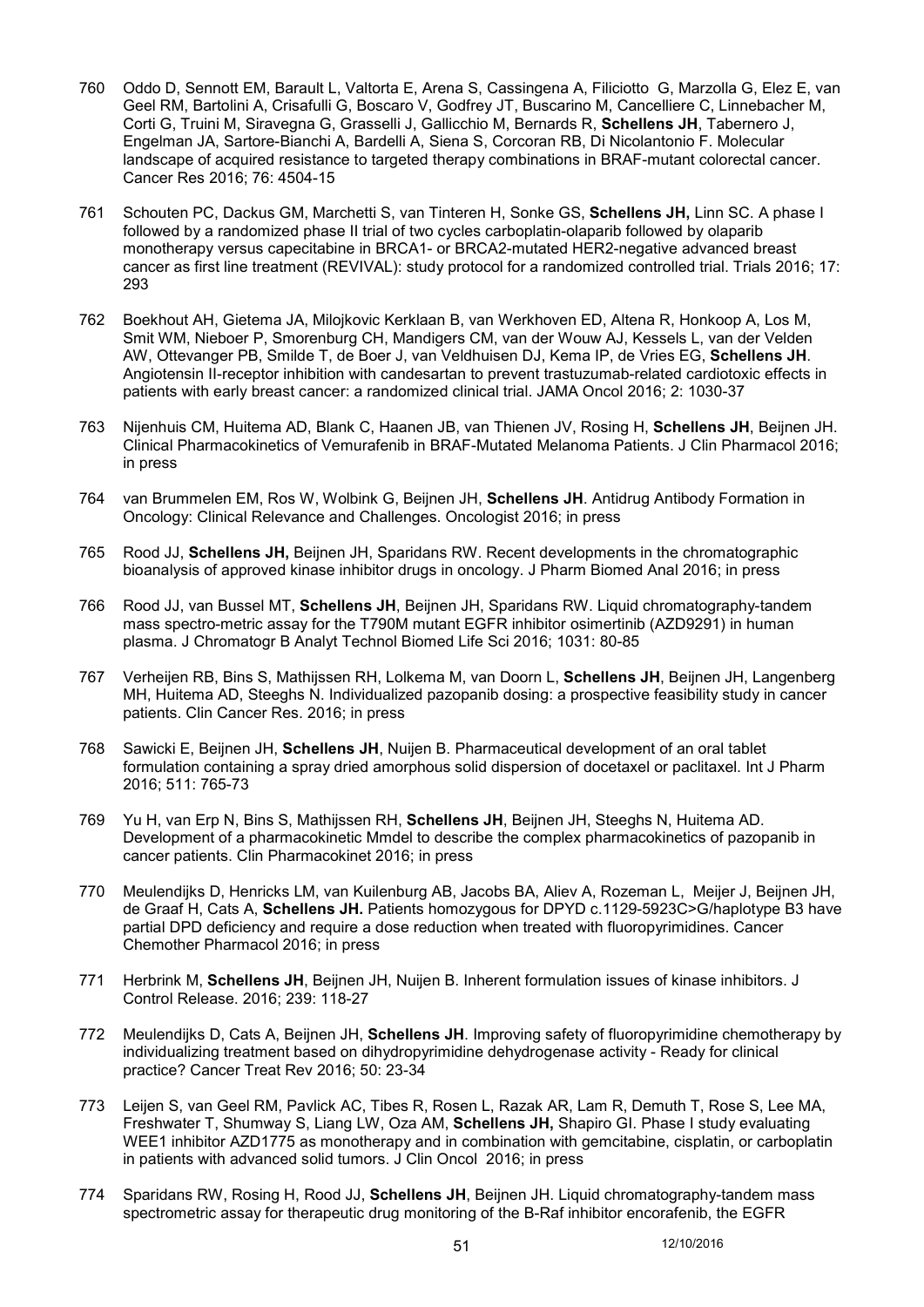inhibitors afatinib, erlotinib and gefitinib and the O-desmethyl metabolites of erlotinib and gefitinib in human plasma. J Chromatogr B Analyt Technol Biomed Life Sci 2016; 1033-1034: 390-98

775 Bins S, Cirkel GA, Gadellaa-van Hooijdonk CG, Weeber F, Nijman IJ, Bruggink AH, van Diest PJ, Willems SM, Veldhuis WB, van den Heuvel MM, de Knegt RJ, Koudijs MJ, van Werkhoven E, Mathijssen RH, Cuppen E, Sleijfer S, **Schellens JH**, Voest EE, Langenberg MH, de Jonge MJ, Steeghs N, Lolkema MP. Implementation of a multicenter biobanking collaboration for next-generation sequencing-based biomarker discovery based on fresh frozen pretreatment tumor tissue biopsies. Oncologist 2016 in press

### *Reviews and editorials*

- 1 Kuppens IE, Beijnen J, **Schellens JHM**. Topoisomerase I inhibitors in the treatment of gastro-intestinal cancer: from intravenous to oral administration. Clin Colorectal Cancer 2004; 4: 163-80
- 2 Joerger M, **Schellens JHM**, Beijnen JH. Therapeutic drug monitoring of non-anticancer drugs in cancer patients. Methods Find Exp Clin Pharmacol. 2004; 26: 531-45
- 3 Beijnen JH, **Schellens JHM**. Drug Interactions in Oncology. Lancet Oncology 2004; 5: 489-96
- 4 Appels NM, Beijnen JH, **Schellens JHM**. Development of farnesyl transferase inhibitors: a review. Oncologist 2005; 10: 565-78
- 5 Siegel-Lakhai WS, Beijnen JH, **Schellens JHM**. Current knowledge and future directions of the selective epidermal growth factor receptor inhibitors erlotinib (Tarceva) and gefitinib (Iressa). Oncologist 2005; 10: 579-89
- 6 Kuppens IE, Breedveld P, Beijnen JH, **Schellens JHM**. Modulation of oral drug bioavailability. Cancer Invest. 2005; 23: 443-64
- 7 **Schellens JHM**. Challenges of oral chemotherapy, Clin. Adv Hematology& Oncology 2005; 3: 99-100
- 8 De Jonge ME, Huitema AD, **Schellens JHM**, Rodenhuis S, Beijnen JH. Individualised cancer chemotherapy: strategies and performance of prospective studies on therapeutic drug monitoring with dose adaption: a review. Clin Pharmacokinet. 2005 44:147-73
- 9 Triesscheijn M, Baas P, **Schellens JHM**, Stewart FA. Photodynamic therapy in oncology. Oncologist 2006; 11: 1034-44
- 10 Boekhout AH, Beijnen JH, **Schellens JHM**. Symptoms and treatment in cancer therapy-induced early menopause. Oncologist 2006; 11: 641-54
- 11 Meijerman I, Beijnen JH, **Schellens JHM**. Herb-drug interactions in oncoloy: focus on mechanisms of induction. Oncologist 2006; 11: 742-52
- 12 Van den Berg JH, Beijnen JH, Balm AJ, **Schellens JHM**. Future opportunities in preventing cisplatin induced ototoxicity. Cancer Treat Rev. 2006; 32: 390-97
- 13 Beumer JH, Beijnen JH, **Schellens JHM**. Mass balance studies, with a focus on anticancer drugs. Clin Pharmacokinet. 2006; 45: 33-58
- 14 Engwegen JYMN, Gast MCW, **Schellens JHM**, Beijnen JH. Clinical proteomics: searching for better tumour markers with SELDI-TOF mass spectrometry. Trends Pharmacol Sci. 2006; 27: 251-59
- 15 Breedveld P, Beijnen JH, **Schellens JHM**. Use of P-glycoprotein and BCRP inhibitors to improve oral bioavailability and CNS penetration of anticancer drugs. Trends Pharmacol Sci. 2006; 27: 17-24
- 16 De Kogel Ch, **Schellens JHM**. Imatinib. Oncologist. 2007; 12: 1390-94
- 17 **Schellens JHM**, Looking back at EACPT2007. Basic Clin Pharmacol Toxicol. 2007; 101: 393-4
- 18 Marchetti S, **Schellens JHM**. The impact of FDA and EMEA guidelines on drug development in relation to Phase 0 trials. Br J Cancer 2007; 97: 577-81
- 19 Marchetti S, Mazzanti R, Beijnen JH, **Schellens JHM**. Concise review: Clinical relevance of drug drug and herb drug interactions mediated by the ABC transporter ABCB1 (MDR1, P-glycoprotein). Oncologist 2007: 12: 927-41
- 20 Vink SR, Van Blitterswijk WJ, **Schellens JHM**, Verheij M. Rationale and clinical application of alkylphospholipid analogues in combination with radiotherapy. Cancer treat Rev. 2007; 33: 191-202
- 21 **Schellens JHM**. Capecitabine. Oncologist 2007; 12: 152-55
- 22 Kemper EM, van Kan HJ, Speelman P, de Gans K, Beijnen JH, **Schellens JHM**. Severe phenytoin intoxication in patients with hypoalbuminaemia. Ned Tijdschr Geneeskd. 2007; 151: 138-41
- 23 **Schellens JHM**, Beijnen JH. Management recommendations in patients with methotrexate intoxication. Ned Tijdschr Geneeskd 2007; 151: 337-41
- 24 Harmsen S, Meijerman I, Beijnen JH, **Schellens JHM**. The role of nuclear receptors in pharmacokinetic drug-drug interactions in oncology. Cancer Treat Rev. 2007; 33: 369-80
- 25 Keizer RJ, Huitema AD, Damen CW, **Schellens JHM**, Beijnen JH. The pharmacokinetics of monoclonal antibodies. Ned Tijdschr Geneeskd 2007; 151: 683-88
- 26 **Schellens JHM**. PARP1: de achilleshiel van de BRCA-deficiënte tumor. Medische Oncologie 2008; 5: 29- 31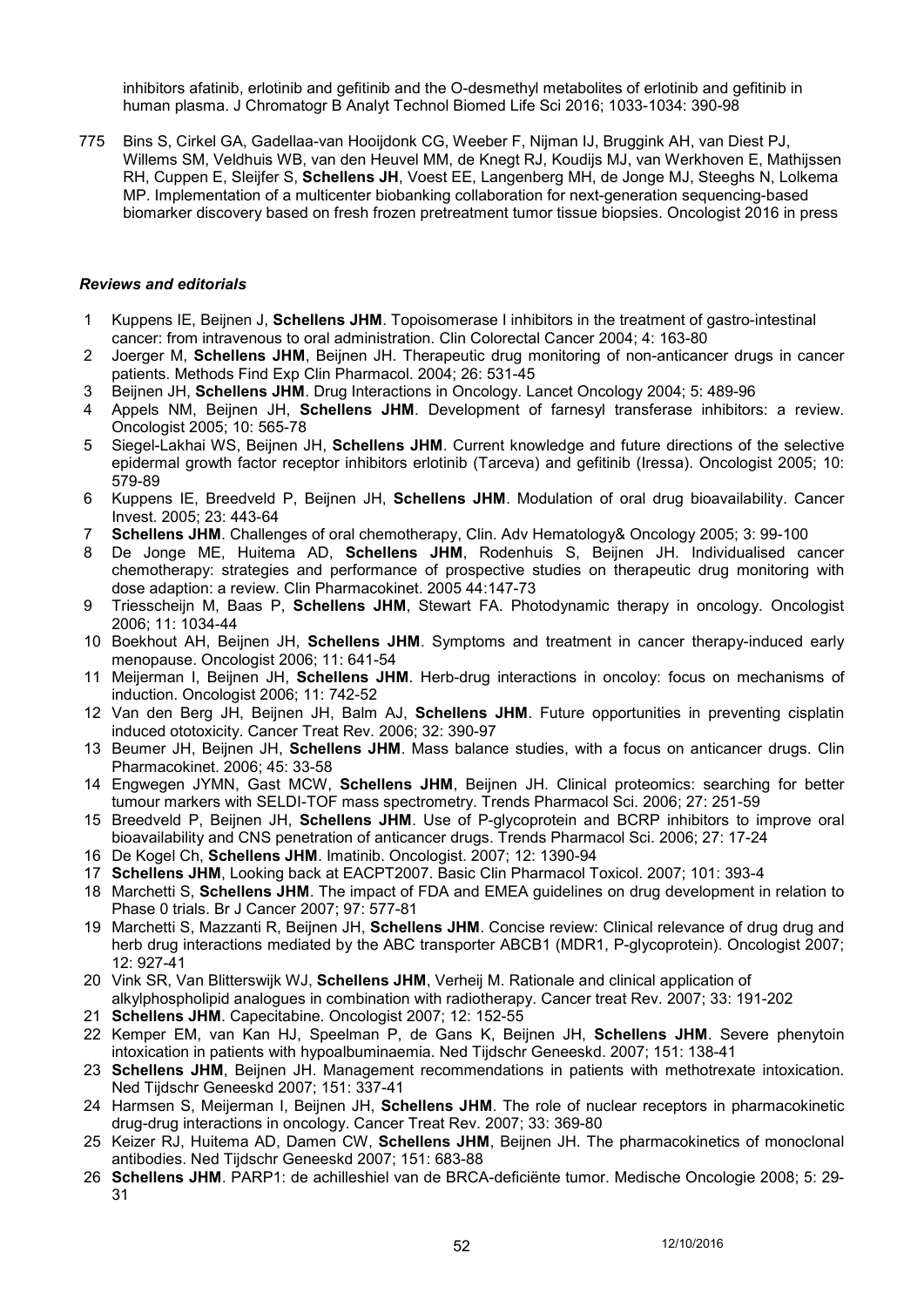### *Books and chapters in books*

- 1. Van Rijswijk REN, **Schellens JHM**, Van der Vijgh WJF, Vermorken JB. Maligne aandoeningen. In: Farmacologie (Sitsen JMA, Smits JFM, Smits P, Cohen AF, Van Bortel LM, eds). Elsevier gezondheidszorg, Maarssen 2004; 499-524
- 2. **Schellens JHM**. Clinical implications and mechanisms of variability in the response to anticancer agents. Chapter 3, 30-40. In: Schellens JHM, McLeod HL, DR Newell (eds) Cancer Clinical Pharmacology. Oxford; New York: Oxford University Press 2005
- 3. Milano G, **Schellens JHM**. Pyrimidine antimetabolites. Chapter 5, 51-62. In: Schellens JHM, McLeod HL, DR Newell (eds) Cancer Clinical Pharmacology. Oxford; New York: Oxford University Press 2005
- 4. Lakhai WS, Beijnen JH, **Schellens JHM**. Novel tyrosine kinase inhibitors: focus on Imatinib and gefitinib. Chapter 14, 198-215. In: Schellens JHM, McLeod HL, DR Newell (eds) Cancer Clinical Pharmacology. Oxford; New York: Oxford University Press 2005
- 5. Verweij J, **Schellens JHM**. Klinische onderzoeksmethodologie in de oncologie. In: Van de Velde CJH, van Krieken JHJM, de Mulder PHM, Vermorken JB, editors. Oncologie. 7<sup>th</sup> ed. Houten: Bohn Stafleu van Loghum 2005; 125-130
- 6. Schellens JHM. Variabiliteit in 'gevoeligheid' van farmaca. 2<sup>e</sup> Druk. In: Algemeen Farmacologie. (J.M. van Ree, D.D. Breimer, eds), Elsevier Gezondheidszorg, Maarssen 2006; 159-181
- 7. Marchetti S, Beijnen JH, Mazzanti R, **Schellens JHM.** Clinical relevance: drug-drug interactions, pharmacokinetics, pharmacodynamics, and toxicity. In: Drug transporters: Molecular Characterization and Role in Drug Disposition, eds. Guofeng You & Marilyn E. Morris, John Wiley & Sons, Inc., Hoboken, NJ, USA, 2007; 747-880
- 8. **Schellens JHM**, Mathijssen AHJ. Klinische onderzoeksmethodologie in de oncologie. In: Van de Velde CJH, van Krieken JHJM, de Mulder PHM, Vermorken JB, editors. Oncologie. 9<sup>th</sup> ed. Houten: Bohn Stafleu van Loghum 2009; in press
- 9. Cohen AF, Danhof M, Greef de HJMM, IJzerman AP, Kenter MJH, **Schellens JHM**, Sitsen JMA. Geneesmiddelen. In: Farmacologie (Sitsen JMA, Cohen AF, Franson KL, Smits P, Struijker Boudier HAJ, Van Bortel LM.) Elsevier gezondheidszorg, Maarssen 2009; 13-64
- 10. Oostendorp RL, Beijnen JH, **Schellens JHM**. The role of abc transporters at the intestinal barrier. In: ABC transporters and multidrug resistance. Edited by Boumendjel A, Boutonnat J, Robert J. 2009; 385-409

## *Unrefereed and other lab and clinical publications*

- 1. Zandvliet AS, Bosch TM, **Schellens JHM**, Beijnen JH. Speuren naar de beste correlatie met bijwerkingen. Pharm Weekbl 2003; 138: 1323-30
- 2. De Jonge ME, Huitema ADR, Beijnen JH, **Schellens JHM**, Rodenhuis S. Succesvolle "rechallenge" met chromoglicaat. Overgevoeligheidsreacties bij Chemotherapie. Pharm Weekbl 2003; 138: 874-9
- 3. **Schellens JHM**. Inhibitors of drug transport proteins shed light on oral treatment of cancer. Conceptuur 2004; 40: 16-7
- 4. Jacobs BS, Klijn JS, Logman JFS, **Schellens JHM**. Epoëtine als ondersteuning in de behandeling van kanker: kwaliteit van leven verbeterend of levensgevaarlijk. Pharm Weekbl 2004; 139: 1714-6
- 5. Kaouass EG, Kustura A, Hoebe DM, Labadie J, **Schellens JHM**. Angineuze klachten bij het gebruik van fluorouracil en capecitabine. Pharm Weekbl 2004; 139: 1604-7
- 6. Mattheij CAM, Putto MRCC, Najak A, **Schellens JHM**. Niet zonnen, niet roken, wel screenen. Pharm Weekbl 2004; 139: 1572-8
- 7. Raghoebarsingh W, Sanders SJWJ, De Vries LE, **Schellens JHM**. Behoud van fertiliteit na chemotherapie bij prepubertaire kinderen. Pharm Weekbl 2004; 139: 1526-9
- 8. Thuis IJT, Lakhai WS, **Schellens JHM**, Beijnen JH. Erlotinib houdt EGFR aan de teugel. Pharm Weekbl 2004; 139: 1426-8
- 9. Denissen JFPM, Tanwir MK, Woi A Sioe WJ, **Schellens JHM**. Let op vocht en interacties. Pharm Weekbl 2004; 139: 1358-62
- 10. Van Leeuwen RWF, Herrewijn D, Westerman B, **Schellens JHM**. Met profylaxe pakt rechallenge goed uit. Pharm Weekbl 2004; 139: 1240-4
- 11. Grijsen MC, Köhler TC, Van Vliet AC, Werkman GM, **Schellens JHM**. Tintelingen sluipen binnen. Pharm Weekbl 2004; 139: 1133-7
- 12. Bouwman K, Gast MCW, Bonfrer JMG, **Schellens JHM**, Beijnen JH. Proteomics in de oncologie. Pharm Weekbl 2004; 139: 879-84
- 13. **Schellens JHM**, Beijnen JH. Patiënt heeft voordeel bij paclitaxel in orale toedieningsvorm. Med Oncologie 2004; 7: 25
- 14. Beijnen JH, **Schellens JH**. Geneesmiddeleninteracties met oncolytica. Pharm Weekbl 2004; 139: 656-60
- 15. **Schellens JHM**, Beijnen JH. Toxiciteit van cytostatica: Soorten toxiciteit waarop de patiënt zich moet voorbereiden. Pharm Weekbl 2004; 139: 644-9
- 16. Verheggen BG, Bocxe JTH, Bergsma R, **Schellens JHM**. Rabdomyolyse als bijwerking van statines.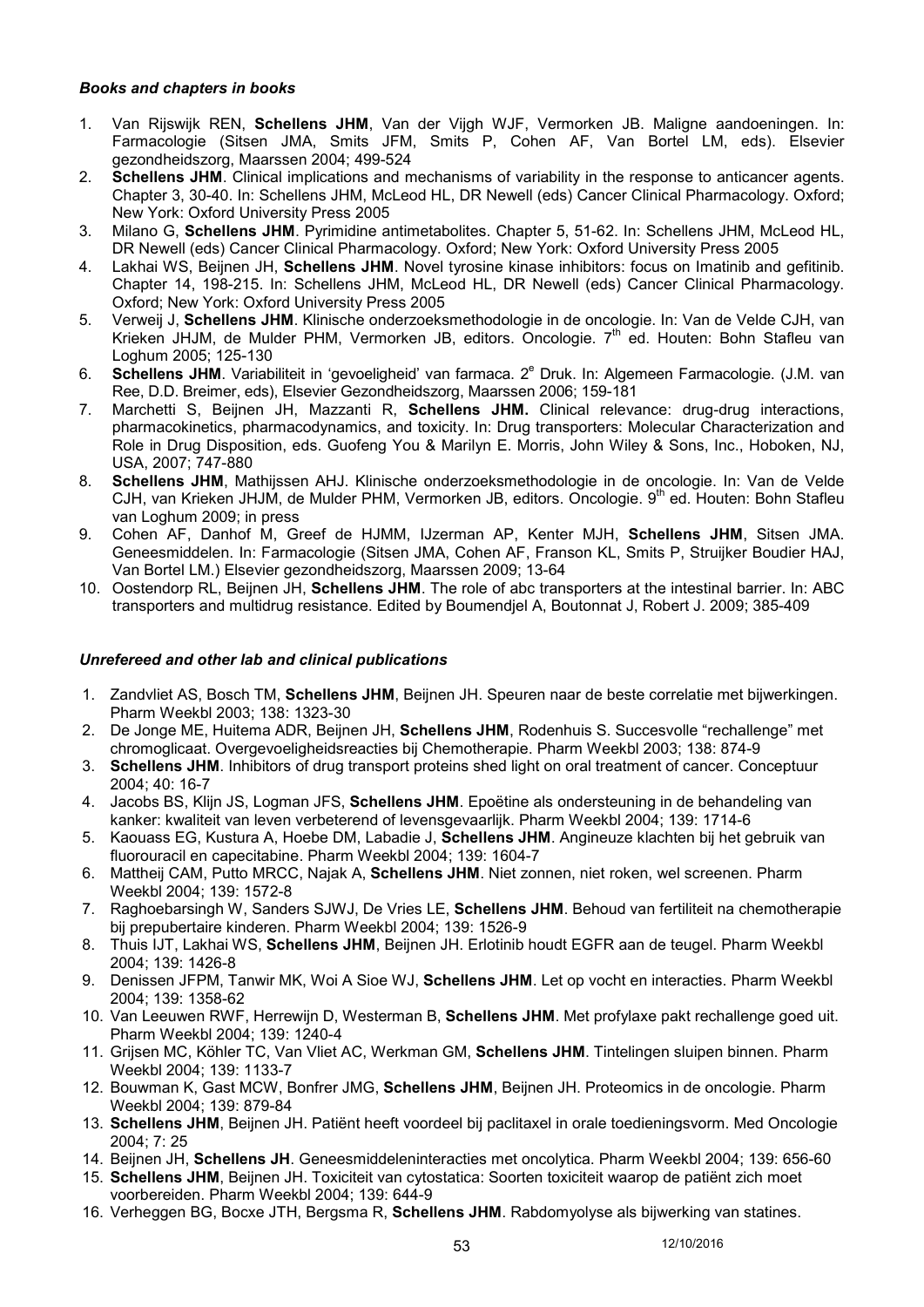Pharm Weekbl 2004; 139: 836-40

- 17. Nijland HMJ, Huitema ADR, Otten JMMB, **Schellens JHM**, Beijnen JH. Overzicht van interacties tussen oncolytica en orale anticoagulantia: ernstige gevolgen. Pharm Weekbl 2005; 140: 1442-7
- 18. Crul M, Van Zandwijk N, Beijnen JH, **Schellens JHM**. Klinische en preklinische farmacologie van de combinatie cisplatine en gemcitabine. Pharm Weekbl 2005; 140: 369-71
- 19. **Schellens JHM**. Misleidende reclame voor OxyContin. Pharm Weekbl 2005; 140: 196
- 20. Berghauser Pont LME, Minjon L, Mooiman KD, **Schellens JHM**. Tromboseprofylaxe bij kankerpatiënten. Pharm Weekbl 2007; 16: 30-1
- 21. Gast MCW, Engwegen JYMN, Helgason HH, **Schellens JHM**, Beijnen JH. 'Clinical proteomics' in de oncologie. Ned Tijdschrift voor Oncologie 2007; 4: 140-51
- 22. **Schellens JHM**. Targeted drugs. Medische Oncologie 2007; 1: 32-3
- 23. **Schellens JHM**, Beijnen JH, Haanen JBAG. Langer progressievrij bij nierkanker. Pharm Weekbl 2007; 6: 34-5
- 24. Beijnen JH, **Schellens JHM**. Recente ontwikkelingen in de medicamenteuze behandeling van kanker. Pharm Weekbl 2007; 4: Wetenschappelijk Platform 1: 2-7
- 25. **Schellens JHM.** Zelfdenkende medicijnen. GezondNU. 2008; 2: 28-31
- 26. **Schellens JHM**. Informatie naar en samenwerking met patiënten- en consumentenorganisaties. Openheid van zaken. De werkzaamheden van het College ter Beoordeling van Geneesmiddelen. 2008; 107-09 27. Beijnen JH, **Schellens JHM**. Drug interactions in oncology. EJHP Practice. 2008; 13-14
- 28. Gouverneur BJGM, Huitema ADR, **Schellens JHM**, Beijnen JH. Fosaprepitant uitkomst bij slikproblemen. Pharm Weekbl 2009; 40: 28-31
- 29. Aleman J, Huitema ADR, **Schellens JHM**, Beijnen JH. Mechanismen van resistentie tegen EGFR/HER2 antilichamen. Pharm Weekbl 2009; 42: 172-77
- 30. Boss DS, Beijnen JH, **Schellens JHM**. Een nieuwe strategie tegen kanker: PARP-remmers. SCRIPT Oncologie 2009; 4: 1-3
- 31. Hendrikx JJMA, **Schellens JHM**, Beijnen JH. Methylnaltrexon bij darmfunctiestoornissen door opioïdengebruik. Pharm Weekbl 2009; 47: 192-98
- 32. Goey AKL. **Schellens JHM**, Beijnen JH, Huitema ADR. Dexrazoxaan bij anthracycline-geïnduceerde cardiotoxiciteit en anthracycline-extravasatie. Ned Tijdschr Geneesk 2010; 154
- 33. Beijnen JH, **Schellens JHM**. Nieuwe orale oncolytica: 'the intravenous to oral switch'. Oncollectie 2012; 2: 9-14
- 34. van Hasselt JGC, van den Heuvel MM, **Schellens JHM**, Beijnen JH, Brandsma D, Huitema ADR. Severe cannabinoid intoxication in a patient with non-small-cell lung cancer. Journal of Palliative Care 2012; 28: 60-61
- 35. van Keep MML, Huitema ADR, **Schellens JHM**, Beijnen JH. Eribuline: nieuw oncolyticum voor de behandeling van gemetastaseerde borstkanker. PW Wetenschappelijk Platform 2013; 7: 10-14
- 36. de Jager A, **Schellens JHM**, Beijnen JH, Huitema ADR. Trastuzumab emtansine (T-DM1): een antilichaamgeneesmiddelconjugaat voor gerichte behandeling van HER2-positieve gemetastaseerde borstkanker. PW Wetenschappelijk Weekbl 2013; 46: 132-5
- 37. Huitema ADR, **Schellens JHM**, Beijnen JH. Monoklonaal antilichaam geleidt cytotoxische stof naar tumor. PW Wetenschappelijk Weekbl 2014; 1/2: 26-9
- 38. Van Geel RMJM, Bernards R, Voest EE, Lolkema MPJK, Cats A, Sleijfer S, Eskens FALM, **Schellens JHM**. Innovatieve combinatie van doelgerichte middelen voor de behandeling van gemetastaseerd BRAFgemuteerd colorectaal carcinoom. Ned Tijdschr Geneesk 2014; 2: 69-72
- 39. Hendrikx JJMA, Rosing H, Schinkel AH, **Schellens JHM**, Beijnen JH. Translationele farmacologie van oraal gegeven taxanen. Pharm Weekbl 2014; 149: 26-29

# **Patent filings**

- 1. A combination of 9,10-dihydro-5-methoxy-9-0x0-N-[4-[2-(1, 2, 3, 4-tetrahydro-6, 7,-dimethoxy-2-isoquinoli-nyl) ethyl]phenyl]-4-acridinecarboxamide or a salt thereof and Paclitaxel and its analogs or derivatives. Filed: 2000
- 2. A method of improving of oral bioavailability of orally administered drugs, a method of screening for enhancers of such bioavailability and novem pharmaceuytical composition for oral delivery of drugs. Filed: 2001
- 3. Development of the anticancer agent Kahalalide F. Filed: 2002
- 4. The effect of Bcrp1 (Abcg2) on the *in vivo* pharmacokinetics and brain penetration of Imatinib mesylate (Gleevec®): implications for the use of BCRP and P-gp inhibitors to enable the brain penetration of Imatinib in patients. Filed: 2004
- 5. Combination comprising a BCRP inhibitor and 4-(4-methylpiperazin–1-ylmethyl)-n-[4-methyl-3-(4-pyridin-3-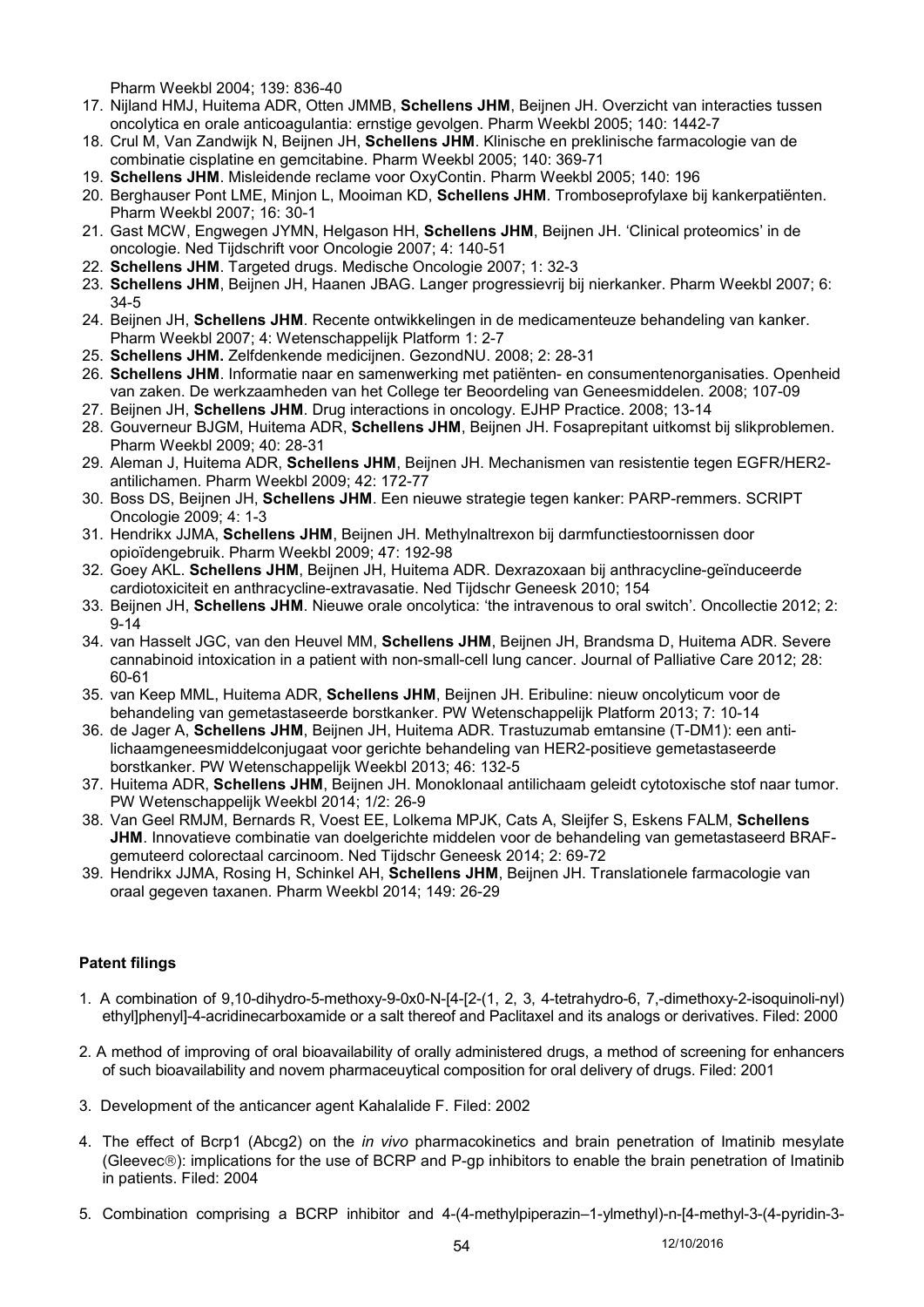yl)pyrimidin-2-ylamino)phenyl]-benzamide. Filed: 2006

6. Taxane Formulations Prepared By Spray Drying

The application in this third family relates only to taxane formulations prepared by spray drying, as in family 2. The application in this family is as follows:

|       | Country   Application No.                   | Filing Date   Earliest Priority Date |
|-------|---------------------------------------------|--------------------------------------|
| I PCT | PCT/GB2009/002068   24/08/2009   22/08/2008 |                                      |

7. Taxane Formulations and Taxane Formulations Prepared By Spray Drying

The applications in this second family relate to the same taxane formulations as in family 1 and also to taxane formulations prepared by spray drying. The effect of spray drying is to increase the solubility of the taxane. The applications in this family are as follows:

| Country   | <b>Application No.</b> | <b>Filing Date</b> | <b>Earliest Priority Date</b> |
|-----------|------------------------|--------------------|-------------------------------|
| Argentina | P 09 01 03252          | 24/08/2009         | 22/08/2008                    |
| Chile     | 1766-2009              | 24/08/2009         | 22/08/2008                    |
| Venezuela | 001569-09              | 24/08/2009         | 22/08/2008                    |

8. Taxane Formulation and Taxane/CYP3A4 Inhibitor Combination

The applications in the first family relate to: taxane formulations to improve oral bioavailability; and the combination of a taxane and a CYP3A4 inhibitor to improve oral bioavailability. The applications in this family are as follows:

|            | Country   Application No. | <b>Filing Date</b> | <b>Earliest Priority Date</b> |
|------------|---------------------------|--------------------|-------------------------------|
| <b>PCT</b> | PCT/GB2008/002854         | 22/08/2008         | 24/08/2007                    |
| US         | 12/197,432                | 25/08/2008         | 24/08/2007                    |

9. UK Patent Application No 1115211.3 Sustained Release Formulation of Capecitabine. Filed: 2011

### **TRAINING OF GRADUATE (PhD) STUDENTS**

| 1996 | Co-promotor thesis research fellow Ma Jianguo            |
|------|----------------------------------------------------------|
| 1998 | Co-promotor thesis research fellow V.R. Nannan Panday    |
| 1998 | Co-promotor thesis research fellow V.M.M. Herben         |
| 1999 | Co-promotor thesis research fellow J. Meerum Terwogt     |
| 2000 | Promotor thesis research fellow Th. Kerbusch             |
| 2001 | Promotor thesis research fellow M.M. Malingré            |
| 2002 | Promotor thesis research fellow N. Schoemaker            |
| 2002 | Promotor thesis research fellow H. Bardelmeijer          |
| 2002 | Promotor thesis research fellow Ch. Van Kesteren         |
| 2002 | Promotor thesis research fellow M. Crul                  |
| 2002 | Promotor thesis research fellow C.M.F. Kruijtzer         |
| 2002 | Promotor thesis research fellow H.J.G.D. van den Bongard |
| 2004 | Promotor thesis research fellow E. Stokvis               |
| 2004 | Promotor thesis research fellow E.F.A. Brandon           |
| 2004 | Promotor thesis research fellow J.M. Rademaker-Lakhai    |
| 2004 | Promotor thesis research fellow J.H. Beumer              |
| 2004 | Promotor thesis research fellow I.E.L.M. Kuppens         |
| 2005 | Promotor thesis research fellow N.M.G.M. Appels          |
| 2005 | Promotor thesis research fellow W.S. Siegel-Lakhai       |
| 2005 | Promotor thesis research fellow P. Breedveld             |
| 2006 | Promotor thesis research fellow T.M. Bosch               |
| 2006 | Promotor thesis research fellow M. Triesscheijn          |
| 2007 | Promotor thesis research fellow A. Zandvliet             |
| 2007 | Promotor thesis research fellow E. Brouwers              |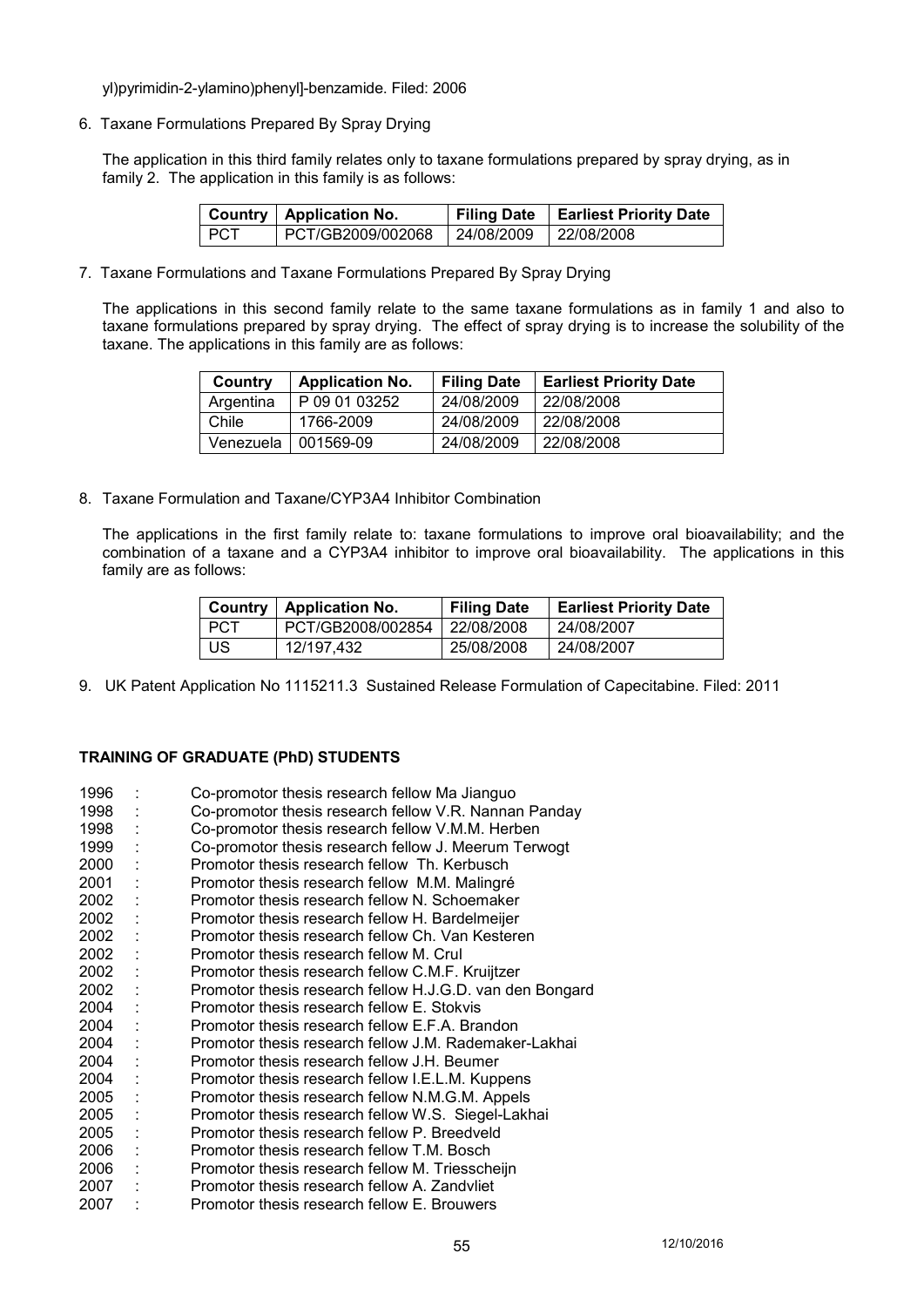| 2007 | Promotor thesis research fellow M. Jörger              |
|------|--------------------------------------------------------|
| 2008 | Promotor thesis research fellow J.Y.M.N. Engwegen      |
| 2008 | Promotor thesis research fellow L. Vainchtein          |
| 2008 | Promotor thesis research fellow S. Veltkamp            |
| 2009 | Promotor thesis research fellow R. Oostendorp          |
| 2009 | Promotor thesis research fellow M.C. Gast              |
| 2009 | Promotor thesis research fellow S. Harmsen             |
| 2009 | Promotor thesis research fellow C.W.N. Damen           |
| 2009 | Promotor thesis research fellow R.S. Jansen            |
| 2009 | Promotor thesis research fellow D.S. Boss              |
| 2010 | Promotor thesis research fellow M.H.G. Langenberg      |
| 2010 | Promotor thesis research fellow I. van den Broek       |
| 2010 | Promotor thesis research fellow R.J. Keizer            |
| 2011 | Promotor thesis research fellow M.J. Deenen            |
| 2011 | Promotor thesis research fellow S.L.W. Koolen          |
| 2011 | Promotor thesis research fellow A.H. Boekhout          |
| 2011 | Promotor thesis research fellow S.F. Teunissen         |
| 2011 | Promotor thesis research fellow L.A. Devriese          |
| 2012 | Promotor thesis research fellow H.J. Klümpen           |
| 2012 | Promotor thesis research fellow A.C. Dubbelman         |
| 2012 | Promotor thesis research fellow T. Janssens            |
| 2013 | Promotor thesis research fellow N.A. Lankheet          |
| 2013 | Promotor thesis research fellow S.M. Leijen            |
| 2013 | Promotor thesis research fellow G.W.J. Frederix        |
| 2013 | Promotor thesis research fellow A.K.L. Goey            |
| 2013 | Promotor thesis research fellow F.E. Stuurman          |
| 2013 | Promotor thesis research fellow J. Meulenaar           |
| 2013 | Promotor thesis research fellow J.J. Moes              |
| 2013 | Promotor thesis research fellow S. Marchetti           |
| 2013 | Promotor thesis research fellow K.D. Mooiman           |
| 2014 | Promotor thesis research fellow J.G.C. van Hasselt     |
| 2014 | Promotor thesis research fellow J.J.M.A. Hendrikx      |
| 2014 | Promotor thesis research fellow N.G.L. Jager           |
| 2014 | Promotor thesis research fellow R. van der Noll        |
| 2015 | Promotor thesis research fellow B. Milojkovic Kerklaan |
| 2016 | Promotor thesis research fellow D. Meulendijks         |
| 2016 | Promotor thesis research fellow C.M. Nijenhuis         |
| 2016 | Promotor thesis research fellow H. Yu                  |
| 2016 | Promotor thesis research fellow R.M.J.M. van Geel      |

# **PROFESSIONAL ACTIVITIES**

# **Membership of professional bodies/learned societies**

# *National administrative responsibility*

| $2002$ - present | Member Section Clinical Pharmacology of the Dutch Society of Internal Medicine (NIV) |
|------------------|--------------------------------------------------------------------------------------|
| $2002 - 2005$    | Member Scientific Advisory Board of the Dutch Cancer Society                         |
| $2000 - 2012$    | Chairman Dutch Society for Clinical Pharmacology and Biopharmacy                     |
| 1996 - 2012      | Board member of the Dutch Society for Clinical Pharmacology and Biopharmacy          |
| 1989 - 1991      | Member of the Junior Board of the Dutch Society of Internal Medicine (JNIV)          |
| 1986 - 1989      | Member of the Board of the Society of Medical Scientific Researchers (VMWO)          |

# *International administrative responsibility*

| 2009 - 2011   | Member of ESMO Faculty; principles of clinical trials                      |
|---------------|----------------------------------------------------------------------------|
| $2003 - 2006$ | Chairman of the Pharmacology and Molecular Mechanisms Group of the EORTC   |
| $2000 - 2003$ | Secretary of the Pharmacology and Molecular Mechanisms Group of the EORTC  |
| $2000 - 2012$ | Member of the Executive Committee of the European Association for Clinical |
|               | Pharmacology and Therapeutics                                              |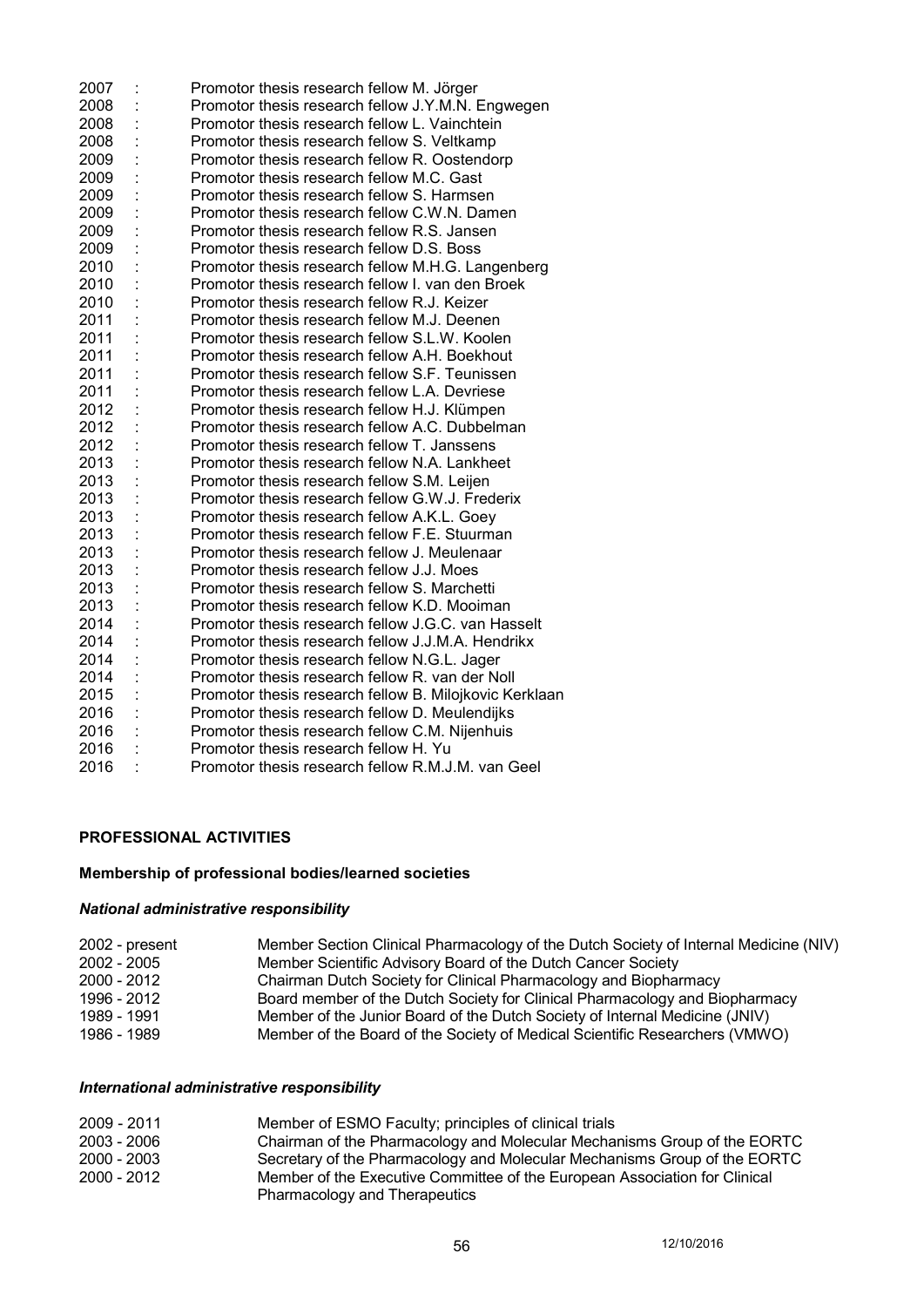- 1999 2012 Council member of the European Association for Clinical Pharmacology and **Therapeutics** 1996 - 2010 Board member of the Pharmacology and Molecular Mechanisms Group of the EORTC
- 1996 2004 Member of the Early Clinical Study Group of the EORTC

### *Dutch medicines evaluation board (CBG-MEB)*

1999 - 2016 Board member

### *European medicines evaluation board*

| 2010 - 2016      | Chairperson Scientific Advisory Group (SAG) Oncology (on behalf of The Netherlands<br>CBG-MEB)      |
|------------------|-----------------------------------------------------------------------------------------------------|
| 2007 - 2010      | Vice chairperson Scientific Advisory Group (SAG) Oncology (on behalf of The<br>Netherlands CBG-MEB) |
| 2003 - 2016      | Member Scientific Advisory Group (SAG) Oncology (on behalf of The Netherlands<br>CBG-MEB)           |
| $2000 - present$ | Oncology export advisory panel                                                                      |

### *Committee pharmaceutical products (= College voor Zorgverzekeringen – Commissie Farmaceutische Hulp: CVZ-CFH)*

2005 - 2012 Chairman

### *Membership of internal committees*

1997 – 2005 & Member of the Medical Ethics Committee (non-voting member for studies to which JHM Schellens is committed)

#### *Membership of review/grant committees*

| 2007 - 2010 | Cancer Research UK grant review committee                    |
|-------------|--------------------------------------------------------------|
| 2002 - 2005 | Member Scientific Advisory Board of the Dutch Cancer Society |

#### **Educational activities**

#### *Outside the Institute*

Teaching responsibility for university and graduate (i.e. PhD) students, Science Faculty, Department of Pharmaceutical Sciences, Utrecht University, The Netherlands.

Postgraduate courses Medical Therapy, Leiden University, The Netherlands.

Postgraduate courses Medical Oncology, University Florence, Italy.

### *At the Institute*

Teaching responsibility for university and graduate (i.e. PhD) students.

- 2005 present Authorized by the Dutch Society for Internal Medicine to train internists in Clinical Pharmacology
- 1997 present Authorized by the Dutch Society for Clinical Pharmacology and Biopharmacy to train MD's and pharmacists in Clinical Pharmacology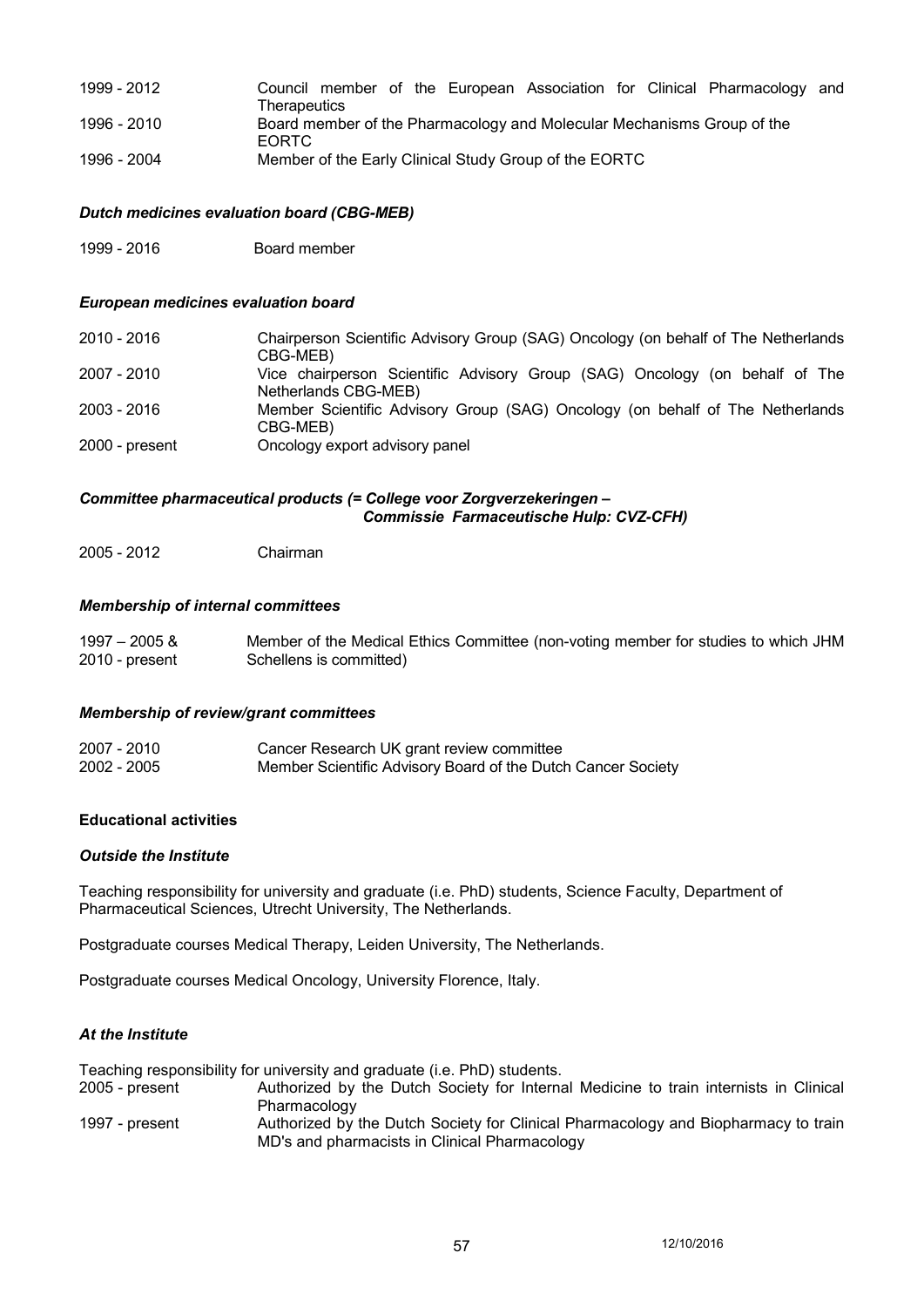### **Prizes and Honors**

| 2003 | Honorary Professor of Medical Oncology at the postgraduate School of Oncology,               |
|------|----------------------------------------------------------------------------------------------|
|      | University of Florence, Italy                                                                |
| 2006 | Visiting Professor University of NC Chapel Hill, USA                                         |
| 2007 | Honorary President of the European Association for Clinical Pharmacology and<br>Therapeutics |
| 2013 | Honorary member Dutch Society of Clinical Pharmacology & Biopharmacy                         |

#### **Invited lectures (since 2003)**

- 2016 ESMO 2016, Copenhagen (keynote)
- 2016 ASCO annual meeting, USA
- 2016 ESTRO35, Turin
- 2016 AACR annual meeting, USA (keynote)
- 2016 ESMO, Barcelona
- 2015 ECCO Vienna
- 2015 ASCO annual meeting, USA
- 2015 AACR annual meeting, USA (keynote)
- 2015 ESMO 2015, Spain (keynote)
- 2015 CDDF 8<sup>th</sup> Alpine Conference, Austria
- 2014 8<sup>th</sup> European Scientific Oncology Conference, Spain (keynote)<br>2014 ASCO annual meeting, USA
- ASCO annual meeting, USA
- 2014 AACR annual meeting, USA (keynote)
- 2014 Targeted Therapy, NVMO, Amersfoort (keynote)
- 2013 ASCO annual meeting, USA
- 2013 AACR annual meeting, USA (keynote)
- 2013 Targeted Therapy, NVMO, Amersfoort (keynote)<br>2012 Oncologiedagen, (Papendal) The Netherlands
- 2012 Oncologiedagen, (Papendal) The Netherlands
- 2012 EORTC-NCI-AACR, Ireland
- 2012 7th European Spring Oncology Conference, Marbella, Spain<br>2012 ISPCC Pt. Verona, Italy
- 2012 ISPCC Pt, Verona, Italy<br>2012 FIGON, The Netherland
- FIGON, The Netherlands (keynote)
- 2012 ASCO annual meeting, USA
- 2012 ESMO 2012, Vienna (keynote)
- 2012 AACR annual meeting, USA (keynote)
- 2012 Targeted Anticancer Therapy, The Netherlands (keynote)
- 2011 ESMO, Sweden (keynote)
- 2011 ASCO annual meeting, USA
- 2011 Targeted Therapy, NVMO, Amersfoort (keynote)
- 2011 Boerhaave course Medical Therapy, PARP inhibitors, Leiden (keynote)
- 2010 ASCO annual meeting, USA<br>2010 ESMO 2010, Milan (kevnote)
- 2010 ESMO 2010, Milan (keynote)<br>2010 Institut Gustave Roussy, Pari
- Institut Gustave Roussy, Paris (keynote)
- 2009 ASCPT, Bethesda, USA (keynote)
- 2009 ASCO annual meeting, USA
- 2009 Dutch Medicine Board, The Hague (keynote)
- 2009 Dutch Internists Congress, Maastricht
- 2009 3<sup>rd</sup> Dutch Medical Oncology congress, Papendal (keynote)<br>2008 EORTC-NCI-AACR. Switzerland
- EORTC-NCI-AACR, Switzerland
- 2008 8<sup>th</sup> International Conference of Anticancer Research, Greece (keynote)
- 2008 Clinical phases of drug development: from phase 0 to phase IV and registration, the Netherlands (keynote)
- 2008 PUOZ NVZA, Bevacizumab, the Netherlands (keynote)
- 2008 Molecular Targets for Cancer, Norway (keynote)
- 2008 Eurocancer 2008, France (keynote)
- 2008 Molecular Pharmacology & Pathophysiology, France (keynote)
- 2008 ASCO annual meeting, USA (posterdiscussion session)
- 2008 AACR annual meeting; Meet the professor, session: Pharmagenetics and clinical implications (keynote)
- 2008 AACR annual meeting; Phase 0 studies, USA (keynote)
- 2007 ISPCC, (International Platinum conference), Italy (keynote)
- 2007 ASCO annual meeting, USA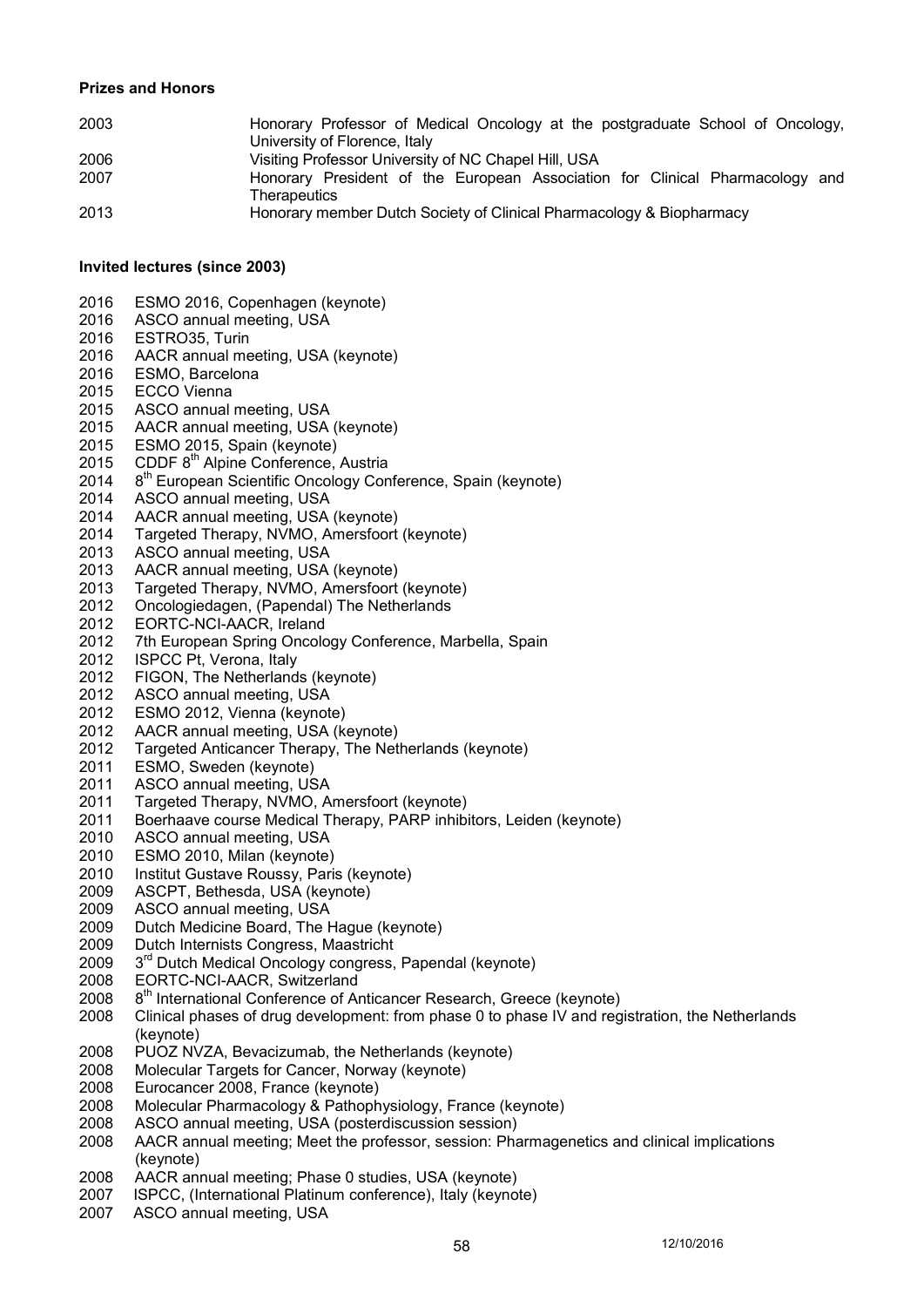- 2007 Targeted Anticancer Therapy, The Netherlands (keynote)
- 2007 Free University medical Center, lecture department of Pharmacy, The Netherlands (keynote)
- 2007  $8<sup>th</sup>$  Eur. Assoc. Clin. Pharmacol & Ther. Biannual meeting, The Netherlands (keynote)
- 2007 8<sup>th</sup> Eur. Assoc. Clin. Pharmacol & Ther., Biannual meeting, The Netherlands (pro-con discussion)
- 2007 Eur. Assoc. Clin. Pharmacology & Ther. Spring meeting, Germany (keynote)
- 2007 Medical Therapy, The Netherlands (keynote)<br>2006 Course Postgraduate School of Pharmacy Ur
- Course Postgraduate School of Pharmacy University NC, USA (keynote)
- 2006 Lecture series GlaxoSmithKline, USA (keynote)
- 2006 ASCO annual meeting, USA
- 2006 Eur Assoc. Clin. Pharmacol. & Ther. Spring meeting, The Netherlands
- 2006 Targeted Anticancer Therapy, The Netherlands (keynote)
- Pharmacology and Molec. Mechanisms group-EORTC, United Kingdom
- 2005 AACR annual meeting, USA
- 2005 Medical Therapy, The Netherlands (keynote)
- 2005 7<sup>th</sup> Eur. Assoc. Clin. Pharmacol & Ther. Biannual meeting (keynote)
- 2004 FIGON, The Netherlands (keynote)
- 2004 ASCO annual meeting, USA
- 2003 Pharmacology and Molec. Mechanisms group-EORTC, Italy
- 2003 Medical Therapy, The Netherlands (keynote)
- 2003 Targeted Anticancer Therapy, The Netherlands (keynote)
- 2003  $6<sup>th</sup>$  Eur. Assoc. Clin. Pharmacol & Ther. Biannual meeting (keynote)

### **Meetings organized**

- 2016 ESMO 2016, Copenhagen<br>2015 Organizer of the 13<sup>th</sup> Boerha
- Organizer of the 13<sup>th</sup> Boerhaave Course on Drug Therapy, Leiden, The Netherlands
- 2013 Organizer of the  $12<sup>th</sup>$  Boerhaave Course on Drug Therapy, Leiden, The Netherlands
- 2013 Targeted Anticancer Therapy, Paris, France<br>2012 36<sup>th</sup> FSMO Congress, Vienna, Austria
- 36<sup>th</sup> ESMO Congress, Vienna, Austria
- 2011 Organizer of the 11<sup>th</sup> Boerhaave Course on Drug Therapy, Leiden, The Netherlands
- 2010 35<sup>th</sup> ESMO Congress, Milan, Italy<br>2009 Committee Scientific Advisory Con
- Committee Scientific Advisory Committee, 9<sup>th</sup> International Congres of EACPT, Edinburgh, United Kingdom
- 2009 Organizer of the  $10^{th}$  Boerhaave Course on Drug Therapy, Leiden, The Netherlands
- 2009 Targeted Anticancer Therapy  $7<sup>th</sup>$ , Amsterdam, the Netherlands
- 2008 Scientific Advisory Committee 6<sup>th</sup> International Symposium on Targeted Anticancer Therapies, Bethesda, USA
- 2008 Faculty member AACR annual meeting
- 2007 Organizer of the 9<sup>th</sup> Boerhaave Course on Drug Therapy, Leiden, The Netherlands
- 2007 Scientific Advisory Committee 5<sup>th</sup> International Symposium on Targeted Anticancer Therapies, Amsterdam, The Netherlands
- 2007 Chairperson Organizing Committee VIII<sup>th</sup> Conference of the European Association of Clinical Pharmacology and Therapeutics, Amsterdam, The Netherlands
- 2007 Scientific Advisory Committee International Conference on Platinum Anticancer Drugs, Verona, Italy
- 2006 Scientific Advisory Committee  $4<sup>th</sup>$  International Symposium on Targeted Anticancer Therapies, Amsterdam, The Netherlands
- 2005 Scientific advisory Committee Winter meeting PAMM-EORTC, Arcachon, France
- 2005 Organizer of the 8<sup>th</sup> Boerhaave Course on Drug Therapy, Leiden, The Netherlands
- 2005 Scientific Advisory Committee 3<sup>rd</sup> International Symposium on Targeted Anticancer Therapies, Amsterdam, The Netherlands
- 2005 Faculty member Annual Meeting AACR
- 2005 Committee Scientific Advisory Committee, 7<sup>th</sup> International Congres of EACPT, Poznan, Poland<br>2004 Scientific Advisory Committee Wintermeeting PAMM-FORTC, Bradford, United Kingdom
- Scientific Advisory Committee Wintermeeting PAMM-EORTC, Bradford, United Kingdom
- 2004 Scientific Advisory Committee 2<sup>nd</sup> International Symposium on Targeted Anticancer Therapies, Amsterdam, The Netherlands
- 2004 Faculty member Annual Meeting ASCO
- 2003 Scientific Advisory Committee Wintermeeting PAMM-EORTC, Florence, Italy
- 2003 Organizer of the 7th Boerhaave Course on Drug Therapy, Leiden, The Netherlands
- 2003 Scientific Advisory Committee 1<sup>st</sup> International Symposium on Targeted Anticancer Therapies, Amsterdam, The Netherlands
- 2003 Scientific Advisory Committee, 6<sup>th</sup> International Congress of EACPT, Istanbul, Turkey<br>2002 Faculty member congres of the European Society for Medical Oncology. Nice, France
- Faculty member congres of the European Society for Medical Oncology. Nice, France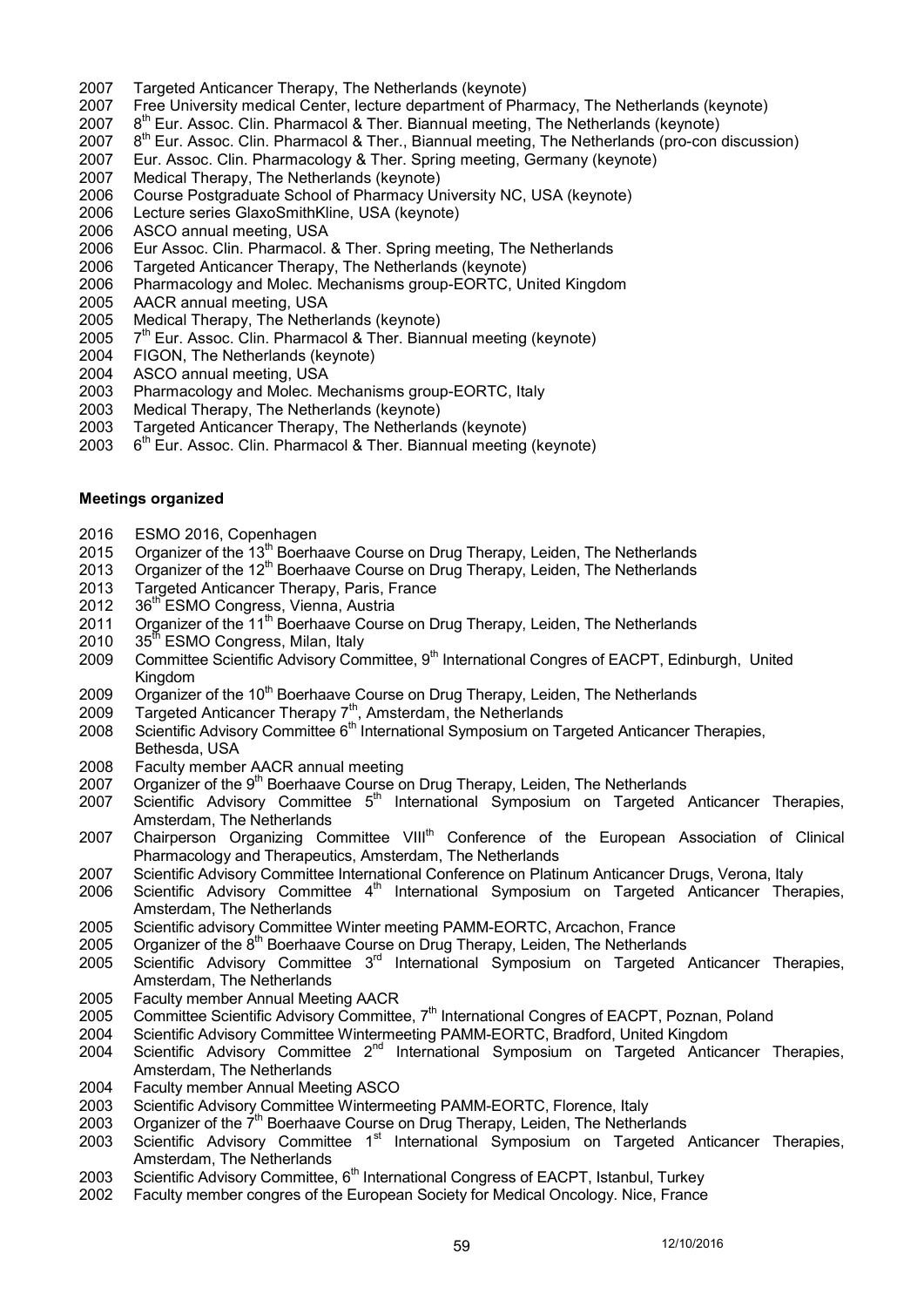- 2002 Scientific Advisory Committee 1st International Symposium on signal transduction modulators in cancer therapy. Amsterdam, The Netherlands
- 2002 Faculty member Annual Meeting ASCO
- 2002 Scientific Advisory Committee Wintermeeting PAMM-EORTC, Copenhagen, Denmark
- 2001 Scientific Advisory Committee NCI-EORTC-AACR 12th Symposium on new drugs in cancer therapy, Orlando, Fl.
- 2001 Scientific Advisory Committee 5th International Congres of EACPT, Odense, Denmark
- 2001 Scientific Advisory Committee Wintermeeting PAMM-EORTC, Verona, Italy
- 2001 Organizer of the 5th Boerhaave Course on Drug Therapy, Leiden, The Netherlands<br>1999 – Faculty member Annual Meeting ASCO
- Faculty member Annual Meeting ASCO
- 1997 Organizer of the third Dutch Population Pharmacokinetic Workshop<br>1997 Organizer of the 4th Boerhaave Course on Drug Therapy, Leiden, T
- 1997 Organizer of the 4th Boerhaave Course on Drug Therapy, Leiden, The Netherlands<br>1996 Organizer of the second Dutch Population Pharmacokinetic Workshop
- Organizer of the second Dutch Population Pharmacokinetic Workshop
- 1996 Organizer and initiator of the first Dutch Population Pharmacokinetic Workshop
- 1996 Organizer of the second workshop "PAMM population approach initiative", Amsterdam The Netherlands
- 1995 Organizing Committee 7th International Symposium on Platinum and other metal coordination compounds in Cancer Chemotherapy (ISPCC'95), Amsterdam, The Netherlands
- 1995 Organizer of the workshop "PAMM-population approach initiative", Amsterdam, The Netherlands
- 1995 Organizer of the third Boerhaave Course on Drug Therapy, Leiden , The Netherlands
- 1994 Organizer post-graduate course on Medical Oncology, The Netherlands
- 1993 Organizer of the second Boerhaave Course on Drug Therapy, Leiden , The Netherlands
- 1991 Organizer of the Boerhaave Course on Drug Therapy, Leiden , The Netherlands

### **Editorial boards**

| 2015           | Editor of "Medicamenteuze Therapie" (13 <sup>th</sup> edition) of the Boerhaave Committee for<br>Postgraduate Medical Education, Leiden, The Netherlands |
|----------------|----------------------------------------------------------------------------------------------------------------------------------------------------------|
| 2013           | Editor of "Medicamenteuze Therapie" (12 <sup>th</sup> edition) of the Boerhaave Committee for<br>Postgraduate Medical Education, Leiden, The Netherlands |
| $2011 - 2013$  | Editorial Board British Journal of Clinical Pharmacology                                                                                                 |
| 2011           | Editor of "Medicamenteuze Therapie" (11 <sup>th</sup> edition) of the Boerhaave Committee for                                                            |
|                | Postgraduate Medical Education, Leiden, The Netherlands                                                                                                  |
| $2010 - 2013$  | <b>Editorial Board Molecular Cancer Therapy</b>                                                                                                          |
| 2009 - present | Editorial Board "Annals of Oncology"                                                                                                                     |
| 2009           | Editor of "Medicamenteuze Therapie" (10 <sup>th</sup> edition) of the Boerhaave Committee for                                                            |
|                | Postgraduate Medical Education, Leiden, The Netherlands                                                                                                  |
| 2007           | Proceedings Conference EACPT in Basic and Clinical Pharmacology and Toxicology                                                                           |
| 2006 - 2012    | <b>Editorial board "Metal-Based Drugs"</b>                                                                                                               |
| 2006           | Editor of "Medicamenteuze Therapie" (9 <sup>th</sup> edition) of the Boerhaave Committee for                                                             |
|                | Postgraduate Medical Education, Leiden, The Netherlands                                                                                                  |
| 2005           | Editor of "Medicamenteuze Therapie" (8 <sup>th</sup> edition) of the Boerhaave Committee for                                                             |
|                | Postgraduate Medical Education, Leiden, The Netherlands                                                                                                  |
| 2004 - present | Editorial board "Journal of Chemotherapy"                                                                                                                |
| 2003           | Editor of "Medicamenteuze Therapie" $(7fh$ edition) of the Boerhaave Committee for                                                                       |
|                | Postgraduate Medical Education, Leiden, The Netherlands                                                                                                  |
| 2003 - 2011    | <b>Editorial Board "Therapeutic Drug Monitoring"</b>                                                                                                     |
| 2002 - 2005    | Editorial Board "Journal of Clinical Oncology"                                                                                                           |
| 2001 - 2012    | <b>Editorial Board "Molecular Cancer Therapeutics"</b>                                                                                                   |
| 2001 - present | Editorial Board "Cancer Chemotherapy and Pharmacology"                                                                                                   |
| 2000 - present | <b>Editorial board "The Oncologist"</b>                                                                                                                  |
| 1998 - present | Editorial board "Investigational New Drugs"                                                                                                              |
| 1997           | Editor of "Medicamenteuze Therapie" (fourth edition) of the Boerhaave Committee for                                                                      |
|                | Postgraduate Medical Education, Leiden, The Netherlands                                                                                                  |
| 1997           | Co-editor textbook on "Cancer Clinical Pharmacology"                                                                                                     |
| 1996 - 1999    | Editorial Board "International Journal of Oncology"                                                                                                      |
| 1995           | Editor of "Medicamenteuze Therapie" (third edition) of the Boerhaave Committee for                                                                       |
|                | Postgraduate Medical Education, Leiden, The Netherlands                                                                                                  |
| 1993           | Editor of "Medicamenteuze Therapie" (second edition) of the Boerhaave Committee for                                                                      |
|                | Postgraduate Medical Education, Leiden, The Netherlands                                                                                                  |
| 1991           | Editor of "Medicamenteuze Therapie" (first edition) of the Boerhaave Committee for                                                                       |
|                | Postgraduate Medical Education, Leiden, The Netherlands                                                                                                  |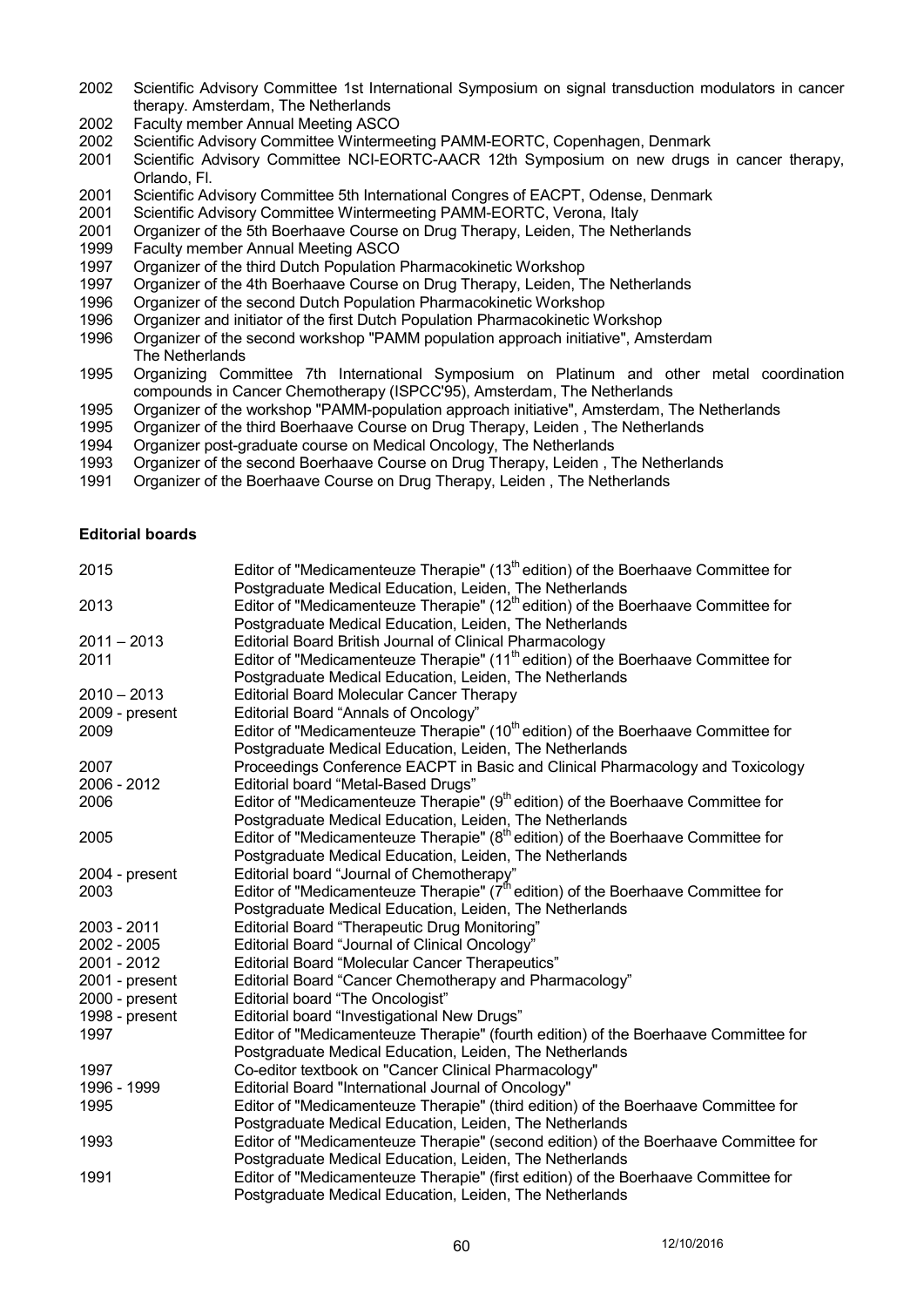# **Advisory boards and consultancy (last ten years)**

| 2011          | Eli Lilly, USA                        |
|---------------|---------------------------------------|
| 2009 - 2010   | MSD, USA                              |
| 2008 - 2011   | Roche, Scientific Advisory Board, USA |
| 2006 - 2010   | GlaxoSmithKline, The Netherlands      |
| 2005          | Kudos, United Kingdom                 |
| 2004          | Boerhinger, Germany                   |
| 2004          | <b>Bristol-Myers Squibb</b>           |
| 2003          | Novartis, Switserland                 |
| 2003          | Bayer, Germany                        |
| 2003          | Cyclacel, Unietd kingdom              |
| $2003 - 2010$ | AstraZenena, United Kingdom           |
| 2003 - 2010   | Eisai, United Kingdom                 |
| 2003 - 2010   | GlaxoSmithKline, USA                  |
|               |                                       |

# **EXTERNAL FUNDING**

| <b>Title</b>                                                                                                                                                                                       | <b>Funding source</b><br>(fellow name)      | <b>Total</b><br>value $(\epsilon)$ | <b>Time period</b> |
|----------------------------------------------------------------------------------------------------------------------------------------------------------------------------------------------------|---------------------------------------------|------------------------------------|--------------------|
| Grants                                                                                                                                                                                             |                                             |                                    |                    |
| Molecularly guided trials with specific<br>treatment strategies in patients with advanced<br>newly molecular defined subtypes of<br>colorectal cancer (MoTriColor)                                 | Horizon 2020; FP7                           | 5,996,929                          | 2015-2019          |
| Upfront DPYD pharmacogenotyping, -<br>phenotyping and cost-analysis                                                                                                                                | Alpe d'Huzes-Dutch<br><b>Cancer Society</b> | 1,100,000                          | 2014-2017          |
| Modulated Drug Absorption as a novel<br>strategy to improve oral drug treatment in<br>oncology                                                                                                     | SenterNovem IK                              | 1,900,000                          | 2010-2013          |
| Onconet                                                                                                                                                                                            | <b>MSD</b>                                  | 2,000,000                          | 2009-2014          |
| Crossing the barrier: from intravenous to<br>effective oral formulations of chemotherapy.                                                                                                          | ZonMw                                       | 480,000                            | 2009-2011          |
| Prediction of pharmacokinetic interactions<br>between complementary, alternative<br>medicines and (new) anticancer drugs.                                                                          | <b>Dutch Cancer Society</b>                 | 350,000                            | 2007 - 2011        |
| Pharmacagenetic guided and cost study of<br>fluoropyrimidives in cancer patients.                                                                                                                  | <b>NutsOhra</b>                             | 90,000                             | 2007               |
| Rapporteur grant                                                                                                                                                                                   | MEB-CBG                                     | 50,000                             | 2006               |
| Clinical proteomics in breast cancer.                                                                                                                                                              | <b>Dutch Cancer Society</b>                 | 180,000                            | 2005 - 2006        |
| Compound Mrp2 (Abcc2) and other transporter<br>knockout mice as tools to study determinants<br>of pharmacokinetics and toxicity risks of<br>anticancer drugs, and optimization of<br>chemotherapy. | Dutch Cancer Society                        | 300,000                            | 2003 - 2007        |
| The use of novel pharmacodynamic end-points<br>in early clinical trials: focus on<br>farnesyltransferase inhibitors.                                                                               | <b>Dutch Cancer Society</b>                 | 350,000                            | 2003 - 2007        |
| Aluminium 96 wells GeneAmp PCR System<br>9700 of Applied Biosystems                                                                                                                                | Nijbakker-Morra<br>Foundation               | 8,500                              | 2005               |